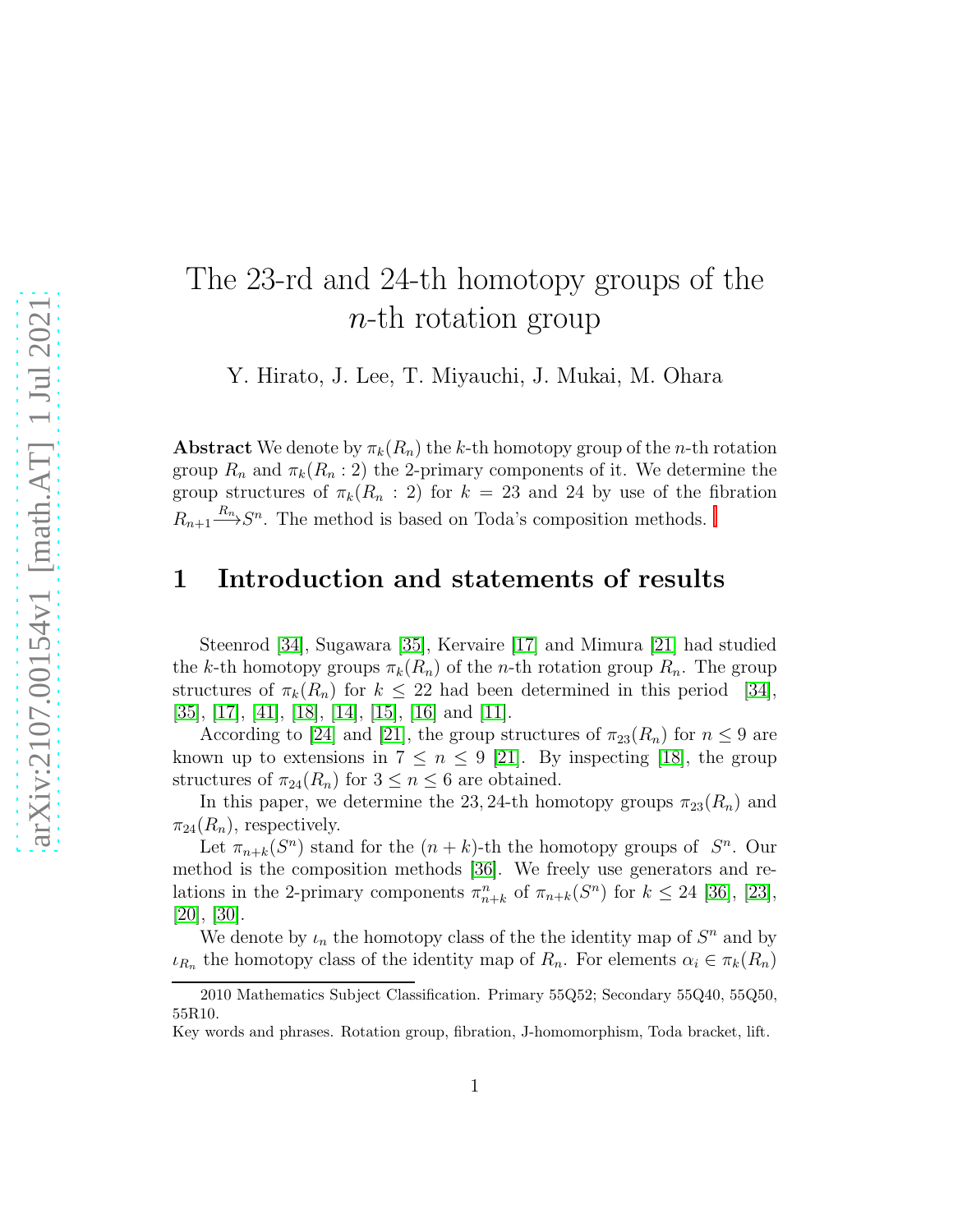for  $i = 1, 2$  and  $\beta \in \pi_h(S^k)$ , we have

$$
(\alpha_1 + \alpha_2)\beta = \alpha_1\beta + \alpha_2\beta.
$$

In particular, for an integer  $t$ , we have

$$
t\iota_{R_n} \circ \alpha = t\alpha = \alpha \circ t\iota_k \text{ for } \alpha \in \pi_k(R_n).
$$

We denote by  $R_k^n$  the 2-primary components  $\pi_k(R_n:2)$ . Our main tool is to use the following exact sequence induced from the fibration  $p_{n+1}: R_{n+1} \to$  $S^{n+1}$ :

<span id="page-1-0"></span>
$$
(k)_n \qquad \qquad \pi_{k+1}^n \xrightarrow{\Delta} R_k^n \xrightarrow{i_*} R_k^{n+1} \xrightarrow{p_*} \pi_k^n \xrightarrow{\Delta} R_{k-1}^n,
$$

where  $i = i_{n+1} : R_n \to R_{n+1}$  is the inclusion,  $p = p_{n+1} : R_{n+1} \to S^n$  is the projection and  $\Delta$  is the connecting map.

For an element  $\alpha \in \pi_k^n$ , we denote by  $[\alpha] \in R_k^{n+1}$  $k^{n+1}$  an element satisfying  $p_*[\alpha] = \alpha$ . Though  $[\alpha]$  is only determined modulo Im  $i_* = i_{n+1*}(R_k^n)$ , we will sometimes give restrictions on  $[\alpha]$  to fix it more concretely. For the inclusion  $i_{n+1,m}: R_{n+1} \to R_m$  for  $n+1 \leq m$ , we set  $[\alpha]_m = i_{n+1,m_*}[\alpha] \in R_k^m$ .

In this paper, we will be able to improve some relations in  $\pi_{k+n}^n$  for  $k=23$ and 24. For example, we obtain the relation  $\Delta(\nu_{19}^2) = [\sigma_9^2]_{19}\eta_{23}$  (Proposition 6.14). This implies  $P(\nu_{39}^2) = \psi_{19}\eta_{42} \equiv \bar{\sigma}_{19}^{\prime} + \delta_{19}$  mod  $\sigma_{19}\bar{\mu}_{26}$  which improves [\[22,](#page-53-5) (5.39)].

To see that calculation is affected by the choice of Toda brackets where the generator lives, let us raise a generator  $[\epsilon_{15}]$  as an example. We recall  $\varepsilon_{15} \in$  $\{\eta_{15}, 2\iota_{16}, \nu_{16}^2\}$  mod  $\eta_{15}\sigma_{16}$  [\[36,](#page-54-3) (6.1)]. We can take  $[\varepsilon_{15}]$  in  $\{[\eta_{15}], 2\iota_{16}, \nu_{16}^2\}$ . By using this choice, we have  $\Delta(\nu_{18}^2) = [\varepsilon_{15}]_{18}$  (Proposition [4.13\)](#page-33-0).

For any element  $[\varepsilon_{15}] \in R_{23}^{16}$ , we have  $\Delta(\nu_{18}^2) \equiv [\varepsilon_{15}]_{18} \text{ mod } [\sigma_9^2]_{18}$ . At best we will be able to obtain the relation  $[\varepsilon_{15}]_{22} = 0$ 

We also reconsider the choice of  $[\bar{\varepsilon}_9] \in R_{24}^{10}$ . We take this element in a certain matrix Toda bracket as in the proof of Proposition [6.4,](#page-41-0) which has also been developed responding to these calculations.

The group structures of  $\pi_{23+k}(R_n)$  for  $k+19 \leq n \leq k+24$  with  $0 \leq k \leq 1$ are obtained by [\[17\]](#page-52-0).

We recall the splitting [\[5\]](#page-51-0) for  $k \leq 2n-3$  and  $n \geq 13$ :

$$
\pi_k(R_n) \cong \pi_k(R_\infty) \oplus \pi_{k+1}(V_{2n,n}),
$$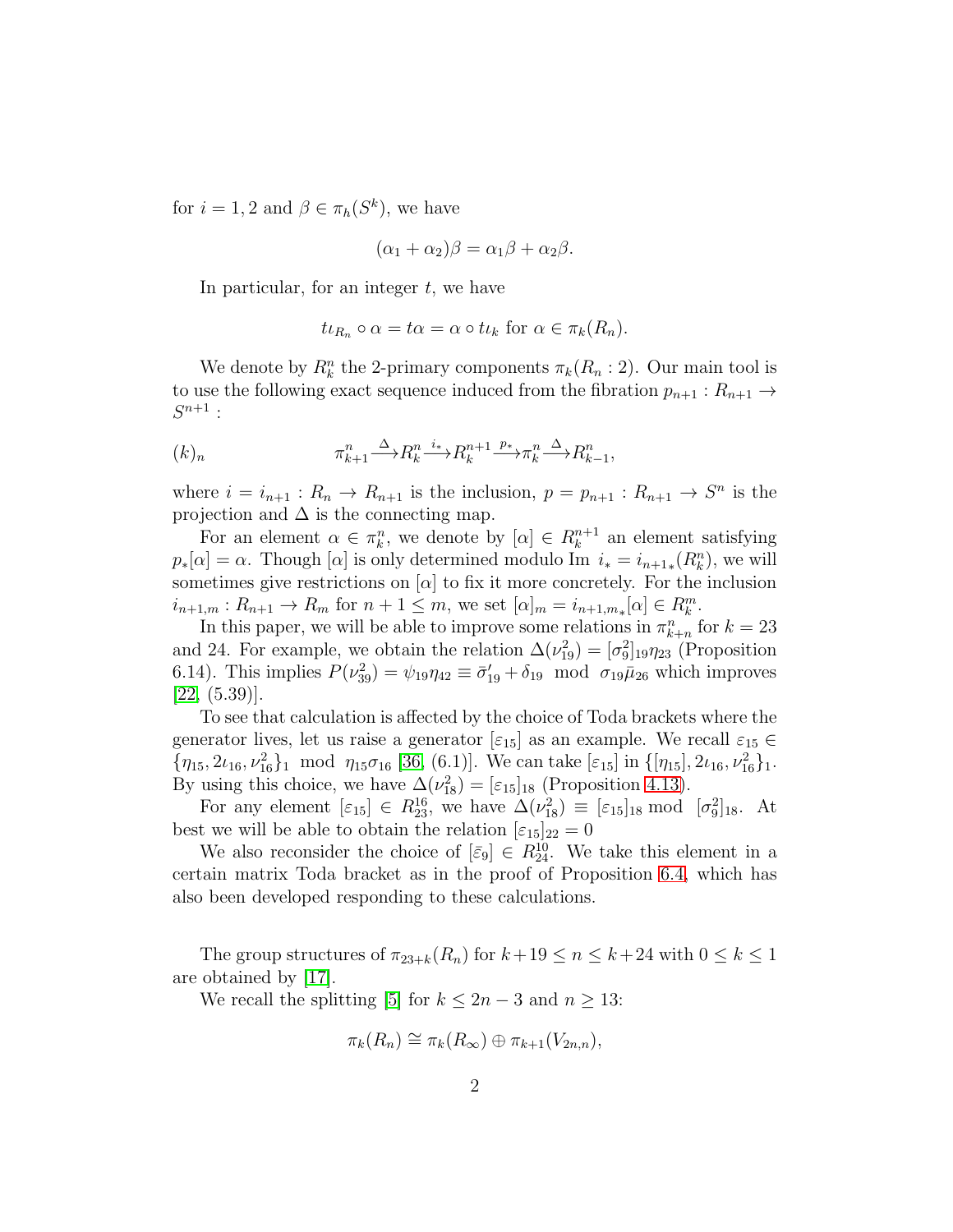where  $V_{m,r} = R_m/R_{m-r}$  for  $m \geq r$  is the Stiefel manifold. By use of this splitting, [\[7\]](#page-52-6) and the group structures of  $\pi_{k+1}(V_{2n,n})$  [\[12\]](#page-52-7), we obtain the group structures of  $\pi_{k+23}(R_n)$  for  $n \geq k+13$  with  $k=0$  or 1.

For the element  $\kappa_7$ , we adopt the renamed one which satisfies the equation  $2\kappa_7 = \bar{\nu}_7 \nu_{15}^2$  [\[23,](#page-53-2) (15.5)]. Our result is stated as follows.

**Theorem 1.1** (1) 
$$
\pi_{23}(R_3:2) = \mathbb{Z}_2\{[\eta_2]\nu'\bar{\mu}_6\} \oplus \mathbb{Z}_2\{[\eta_2]\nu'\eta_6\mu_7\sigma_{16}\};
$$
  
\n $\pi_{23}(R_4:2) = \mathbb{Z}_2\{[\eta_2]_4\nu'\bar{\mu}_6\} \oplus \mathbb{Z}_2\{[\eta_2]_4\nu'\eta_6\mu_7\sigma_{16}\} \oplus \mathbb{Z}_2\{[\iota_3]\nu'\bar{\mu}_6\}$   
\n $\oplus \mathbb{Z}_2\{[\iota_3]\nu'\eta_6\mu_7\sigma_{16}\};$   
\n $\pi_{23}(R_5:2) = \mathbb{Z}_2\{[\nu_4\sigma'\mu_{14}]\} \oplus \mathbb{Z}_2\{[\nu_4(E\zeta')]\} \oplus \mathbb{Z}_2\{[\nu_4\eta_7\bar{\varepsilon}_8]\};$   
\n $\pi_{23}(R_6:2) = \mathbb{Z}_8\{[\zeta_5]\sigma_{16}\} \oplus \mathbb{Z}_2\{[\nu_5]\bar{\varepsilon}_8\} \oplus \mathbb{Z}_2\{[\nu_4\sigma'\mu_{14}]_6\} \oplus \mathbb{Z}_2\{[\nu_4(E\zeta')]_6\} \oplus \mathbb{Z}_2\{[\nu_4\eta_7\bar{\varepsilon}_8]_6\};$ 

(2)  $\pi_{23}(R_7:2) = \mathbb{Z}_2\{[\zeta_5]_7 \sigma_{16}\} \oplus \mathbb{Z}_2\{[\nu_4 \sigma' \mu_{14}]_7\} \oplus \mathbb{Z}_2\{[\nu_4(E\zeta')]_7\} \oplus \mathbb{Z}_2\{[\nu_4 \eta_7 \bar{\varepsilon}_8]_7\}$  $\oplus \mathbb{Z}_2\{[\eta_6]\mu_7\sigma_{16}\}\oplus \mathbb{Z}_4\{[P(E\theta)+\nu_6\kappa_9]\}, where \ 2[P(E\theta)+\nu_6\kappa_9]\equiv [\nu_5]_7\bar{\varepsilon}_8\mod 2$  $[\nu_4(E\zeta')]_7, [\nu_4\eta_7\bar{\varepsilon}_8]_7;$ 

 $\pi_{23}(R_8:2) = \mathbb{Z}_2\{[\zeta_5]_8 \sigma_{16}\} \oplus \mathbb{Z}_2\{[\nu_4 \sigma' \mu_{14}]_8\} \oplus \mathbb{Z}_2\{[\nu_4(E\zeta')]_8\} \oplus \mathbb{Z}_2\{[\nu_4 \eta_7 \bar{\varepsilon}_8]_8\}$  $\oplus \mathbb{Z}_2\{[\eta_6]_8\mu_7\sigma_{16}\}\oplus \mathbb{Z}_4\{[P(E\theta)+\nu_6\kappa_9]_8\}\oplus \mathbb{Z}_2\{[\iota_7]\sigma'\mu_{14}\}$  $\oplus \mathbb{Z}_2\{\lbrack \iota_7\lbrack (E\zeta')\} \oplus \mathbb{Z}_2\{\lbrack \iota_7\lbrack \eta_7\bar{\varepsilon}_8\}\oplus \mathbb{Z}_2\{\lbrack \iota_7\lbrack \mu_7\sigma_{16}\},$ 

 $\pi_{23}(R_9:2) = \mathbb{Z}_2\{[\zeta_5]_9\sigma_{16}\} \oplus \mathbb{Z}_2\{[\iota_7]_9\mu_7\sigma_{16}\} \oplus \mathbb{Z}_4\{[P(E\theta)+\nu_6\kappa_9]_9\},\$ *where*  $2[P(E\theta) + \nu_6\kappa_9]_9 = [\nu_5]_9\bar{\varepsilon}_8$  *and*  $\Delta(\rho') \equiv [\zeta_5]_9\sigma_{16}$  mod  $[\nu_5]_9\bar{\varepsilon}_8$ *.* 

- (3)  $\pi_{23}(R_{10}:2) = \mathbb{Z}_{32}\{[\sigma_9^2]\} \oplus \mathbb{Z}_2\{[\bar{\nu}_9 \nu_{17}^2]\} \oplus \mathbb{Z}_2\{[P(E\theta) + \nu_6 \kappa_9]_{10}\}, where$  $\Delta(\sigma_{10}^2) = 2x[\sigma_9^2]$  for odd x,  $8\Delta(\sigma_{10}^2) = 16[\sigma_9^2] = [\iota_7]_{10}\mu_7\sigma_{16}$  and  $\Delta\kappa_{10} \equiv$  $[\bar{\nu}_9 \nu_{17}^2] + [P(E\theta) + \nu_6 \kappa_9]_{10} \text{ mod } 16[\sigma_9^2];$  $\pi_{23}(R_{11} : 2) = \mathbb{Z}_2\{[\sigma_9^2]_{11}\} \oplus \mathbb{Z}_2\{[P(E\theta) + \nu_6\kappa_9]_{11}\}\$  where  $[\bar{\nu}_9\nu_{17}^2]_{11} =$  $[P(E\theta) + \nu_6\kappa_9]_{11} = [[\iota_{10}, \nu_{10}]]\eta_{22};$  $\pi_{23}(R_{12}:2) = \mathbb{Z}_2\{[\theta']\} \oplus \mathbb{Z}_2\{[\sigma_9^2]_{12}\} \oplus \mathbb{Z}_2\{[P(E\theta) + \nu_6\kappa_9]_{12}\},$  where  $\Delta(E\theta') = [P(E\theta) + \nu_6\kappa_9]_{12}$ ;  $\pi_{23}(R_{13}:2) = \mathbb{Z}\{[32[\iota_{12}, \iota_{12}]]\} \oplus \mathbb{Z}_2\{[\sigma_9^2]_{13}\};$  $\pi_{23}(R_{14}:2) = \mathbb{Z}\{[32[\iota_{12}, \iota_{12}]]_{14}\} \oplus \mathbb{Z}_2\{[\sigma_9^2]_{14}\};$
- (4)  $\pi_{23}(R_{15}:2) = \mathbb{Z}\{[32[\iota_{12}, \iota_{12}]]_{15}\}\oplus \mathbb{Z}_2\{[\sigma_9^2]_{15}\}\oplus \mathbb{Z}_2\{[\eta_{14}\varepsilon_{15}]\}\oplus \mathbb{Z}_2\{[\eta_{14}\sigma_{15}]\eta_{22}\},\$  $where \left[\eta_{14}\varepsilon_{15}\right] \in \left\{\left[\eta_{14}^2\right], 2\iota_{16}, \nu_{16}^2\right\}_{11};$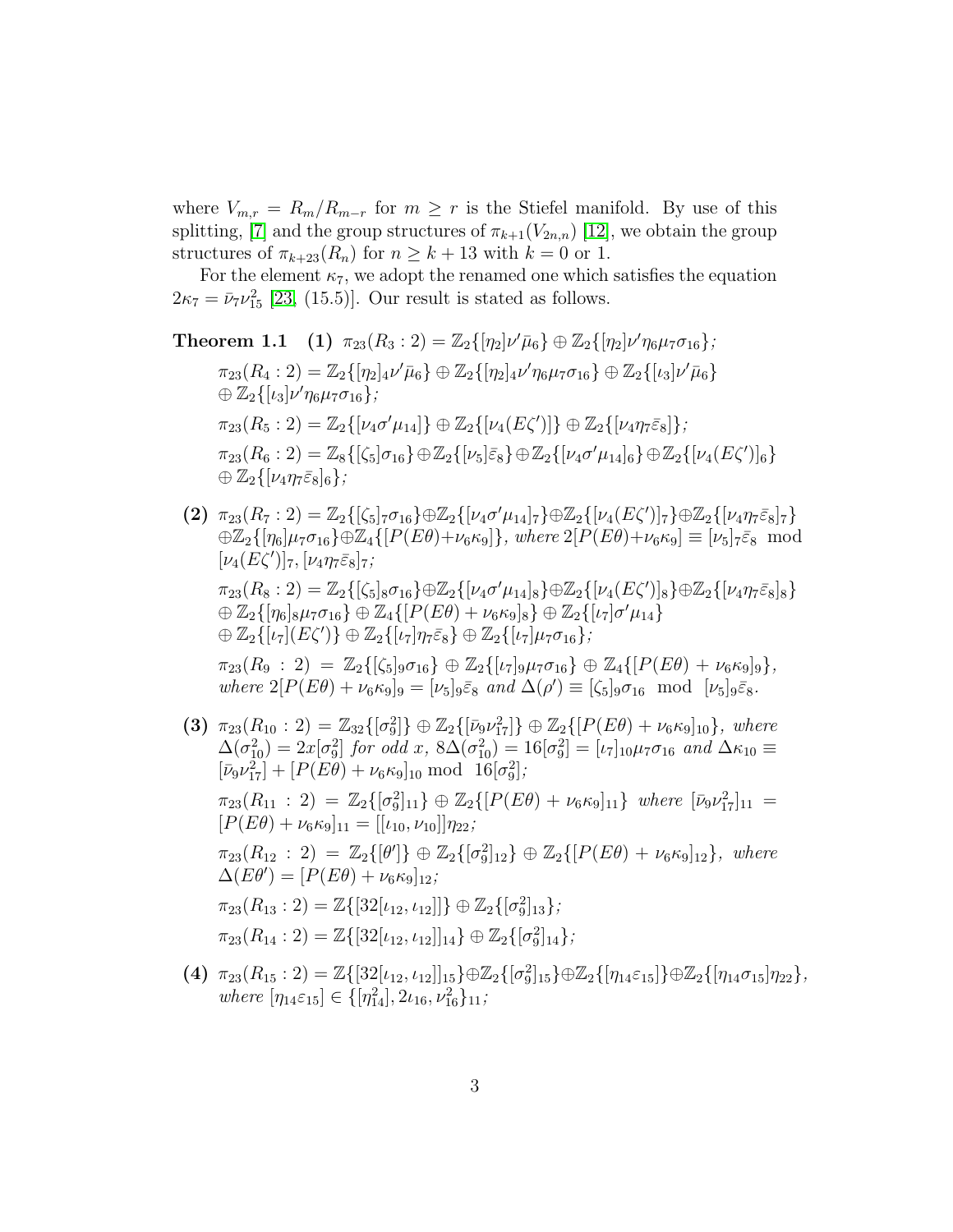$$
\pi_{23}(R_{16}:2) = \mathbb{Z}\{[32[\iota_{12},\iota_{12}]]_{16}\} \oplus \mathbb{Z}_2\{[\sigma_9^2]_{16}\} \oplus \mathbb{Z}_2\{[\eta_{14}\varepsilon_{15}]_{16}\}\oplus \mathbb{Z}_2\{[\eta_{14}\sigma_{15}]_{16}\eta_{22}\} \oplus \mathbb{Z}_2\{[\eta_{15}]\sigma_{16}\} \oplus \mathbb{Z}_2\{[\varepsilon_{15}]\}, where [\varepsilon_{15}] \in \{[\eta_{15}], 2\iota_{16}, \nu_{16}^2\}_1, \n\Delta(\varepsilon_{16}) = [\eta_{14}\varepsilon_{15}]_{16} and \Delta(\eta_{16}\sigma_{17}) = [\eta_{14}\sigma_{15}]_{16}\eta_{22};\n\pi_{23}(R_{17}:2) = \mathbb{Z}\{[32[\iota_{12},\iota_{12}]]_{17}\} \oplus \mathbb{Z}_2\{[\sigma_9^2]_{17}\} \oplus \mathbb{Z}_2\{[\eta_{15}]_{17}\sigma_{16}\} \oplus \mathbb{Z}_2\{[\varepsilon_{15}]_{17}\};\n\pi_{23}(R_{18}:2) = \mathbb{Z}\{[32[\iota_{12},\iota_{12}]]_{18}\} \oplus \mathbb{Z}_2\{[\sigma_9^2]_{18}\} \oplus \mathbb{Z}_2\{[\varepsilon_{15}]_{18}\}, where \Delta(\nu_{18}^2) =\n[\varepsilon_{15}]_{18};\n\pi_{23}(R_n:2) = \mathbb{Z}\{[32[\iota_{12},\iota_{12}]]_n\} \oplus \mathbb{Z}_2\{[\sigma_9^2]_n\} for n = 19, 20, 21, where\n\Delta\nu_{21} = [\sigma_9^2]_{21};\n\pi_{23}(R_{24}:2) = \mathbb{Z}\{\Delta\iota_{24}\} \oplus \mathbb{Z}\{[32[\iota_{12},\iota_{12}]]_{24}\};\n\pi_{23}(R_{22+n}:2) = \mathbb{Z}\{[32[\iota_{12},\iota_{12}]]_{22+n}\} for
$$

**Theorem 1.2** (1)  $\pi_{24}(R_3:2) = \mathbb{Z}_2\{[\eta_2]\nu'\eta_6\bar{\mu}_7\};$  $\pi_{24}(R_4:2) = \mathbb{Z}_2\{[\eta_2]_4\nu'\eta_6\bar{\mu}_7\} \oplus \mathbb{Z}_2\{[\iota_3]\nu'\eta_6\bar{\mu}_7\};$  $\pi_{24}(R_5:2) = \mathbb{Z}_2\{[\nu_4^2]\kappa_{10}\}\oplus \mathbb{Z}_2\{[\nu_4\sigma'\eta_{14}]\mu_{15}\}\},\ where \ [\nu_4\sigma'\eta_{14}]\mu_{15} =$  $[\nu_4 \sigma' \mu_{14}] \eta_{23}$ ;  $\pi_{24}(R_6:2) = \mathbb{Z}_8\{[\bar{\zeta}_5]\} \oplus \mathbb{Z}_2\{[\nu_5]\mu_8\sigma_{17}\} \oplus \mathbb{Z}_2\{[\nu_4^2]_6\kappa_{10}\} \oplus \mathbb{Z}_2\{[\nu_4\sigma'\eta_{14}]_6\mu_{15}\},$ *where*  $\Delta(\bar{\zeta}_6) = 2[\bar{\zeta}_5]$ ;

- $(2)$   $\pi_{24}(R_7:2) = \mathbb{Z}_2\{[\bar{\zeta}_5]_7\} \oplus \mathbb{Z}_2\{[\nu_5]_7\mu_8\sigma_{17}\} \oplus \mathbb{Z}_2\{[\eta_6]\bar{\mu}_7\} \oplus \mathbb{Z}_2\{[\eta_6]\eta_7\mu_8\sigma_{16}\} \oplus$  $\mathbb{Z}_2\{[P(E\theta)+\nu_6\kappa_9]\eta_{23}\}\oplus\mathbb{Z}_2\{[\nu_4^2]_7\kappa_{10}\}\oplus\mathbb{Z}_2\{[\nu_4\sigma'\eta_{14}]_7\mu_{15}\};$  $\pi_{24}(R_8:2) = \mathbb{Z}_2\{[\bar{\zeta}_5]_8\} \oplus \mathbb{Z}_2\{[\eta_6]_8\bar{\mu}_7\} \oplus \mathbb{Z}_2\{[\eta_6]_8\eta_7\mu_8\sigma_{16}\} \oplus \mathbb{Z}_2\{[P(E\theta)+P(E(\theta))\bar{P}(E(\theta))]=0\}$  $\{\nu_6\kappa_9]_8\eta_{23}\}\oplus\mathbb{Z}_2\{[\nu_5]_8\mu_8\sigma_{17}\}\oplus\mathbb{Z}_2\{[\nu_4^2]_8\kappa_{10}\}\oplus\mathbb{Z}_2\{[\nu_4\sigma'\eta_{14}]_8\mu_{15}\}$  $\oplus \mathbb{Z}_2\{[\iota_7]\sigma'\eta_{14}\mu_{15}\}\oplus \mathbb{Z}_2\{[\iota_7]\nu_7\kappa_{10}\}\oplus \mathbb{Z}_2\{[\iota_7]\bar{\mu}_7\}\oplus \mathbb{Z}_2\{[\iota_7]\eta_7\mu_8\sigma_{17}\}\,$ , where  $\Delta(\nu_8 \kappa_{11}) = [\nu_4^2]_8 \kappa_{10};$  $\pi_{24}(R_9:2) = \mathbb{Z}_2\{[\bar{\zeta}_5]_9\} \oplus \mathbb{Z}_2\{[P(E\theta) + \nu_6\kappa_9]_9\eta_{23}\} \oplus \mathbb{Z}_2\{[\nu_5]_9\mu_8\sigma_{17}\}\$  $\oplus \mathbb{Z}_2\{[\iota_7]_9\nu_7\kappa_{10}\}\oplus \mathbb{Z}_2\{[\iota_7]_9\overline{n}_7\} \oplus \mathbb{Z}_2\{[\iota_7]_9\eta_7\mu_8\sigma_{17}\}, where \Delta(\mu_9\sigma_{18})=$  $[\nu_5]_9\mu_8\sigma_{17} + [\nu_7]_9\eta_7\mu_8\sigma_{17}.$
- (3)  $\pi_{24}(R_{10}:2) = \mathbb{Z}_{16} {\{\Delta(E\rho')\}} \oplus \mathbb{Z}_2 {\{\sigma_9^2\}\eta_{23}} \oplus \mathbb{Z}_4 {\{\bar{\epsilon}_9\}} \oplus \mathbb{Z}_2 {\{\pmb{P}(E\theta) + \sigma_9^2\}}$  $[\nu_6 \kappa_9]_{10}\eta_{23} \}$   $\oplus \mathbb{Z}_2\{[\iota_7]_{10}\bar{\mu}_7\}$ *, where*  $8\Delta(E\rho') = [\bar{\zeta}_5]_{10} + [\iota_7]_{10}\bar{\mu}_7$ *,*  $[P(E\theta) +$  $\nu_6 \kappa_9]_{10} \eta_{23} = [\bar{\nu}_9 \nu_{17}^2] \eta_{23} \quad and \quad 2[\bar{\varepsilon}_9] = [\nu_7]_{10} \nu_7 \kappa_{10};$  $\pi_{24}(R_{11}:2) = \mathbb{Z}_2\{[\sigma_9^2]_{11}\eta_{23}\} \oplus \mathbb{Z}_4\{[\bar{\varepsilon}_9]_{11}\} \oplus \mathbb{Z}_2\{[P(E\theta)+\nu_6\kappa_9]_{11}\eta_{23}\} \oplus$  $\mathbb{Z}_2\{[\iota_7]_{11}\bar{\mu}_7\};$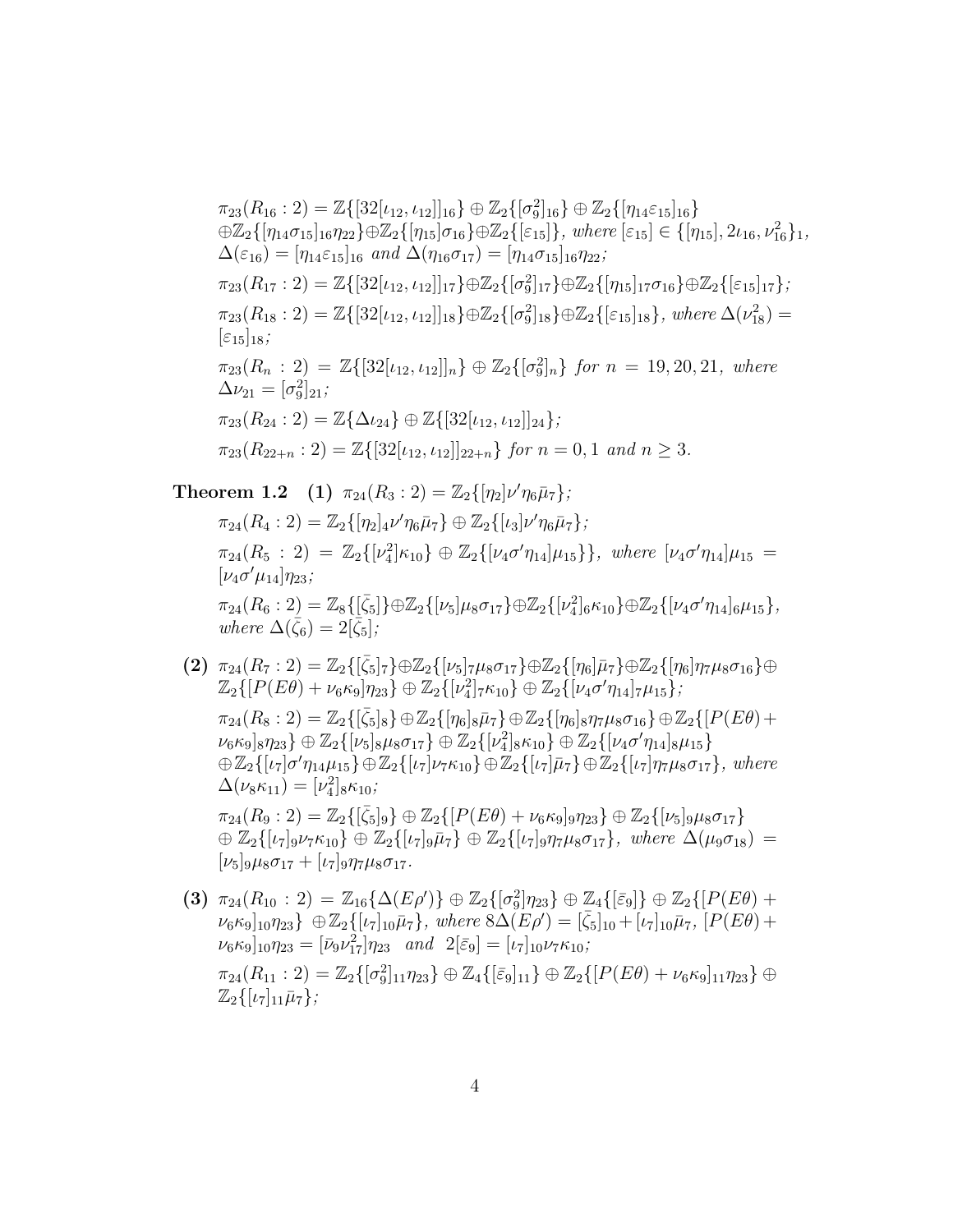$$
\pi_{24}(R_{12}:2) = \mathbb{Z}_2\{[\theta']_{723}\} \oplus \mathbb{Z}_2\{[\eta_{11}]\theta\} \oplus \mathbb{Z}_2\{[\sigma_{9}^2]_{12}\eta_{23}\} \oplus \mathbb{Z}_2\{[\bar{\epsilon}_9]_{12}\}
$$
  
\n
$$
\oplus \mathbb{Z}_2\{[P(E\theta)+\nu_6\kappa_9]_{12}\eta_{23}\} \oplus \mathbb{Z}_2\{[\nu_7]_{12}\bar{\mu}_7\}, where \Delta((E\theta')\eta_{24}) = [P(E\theta)+\nu_6\kappa_9]_{12}\eta_{23};
$$
  
\n
$$
\pi_{24}(R_{13}:2) = \mathbb{Z}_2\{[\eta_{11}]_{13}\theta\} \oplus \mathbb{Z}_2\{[\sigma_{9}^2]_{13}\eta_{23}\} \oplus \mathbb{Z}_2\{[\bar{\epsilon}_9]_{13}\} \oplus \mathbb{Z}_2\{[\nu_7]_{13}\bar{\mu}_7\}, where \Delta(E\theta) = [\eta_{11}]_{13}\theta;
$$
  
\n
$$
\pi_{24}(R_{14}:2) = \mathbb{Z}_8\{[\zeta_{13}]\} \oplus \mathbb{Z}_2\{[\sigma_{9}^2]_{14}\eta_{23}\} \oplus \mathbb{Z}_2\{[\bar{\epsilon}_9]_{13}\} \oplus \mathbb{Z}_2\{[\bar{\epsilon}_9]_{15}\bar{\eta}_7\};
$$
  
\n
$$
(4) \pi_{24}(R_{16}:2) = \mathbb{Z}_2\{[\mu_{14}\mu_{15}]\} \oplus \mathbb{Z}_2\{[\zeta_{13}]_{15}\} \oplus \mathbb{Z}_2\{[\sigma_{9}^2]_{15}\eta_{23}\} \oplus \mathbb{Z}_2\{[\bar{\epsilon}_9]_{15}\eta_{23}\} \oplus \mathbb{Z}_2\{[\bar{\epsilon}_9]_{15}\eta_{23}\} \oplus \mathbb{Z}_2\{[\bar{\epsilon}_9]_{15}\eta_{23}\} \oplus \mathbb{Z}_2\{[\bar{\epsilon}_9]_{15}\eta_{23}\} \oplus \mathbb{Z}_2\{[\bar{\epsilon}_9]_{15}\eta_{23}\} \oplus \mathbb{Z}_2\{
$$

#### 2 Recollection of fundamental facts

First of all we recall a formula  $[24, (2.2)]$ 

<span id="page-4-0"></span>(2.1) 
$$
\Delta(\alpha \circ E\beta) = \Delta\alpha \circ \beta.
$$

Suppose given elements  $\alpha \in \pi_k(S^n)$  and  $\beta \in \pi_m(S^k)$  such that  $\Delta \alpha = 0$ . Since  $\Delta(\alpha\beta) = \Delta(p_{n+1,*}([\alpha]\beta)) = 0$ , we obtain

<span id="page-4-1"></span>(2.2) 
$$
\Delta(\alpha \beta) = 0 \ (\Delta \alpha = 0).
$$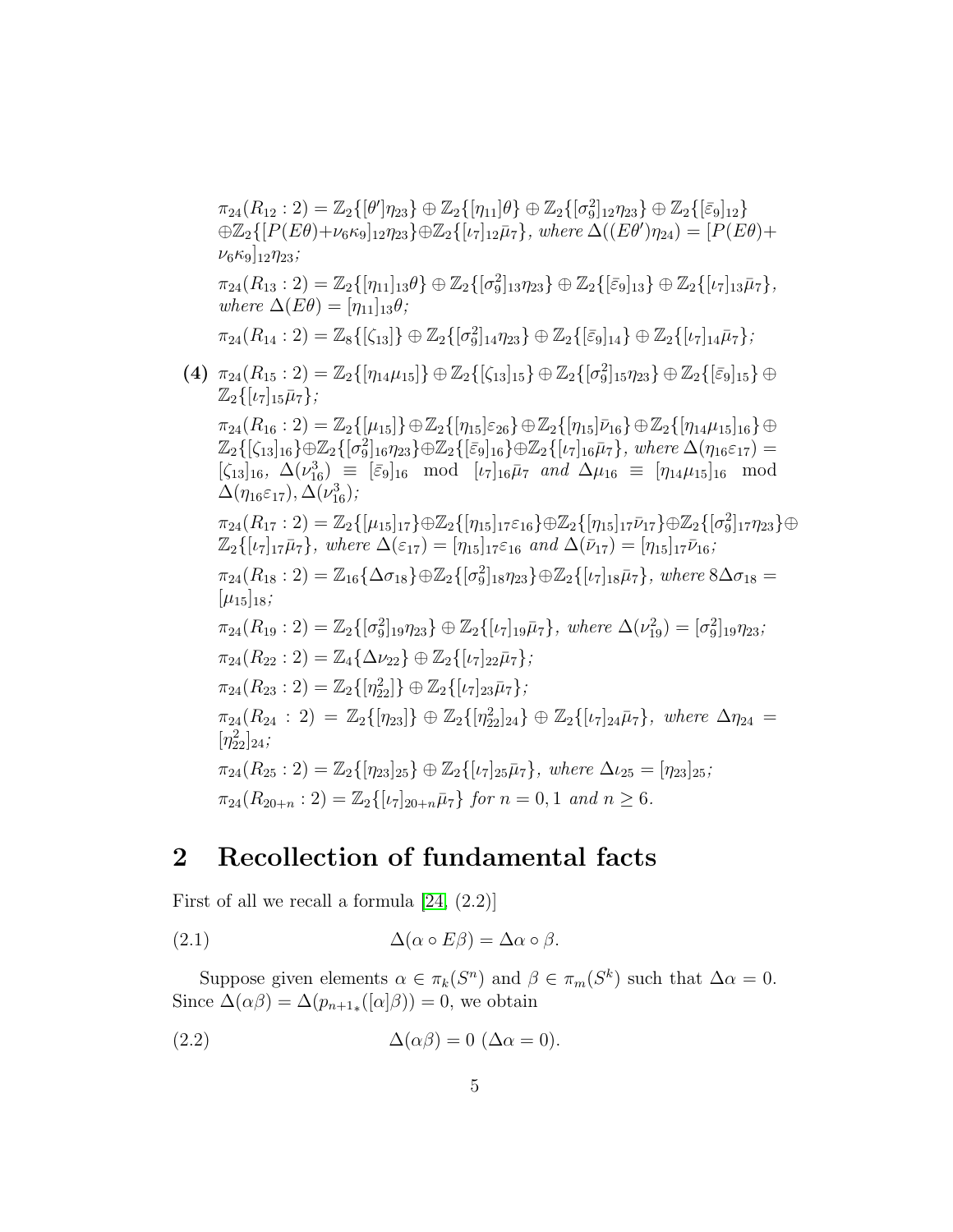<span id="page-5-3"></span>By [\[37,](#page-54-4) Theorem 4], we have the relation

(2.3) 
$$
p_{n*}\Delta \iota_n = (1 + (-1)^n)\iota_{n-1}.
$$

So, for an element  $\alpha \in \pi_k(S^n)$ , we obtain a formula

<span id="page-5-1"></span>(2.4) 
$$
p_{n+1*}\Delta(E\alpha) = 0 \ (n : \text{even}); \ p_{n+1*}\Delta(E\alpha) = 2\iota_n \circ \alpha \ (n : \text{odd}).
$$

Let  $J : \pi_k(R_n) \to \pi_{k+n}(S^n)$  be the J homomorphism [\[38\]](#page-54-5). For  $\alpha \in$  $\pi_m(R_n)$  and  $\beta \in \pi_k(S^m)$ , we have a formula

$$
J(\alpha \beta) = J(\alpha) E^n \beta.
$$

We use the following formulas without referring to them explicitly.

$$
EJ(\alpha) = -J(i_{n+1} \circ \alpha) \text{ for } \alpha \in \pi_k(R_n) \text{ [39, (2.1)],}
$$
  
\n
$$
J\Delta(\gamma) = [\gamma, \iota_n] \text{ for } \gamma \in \pi_k(S^n) \text{ [39, (3.6)],}
$$
  
\n
$$
HJ(\beta) = E^n(p_n \circ \beta) \text{ for } \beta \in \pi_k(R_n) \text{ [13, Corollary 15.9].}
$$

We have the relation  $3[\iota_n, [\iota_n, \iota_n]] = 0$  from the Jacobi identity for Whitehead products. Hence, for  $\gamma \in \pi_k^n$ , by the formula [\[3,](#page-51-1) Corollary (7.4)], we have the relation

<span id="page-5-2"></span>
$$
(2.5) \t J\Delta(\gamma) = (-1)^{kn} [\iota_n, \gamma] = (-1)^{kn} [\iota_n, \iota_n] \circ E^{n-1} \gamma \in \pi_{k+n-1}^n.
$$

Concerning the exact sequence  $(k)_n$ , we obtain the commutative diagram up to sign:

$$
(2.6) \quad\n\begin{array}{ccc}\nR_k^n & \xrightarrow{i_*} & R_k^{n+1} & \xrightarrow{p_*} & \pi_k^n & \xrightarrow{\Delta} & R_{k-1}^n \\
J \downarrow & & J \downarrow & & E^{n+1} \downarrow & & J \downarrow \\
\pi_{k+n}^n & \xrightarrow{E} & \pi_{k+n+1}^{n+1} & \xrightarrow{H} & \pi_{k+n+1}^{2n+1}, & \xrightarrow{P} & \pi_{k+n-1}^n,\n\end{array}
$$

where the lower sequence is the EHP sequence. This diagram is also a direct consequence of  $[36, (11.4)].$ 

<span id="page-5-0"></span>The following formula about Toda brackets is useful [\[26\]](#page-53-6):

$$
(2.7) \qquad \Delta\{\alpha, E^n\beta, E^n\gamma\}_n \subset (-1)^n \{\Delta(\alpha), E^{n-1}\beta, E^{n-1}\gamma\}_{n-1}.
$$

By [\[27,](#page-53-7) Lemma 5.1], we know  $(\alpha \in \pi_{n+k}(S^n))$ :

(2.8) 
$$
J\{\alpha,\beta,\gamma\} \subset \{J\alpha,E^n\beta,E^n\gamma\}_n.
$$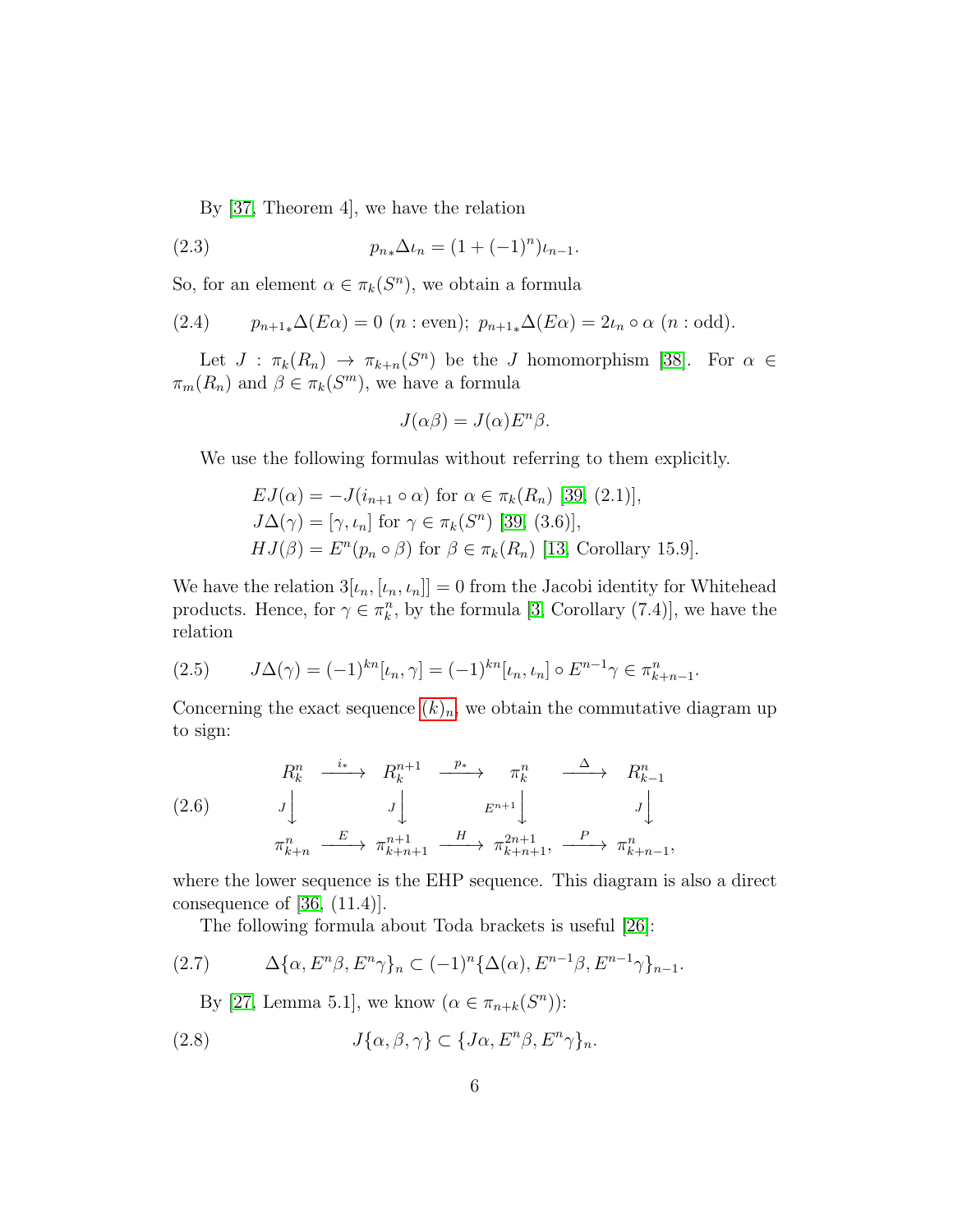We need the following:

 $\mathbf{r}$ 

<span id="page-6-15"></span><span id="page-6-10"></span>(2.9) 
$$
\eta_3 \nu_4 = \nu' \eta_6
$$
,  $\eta_5 \nu_6 = 0$ ,  $P(\iota_{11}) = \nu_5 \eta_8$ ,  $\nu_6 \eta_9 = 0$  [36, (5.9), (5.10)];  
(2.10)  $\eta_9 \sigma_{10} = \bar{\nu}_9 + \varepsilon_9$ ,  $\eta_9 \sigma_{10} + \sigma_9 \eta_{16} = P(\iota_{19})$  [36, Lemma 6.4, (7.1)];

<span id="page-6-0"></span>(2.11) 
$$
\sigma' \nu_{14} = x \nu_7 \sigma_{10} \ (x : \text{odd}) \quad [36, (7.19)];
$$

<span id="page-6-5"></span>(2.12) 
$$
\nu_{11}\sigma_{14}=0, \ \sigma_{12}\nu_{19}=0 \quad [36, (7.20)];
$$

<span id="page-6-1"></span>(2.13) 
$$
\varepsilon_3 \nu_{11} = \nu' \bar{\nu}_6, \ \varepsilon_4 \nu_{12} = P(\bar{\nu}_9) \quad [36, (7.12), (7.13)];
$$

<span id="page-6-3"></span>(2.14) 
$$
\nu_6 \bar{\nu}_9 = \nu_6 \varepsilon_9 = P(\nu_{13}^2) \quad [36, (7.17), (7.18)];
$$

<span id="page-6-16"></span>(2.15) 
$$
\bar{\nu}_9 \nu_{17} = P(\nu_{19}) \quad [36, (7.22)].
$$

Next we show relations in the homotopy groups of spheres which are necessary for our calculations.

<span id="page-6-14"></span>By [\[36,](#page-54-3) Lemma 5.14], we know

(2.16) 
$$
2\sigma'' = E\sigma''' , 2\sigma' = E\sigma'''.
$$

By [\[36,](#page-54-3) (7.10), (7.20)], we obtain

(2.17) 
$$
\eta_9^2 \varepsilon_{11} = 4(\nu_9 \sigma_{12}) = 0.
$$

<span id="page-6-12"></span><span id="page-6-2"></span>By [\[36,](#page-54-3) (10.23)], we know

$$
\bar{\varepsilon}_6 = \eta_6 \kappa_7.
$$

By  $\sigma' \nu_{14} = x \nu_7 \sigma_{10}$  for odd  $x$  [\(2.11\)](#page-6-0) and [\(2.13\)](#page-6-1), we have

$$
(2.19) \t\t\t\nu_7 \sigma_{10}^2 = 0.
$$

<span id="page-6-18"></span>By  $[32,$  Proposition  $2.13(7)$ ] and  $[36,$  Lemma 12.3], we have

(2.20) 
$$
\mu_5 \varepsilon_{14} = \varepsilon_5 \mu_{13} = \eta_5 \mu_6 \sigma_{15}.
$$

<span id="page-6-11"></span>We recall the relations from  $([14, \text{ Table 3}], [15, \text{ Lemma 1.1(i)}])$  $([14, \text{ Table 3}], [15, \text{ Lemma 1.1(i)}])$  $([14, \text{ Table 3}], [15, \text{ Lemma 1.1(i)}])$  $([14, \text{ Table 3}], [15, \text{ Lemma 1.1(i)}])$  $([14, \text{ Table 3}], [15, \text{ Lemma 1.1(i)}])$ :

<span id="page-6-7"></span>(2.21) 
$$
\Delta \iota_4 = 2[\iota_3] - [\eta_2]_4,
$$

$$
\Delta \iota_5 = [\iota_3]_5 \eta_3,
$$

<span id="page-6-13"></span>(2.23) 
$$
\Delta \iota_8 = 2[\iota_7] - [\eta_6]_8,
$$

<span id="page-6-9"></span>
$$
\Delta \nu_5 = 0,
$$

<span id="page-6-6"></span>
$$
\Delta \iota_9 = [\nu_5]_9 + [\iota_7]_9 \eta_7,
$$

<span id="page-6-17"></span>
$$
(2.26) \t\t \t\t \Delta \iota_{11} = [\iota_7]_{11} \nu_7,
$$

<span id="page-6-4"></span>
$$
\Delta \nu_6 = 2[\nu_5],
$$

<span id="page-6-8"></span>(2.28)  $\Delta \nu_4 \equiv [\iota_3] \nu' \mod [\eta_2]_4 \nu'.$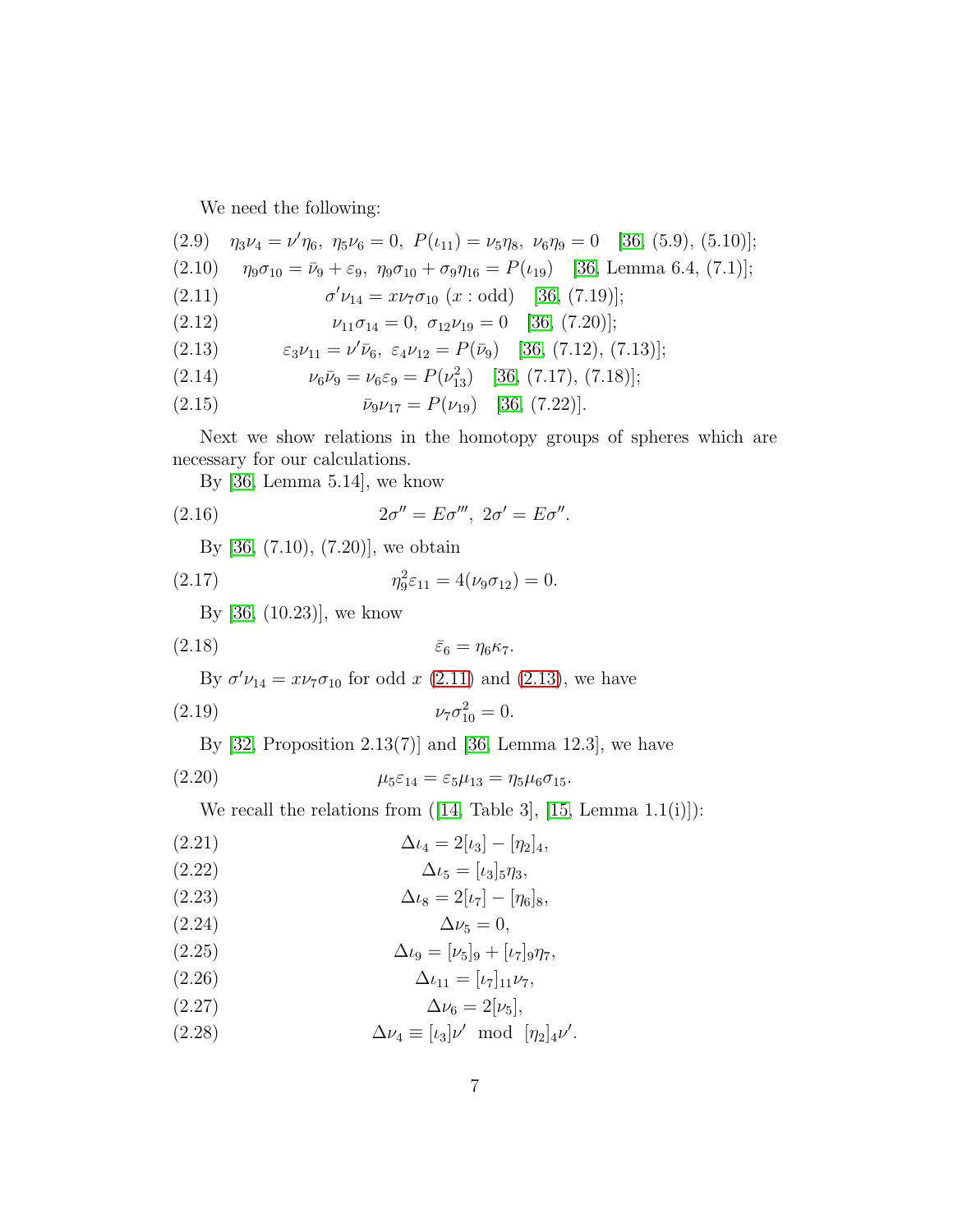We take

$$
(2.29) \t\t J[\iota_3] = \nu_4,
$$

$$
(2.30) \t\t J[\eta_2] = \nu'
$$

We also recall the relations from  $[15, \text{Lemma } 1.1(ii)]$ :

<span id="page-7-3"></span>
$$
J[\iota_7] = \sigma_8,
$$

<span id="page-7-6"></span>
$$
J[\nu_5] = \bar{\nu}_6 + \varepsilon_6,
$$

(2.33) 
$$
J[\eta_5 \varepsilon_6] = -\sigma'' \sigma_{13} + \bar{\nu}_6 \nu_{14}^2,
$$

$$
J[\eta_6] = \sigma',
$$

<span id="page-7-4"></span>(2.35) 
$$
J[\bar{\nu}_6 + \varepsilon_6] = \sigma' \sigma_{14},
$$

(2.36) 
$$
[\eta_6]\sigma' = 4[\bar{\nu}_6 + \varepsilon_6] + [\nu_5]_7\nu_8^2 + [\eta_5\varepsilon_6]_7.
$$

For a group G, let  $\alpha \in G$ . Denote by  $\sharp \alpha$  the order of  $\alpha$ . By [\[9,](#page-52-9) (3.2)] and the fact that  $2\pi_{4n+4}(R_{4n+4}) = 0$  [\[17\]](#page-52-0), we have

(2.37) 
$$
\Delta(\eta_{4n+3}) = 0; \sharp[\eta_{4n+3}] = 2 \ (n \geq 2).
$$

<span id="page-7-1"></span><span id="page-7-0"></span>By [\[9,](#page-52-9) (4.2)], [\(2.1\)](#page-4-0) and the fact that  $2R_{4n+4}^{4n+3} = 0$  [\[17\]](#page-52-0), we have

(2.38) 
$$
\Delta(\eta_{4n+2}^2) = 0; \ \sharp[\eta_{4n+2}^2] = 2.
$$

<span id="page-7-5"></span>By  $(2.37)$  and  $[9, (4.1), (4.4)]$ , we obtain

(2.39) 
$$
\Delta \iota_{4n+1} = [\eta_{4n-1}]_{4n+1} \text{ for } n \geq 2.
$$

<span id="page-7-2"></span>By [\[17,](#page-52-0) p. 161, Table], we know  $R_{4n+2}^{4n+2} \cong \mathbb{Z}_4$  for  $n \geq 2$ . So, we have

(2.40) 
$$
\Delta(\eta_{4n+2}) \in 2R_{4n+2}^{4n+2} \text{ for } n \ge 2.
$$

In particular, by [\[16,](#page-52-4) p. 96], we have

(2.41) 
$$
\Delta(\eta_{10}) = 2[\iota_7]_{10}\nu_7.
$$

<span id="page-7-7"></span>By  $[9, p. 410,$  the proof of Lemma 3.5(1)], we have

(2.42) 
$$
\Delta(\nu_{8n-1}) = 0; \ \sharp[\nu_{8n-1}] = 8.
$$

By  $[9, (4.1)-(4.5)]$ , we have

(2.43) 
$$
\Delta(\eta_{8n+1}^2) = 4[\nu_{8n-1}]_{8n+1}, \ \Delta(\eta_{8n+2}) = 2[\nu_{8n-1}]_{8n+2},
$$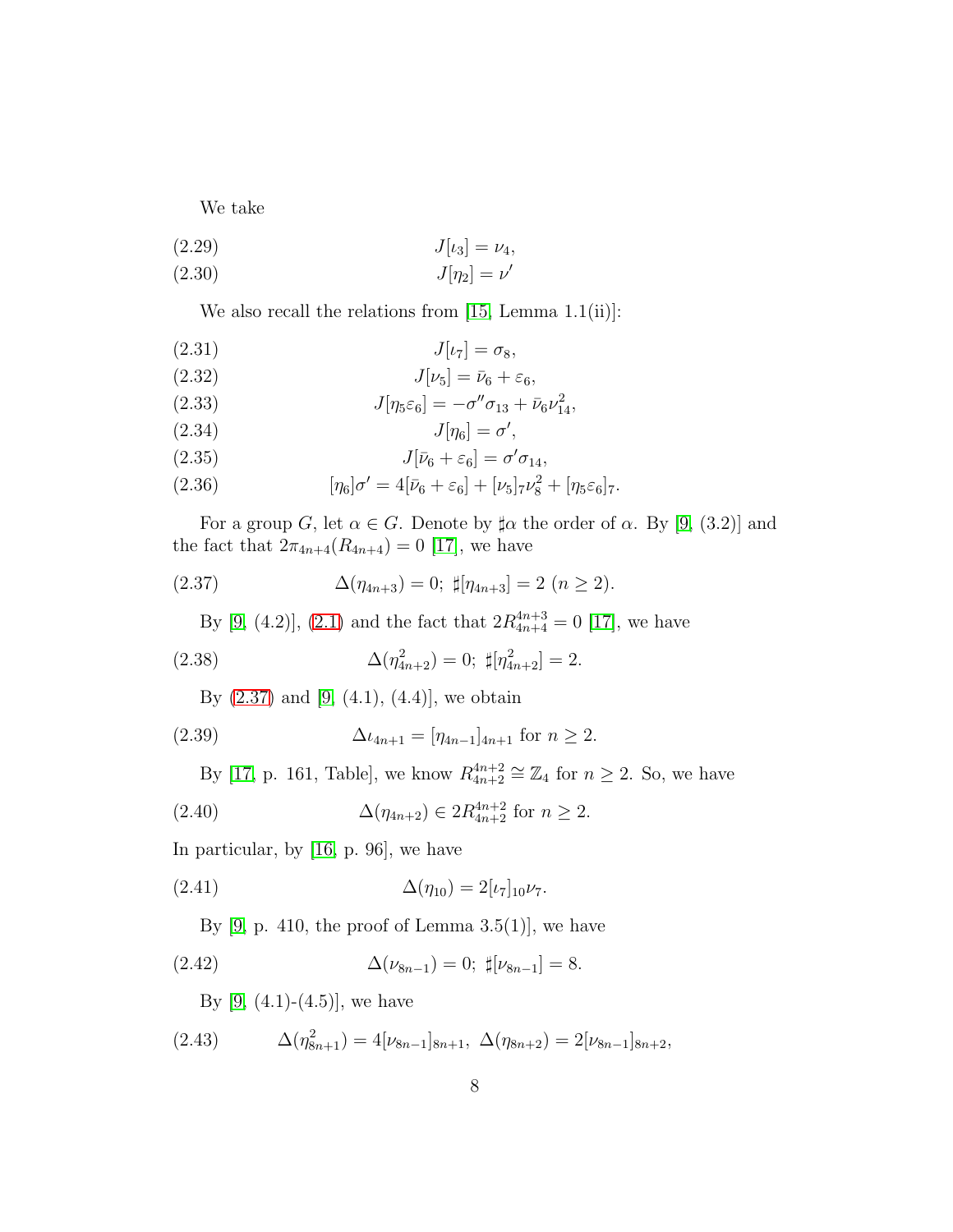(2.44) 
$$
\Delta(\iota_{8n+3}) = [\nu_{8n-1}]_{8n+3}.
$$

<span id="page-8-3"></span>We recall from  $[11, (1.8)],$ 

(2.45) 
$$
\Delta \eta_{4n+4} = [\eta_{4n+2}^2]_{4n+4} \text{ for } n \ge 2.
$$

<span id="page-8-0"></span>By [\[27,](#page-53-7) Lemma 5.2], we have

$$
(2.46) \qquad \{p_{n+1}, i_{n+1}, \Delta \iota_n\} \ni \iota_n \bmod 2\iota_n.
$$

<span id="page-8-2"></span>We need the following.

**Lemma 2.1** *Suppose that*  $\alpha \in \pi_{n-2}^{n-2}$  $n^{-2}_{n-2+k}$  satisfies  $\Delta(E\alpha) = 0$ . Then,  $[E\alpha] \in$  $-\{i_n, \Delta\iota_{n-1}, \alpha\}$  mod  $i_{n*}R_{n-1+k}^{n-1} + R_{n-1}^n \circ E\alpha$ . In particular,  $\Delta \iota_{2n} \in -\{i_{2n}, \Delta \iota_{2n-1}, 2\iota_{2n-2}\}$  mod  $i_{2n*}R_{2n}^{2n-1} + R_{2n-1}^{2n} \circ 2\iota_{2n-1}$ .

**Proof.** By  $(2.46)$ , we obtain

$$
p_n \circ (-\{i_n, \Delta t_{n-1}, \alpha\}) = \{p_n, i_n, \Delta t_{n-1}\} \circ E \alpha \ni E \alpha \bmod p_n \circ R_{n-1}^n \circ E \alpha.
$$

This and  $p_{n*}[E\alpha] = E\alpha$  imply the relation

$$
[E\alpha]\in -\{i_n,\Delta\iota_{n-1},\alpha\}\ \ \text{mod}\ \ i_{n*}R^n_{n-1+k}+R^n_{n-1}\circ E\alpha
$$

by using the exact sequence  $(n - 1 + k)_{n-1}$ , and we obtain the assertion.

By considering  $[2i_{2n-1}] = \Delta_{i_{2n}}$ , we have the rest. This completes the  $\Box$ 

Suppose that  $n \geq 2$ . By [\[36,](#page-54-3) Theorem 7.4, Lemma 9.1], we know  $\zeta_{4n+1} \in \{2\iota_{4n+1}, \eta_{4n+1}^2, \varepsilon_{4n+3}\} \mod \bar{\nu}_{4n+1}\nu_{4n+9}$ . By relations  $\Delta \iota_{4n+2} \circ \eta_{4n+1}^2 =$  $\Delta(\eta_{4n+2}^2) = 0$  [\(2.38\)](#page-7-1) and  $\eta_{4n+1}^2 \circ \varepsilon_{4n+3} = 0$  [\(2.17\)](#page-6-2), the Toda bracket

 $\{\Delta_{l_4n+2}, \eta_{4n+1}^2, \varepsilon_{4n+3}\}\$  is defined. By [\[16,](#page-52-4) p. 96], we have  $\Delta(\zeta_9) = 0$  and  $\Delta(\bar{\nu}_9 \nu_{17}) = [\nu_5]_9 \bar{\nu}_8 \nu_{16} \neq 0$ . We define

<span id="page-8-4"></span><span id="page-8-1"></span>
$$
[\zeta_{4n+1}] \in \{\Delta \iota_{4n+2}, \eta_{4n+1}^2, \varepsilon_{4n+3}\}.
$$

By [\[36,](#page-54-3) (7.14)], we have

(2.47) 
$$
4\zeta_5 = \eta_5^2 \mu_7.
$$

We show the following.

Lemma 2.2 (1)  $\Delta \zeta_{4n+2} = \pm 2[\zeta_{4n+1}]$  *and*  $\sharp [\zeta_{4n+1}] = 8$  *for*  $n \geq 2$ *.*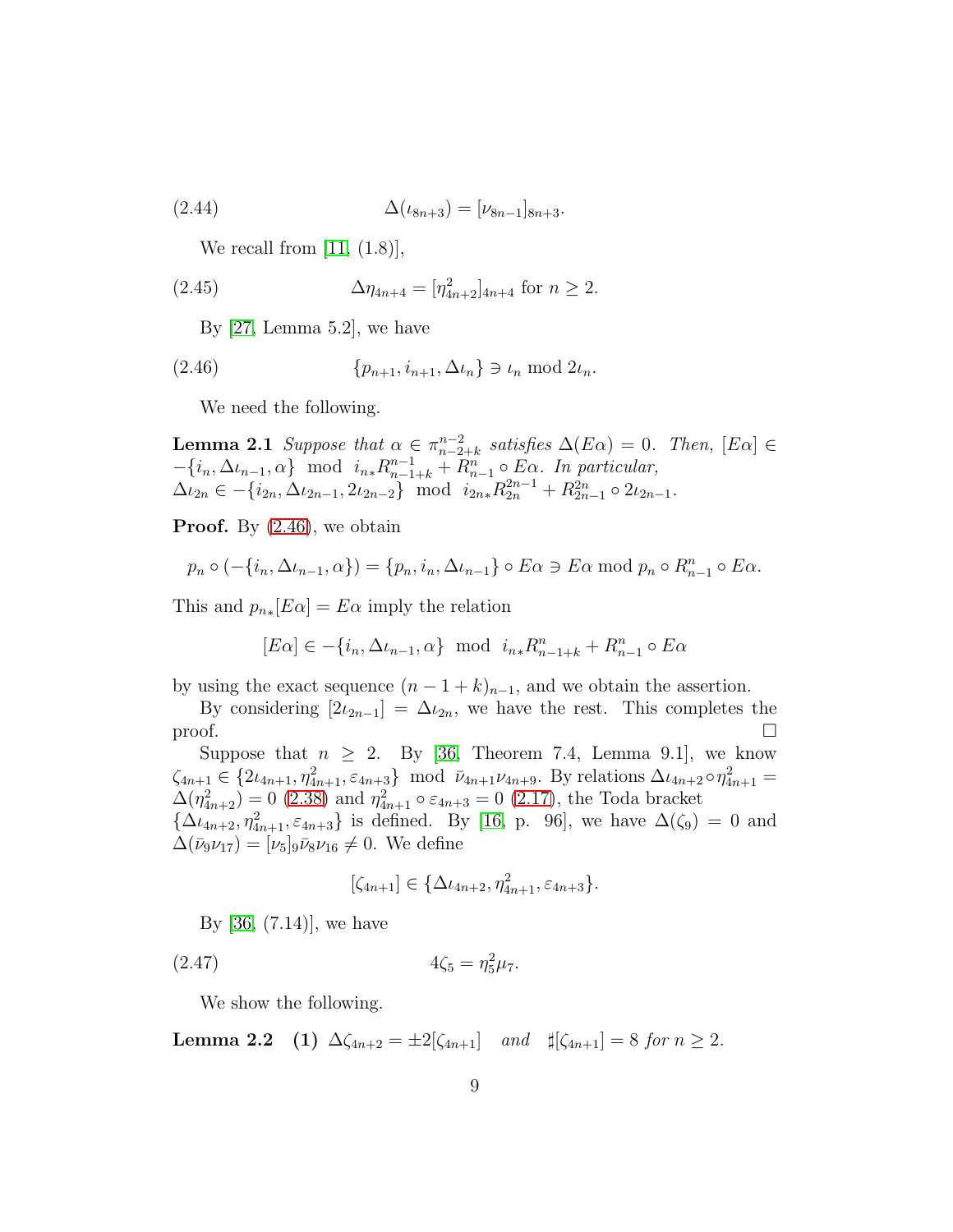(2)  $[\zeta_{4n+1}]_{4n+4} \equiv \Delta(\eta_{4n+4}\varepsilon_{4n+5}) \mod i_{4n+2,4n+4} R_{4n+4}^{4n+2} \circ \varepsilon_{4n+4}$  *for*  $n \geq 2$ *. In particular,*  $\Delta(\eta_{8n+4}\varepsilon_{8n+5}) = [\zeta_{8n+1}]_{8n+4}$  *for*  $n \ge 1$ *.* 

Proof. We have

$$
-2[\zeta_{4n+1}] \in \{\Delta \iota_{4n+2}, \eta_{4n+1}^2, \varepsilon_{4n+3}\} \circ (-2\iota_{4n+12})
$$
  
=  $\Delta \iota_{4n+2} \circ \{\eta_{4n+1}^2, \varepsilon_{4n+3}, 2\iota_{4n+11}\}$   
 $\supset \Delta \iota_{4n+2} \circ (\zeta_{4n+1}) = \Delta \zeta_{4n+2}.$ 

Since the indeterminacy of this relation is  $\Delta \iota_{4n+2} \circ \pi_{4n+12}^{4n+1} \circ 2\iota_{4n+12} = {\Delta \iota_{4n+2} \circ \pi_{4n+12}^{4n+1}}$  $2\zeta_{4n+1}$ } = {2 $\Delta\zeta_{4n+2}$ }, we have  $2[\zeta_{4n+1}] \equiv -\Delta\zeta_{4n+2} \mod 2\Delta\zeta_{4n+2}$ . By rela-tions [\(2.47\)](#page-8-1) and [\(2.38\)](#page-7-1), we have  $4\Delta\zeta_{4n+2} = \Delta(\eta_{4n+2}^2\mu_{4n+4}) = 0$ . Hence we obtain the first of (1). We also have  $8[\zeta_{4n+1}] = 4\Delta \zeta_{4n+2} = 0$ . On the other hand, by the fact that  $\zeta_{4n+1}$  has order 8,  $[\zeta_{4n+1}]$  has order at least 8. This leads to the second of (1).

By the definition of  $[\zeta_{4n+1}]$  and Lemma [2.1,](#page-8-2) we have

$$
[\zeta_{4n+1}]_{4n+3} \in \{i_{4n+3}, \Delta \iota_{4n+2}, \eta_{4n+1}^2\} \circ \varepsilon_{4n+4}
$$

$$
\supset [\eta_{4n+2}^2] \varepsilon_{4n+4} \mod i_{4n+3*} R_{4n+4}^{4n+2} \circ \varepsilon_{4n+4}.
$$

This and [\(2.45\)](#page-8-3) imply the first of (2).

By [\[17,](#page-52-0) p. 161, Table; Theorem 3],  $R_{4n+4}^{4n+2} \cong \mathbb{Z}_{12}$  for n even and  $\cong \mathbb{Z}_{12} \oplus \mathbb{Z}_2$ for *n* odd and the direct summand  $Z_{12}$  is generated by  $\Delta(\nu_{4n+2})$ , where  $\nu_{4n+2}$ stands for the generator of  $\pi_{4n+5}(S^{4n+2}) \cong \mathbb{Z}_{24}$ . Since  $\nu_{4n+2} \circ \varepsilon_{4n+5} = 0$  [\(2.14\)](#page-6-3), we have the second of (2). This completes the proof.  $\Box$ 

The assertion for  $n = 2$  is obtained by [\[16,](#page-52-4) Theorem 3.2, Lemma 3.9(1), the last page].

We define  $[\zeta_5] \in {\psi_5}, 8\iota_8, E\sigma'$ <sub>1</sub> [\[11,](#page-52-5) (2.3)]. Then, by the fact that  $\zeta_6 \in$  $\{\nu_6, 8\iota_9, 2\sigma_9\}_2$ , [\(2.7\)](#page-5-0) and [\(2.27\)](#page-6-4), we have

$$
\Delta \zeta_6 \in \{2[\nu_5], 8\iota_8, E\sigma'\}_1 \supset 2\iota_{R_6} \circ \{[\nu_5], 8\iota_8, E\sigma'\}_1 = \{[\nu_5], 8\iota_8, E\sigma'\}_1 \circ 2\iota_{16}
$$
  

$$
\supset 2[\zeta_5] \mod 2[\nu_5] \circ E\pi_{15}^7 + R_9^6 \circ 2\sigma_9.
$$

We know  $\pi_{15}^7 \cong (Z_2)^3$  [\[36,](#page-54-3) Theorem 7.1] and  $R_9^6 \cong \mathbb{Z}_2$  [\[17,](#page-52-0) p. 162, Table]. So, the above indeterminacy is trivial and  $\Delta \zeta_6 = 2[\zeta_5]$ .

Conjecture 1  $\Delta(\eta_{4n+4}\epsilon_{4n+5}) = [\zeta_{4n+1}]_{4n+4}$  *for*  $n \geq 3$ *.*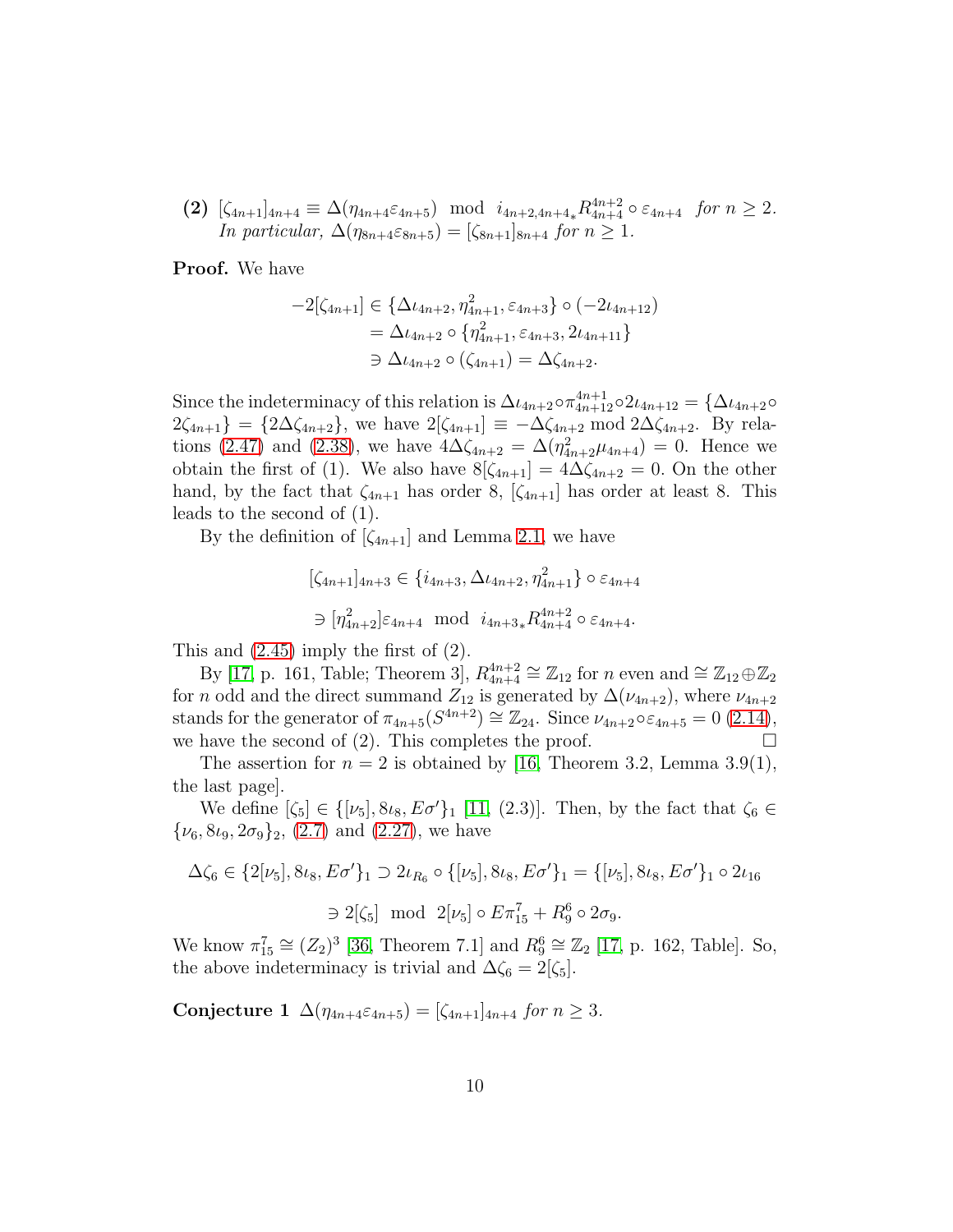Recall from [\[36,](#page-54-3) Lemma 6.5] the relation

(2.48) 
$$
\mu_n \in \{\eta_n, 2\iota_{n+1}, E^{n-4}\sigma''' \}_{n-4} + \{\nu_n^3\} \text{ for } n \ge 4.
$$

<span id="page-10-3"></span><span id="page-10-0"></span>By [\[36,](#page-54-3) Lemma 12.10], we have

(2.49) 
$$
\varepsilon_3^2 = \varepsilon_3 \bar{\nu}_{11} = \eta_3 \bar{\varepsilon}_4 \quad \text{and} \quad \nu_5 \sigma_8 \nu_{15}^2 = \eta_5 \bar{\varepsilon}_6.
$$

<span id="page-10-1"></span>By [\[36,](#page-54-3) Lemma 12.12], we have

(2.50) 
$$
\sigma'\zeta_{14} = x\zeta_7\sigma_{18} \ (\text{$x : \text{odd})}.
$$

<span id="page-10-2"></span>We show

Lemma 2.3 (1)  $\bar{\nu}_6^2 = \bar{\nu}_6 \varepsilon_{14} = 0$ .

- (2)  $(\bar{\nu}_6 + \varepsilon_6)\bar{\nu}_{14} = (\bar{\nu}_6 + \varepsilon_6)\varepsilon_{14} = \eta_6\bar{\varepsilon}_7.$
- (3)  $\sigma' \eta_{14} \bar{\nu}_{15} = \sigma' \nu_{14}^3 = \nu_7 \sigma_{10} \nu_{17}^2 = \eta_7 \bar{\varepsilon}_8$  *and*  $\eta_9 \bar{\varepsilon}_{10} = 0$ .
- (4)  $\nu_5 \sigma_8 \bar{\nu}_{15} = \nu_5 \sigma_8 \epsilon_{15} = \nu_5 \bar{\epsilon}_8$ .
- (5)  $\zeta_5 \sigma_{16} \in {\{\nu_5 \sigma_8, 8 \nu_{15}, 2 \sigma_{15}\}}_1 \mod \nu_5 \bar{\varepsilon}_8$ ,  $2 \zeta_5 \sigma_{16}$ *.*

**Proof.** (1) is just [\[32,](#page-53-8) Proposition 2.8(2)]. By relations (1) and [\(2.49\)](#page-10-0), we have  $(2)$ . By  $(2.56)$ ,  $(2.11)$ ,  $(2.49)$  and  $(2.12)$ , we have  $(3)$ . The assertion  $(4)$ is obtained by [\[31,](#page-53-9) Theorem 2].

By [\[36,](#page-54-3) Theorem 12.8], we know  $\pi_{23}^5 = {\zeta_5 \sigma_{16}, \nu_5 \bar{\varepsilon}_8, \eta_5 \bar{\mu}_6} \cong \mathbb{Z}_8 \oplus (\mathbb{Z}_2)^2$ and  $E^2$ :  $\pi_{23}^5 \rightarrow \pi_{25}^7$  is a split epimorphism and Ker  $E^2 = {\nu_5 \bar{\varepsilon}_8}.$ 

By the relations  $\sigma'\nu_{14} = x\nu_7\sigma_{10}$  (x: odd) [\(2.11\)](#page-6-0) and  $\sigma'\zeta_{14} = y\zeta_7\sigma_{18}$  (y: odd) [\(2.50\)](#page-10-1), we have

$$
E^2\{\nu_5\sigma_8, 8\nu_{15}, 2\sigma_{15}\}_1 \subset \{\nu_7\sigma_{10}, 8\nu_{17}, 2\sigma_{17}\}_1 = \{x\sigma'\nu_{14}, 8\nu_{17}, 2\sigma_{17}\}_1
$$
  
\n
$$
\supset x\sigma' \circ \{\nu_{14}, 8\nu_{17}, 2\sigma_{17}\}_1 \supset x\sigma'\zeta_{14} = xy\zeta_7\sigma_{18}
$$
  
\nmod  $x\sigma'\nu_{14} \circ E\pi_{24}^{16} + \pi_{18}^7 \circ 2\sigma_{17} = \{2\zeta_7\sigma_{18}\},$ 

where x and y are odd. This completes the proof.  $\Box$ 

<span id="page-10-4"></span>Next we show

**Lemma 2.4** (1) 
$$
\mu_3 \sigma_{12} \in \{\varepsilon_3, \sigma_{11}, 16 \mu_{18}\}_1 = \{\varepsilon_3, 2 \sigma_{11}, 8 \mu_{18}\}_1
$$
  
=  $\{\varepsilon_3, 2 \mu_{11}, 8 \sigma_{11}\}_1 \mod \eta_3 \overline{\varepsilon}_4.$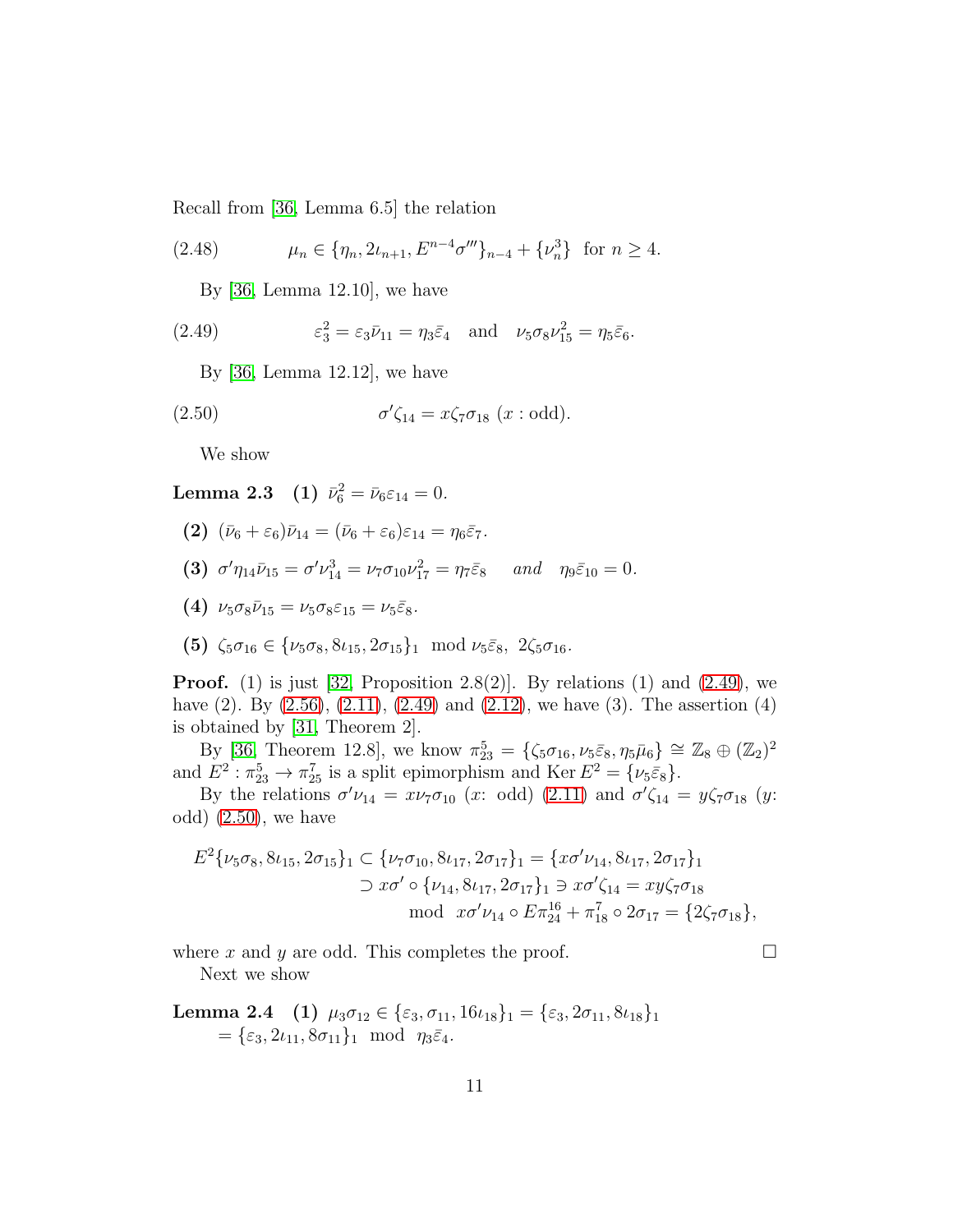- (2)  $\zeta' \in {\bar{\nu}_6, 8\nu_{14}, 2\sigma_{14}}_1 \mod \eta_6 \bar{\varepsilon}_7$  *and*  $\zeta' \in {\bar{\nu}_6, \sigma_{14}, 16\iota_{21}}_1 = {\bar{\nu}_6, 2\sigma_{14}, 8\iota_{21}}_1 \bmod 2\zeta', \eta_6\bar{\varepsilon}_7.$
- (3)  $\zeta' + \mu_6 \sigma_{15} \in {\bar{\nu}_6 + \varepsilon_6, \sigma_{14}, 16\nu_{21}}_1 = {\bar{\nu}_6 + \varepsilon_6, 2\sigma_{14}, 8\nu_{21}}_1 \mod 2\zeta', \eta_6 \bar{\varepsilon}_7,$  $E\zeta' + \mu_7\sigma_{16} \in {\bar{\nu}_7 + \varepsilon_7, 2\iota_{15}, 8\sigma_{15}}_1 \mod \eta_7\bar{\varepsilon}_8.$

**Proof.** By [\[30,](#page-53-4) I-Proposition 3.2(1), its proof], we have

$$
\mu_3 \sigma_{12} \in \{\varepsilon_3, 2\iota_{11}, 8\sigma_{11}\} \mod \eta_3 \bar{\varepsilon}_4.
$$

We have

$$
\{\varepsilon_3, \sigma_{11}, 16\iota_{18}\}_1 \subset \{\varepsilon_3, 2\sigma_{11}, 8\iota_{18}\}_1 \supset \{\varepsilon_3, 2\iota_{11}, 8\sigma_{11}\}_1 \bmod \ \varepsilon_3 \circ E\pi_{18}^{10} + 8\pi_{19}^3.
$$

We know  $E \pi_{18}^{10} = {\bar{\nu}_{11}, \epsilon_{11}}$  and  $8\pi_{19}^{3} = 0$  [\[36,](#page-54-3) Theorems 7.1 and 12.6]. So, by  $(2.49)$ , we have  $(1)$ .

The first of  $(2)$  is just  $[21, \text{Lemma } 5.4(iy)]$ . We have

$$
\{\bar{\nu}_6, 8\iota_{14}, 2\sigma_{14}\}_1 \subset \{\bar{\nu}_6, 8\sigma_{14}, 2\iota_{21}\}_1
$$
  

$$
\supset \{\bar{\nu}_6, \sigma_{14}, 16\iota_{21}\}_1 \text{ mod } \bar{\nu}_6 \circ E\pi_{21}^{13} + 2\pi_{22}^6.
$$

We know  $\bar{\nu}_6 \circ E \pi_{21}^{13} = {\bar{\nu}_6}^2$ ,  $\bar{\nu}_6 \varepsilon_{14}$  = 0 ([\[36,](#page-54-3) Theorem 7.1], Lemma [2.3\(](#page-10-2)1)) and  $2\pi_{22}^6 = \{2\zeta'\}\;[36, \text{ Theorem 12.6}].$  $2\pi_{22}^6 = \{2\zeta'\}\;[36, \text{ Theorem 12.6}].$  $2\pi_{22}^6 = \{2\zeta'\}\;[36, \text{ Theorem 12.6}].$  This leads to the second of (2).

The first of (3) are obtained directly from (1) and (2). We have

$$
E\{\bar{\nu}_6, 2\sigma_{14}, 8\iota_{21}\}_1 \subset \{\bar{\nu}_7, 2\sigma_{15}, 8\iota_{22}\}_1 \supset \{\bar{\nu}_7, 2i\iota_{15}, 8\sigma_{15}\}_1
$$
  
mod  $\bar{\nu}_7 \circ E\pi_{22}^{14} + 8\pi_{23}^7$ .

We know  $\bar{\nu}_7 \circ E \pi_{22}^{14} = 0$  ([\[36,](#page-54-3) Theorem 7.1], Lemma [2.3\(](#page-10-2)1)) and  $8\pi_{23}^7 = 0$  [\[36,](#page-54-3) Theorem 12.6. This leads the second of (3) and completes the proof.  $\Box$ 

By [\[36,](#page-54-3) (7.4)], we have

$$
(2.51) \qquad \qquad \eta_7 \sigma_8 = \sigma' \eta_{14} + \bar{\nu}_7 + \varepsilon_7.
$$

<span id="page-11-1"></span><span id="page-11-0"></span>We recall  $[11, (4.1)]$ :

$$
\Delta \sigma_9 = [\iota_7]_9(\bar{\nu}_7 + \varepsilon_7).
$$

By this and [\[15,](#page-52-3) Lemma  $1.2(v)$ ], we have

<span id="page-11-2"></span>(2.53) 
$$
[\nu_5]_9 \sigma_8 = [\nu_7]_9 \sigma' \eta_{14}.
$$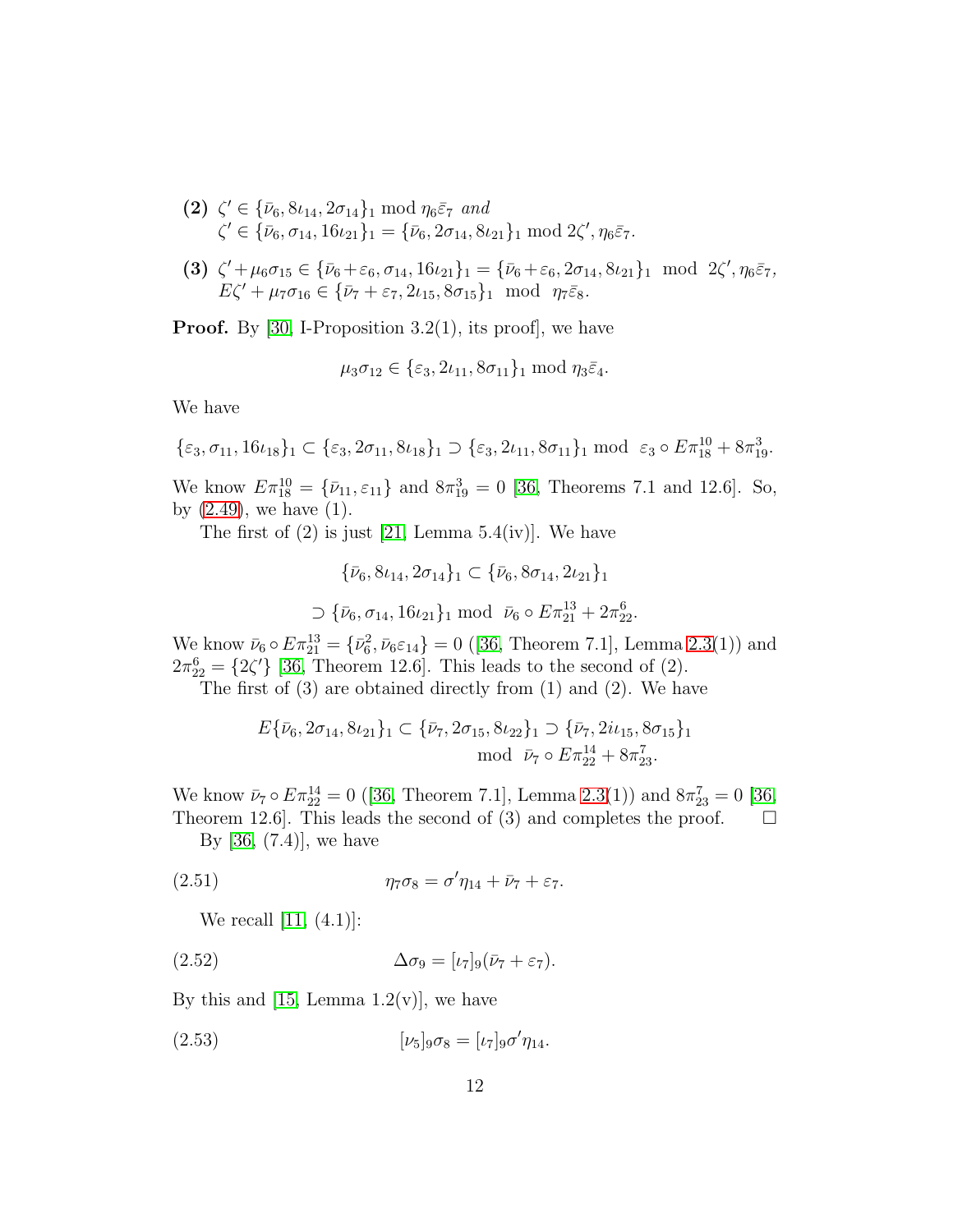We know  $\Delta(\nu_{10}^2) = [\iota_7]_{10}\bar{\nu}_7 + x[\nu_5]_{10}\sigma_8$  for some  $x \in \{0, 1\}$  [\[14,](#page-52-2) p. 22]. Since  $[\nu_5]_{10} = [\nu_7]_{10}\eta_7$  from [\(2.25\)](#page-6-6), we have  $\Delta(\nu_{10}^2) = [\nu_7]_{10}(\bar{\nu}_7 + x\eta_7\sigma_8)$ . By composing this equation with  $\eta_{15}$  on the right and using the relation  $\bar{\nu}_7 \eta_{15} =$  $\nu_7^3$  [\(2.56\)](#page-13-0), we get that  $0 = [\iota_7]_{10}(\nu_7^3 + \iota_7 \tau_8 \eta_{15})$ . We know  $[\iota_7]_{10} \nu_7^3 \neq 0$  [\[14,](#page-52-2) Proposition 4.1. This implies that  $x = 1$ . Hence, by  $(2.51)$ , we obtain

<span id="page-12-1"></span>
$$
(2.54) \quad \Delta(\nu_{10}^2) = [\iota_7]_{10}(\bar{\nu}_7 + \eta_7 \sigma_8) = [\iota_7]_{10}(\varepsilon_7 + \sigma'\eta_{14}) = [\iota_7]_{10}\bar{\nu}_7 + [\nu_5]_{10}\sigma_8.
$$

From the last relation, we have  $[\iota_7]_{11}\bar{\nu}_7 = [\nu_5]_{11}\sigma_8$ . We know  $\Delta(\nu_{13}) \neq 0$  $([17, p. 161, Table], [14, (3.13)], R_{15}^{13} = \{[\nu_5]_{13}\sigma_8, [\eta_{12}^3]\} \cong \mathbb{Z}_2 \oplus \mathbb{Z}$  $([17, p. 161, Table], [14, (3.13)], R_{15}^{13} = \{[\nu_5]_{13}\sigma_8, [\eta_{12}^3]\} \cong \mathbb{Z}_2 \oplus \mathbb{Z}$  $([17, p. 161, Table], [14, (3.13)], R_{15}^{13} = \{[\nu_5]_{13}\sigma_8, [\eta_{12}^3]\} \cong \mathbb{Z}_2 \oplus \mathbb{Z}$  $([17, p. 161, Table], [14, (3.13)], R_{15}^{13} = \{[\nu_5]_{13}\sigma_8, [\eta_{12}^3]\} \cong \mathbb{Z}_2 \oplus \mathbb{Z}$  $([17, p. 161, Table], [14, (3.13)], R_{15}^{13} = \{[\nu_5]_{13}\sigma_8, [\eta_{12}^3]\} \cong \mathbb{Z}_2 \oplus \mathbb{Z}$  and  $R_{15}^{14} = \{ [\eta_{12}^3]_{14} \} \cong \mathbb{Z}$  [\[14,](#page-52-2) Proposition 2.1]. So, by (15)<sub>13</sub> and [\(2.52\)](#page-11-1), we have

(2.55) 
$$
\Delta(\nu_{13}) = [\nu_5]_{13}\sigma_8 = [\nu_7]_{13}\bar{\nu}_7 = [\nu_7]_{13}\varepsilon_7.
$$

<span id="page-12-2"></span><span id="page-12-0"></span>Finally we need

**Lemma 2.5** *Suppose that*  $\alpha \in \pi_k^{4n+2}$  $h_k^{4n+2}$  for  $n \geq 2$  be an element satisfying the *relations*  $2\alpha = 0$ ,  $(E^2 \alpha)\eta_{k+2} = 0$  *and*  $\eta_{4n+2}^2(E^3 \alpha) = 0$ *. Then, for an element*  $\beta \in \{\eta_{4n+2}, 2\iota_{4n+3}, E\alpha\}_1 \subset \pi_{k+2}^{4n+2}$ , there exists a lift  $[\eta_{4n+2}(E\beta)] \in R_{k+2}^{4n+3}$  of  $\eta_{4n+2}(E\beta)$  *which is of order* 2*.* 

**Proof.** By  $(2.40)$ , we have

$$
\Delta(\eta_{4n+2}(E\beta)) \in R_{4n+2}^{4n+2} \circ 2\iota_{4n+2} \circ \beta
$$
  
\n
$$
\subset -R_{4n+2}^{4n+2} \circ \{2\iota_{4n+2}, \eta_{4n+2}, 2\iota_{4n+3}\}_1 \circ (E^2\alpha)
$$
  
\n
$$
= -R_{4n+2}^{4n+2} \circ \eta_{4n+2}^2(E^3\alpha) = 0.
$$

So,  $\eta_{4n+2}(E\beta)$  has a lift. We set

$$
[\eta_{4n+2}(E\beta)] \in \{[\eta_{4n+2}^2], 2\iota_{4n+4}, E^2\alpha\}_2.
$$

Then, by [\(2.38\)](#page-7-1), we have

$$
2[\eta_{4n+2}(E\beta)] \in \{[\eta_{4n+2}^2], 2\iota_{4n+4}, E^2\alpha\}_2 \circ 2\iota_{k+3}
$$
  
=  $[-[\eta_{4n+2}^2] \circ \{2\iota_{4n+4}, E^2\alpha, 2\iota_{k+2}\}_2$   
 $\Rightarrow [\eta_{4n+2}^2](E^2\alpha)\eta_{k+2} = 0 \mod [\eta_{4n+2}^2] \circ E^2\pi_{k+1}^{4n+2} \circ 2\iota_{k+3} = 0.$ 

This completes the proof.

13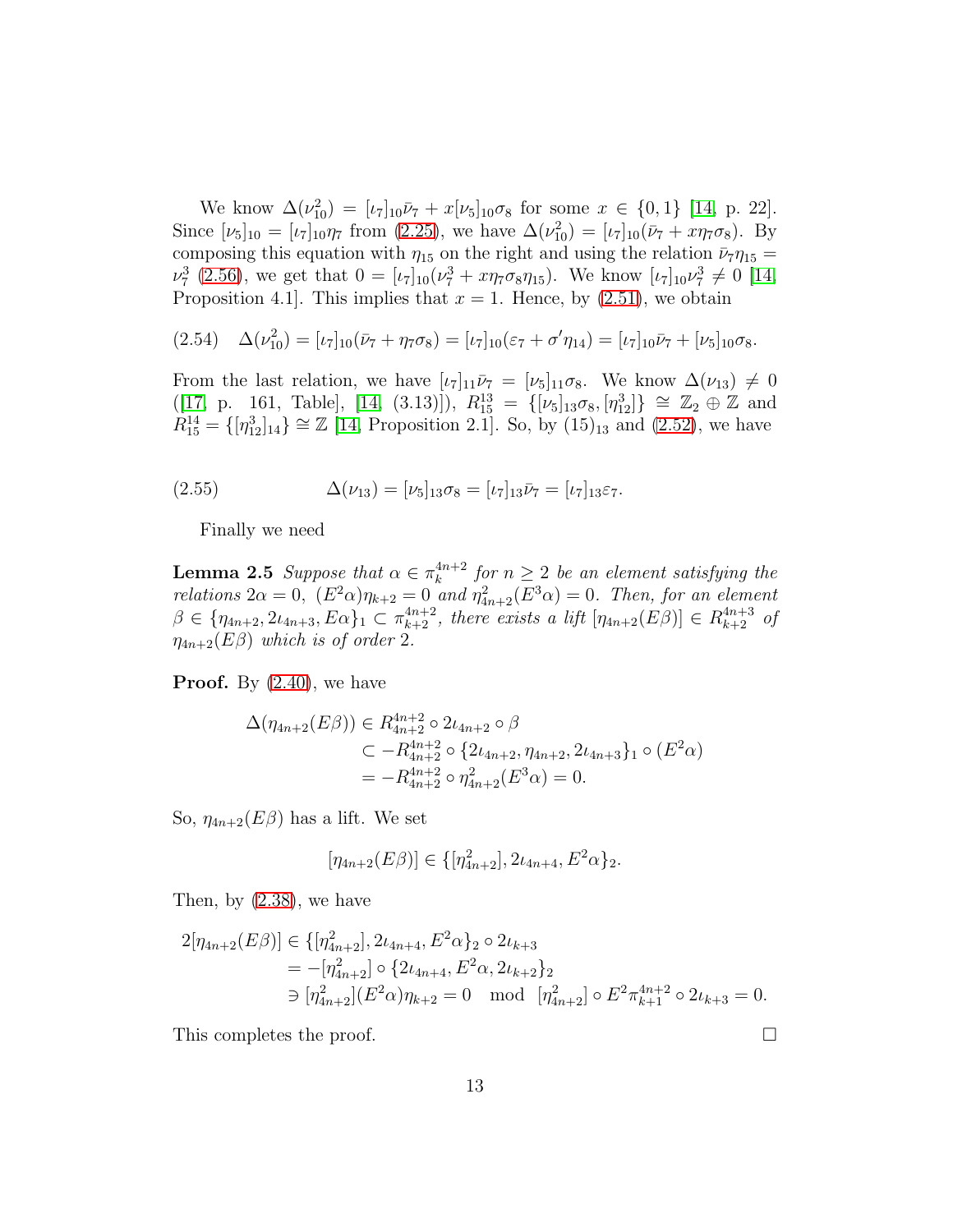<span id="page-13-0"></span>By [\[36,](#page-54-3) Lemma 6.3, (7.3)], we have

(2.56) 
$$
\eta_5 \bar{\nu}_6 = \nu_5^3, \ \bar{\nu}_6 \eta_{14} = \nu_6^3.
$$

We know  $\varepsilon_n \in \{\eta_n, 2\iota_{n+1}, \nu_{n+1}^2\}$  for  $n \geq 5$  [\[36,](#page-54-3) (6.1)]. By the relation  $\eta_n \bar{\nu}_{n+1} = \nu_n^3$  $n_n^3(n \geq 5)$  [\(2.56\)](#page-13-0) and by [\(2.48\)](#page-10-3), we have  $\mu_n \in \{\eta_n, 2\iota_{n+1}, 8\sigma_{n+1}\}\$ for  $n \geq 9$ . So, by Lemma [2.5,](#page-12-0) we have

<span id="page-13-4"></span>**Example 2.6**  $\sharp[\eta_{4n+2}\varepsilon_{4n+3}] = \sharp[\eta_{4n+2}\mu_{4n+3}] = 2$  *for*  $n \geq 2$ *.* 

### 3 Determination of  $\pi_{23}(R_n:2)$   $(n \leq 9)$

Let  $n \geq 10$ . By [\[36,](#page-54-3) Corollary 3.7, Theorem 7.1], we have  $\{2\iota_n, 8\sigma_n, 2\iota_{n+7}\}\_1 \ni$  $(8\sigma_n)\overline{\eta_{n+7}} = 0 \mod 2\iota_n \circ E\pi_{n+7}^{n-1} + 2\pi_{n+8}^n = 0 \text{ and } \{8\iota_n, 2\sigma_n, 8\iota_{n+7}\}_1 \equiv 0 \mod 8$  $8\iota_n \circ E \pi_{n+7}^{n-1} + 8\pi_{n+8}^n = 0.$  Since  $E \pi_{n+7}^{n-1} = \pi_{n+8}^n$ , we have  $\{2\iota_n, 8\sigma_n, 2\iota_{n+7}\}_1 =$  $\{2\iota_n, 8\sigma_n, 2\iota_{n+7}\}\$  and  $\{8\iota_n, 2\sigma_n, 8\iota_{n+7}\}\$  =  $\{8\iota_n, 2\sigma_n, 8\iota_{n+7}\}\$ . Hence we obtain

$$
(3.1) \qquad \{2\iota_n, 8\sigma_n, 2\iota_{n+7}\} = \{8\iota_n, 2\sigma_n, 8\iota_{n+7}\} = 0 \quad \text{for } n \ge 10.
$$

<span id="page-13-2"></span><span id="page-13-1"></span>We show

- **Lemma 3.1** (1) If  $i_{5*}R_n^4 = 0$ , where  $n \geq 4$ , then  $p_{5*}: R_n^5 \to \pi_n^4$  $\frac{4}{n}$  *is a monomorphism.*
- (2) If  $\pi_n^3 = \nu' \circ \pi_n^6$  $\frac{6}{n}$  *for*  $n \ge 6$ *, then*  $i_{5*}R_n^4 = 0$ *.*

**Proof.** (1) is a direct consequence of  $(n)_4$ .

(2) Recall that  $R_n^4 = [\eta_2]_4 \circ \pi_n^3 \oplus [\iota_3] \circ \pi_n^3$  $\frac{3}{n}$  ([\[14,](#page-52-2) p. 14], [\[34,](#page-54-0) p. 116]). We know  $\pi_n(R_3) \cong \pi_n(S^3)$ ,  $\pi_n(R_4) \cong \pi_n(R_3) \oplus \pi_n(S^3)$ . We know  $\pi_6(R_5) \cong$  $\pi_6(Sp(2)) = 0$ . Then,  $i_{5*}([\eta_2]_4 \nu') = [\eta_2]_5 \nu' = 0$  and  $i_{5*}([\iota_3] \nu') = [\iota_3]_5 \nu' = 0$ .  $\Box$ 

By [\[23\]](#page-53-2),  $\pi_{23}^3 = \mathbb{Z}_2\{\nu'\bar{\mu}_6\} \oplus \mathbb{Z}_2\{\nu'\eta_6\mu_7\sigma_{16}\}$ . So we obtain

<span id="page-13-3"></span>
$$
R_{23}^3 = \mathbb{Z}_2\{[\eta_2]\nu'\bar{\mu}_6\} \oplus \mathbb{Z}_2\{[\eta_2]\nu'\eta_6\mu_7\sigma_{16}\}\
$$

and

$$
R_{23}^4 = \mathbb{Z}_2\{[\eta_2]_4 \nu' \bar{\mu}_6\} \oplus \mathbb{Z}_2\{[\eta_2]_4 \nu' \eta_6 \mu_7 \sigma_{16}\} \oplus \mathbb{Z}_2\{[\iota_3] \nu' \bar{\mu}_6\} \oplus \mathbb{Z}_2\{[\iota_3] \nu' \eta_6 \mu_7 \sigma_{16}\}.
$$

By applying Lemma [3.1](#page-13-1) for  $n = 23$ , we have

$$
(3.2) \t\t\t i_{5*}(R_{23}^4) = 0.
$$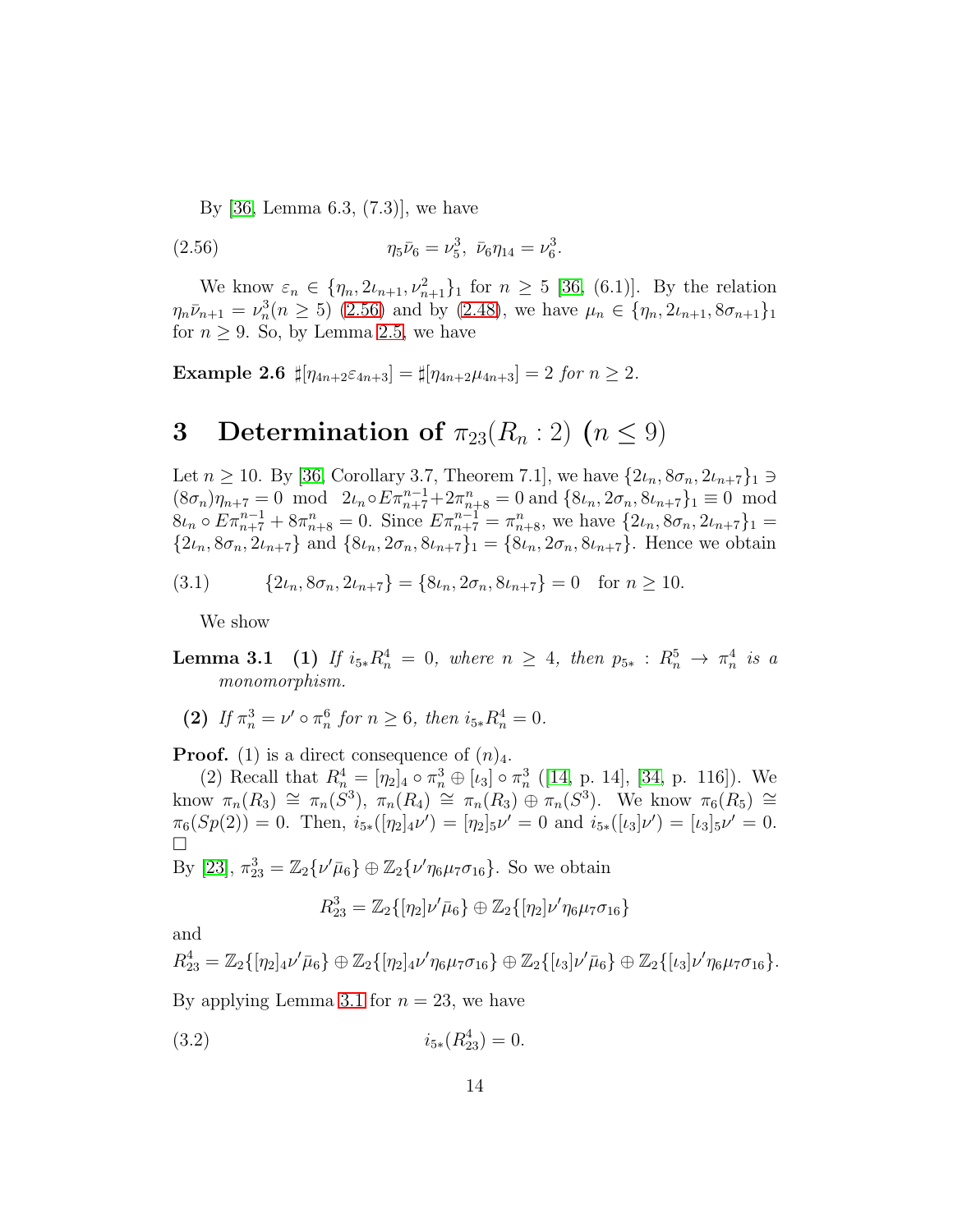We recall from [\[24,](#page-53-1) Theorem 5.1] that  $\pi_{23}(Sp(2) : 2) = \mathbb{Z}_2\{[\sigma'\mu_{14}]\}\oplus$  $\mathbb{Z}_2\{[E\zeta']\}\oplus\mathbb{Z}_2\{[\eta_7\bar{\varepsilon}_8]\}\.$  So, by [\[11,](#page-52-5) Lemma 1.2], we obtain

$$
R_{23}^5 = \mathbb{Z}_2\{[\nu_4\sigma'\mu_{14}]\} \oplus \mathbb{Z}_2\{[\nu_4(E\zeta')] \} \oplus \mathbb{Z}_2\{[\nu_4\eta_7\bar{\varepsilon}_8]\}.
$$

By the fact that  $\mu_{14} \in {\eta_{14}, 2\iota_{15}, 8\sigma_{15}}_1 \mod \eta_{14}\varepsilon_{15}, \nu_{14}^3$  [\(2.48\)](#page-10-3) and  $i_{5*}R_{23}^4 = 0$ , we obtain

<span id="page-14-2"></span>(3.3) 
$$
[\nu_4 \sigma' \mu_{14}] \in \{ [\nu_4 \sigma' \eta_{14}], 2 \nu_{15}, 8 \sigma_{15} \}_1 \text{ mod } [\nu_4 (E \zeta')], [\nu_4 \eta_7 \bar{\varepsilon}_8].
$$

Since  $2[\nu_4\sigma'\mu_{14}] \in [\nu_4\sigma'\eta_{14}] \circ \{2\iota_{15}, 8\sigma_{15}, 2\iota_{23}\} = [\nu_4\sigma'\eta_{14}] \circ 0 = 0$  [\(3.1\)](#page-13-2), it follows that  $\sharp[\nu_4 \sigma' \mu_{14}] = 2$ .

Making use of the exact sequence  $(23)_5$ , by the fact that  $\pi_{24}^5 = \mathbb{Z}_8\{\bar{\zeta}_5\} \oplus$  $\mathbb{Z}_2\{\nu_5\mu_8\sigma_{17}\}\$  and  $\pi_{25}^6 = \mathbb{Z}_8\{\zeta_5\sigma_{16}\}\oplus \mathbb{Z}_2\{\nu_5\bar{\varepsilon}_8\}\oplus \mathbb{Z}_2\{\eta_5\bar{\mu}_6\}$  [\[36,](#page-54-3) Theorems 12.8-9], we obtain

$$
(3.4) \quad R_{23}^6 = \{ [\zeta_5] \sigma_{16}, [\nu_5] \bar{\varepsilon}_8, [\nu_4 \sigma' \mu_{14}]_6, [\nu_4 (E\zeta')]_6, [\nu_4 \eta_7 \bar{\varepsilon}_8]_6 \} \cong \mathbb{Z}_8 \oplus (\mathbb{Z}_2)^4.
$$

<span id="page-14-1"></span>We see that  $\pi_{24}^3 = \mathbb{Z}_2 \{\nu' \eta_6 \bar{\mu}_7\}$  [\[20\]](#page-53-3). This yields the groups  $R_{24}^3$  and  $R_{24}^4$ :

$$
R_{24}^3 = \{ [\eta_2] \nu' \eta_6 \bar{\mu}_7 \} \cong \mathbb{Z}_2; \ R_{24}^4 = \{ [\eta_2]_4 \nu' \eta_6 \bar{\mu}_7, [\iota_3] \nu' \eta_6 \bar{\mu}_7 \} \cong (\mathbb{Z}_2)^2.
$$

By applying Lemma [3.1](#page-13-1) for  $\pi_{24}^3$ , we have

$$
(3.5) \t\t\t i_{5*}(R_{24}^4) = 0.
$$

We show the following.

(3.6) 
$$
R_{24}^5 = \mathbb{Z}_2\{[\nu_4^2] \kappa_{10}\} \oplus \mathbb{Z}_2\{[\nu_4 \sigma' \eta_{14}] \mu_{15}\}.
$$

**Proof.** In the exact sequence  $(24)_5$ :

<span id="page-14-3"></span><span id="page-14-0"></span>
$$
\pi_{25}^4 \stackrel{\Delta}{\longrightarrow} R_{24}^4 \stackrel{i_*}{\longrightarrow} R_{24}^5 \stackrel{p_*}{\longrightarrow} \pi_{24}^4 \stackrel{\Delta}{\longrightarrow} R_{23}^4,
$$

we know that Ker  $\{\Delta : \pi_{24}^4 \to R_{23}^4\} = \mathbb{Z}_2\{\nu_4^2 \kappa_{10}, \nu_4 \sigma' \eta_{14} \mu_{15}\} \cong (\mathbb{Z}_2)^2$  and

$$
\pi_{25}^4 = \mathbb{Z}_2\{(E\nu')\eta_7\bar{\mu}_8\} \oplus \mathbb{Z}_2\{\nu_4\eta_7\bar{\mu}_8\} \oplus \mathbb{Z}_8\{\nu_4\zeta_7\sigma_{18}\} \quad [20, \text{ Theorem A}].
$$

By relations [\(2.21\)](#page-6-7), [\(2.28\)](#page-6-8) and  $\nu' \zeta_6 = 0$  [\[32,](#page-53-8) Proposition 2.4(i)], we have

$$
\Delta((E\nu')\eta_7\bar{\mu}_8) = [\eta_2]_4\nu'\eta_6\bar{\mu}_7, \ \Delta(\nu_4\eta_7\bar{\mu}_8) \equiv [\iota_3]\nu'\eta_6\bar{\mu}_7 \bmod [\eta_2]_4\nu'\eta_6\bar{\mu}_7
$$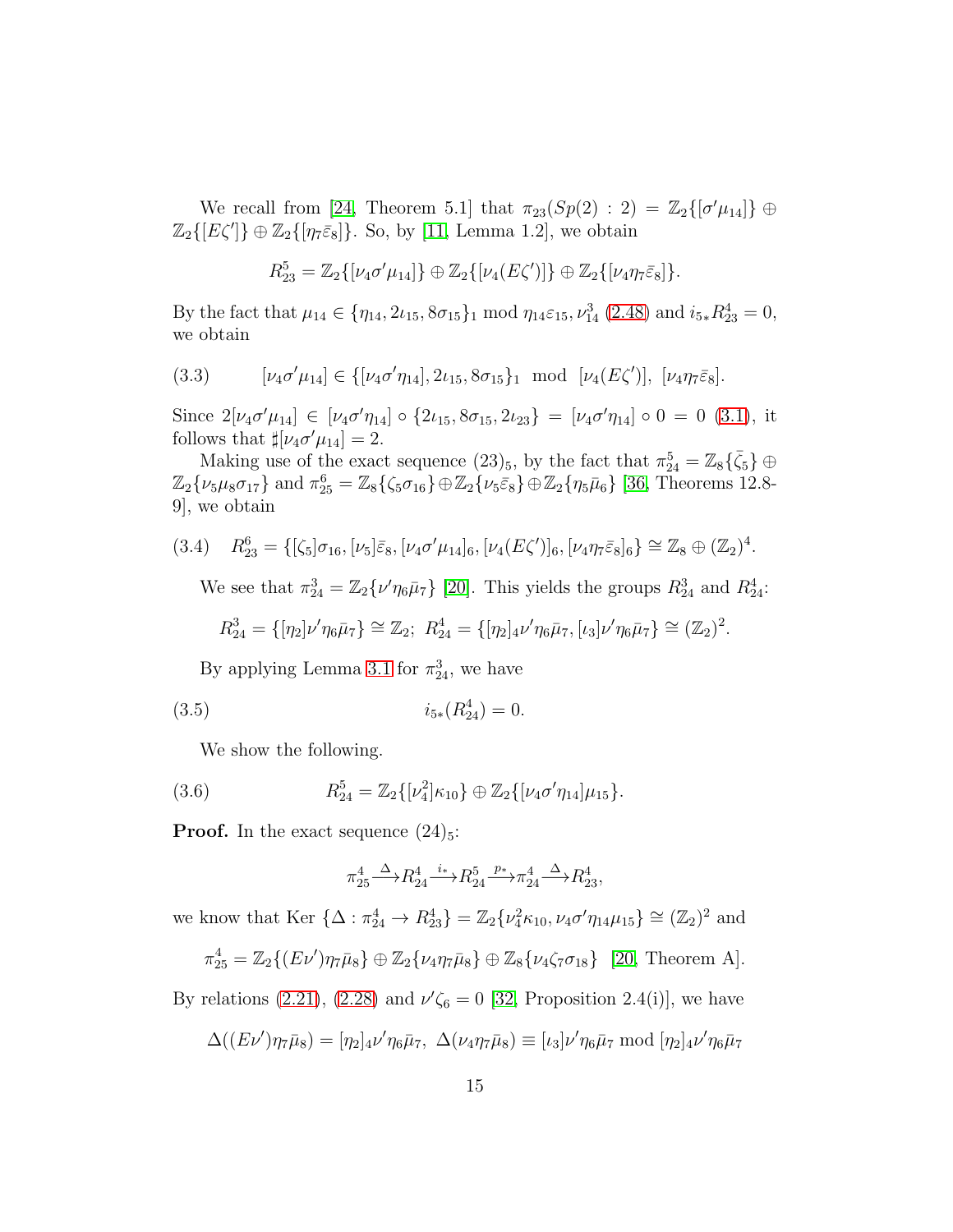and  $\Delta(\nu_4\zeta_7\sigma_{18}) \equiv [\iota_3]\nu'\zeta_6 = 0 \mod [\eta_2]_4\nu'\zeta_6 = 0$ . This completes the proof.  $\Box$ 

We recall from [\[36,](#page-54-3) p. 137] that

<span id="page-15-0"></span>
$$
\bar{\zeta}_5 \in \{\zeta_5, 8\iota_{16}, 2\sigma_{16}\}_1 \subset \pi_{24}^5.
$$

Since the order of  $[\zeta_5] \in R_{16}^5$  is 8 [\[14,](#page-52-2) Proposition 4.1], we define a lift of  $\bar{\zeta}_5$ as

(3.7) 
$$
[\bar{\zeta}_5] \in \{[\zeta_5], 8\iota_{16}, 2\sigma_{16}\}_1 \subset R_{24}^6.
$$

<span id="page-15-2"></span>We show

 $\textbf{Proposition 3.2} \ \ R_{24}^6 = \mathbb{Z}_8\{[\bar{\zeta}_5]\} \oplus \mathbb{Z}_2\{[\nu_5]\mu_8\sigma_{17}\} \oplus \mathbb{Z}_2\{[\nu_4\sigma'\eta_{14}]_6\mu_{15}\} \oplus \mathbb{Z}_2\{[\nu_4^2]_6\kappa_{10}\}.$ 

**Proof.** We consider the exact sequence  $(24)_6$ :

$$
\pi_{25}^5 \xrightarrow{\Delta} R_{24}^5 \xrightarrow{i_*} R_{24}^6 \xrightarrow{p_*} \pi_{24}^5 \xrightarrow{\Delta} R_{23}^5.
$$

Since  $\pi_{24}^5 = \mathbb{Z}_8\{\bar{\zeta}_5\} \oplus \mathbb{Z}_2\{\nu_5\mu_8\sigma_{17}\}\$  [\[36,](#page-54-3) Theorem 12.9] and  $\Delta \nu_5 = 0$  [\(2.24\)](#page-6-9), we have  $\Delta(\pi_{24}^5) = 0$ . We know  $\pi_{25}^5 = {\nu_5^2 \kappa_{11}, \nu_5 \bar{\mu}_8, \nu_5 \eta_8 \mu_9 \sigma_{18}}$  [\[23,](#page-53-2) p. 46]. So, we have  $\Delta(\pi_{25}^5)=0$ .

By  $(3.7)$  and  $(3.1)$ , we have

$$
8[\bar{\zeta}_5] \in \{[\zeta_5], 8\iota_{16}, 2\sigma_{16}\}_1 \circ 8\iota_{24} = -[\zeta_5] \circ E\{8\iota_{15}, 2\sigma_{15}, 8\iota_{22}\} = 0.
$$

This implies  $\sharp[\bar{\zeta}_5] = 8$  and completes the proof.

Let  $r_3 : SU(3) \rightarrow R_6$  be the canonical inclusion. By [\[2,](#page-51-2) Corollaries 5.3, 5.4, Theorem 5.5 and [\[40\]](#page-54-7), the fibrations  $G_2 \xrightarrow{p_G} G_2/SU(3) = S^6$  and  $R_7 \longrightarrow S^6$  give a commutative diagram

<span id="page-15-1"></span>(3.8)  
\n
$$
SU(3) \xrightarrow{i_G} G_2 \xrightarrow{p_G} S^6
$$
\n
$$
r_3 \downarrow \qquad h \downarrow \qquad = \downarrow
$$
\n
$$
R_6 \xrightarrow{i_7} R_7 \xrightarrow{p_7} S^6.
$$

By [\[14,](#page-52-2) Table 2, Proposition 4.1], [\[15,](#page-52-3) Theorem 2] and the relation  $\bar{\nu}_7 \nu_{15} =$  $\eta_7\sigma_8\nu_{15}$  ([\(2.9\)](#page-6-10), [\(2.51\)](#page-11-0), [\(2.13\)](#page-6-1)),

$$
R_8^7 = \{ [\nu_5]_7, [\eta_6] \eta_7 \} \cong (\mathbb{Z}_2)^2,
$$
  
\n
$$
R_{16}^7 = \{ [\zeta_5]_7, [\nu_4 \sigma' \eta_{14}]_7 \eta_{15}, [\nu_4^2]_7 \nu_{10}^2, [\nu_5]_7 \bar{\nu}_8, [\nu_5]_7 \bar{\nu}_8, [\eta_6] \eta_7 \bar{\varepsilon}_8, [\eta_6] \mu_7 \} \cong (\mathbb{Z}_2)^7,
$$
  
\n
$$
R_{18}^7 = \{ [2P(\nu_{13})] \sigma_{11}, [\nu_4 \zeta_7]_7, [\nu_5]_7 \sigma_8 \nu_{15} \} \cong \mathbb{Z}_{16} \oplus \mathbb{Z}_8 \oplus \mathbb{Z}_2.
$$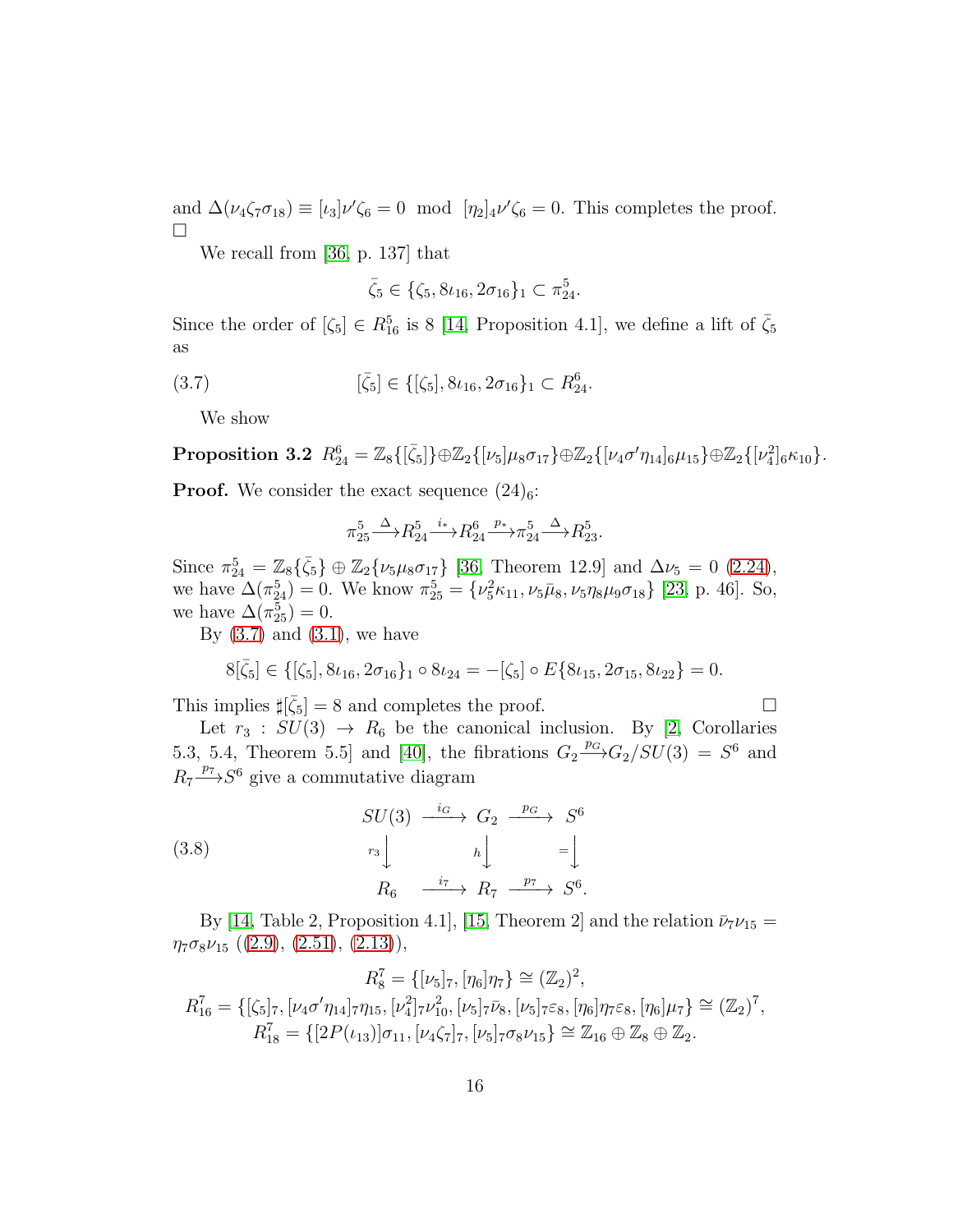Since  $\pm[\iota_8, \iota_8] = 2\sigma_8 - E\sigma'$  and the Whitehead product is trivial in  $\pi_{15}(R_5)$ , we have

<span id="page-16-2"></span><span id="page-16-0"></span>(3.9) 
$$
2[\nu_5]\sigma_8 = [\nu_5](E\sigma').
$$

**Lemma 3.3**  $[\nu_4 \sigma' \mu_{14}] \eta_{23} = [\nu_4 \sigma' \eta_{14}] \mu_{15}$ ,  $[\nu_4 (E \zeta')] \eta_{23} = [\nu_4 \eta_7 \bar{\varepsilon}_8] \eta_{23} = 0$  and  $[\nu_5]\eta_8\bar{\varepsilon}_9=0.$ 

**Proof.** Since  $\nu_4 \sigma' \mu_{14} \eta_{23} = \nu_4 \sigma' \eta_{14} \mu_{15}$ , we have  $[\nu_4 \sigma' \mu_{14}] \eta_{23} - [\nu_4 \sigma' \eta_{14}] \mu_{15} \in$  $i_{5*}R_{24}^4 = 0$  [\(3.5\)](#page-14-0). This leads to the first relation.

As  $\zeta' \eta_{22} = 0$  by [\[32,](#page-53-8) Proposition 2.13(5)],  $[\nu_4(E\zeta')] \eta_{23} \in i_{5*} R_{24}^4 = 0$ . Since  $\eta_7\bar{\varepsilon}_8 = \nu_7\sigma_{10}\nu_{17}^2$  from Lemma [2.3](#page-10-2) (3), we have  $\nu_4\eta_7\bar{\varepsilon}_8\eta_{23} = 0$ . This implies the relation  $[\nu_4 \eta_7 \bar{\varepsilon}_8] \eta_{23} = 0$ . By [\[36,](#page-54-3) the proof of (12.15)],  $\nu_5 \eta_8 \bar{\varepsilon}_9 = 0$ . By [\(3.9\)](#page-16-0) and the fact that  $\eta_8\bar{\varepsilon}_9 = (E\sigma')\nu_{15}^3$ , we have  $[\nu_5]\eta_8\bar{\varepsilon}_9 = [\nu_5](E\sigma')\nu_{15}^3 = 0$ . This leads to the third and completes the proof.  $\Box$ 

By Lemma [2.3\(](#page-10-2)4) and the group structure of  $R_{23}^5$ , we have (3.10)

<span id="page-16-4"></span>
$$
[\zeta_5]\sigma_{16} \in \{[\nu_5]\sigma_8, 8\iota_{15}, 2\sigma_{15}\}_1 \text{ mod } 2[\zeta_5]\sigma_{16}, [\nu_5]\bar{\varepsilon}_8, [\nu_4\sigma'\mu_{14}]_6, [\nu_4(E\zeta')]_6, [\nu_4\eta_7\bar{\varepsilon}_8]_6.
$$

By  $[21,$  Theorem 6.1 and  $[29,$  Theorem 1.3, we know

$$
\pi_{23}(G_2:2) = \{ \langle P(E\theta) + \nu_6 \kappa_9 \rangle, \langle \eta_6 \mu_7 \rangle \sigma_{16} \} \cong \mathbb{Z}_4 \oplus \mathbb{Z}_2,
$$

where  $2\langle P(E\theta) + \nu_6 \kappa_9 \rangle = i_{G*}[\nu_5 \bar{\varepsilon}_8].$ 

We will use the diagram [\(3.8\)](#page-15-1). We define

$$
[P(E\theta) + \nu_6 \kappa_9] = h_* \langle P(E\theta) + \nu_6 \kappa_9 \rangle.
$$

From the fact that  $p_6r_3 = p_U$  and [\(3.4\)](#page-14-1), we have

$$
r_{3*}[\nu_5\bar{\varepsilon}_8] \equiv [\nu_5]\bar{\varepsilon}_8 \mod [\nu_4\sigma'\mu_{14}]_6, [\nu_4(E\zeta')]_6, [\nu_4\eta_7\bar{\varepsilon}_8]_6.
$$

Hence, we obtain

<span id="page-16-3"></span>
$$
2[P(E\theta) + \nu_6 \kappa_9] = h_* i_{G*}[\nu_5 \bar{\varepsilon}_8] = i_{7*} r_{3*}[\nu_5 \bar{\varepsilon}_8]
$$
  
\n
$$
\equiv [\nu_5]_7 \bar{\varepsilon}_8 \mod [\nu_4 \sigma' \mu_{14}]_7, [\nu_4 (E\zeta')]_7, [\nu_4 \eta_7 \bar{\varepsilon}_8]_7.
$$

That is,

<span id="page-16-1"></span>
$$
(3.11) \qquad 2[P(E\theta) + \nu_6\kappa_9] \equiv [\nu_5]_7\bar{\varepsilon}_8 \mod [\nu_4\sigma'\mu_{14}]_7, [\nu_4(E\zeta')]_7, [\nu_4\eta_7\bar{\varepsilon}_8]_7.
$$

We know  $\pi_{23}^7 = {\sigma'\mu_{14}, E\zeta', \mu_7\sigma_{16}, \eta_7\bar{\varepsilon}_8} \cong (\mathbb{Z}_2)^4$  [\[36,](#page-54-3) Theorem 12.6]. So, by Lemma [3.5,](#page-17-0) we have  $R_{23}^7 \cong \mathbb{Z}_4 \oplus (\mathbb{Z}_2)^5$ . We show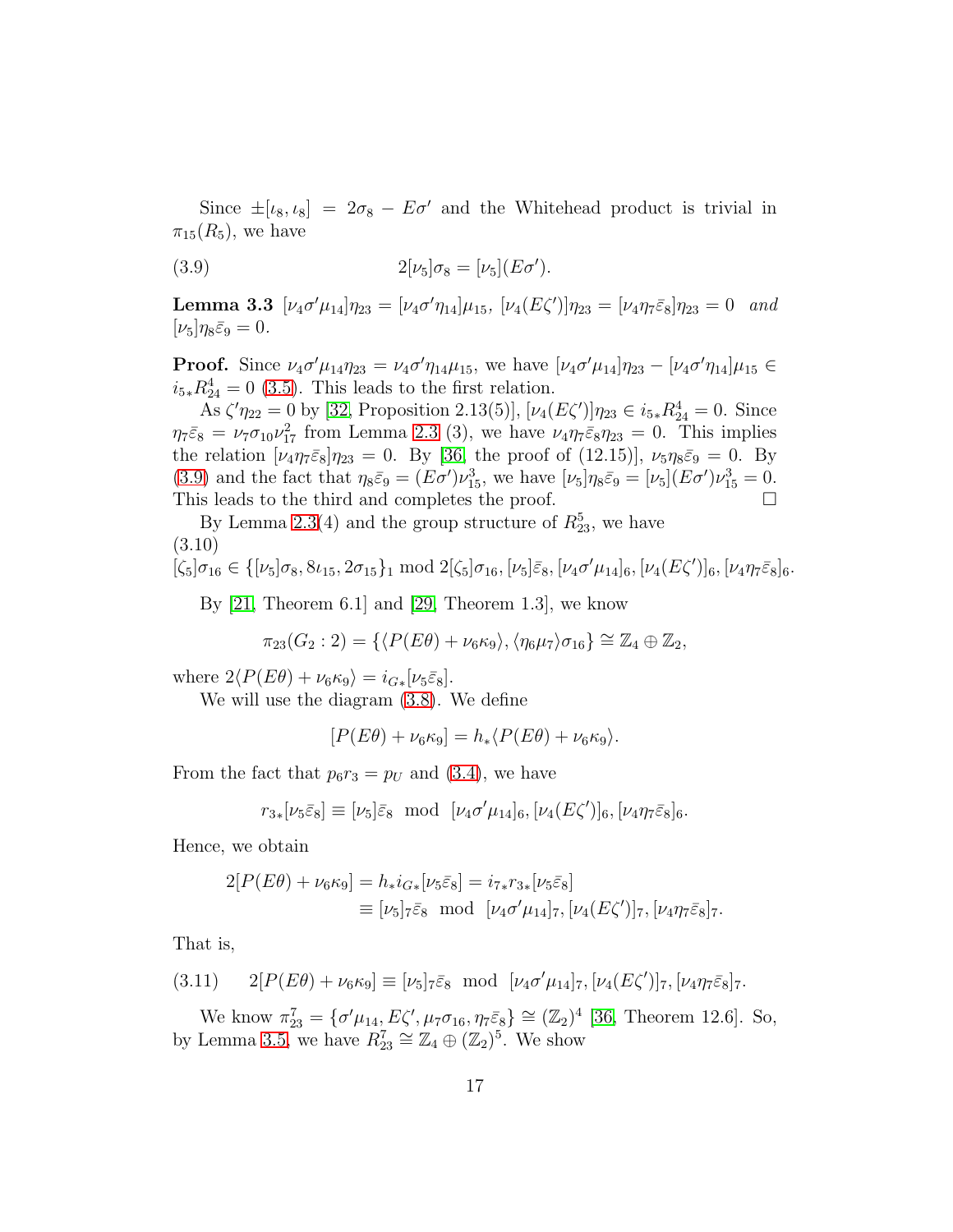$\textbf{Proposition 3.4} \ \ R_{23}^7 \ = \ \mathbb{Z}_2\{[\zeta_5]_7 \sigma_{16} \} \oplus \mathbb{Z}_2\{[\nu_4 \sigma' \mu_{14}]_7 \} \oplus \mathbb{Z}_2\{[\nu_4 (E\zeta')]_7 \} \ \oplus \ \ \mathbb{Z}_3\{[\nu_4 (E\zeta')]_7 \}$  $\mathbb{Z}_2\{[\nu_4\eta_7\bar{\varepsilon}_8]_7\}\oplus\mathbb{Z}_2\{[\eta_6]\mu_7\sigma_{16}]\}\oplus\mathbb{Z}_4\{[P(E\theta)+\nu_6\kappa_9]\},$  where  $2[P(E\theta)+\nu_6\kappa_9]\equiv$  $[\nu_5]_7\bar{\varepsilon}_8 \mod [\nu_4\sigma'\mu_{14}]_7, [\nu_4(E\zeta')]_7, [\nu_4\eta_7\bar{\varepsilon}_8]_7.$ 

**Proof.** In the exact sequence  $(23)_6$ , we know Ker $\{\Delta : \pi_{23}^6 \to R_{22}^6\}$  =  $\{P(E\theta) + \nu_6\kappa_9, \eta_6\mu_7\sigma_{16}\} \cong (\mathbb{Z}_2)^2$  [\[11,](#page-52-5) p. 12-3]. We know  $\pi_{24}^6 = {\zeta_6 \sigma_{17}, P(E\theta)\eta_{23}, \eta_6\bar{\mu}_7} \cong \mathbb{Z}_8 \oplus (\mathbb{Z}_2)^2$  [\[36,](#page-54-3) Theorem 12.8]. We have  $\overline{\Delta}(\zeta_6 \sigma_{17}) = 2[\zeta_5] \sigma_{16}$  Lemma [2.2.](#page-8-4) We have  $\Delta(\eta_6 \bar{\mu}_7) = 0$  by [\(2.2\)](#page-4-1). Since  $P(E\theta)\eta_{23} = (P(E\theta) + \nu_6\kappa_9)\eta_{23}$ , we have  $\Delta(P(E\theta)\eta_{23}) = 0$ .

We consider the natural map up to sign between two exact sequences:

(3.12) π 6 24 ∆ −−−→ R<sup>6</sup> 23 <sup>i</sup>7<sup>∗</sup> −−−→ R<sup>7</sup> 23 <sup>p</sup>7<sup>∗</sup> −−−→ π 6 23 ∆ −−−→ R<sup>6</sup> 22 E<sup>7</sup> y J y J y E<sup>7</sup> y J y π 13 31 P −−−→ π 6 29 E −−−→ π 7 30 H −−−→ π 13 30 P −−−→ π 6 28,

So, by  $(3.4)$  and  $(3.11)$ , we have the desired assertion. This completes the  $\Box$ 

By Lemma [3.3,](#page-16-2) we have  $[\nu_5]_7 \bar{\varepsilon}_8 \eta_{23} = 0$ . Since  $[\nu_4 \eta_7 \bar{\varepsilon}_8] \eta_{23} \in i_{5*} R_{24}^4 = 0$ [\(3.5\)](#page-14-0), we have  $[\nu_4(E\zeta')]_7 \eta_{23} = 0$ . Finally, we have  $[\nu_4 \sigma' \mu_{14}] \eta_{23} \equiv [\nu_4 \sigma' \eta_{14}] \mu_{15} \mod 1$  $i_{5*}R_{24}^4 = 0$ . This and [\(3.11\)](#page-16-1), we have the following:

If  $[\nu_4 \sigma' \mu_{14}]_7 \eta_{23} = [\nu_4 \sigma' \eta_{14}]_7 \mu_{15} \neq 0$ , we obtain

$$
2[P(E\theta) + \nu_6 \kappa_9] \equiv [\nu_5]_7 \bar{\varepsilon}_8 \text{ mod } [\nu_4 \eta_7 \bar{\varepsilon}_8]_7, [\nu_4(E\zeta')]_7.
$$

The relation in Proposition [3.4](#page-16-3) which is [\(3.11\)](#page-16-1) will be improved after knowing the group structure of  $R_{24}^7$ .

<span id="page-17-0"></span>Here, we remark the following.

 $\textbf{Remark 3.5} \ \ R_k^7 \cong h_*\pi_k(G_2:2) \oplus [\eta_6] \circ \pi_k^7$  $\int_{k}^{7}$  *for*  $k \geq 2$ *.* 

**Proof.** Let  $k \geq 2$ . For a double covering map  $q : Spin(7) \rightarrow R_7$ , we know  $R_k^7 \cong q_* \pi_k(Spin(7):2)$ . We consider the fibration  $G_2 \stackrel{i'}{\rightarrow} Spin(7) \stackrel{p'}{\rightarrow} S^7$ . We recall from [\[21,](#page-53-0) Proposition 9.1] the following:

$$
\pi_k(Spin(7):2) \cong i'_{*}\pi_k(G_2:2) \oplus \chi \pi_k^7,
$$

where  $\chi : \pi_k^7 \to \pi_k(Spin(7) : 2)$  is a homomorphism satisfying  $p'_* \circ \chi = id_{\pi_k^7}$ . Therefore, since  $h = q \circ i'$  by the construction of h, we obtain

$$
R_k^7 \cong h_* \pi_k(G_2:2) \oplus (q_* \circ \chi) \pi_k^7.
$$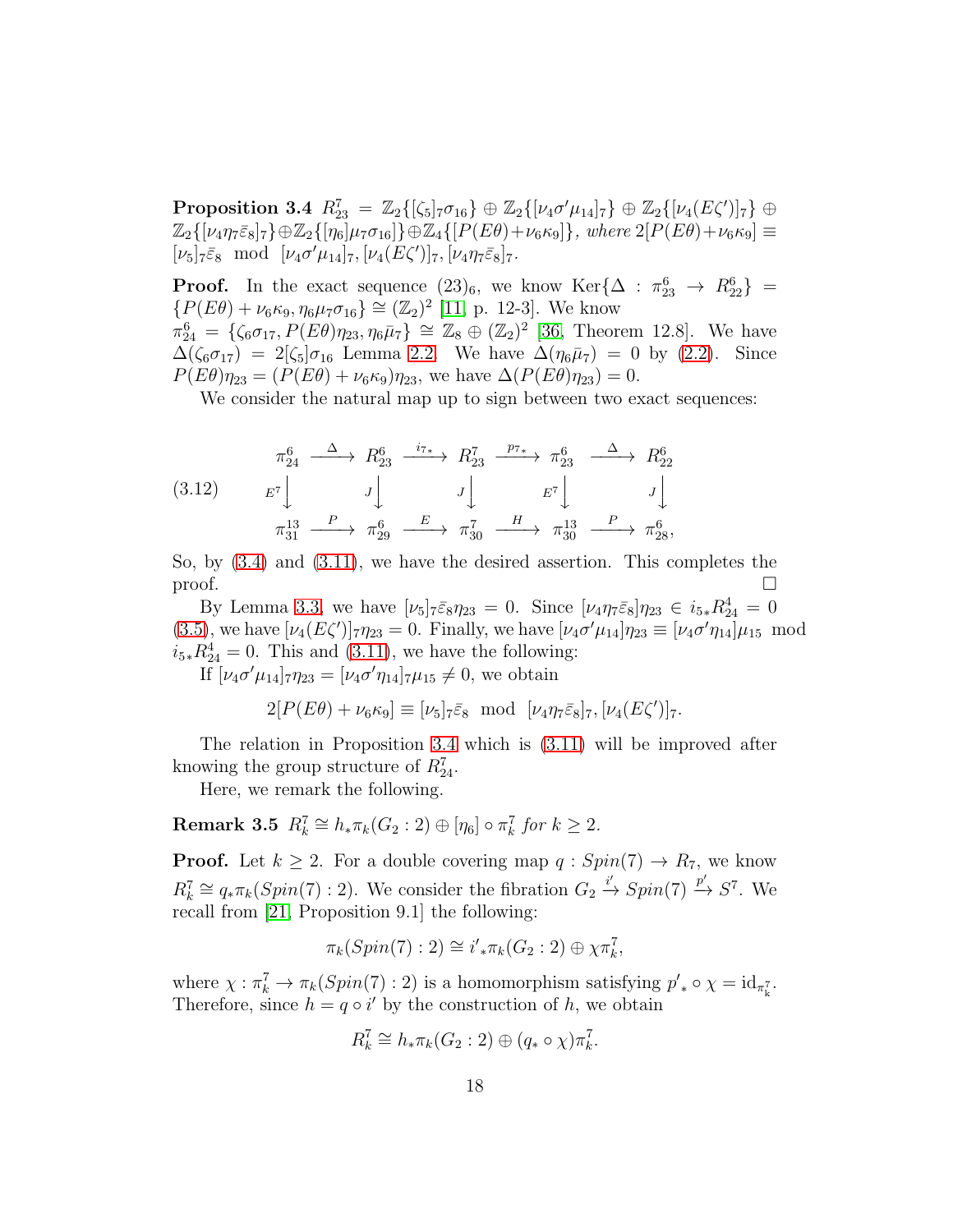For  $k = 7$ , by the fact that  $R_7^7 = \mathbb{Z}\{[\eta_6]\}\$  [\[14,](#page-52-2) Table 2],  $\pi_7(G: 2) = 0$  [\[21,](#page-53-0) Theorem 6.1] and  $\pi_7^7 = \mathbb{Z}\{\iota_7\}$ , we have  $[\eta_6] = \pm (q_* \circ \chi)(\iota_7)$  and hence, we have  $[\eta_6]_* = \pm q_* \circ \chi$ . Thus, for  $k \geq 2$ , the relation  $R_k^7 \cong h_* \pi_k(G_2 : 2) \oplus [\eta_6] \circ \pi_k^7$ k holds. This completes the proof.

<span id="page-18-2"></span>By [\(2.20\)](#page-6-11) and [\(2.47\)](#page-8-1), we have

(3.13) 
$$
\eta_5 \varepsilon_6 \mu_{14} = 4 \zeta_5 \sigma_{16}.
$$

<span id="page-18-3"></span>Recall that, if  $i_{5*}R_{23}^4 = 0$ ,  $p_{5*}: R_{23}^5 \rightarrow \pi_{23}^4$  is a monomorphism (Lemma [3.1\)](#page-13-1).

Lemma 3.6 (1)  $[\nu_4 \sigma' \eta_{14}] \bar{\nu}_{15} = [\nu_4 \eta_7 \bar{\varepsilon}_8] = [\nu_4^2] \sigma_{10} \nu_{17}^2$  and  $[\nu_4 \sigma' \eta_{14}] \varepsilon_{15} =$  $[\nu_4(E\zeta')]$ .

- (2)  $[\eta_5 \varepsilon_6] \nu_{14}^3 = [\nu_4 \eta_7 \bar{\varepsilon}_8]_6$ ,  $[\eta_5 \varepsilon_6] \eta_{14} \varepsilon_{15} = [\nu_4 (E \zeta')]_6$ ,  $[\eta_6] \eta_7 \bar{\varepsilon}_8 = [\nu_4 \eta_7 \bar{\varepsilon}_8]_7$ ,  $[\eta_6]E\zeta' = [\nu_4(E\zeta')]_7.$
- (3)  $[\eta_5 \varepsilon_6] \mu_{14} + [\nu_4 \sigma' \mu_{14}]_6 \equiv 4[\zeta_5] \sigma_{16} \mod [\nu_4(E\zeta')]_6, [\nu_4 \eta_7 \bar{\varepsilon}_8]_6 \ and [\eta_6] \sigma' \mu_{14} =$  $[\eta_5\varepsilon_6]_7\mu_{14} \equiv [\nu_4\sigma'\mu_{14}]_7 \mod [\nu_4\eta_7\bar{\varepsilon}_8]_7, [\nu_4(E\zeta')]_7.$

**Proof.** We recall  $i_{5*}R_{23}^4 = 0$  [\(3.2\)](#page-13-3). So, by Lemma [2.3\(](#page-10-2)3), we obtain  $[\nu_4\sigma'\eta_{14}]\bar{\nu}_{15} = [\nu_4\sigma'\eta_{14}\bar{\nu}_{15}] = [\nu_4\eta_7\bar{\varepsilon}_8] \text{ and } [\nu_4^2]\sigma_{10}\nu_{17}^2 = [\nu_4^2\sigma_{10}\nu_{17}^2] = [\nu_4\eta_7\bar{\varepsilon}_8].$ Similarly, by  $[36, (12.4)]$ , we have the second relation of  $(1)$ .

<span id="page-18-1"></span>By  $[15, \text{Lemma } 1.1(v)]$ , we know

(3.14) 
$$
[\eta_6]\sigma' = 4[\bar{\nu}_6 + \varepsilon_6] + [\nu_5]_7\nu_8^2 + [\eta_5\varepsilon_6]_7
$$

By  $[15, \text{Lemma } 1.2(iii)]$ , we know

<span id="page-18-0"></span>(3.15) 
$$
[\eta_5 \varepsilon_6]\eta_{14} = 4[\nu_5]\sigma_8 + [\nu_4 \sigma' \eta_{14}]_6, [\eta_5 \varepsilon_6]\tau \eta_{14} = [\nu_4 \sigma' \eta_{14}]_7
$$

By [\(3.15\)](#page-18-0) and [\(2.56\)](#page-13-0), we have  $[\eta_5 \varepsilon_6] \nu_{14}^3 = [\eta_5 \varepsilon_6] \eta_{14} \bar{\nu}_{15} = 4[\nu_5] \sigma_8 \bar{\nu}_{15}$  +  $[\nu_4\sigma'\eta_{14}]_6\bar{\nu}_{15} = [\nu_4\sigma'\eta_{14}]_6\bar{\nu}_{15}$  and  $[\eta_5\varepsilon_6]\eta_{14}\varepsilon_{15} = [\nu_4\sigma'\eta_{14}]_6\varepsilon_{15}$ . So, by (1), we obtain  $[\eta_5 \varepsilon_6] \nu_{14}^3 = [\nu_4 \sigma' \eta_{14}]_6 \bar{\nu}_{15} = [\nu_4 \eta_7 \bar{\varepsilon}_8]_6$  and  $[\eta_5 \varepsilon_6] \eta_{14} \varepsilon_{15} = [\nu_4 \sigma' \eta_{14}]_6 \varepsilon_{15} =$  $[\nu_4(E\zeta')]_6$ . By Lemma [2.3\(](#page-10-2)3) and relations  $[\eta_6]\nu_7 = b[\nu_4^2]_7$  for b odd ([\[15,](#page-52-3) Lemma 1.1(iv)]),  $2[\eta_6]\eta_7\bar{\varepsilon}_8 = 0$  and (1), we obtain  $[\eta_6]\eta_7\bar{\varepsilon}_8 = [\eta_6]\nu_7\sigma_{10}\nu_{17}^2 =$  $[\nu_4^2]_7 \sigma_{10} \nu_{17}^2 = [\nu_4 \eta_7 \bar{\varepsilon}_8]_7$ . By [\(3.14\)](#page-18-1) and [\(2.9\)](#page-6-10), we have  $[\eta_6] \sigma' \eta_{14} = 4[\bar{\nu}_6 + \varepsilon_6] \eta_{14} +$  $[\nu_5]_7 \nu_8^2 \eta_{14} + [\eta_5 \varepsilon_6]_7 \eta_{14} = [\eta_5 \varepsilon_6]_7 \eta_{14}$ . So, by relations  $E\zeta' = \sigma' \eta_{14} \varepsilon_{15}$  ([\[36,](#page-54-3) (12.4)] and (1), we obtain  $[\eta_6]E\zeta' = [\eta_6]\sigma'\eta_{14}\varepsilon_{15} = [\eta_5\varepsilon_6]\tau\eta_{14}\varepsilon_{15} = [\nu_4(E\zeta')] \tau$ . Hence we obtain (2).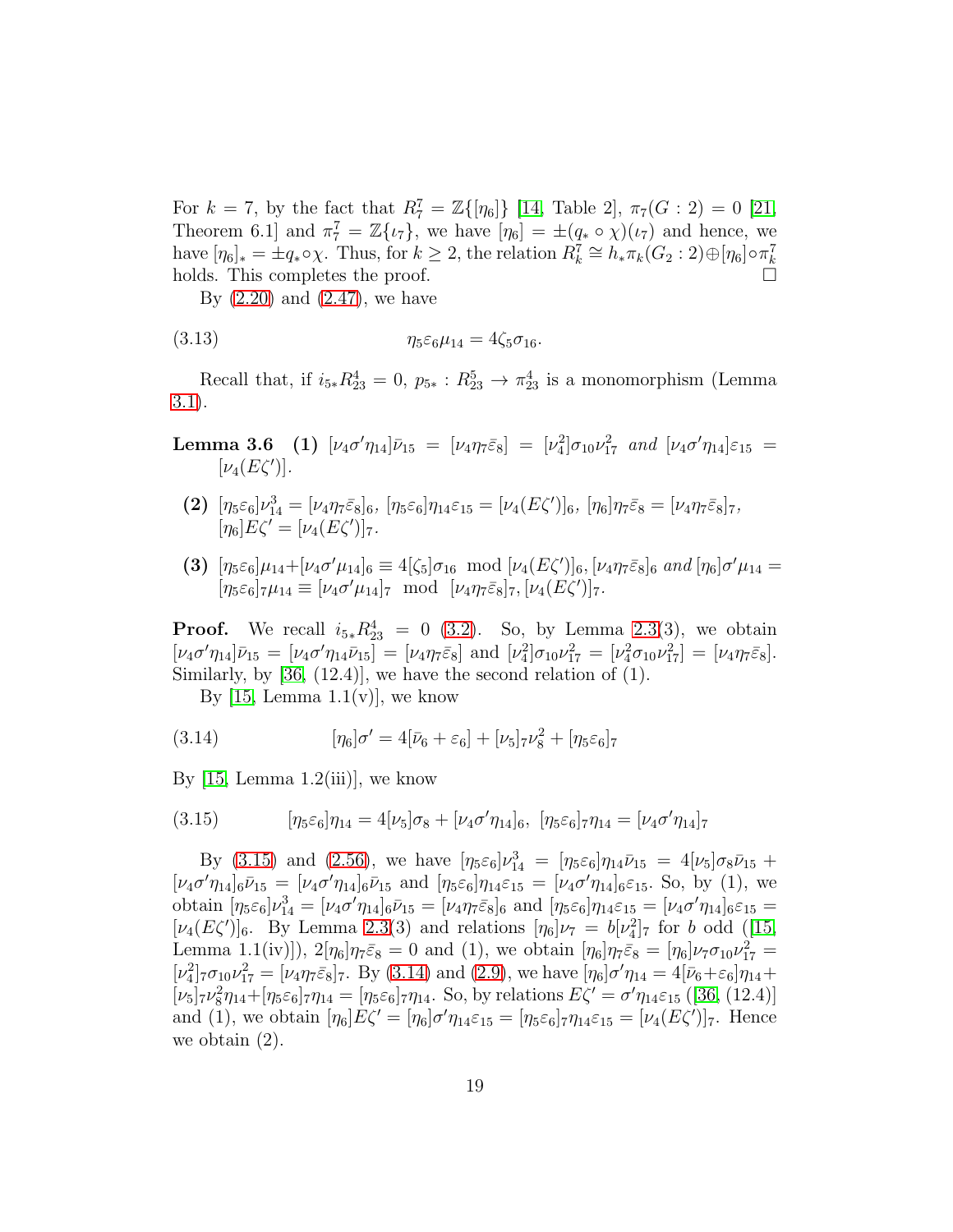By the relation  $p_{6*}(\eta_5\varepsilon_6|\mu_{14}) = p_{6*}(4[\zeta_5]\sigma_{16})$  from [\(3.13\)](#page-18-2), we have

$$
[\eta_5 \varepsilon_6]\mu_{14} \equiv 4[\zeta_5]\sigma_{16} \ \ \text{mod} \ \ i_{6*}R_{23}^5 = \{[\nu_4\sigma'\mu_{14}]_6,[\nu_4(E\zeta')]_6,[\nu_4\eta_7\bar{\varepsilon}_8]_6\}.
$$

By  $(3.3)$ ,  $(3.14)$  and  $(3.15)$ , we have

$$
[\eta_6]\sigma'\mu_{14} = [\eta_5\varepsilon_6]_7\mu_{14} \in \{[\nu_4\sigma'\eta_{14}], 2\nu_{15}, 8\sigma_{15}\}_1 \ni [\nu_4\sigma'\mu_{14}]_7
$$
  
mod  $[\nu_4\sigma'\eta_{14}] \circ (E\pi_{22}^{14}) + 8R_{16}^7 \circ \sigma_{16} = \{[\nu_4\eta_7\bar{\varepsilon}_8]_7, [\nu_4(E\zeta')]_7\}.$ 

This completes the proof.

We remark that the following.

$$
[\eta_6]\circ\pi_{23}^7 = \{[\eta_6]\mu_7\sigma_{16},[\nu_4\sigma'\mu_{14}], [\nu_4(E\zeta')]_7,[\nu_4\eta_7\bar{\varepsilon}_8]_7\},\,
$$

where  $[\eta_6](E\zeta') = [\nu_4(E\zeta')]_7$ ,  $[\eta_6]\eta_7\bar{\varepsilon}_8 = [\nu_4\eta_7\bar{\varepsilon}_8]_7$  and  $[\eta_6]\sigma'\mu_{14} \equiv [\nu_4\sigma'\mu_{14}]_7$  mod  $[\nu_4(E\zeta')]_7, [\nu_4\eta_7\bar{\varepsilon}_8]_7.$ 

By relations [\(2.18\)](#page-6-12),  $\eta_5 \varepsilon_6 \kappa_{14} = 4\nu_5 \bar{\kappa}_8$  [\[30,](#page-53-4) I-Proposition 3.1(2)] and  $4\bar{\kappa}_7 =$  $\nu_7^2 \kappa_{13}$  [\[23,](#page-53-2) Lemma 15.4], we have

(3.16) 
$$
\varepsilon_5 \bar{\varepsilon}_{13} = \varepsilon_5 \eta_{13} \kappa_{14} = \eta_5 \varepsilon_6 \kappa_{14} = 4 \nu_5 \bar{\kappa}_8 = \nu_5^3 \kappa_{14}.
$$

So, by  $\bar{\nu}_6 \eta_{14} = \nu_6^3$  [\(2.56\)](#page-13-0), we have

<span id="page-19-3"></span>
$$
\bar{\nu}_6 \bar{\varepsilon}_{14} = \nu_6^3 \kappa_{15} = \varepsilon_6 \bar{\varepsilon}_{14}.
$$

By the relation  $J[\nu_5] = \bar{\nu}_6 + \varepsilon_6$  [\[15,](#page-52-3) Lemma 1.1(ii)], we have

<span id="page-19-0"></span>
$$
J([\nu_5]\bar{\varepsilon}_8) = J[\nu_5] \circ \bar{\varepsilon}_{14} = (\bar{\nu}_6 + \varepsilon_6)\bar{\varepsilon}_{14}.
$$

So, we obtain

$$
(3.17) \t\t J([\nu_5]\bar{\varepsilon}_8) = 0.
$$

By the fact that  $\pi_{27}^7 = {\bar{\kappa}}_7$   $\cong \mathbb{Z}_8$  [\[23,](#page-53-2) p. 48] and the proof of [\[36,](#page-54-3) (12.16)], we have

(3.18) 
$$
H(\bar{\kappa}_7) \equiv \kappa_{13} \mod 8\sigma_{13}^2.
$$

<span id="page-19-2"></span><span id="page-19-1"></span>We show

Lemma 3.7  $J[P(E\theta) + \nu_6\kappa_9] = \bar{\kappa}_7 \nu_{27} - \nu_7 \bar{\kappa}_{10}$ .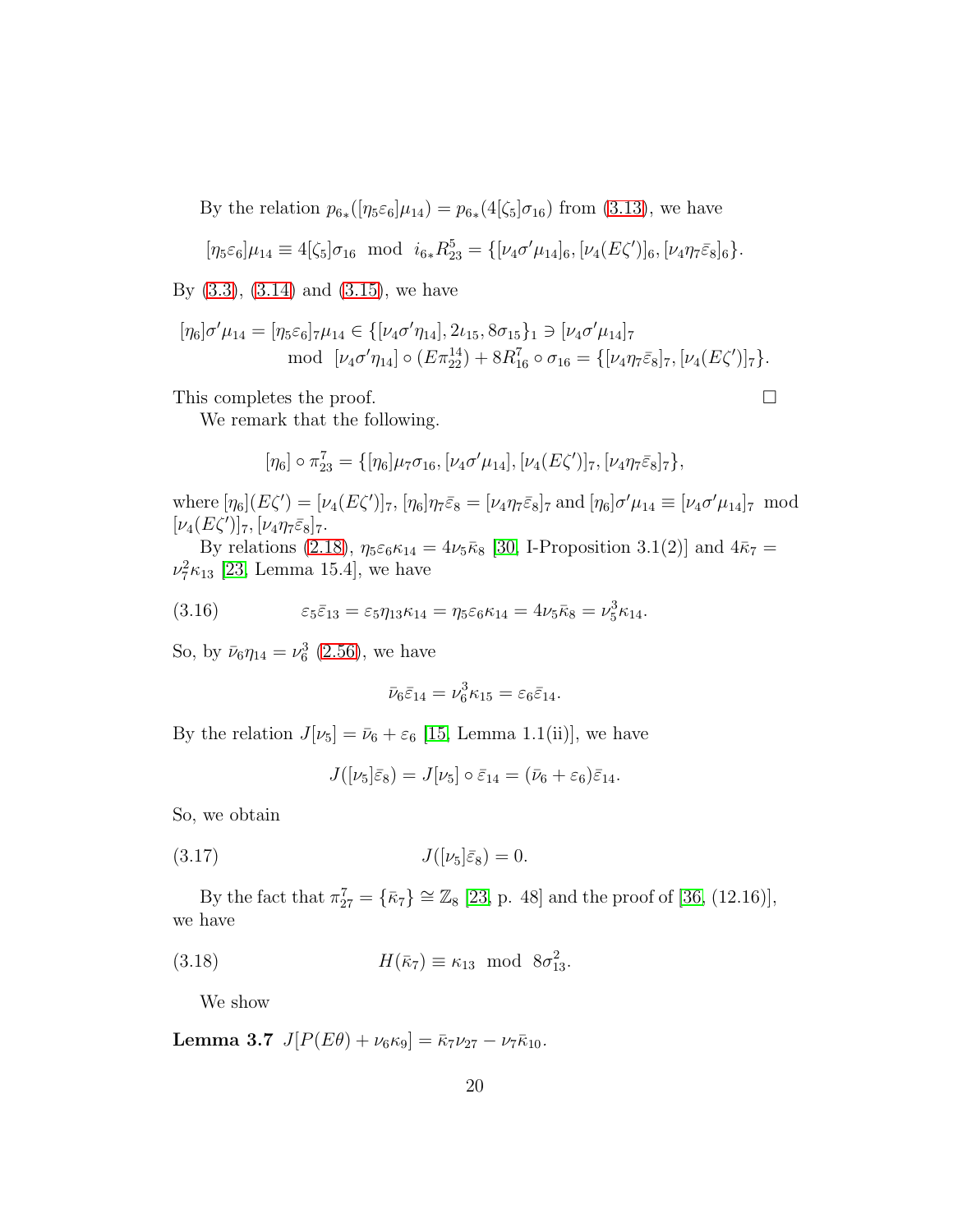**Proof.** Since  $HJ[\nu_4 \sigma' \mu_{14}] = E^5(\nu_4 \sigma' \mu_{14}) = 0$ , we have  $J[\nu_4 \sigma' \mu_{14}] \equiv 0 \mod 4$  $E\pi_{27}^4 = \{\nu_5\bar{\kappa}_8\}$  [\[22,](#page-53-5) p. 19].  $\nu_5\bar{\kappa}_8$  does not in the J-image, we have  $J[\nu_4\sigma'\mu_{14}] =$ 0. By the same argument, we have  $J[\nu_4(E\zeta')] = 0$  and  $J[\nu_4\eta_7\bar{\varepsilon}_8] = 0$ . Hence, by  $(3.11)$  and  $(3.17)$ , we obtain

$$
2J[P(E\theta) + \nu_6\kappa_9] = 0.
$$

We recall from [\[22,](#page-53-5) Theorem 1.1(a),  $(3.2)$ ,  $(4.9)$ ] that

$$
2\bar{\rho}_{11} = E^4 \bar{\rho}',\ E\pi_{29}^6 = \{2\bar{\rho}', \nu_7 \bar{\kappa}_{10}, \phi_7\} \cong \mathbb{Z}_4 \oplus \mathbb{Z}_8 \oplus \mathbb{Z}_2
$$

and

$$
\pi_{23}^s = \{\bar{\rho}, \nu \bar{\kappa}, \phi\} \cong \mathbb{Z}_{16} \oplus \mathbb{Z}_8 \oplus \mathbb{Z}_2.
$$

We have

$$
HJ[P(E\theta) + \nu_6 \kappa_9] = E^7(P(E\theta) + \nu_6 \kappa_9) = \kappa_{13}\nu_{27} = H(\bar{\kappa}_7 \nu_{27})
$$

by  $(3.18)$ . So, by  $[22,$  Theorem 1.1(a),  $(3.2)$ , we obtain

$$
J[P(E\theta) + \nu_6 \kappa_9] \equiv \bar{\kappa}_7 \nu_{27} \bmod E \pi_{29}^6 = \{2\bar{\rho}', \nu_7 \bar{\kappa}_{10}, \phi_7\}.
$$

We set

$$
J[P(E\theta) + \nu_6 \kappa_9] = \bar{\kappa}_7 \nu_{27} + a\nu_7 \bar{\kappa}_{10} + 2b\bar{\rho}' + c\phi_7,
$$

where  $a \in \{0, 1, ..., 7\}, b \in \{0, 1, 2, 3\}$  and  $c \in \{0, 1\}.$  We know  $[P(E\theta) +$  $\nu_6 \kappa_9]_{\infty} = 0$  and  $\bar{\kappa} \nu = \nu \bar{\kappa}$ . This implies  $a = 7, b = 0$  and  $c = 0$ . Hence, we obtain this lemma.  $\Box$ 

Since  $R_{23}^8 \cong R_{23}^7 \oplus \pi_{23}^7$  and  $\pi_{23}^7 = {\sigma'\mu_{14}, E\zeta', \eta_7 \bar{\varepsilon}_8, \mu_7 \sigma_{16}} \cong (\mathbb{Z}_2)^4$  [\[36\]](#page-54-3), we have the following.

 $\textbf{Proposition 3.8} \ \ R_{23}^8 \ = \ \mathbb{Z}_2\{[\zeta_5]_8 \sigma_{16} \} \oplus \mathbb{Z}_2\{[\nu_4 \sigma' \mu_{14}]_8 \} \oplus \mathbb{Z}_2\{[\nu_4 (E\zeta')]_8 \} \ \oplus$  $\mathbb{Z}_{2}\{[\nu_4\eta_7\bar{\varepsilon}_8]_8\} \oplus \mathbb{Z}_{2}\{[\eta_6]_8\mu_7\sigma_{16}\} \oplus \mathbb{Z}_{4}\{[P(E\theta)+\nu_6\kappa_9]\} \oplus \mathbb{Z}_{2}\{[\iota_7]\sigma'\mu_{14}\} \oplus \mathbb{Z}_{2}\{[\iota_7](E\zeta')\}$  $\oplus \mathbb{Z}_2\{[\iota_7]\eta_7\bar{\varepsilon}_8\} \oplus \mathbb{Z}_2\{[\iota_7]\mu_7\sigma_{16}\}.$ 

By [\[36,](#page-54-3) (7.25)], we have

(3.19) 
$$
\nu_6 \mu_9 = 8P(\sigma_{13}).
$$

We consider  $J: R_{14}^9 \to \pi_{23}^9$ . We know  $R_{14}^9 = \{[\bar{\nu}_6 + \varepsilon_6]_9, [\nu_5]_9 \nu_8^2\} \cong \mathbb{Z}_8 \oplus \mathbb{Z}_2$ [\[14,](#page-52-2) Table 2] and  $\pi_{23}^9 = {\sigma_9^2, \kappa_9} \cong \mathbb{Z}_{16} \oplus \mathbb{Z}_4$  [\[36,](#page-54-3) Theorem 10.3]. So, J is a monomorphism. By  $(2.31)$  and  $(2.35)$ , we have

$$
J([\iota_7]_9 \sigma') = 2\sigma_9^2 = J([\bar{\nu}_6 + \varepsilon_6]_9).
$$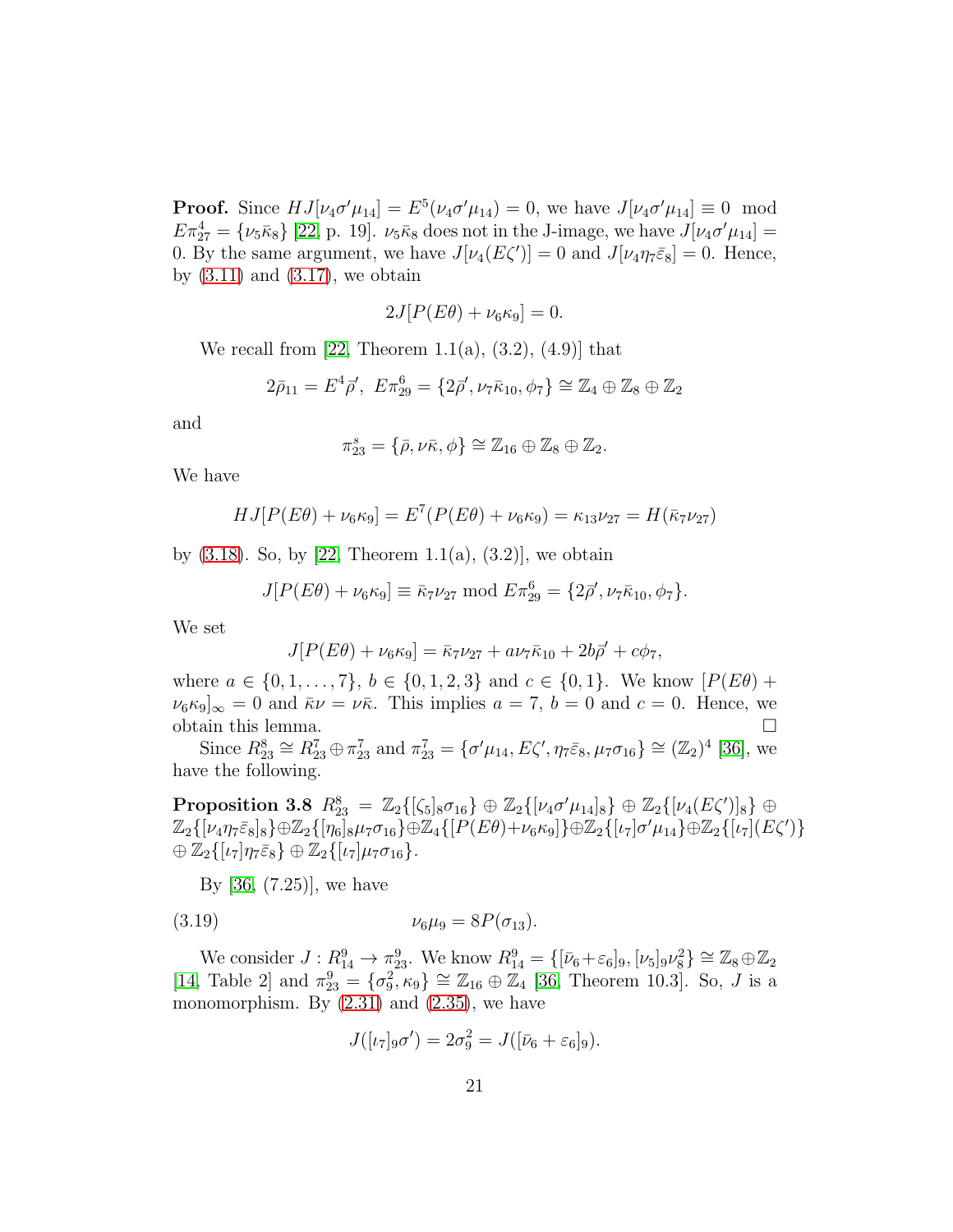Hence, we have

$$
[\iota_7]_9\sigma' = [\bar{\nu}_6 + \varepsilon_6]_9.
$$

This implies

$$
[\iota_7]_8\sigma'-[\bar{\nu}_6+\varepsilon_6]_8\in\Delta\pi^8_{15}.
$$

We know  $\pi_{15}^8 = {\sigma_8, E\sigma'} \cong \mathbb{Z} \oplus \mathbb{Z}_8$  [\[36,](#page-54-3) Prposition 5.15]. So, by [\[15,](#page-52-3) Lemma  $1.2(iii)$ , we have

<span id="page-21-1"></span>
$$
\Delta \sigma_8 \equiv [\iota_7]\sigma' - [\bar{\nu}_6 + \varepsilon_6]_8 \text{ mod } \Delta(E\sigma').
$$

We have  $\Delta(E\sigma') = 2[\iota_7]\sigma' - [\eta_6]_8\sigma'$ . So, by [\(3.14\)](#page-18-1), we obtain

(3.20) 
$$
\Delta \sigma_8 \equiv x[\iota_7]\sigma' + y[\bar{\nu}_6 + \varepsilon_6]_8 \text{ mod } [\nu_5]_7 \nu_8^2 + [\eta_5 \varepsilon_6]_7 \text{ for odd } x, y.
$$

<span id="page-21-2"></span><span id="page-21-0"></span>By  $[15, \text{Lemma } 2.3(ii)]$ , we also know

(3.21) 
$$
[\bar{\nu}_6 + \varepsilon_6]\eta_{14} \equiv [\eta_6](\bar{\nu}_7 + \varepsilon_7) + [\nu_5]_7 \sigma_8 \bmod [\nu_4 \sigma' \eta_{14}]_7.
$$

By  $[32,$  Proposition  $2.13(8)$ , we know

$$
(3.22) \t\t\t \bar{\nu}_6 \mu_{14} = 0
$$

<span id="page-21-3"></span>Next we show the following.

**Lemma 3.9** (1)  $[\nu_5]\sigma_8\bar{\nu}_{15} \equiv [\nu_5]\sigma_8\varepsilon_{15} \equiv [\nu_5]\bar{\varepsilon}_8 \bmod [\nu_4\sigma'\mu_{14}]_6, [\nu_4(E\zeta')]_6, [\nu_4\eta_7\bar{\varepsilon}_8]_6.$ (2)  $[\bar{\nu}_6 + \varepsilon_6] \nu_{14}^3 \equiv [\bar{\nu}_6 + \varepsilon_6] \eta_{14} \varepsilon_{15} \equiv [\nu_5]_7 \bar{\varepsilon}_8 \mod [\nu_4 \sigma' \mu_{14}]_7, [\nu_4 (E\zeta')]_7, [\nu_4 \eta_7 \bar{\varepsilon}_8]_7.$ **Proof.** By Lemma [2.3\(](#page-10-2)4),  $[\nu_5]\sigma_8\bar{\nu}_{15} - [\nu_5]\bar{\varepsilon}_8 \in i_{6*}R_{23}^5$  and  $[\nu_5]\sigma_8\varepsilon_{15} - [\nu_5]\bar{\varepsilon}_8 \in$  $i_{6*}R_{23}^5$ . This leads to (1).

By relations  $\nu_{14}^3 = \eta_{14} \bar{\nu}_{15}$  [\(2.56\)](#page-13-0) and [\(3.21\)](#page-21-0), we have

$$
[\bar{\nu}_6 + \varepsilon_6]\nu_{14}^3 = [\bar{\nu}_6 + \varepsilon_6]\eta_{14}\bar{\nu}_{15} \equiv [\eta_6](\bar{\nu}_7 + \varepsilon_7)\bar{\nu}_{15} + [\nu_5]_7\sigma_8\bar{\nu}_{15} \mod [\nu_4\sigma'\eta_{14}]_7\bar{\nu}_{15}.
$$

By Lemma  $2.3(2)-(3)$ ,  $(3.14)$ ,  $(3.15)$  and Lemma  $3.6(1)$ , we have

$$
[\eta_6](\bar{\nu}_7 + \varepsilon_7)\bar{\nu}_{15} = [\eta_6]\eta_7\bar{\varepsilon}_8 = [\eta_6]\sigma'\nu_{14}^3 = [\eta_5\varepsilon_6]\tau\nu_{14}^3
$$
  
=  $[\eta_5\varepsilon_6]\tau\eta_{14}\bar{\nu}_{15} = [\nu_4\sigma'\eta_{14}]\tau\bar{\nu}_{15} = [\nu_4\eta_7\bar{\varepsilon}_8]\tau.$ 

So, by  $(1)$ , we have

 $[\bar{\nu}_6 + \varepsilon_6] \nu_{14}^3 \equiv [\nu_5]_7 \bar{\varepsilon}_8 \mod [\nu_4 \sigma' \mu_{14}]_7, [\nu_4 (E\zeta')]_7, [\nu_4 \eta_7 \bar{\varepsilon}_8]_7.$ 

The rest is obtained by the parallel arguments. This completes the proof.  $\Box$ 

<span id="page-21-4"></span>We show the following.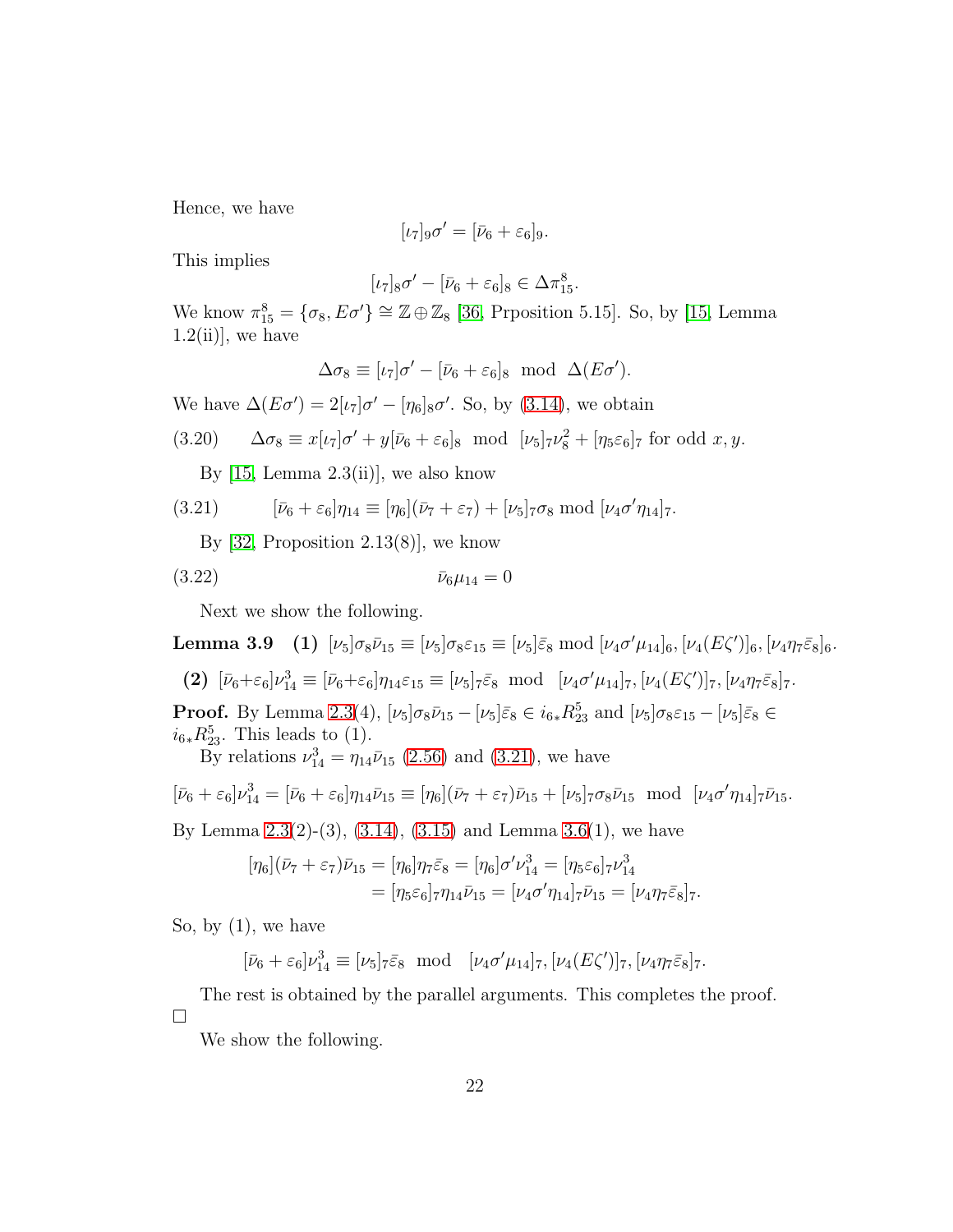Lemma 3.10  $[\bar{\nu}_6 + \varepsilon_6] \mu_{14} \equiv [\eta_6] \mu_7 \sigma_{16} + [\zeta_5]_7 \sigma_{16}$ mod  $[\nu_5]_7\bar{\varepsilon}_8, [\nu_4\sigma'\mu_{14}]_7, [\nu_4(E\zeta')]_7, [\nu_4\eta_7\bar{\varepsilon}_8]_7.$ 

#### Proof.

By (2.20) and (3.22), we have 
$$
(\bar{\nu}_6 + \varepsilon_6)\mu_{14} = \eta_6\mu_7\sigma_{16}
$$
. So, we have

 $[\bar{\nu}_6 + \varepsilon_6] \mu_{14} \equiv [\eta_6] \mu_7 \sigma_{16} \text{ mod } i_{7*} R_{23}^6.$ 

Hence, by [\(3.4\)](#page-14-1), we obtain

 $[\bar{\nu}_6 + \varepsilon_6]\mu_{14} \equiv [\eta_6]\mu_7\sigma_{16} \mod [\zeta_5]\tau\sigma_{16}, [\nu_5]\tau\bar{\varepsilon}_8, [\nu_4\sigma'\mu_{14}]\tau, [\nu_4\eta_7\bar{\varepsilon}_8]\tau, [\nu_4(E\zeta')] \tau.$ 

By [\(3.21\)](#page-21-0), [\(2.48\)](#page-10-3), [\(3.10\)](#page-16-4) and [\(3.3\)](#page-14-2), we have

$$
\begin{aligned} [\bar{\nu}_6 + \varepsilon_6] \mu_{14} &\in \{ [\bar{\nu}_6 + \varepsilon_6] \eta_{14}, 8\iota_{15}, 2\sigma_{15} \} \\ &= \{ [\eta_6] (\bar{\nu}_7 + \varepsilon_7) + [\nu_5]_7 \sigma_8 + x[\nu_4 \sigma' \eta_{14}]_7, 8\iota_{15}, 2\sigma_{15} \} \\ &\subset \{ [\eta_6] (\bar{\nu}_7 + \varepsilon_7), 8\iota_{15}, 2\sigma_{15} \} + \{ [\nu_5]_7 \sigma_8, 8\iota_{15}, 2\sigma_{15} \} \\ &\quad + \{ x[\nu_4 \sigma' \eta_{14}]_7, 8\iota_{15}, 2\sigma_{15} \} \\ &\ni \ [\eta_6] (E\zeta' + \mu_7 \sigma_{16}) + [\zeta_5]_7 \sigma_{16} + x[\nu_4 \sigma' \mu_{14}]_7 \ (x \in \{0, 1\}). \end{aligned}
$$

This completes the proof.  $\Box$ 

By [\[36,](#page-54-3) p. 77], we have

$$
(3.23) \t\t\t \nu_5^4 = P(\bar{\nu}_{11}).
$$

<span id="page-22-1"></span>Now we show the following.

 $\textbf{Proposition 3.11} \ \ R_{23}^9 = \mathbb{Z}_4\{[P(E\theta)+\nu_6\kappa_9]_9\} \oplus \mathbb{Z}_2\{[\iota_7]_9\mu_7\sigma_{16}\} \oplus \mathbb{Z}_2\{[\zeta_5]_9\sigma_{16}\},$ *where*  $2[P(E\theta) + \nu_6\kappa_9]_9 = [\nu_5]_9\bar{\varepsilon}_8$ .

**Proof.** In the exact sequence  $(23)_8$ :

<span id="page-22-0"></span>
$$
\pi_{24}^8 \xrightarrow{\Delta} R_{23}^8 \xrightarrow{i_*} R_{23}^9 \xrightarrow{p_*} \pi_{23}^8 \xrightarrow{\Delta} R_{22}^8,
$$

 $\Delta: \pi_{23}^8 \rightarrow R_{22}^8$  is a monomorphism and

$$
\pi_{24}^8 = \{ \sigma_8 \nu_{15}^3, \sigma_8 \eta_{15} \varepsilon_{16}, \sigma_8 \mu_{15}, (E\sigma') \mu_{15}, E^2 \zeta', \mu_8 \sigma_{17}, \eta_8 \bar{\varepsilon}_9 \} \cong (\mathbb{Z}_2)^7.
$$

By Lemma [3.6\(](#page-18-3)3) and the relation  $\Delta \iota_8 = 2[\iota_7] - [\eta_6]_8$  [\(2.23\)](#page-6-13), we obtain the following:

$$
\Delta((E\sigma')\mu_{15}) = [\eta_6]_8 \sigma' \mu_{14} \equiv [\nu_4 \sigma' \mu_{14}]_8 \text{ mod } [\nu_4(E\zeta')]_8, [\nu_4 \eta_7 \bar{\varepsilon}_8]_8;
$$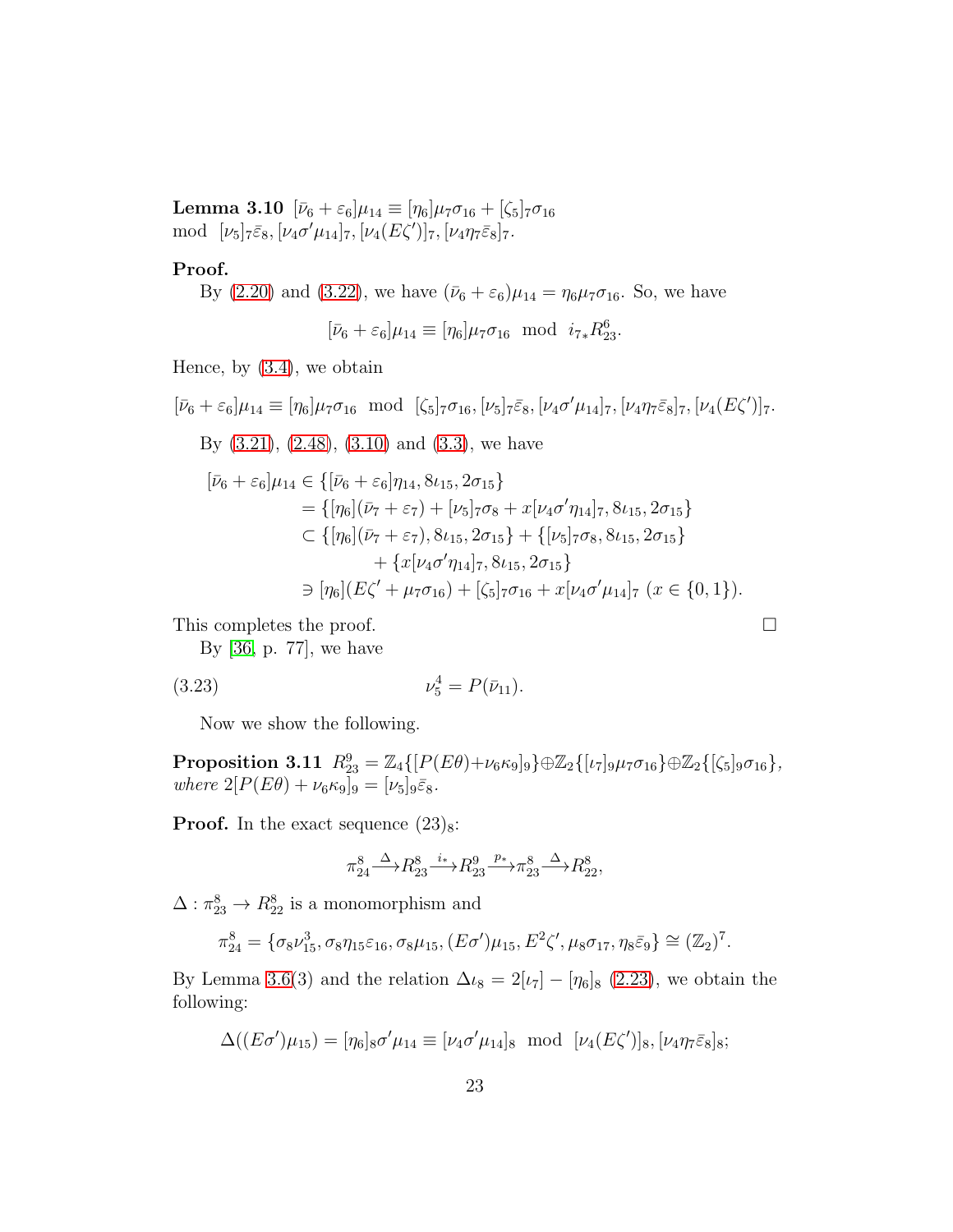$$
\Delta(E^{2}\zeta') = [\eta_{6}]_{8}E\zeta' = [\nu_{4}(E\zeta')]_{8}; \Delta(\mu_{8}\sigma_{17}) = [\eta_{6}]_{8}\mu_{7}\sigma_{16};
$$

$$
\Delta(\eta_{8}\bar{\varepsilon}_{9}) = [\eta_{6}]_{8}\eta_{7}\bar{\varepsilon}_{8} = [\nu_{4}\eta_{7}\bar{\varepsilon}_{8}]_{8}.
$$

By  $(3.20)$ , we have

$$
\Delta(\sigma_8\eta_{15}\varepsilon_{16})\equiv[\iota_7]E\zeta'+[\bar{\nu}_6+\varepsilon_6]_8\eta_{14}\varepsilon_{15}\bmod[\eta_5\varepsilon_6]\tau\eta_{14}\varepsilon_{15}.
$$

So, by Lemmas [3.6\(](#page-18-3)1) and [3.9\(](#page-21-3)2),

 $\Delta(\sigma_8\eta_{15}\varepsilon_{16}) \equiv [\iota_7]E\zeta' + [\nu_4\eta_7\bar{\varepsilon}_8]_8 + [\nu_5]_8\bar{\varepsilon}_8 \bmod [\nu_4\sigma'\mu_{14}]_8, [\nu_4(E\zeta')]_8, [\nu_4\eta_7\bar{\varepsilon}_8]_8.$ By the fact that  $\sigma'\nu_{14}^3 = \eta_7 \bar{\varepsilon}_8$  (Lemma [2.3\(](#page-10-2)3)) and  $\nu_8^5 = 0$  [\(3.23\)](#page-22-0), we have

$$
\Delta(\sigma_8\nu_{15}^3) \equiv [\iota_7]\eta_7\bar{\varepsilon}_8 + [\bar{\nu}_6 + \varepsilon_6]_8\nu_{14}^3 \bmod [\eta_5\varepsilon_6]_8\nu_{14}^3.
$$

By Lemma  $3.9(2)$ ,

$$
[\bar{\nu}_6 + \varepsilon_6]_8 \nu_{14}^3 = [\bar{\nu}_6 + \varepsilon_6]_8 \eta_{14} \bar{\nu}_{15} \equiv [\bar{\nu}_6 + \varepsilon_6]_8 \eta_{14} \varepsilon_{15} \bmod [\nu_4 \sigma' \mu_{14}]_8, [\nu_4 (E\zeta')]_8, [\nu_4 \eta_7 \bar{\varepsilon}_8]_8.
$$
  
By Lemma 3.6.(2),  $[\eta_5 \varepsilon_6]_8 \nu_{14}^3 = [\nu_4 \eta_7 \bar{\varepsilon}_8]_8$ . Hence we obtain

$$
2f
$$
  $2f$   $3f$   $2f$   $2f$   $2f$   $2f$   $2f$   $2f$   $2f$   $2f$   $2f$   $2f$   $2f$   $2f$   $2f$   $2f$   $2f$   $2f$   $2f$   $2f$   $2f$   $2f$   $2f$   $2f$   $2f$   $2f$   $2f$   $2f$   $2f$   $2f$   $2f$   $2f$   $2f$   $2f$   $2f$   $2f$   $2f$   $2f$   $2f$   $2f$   $2f$   $2f$   $2f$   $2f$   $2f$   $2f$   $2f$   $2f$   $2f$   $2f$   $2f$   $2f$   $2f$   $2f$   $2f$   $2f$   $2f$   $2f$   $2f$   $2f$   $2f$   $2f$   $2f$   $2f$   $2f$   $2f$   $2f$   $2f$   $2f$   $2f$   $2f$   $2f$   $2f$   $2f$   $2f$   $2f$   $2f$   $2f$   $2f$   $2f$   $2f$   $2f$   $2f$   $2f$   $2f$   $2f$   $2f$   $2f$   $2f$   $2f$   $2f$   $2f$   $2f$   $2f$   $2f$ 

$$
\Delta(\sigma_8\nu_{15}^3)\equiv [\iota_7]\eta_7\bar\varepsilon_8+[\nu_4\eta_7\bar\varepsilon_8]_8+[\nu_5]_8\bar\varepsilon_8\bmod [\nu_4\sigma'\mu_{14}]_8,[\nu_4(E\zeta')]_8,[\nu_4\eta_7\bar\varepsilon_8]_8.
$$

Next, by  $(3.20)$ , we have

$$
\Delta(\sigma_8\mu_{15}) \equiv [\iota_7]\sigma'\mu_{14} + [\bar{\nu}_6 + \varepsilon_6]_8\mu_{14} \bmod [\eta_5\varepsilon_6]_8\mu_{14}.
$$

By Lemma [3.10,](#page-21-4)

 $[\bar{\nu}_6+\varepsilon_6]_8\mu_{14} \equiv [\eta_6]_8(E\zeta' + \mu_7\sigma_{16}) + [\zeta_5]_8\sigma_{16} \mod [\nu_5]_8\bar{\varepsilon}_8, [\nu_4\sigma'\mu_{14}]_8, [\nu_4(E\zeta')]_8, [\nu_4\eta_7\bar{\varepsilon}_8]_8.$ By Lemma  $3.6(3)$ ,

$$
[\eta_5 \varepsilon_6]_8 \mu_{14} \equiv 0 \text{ mod } [\nu_4 \sigma' \mu_{14}]_8, [\nu_4 (E\zeta')]_8, [\nu_4 \eta_7 \bar{\varepsilon}_8]_8.
$$

Hence we obtain

$$
\Delta(\sigma_8\mu_{15})\equiv [\iota_7]\sigma'\mu_{14}+[\zeta_5]_8\sigma_{16}+[\eta_6]_8\mu_7\sigma_{16}\bmod [\nu_5]_8\bar{\varepsilon}_8,[\nu_4\sigma'\mu_{14}]_8,[\nu_4(E\zeta')]_8,[\nu_4\eta_7\bar{\varepsilon}_8]_8.
$$

Thus we obtain the group  $R_{23}^9$ , completing the proof.  $\Box$ In the exact sequence  $(23)_9$ :

$$
\pi_{24}^9 \xrightarrow{\Delta} R_{23}^9 \xrightarrow{i_*} R_{23}^{10} \xrightarrow{p_*} \pi_{23}^9 \xrightarrow{\Delta} R_{22}^9,
$$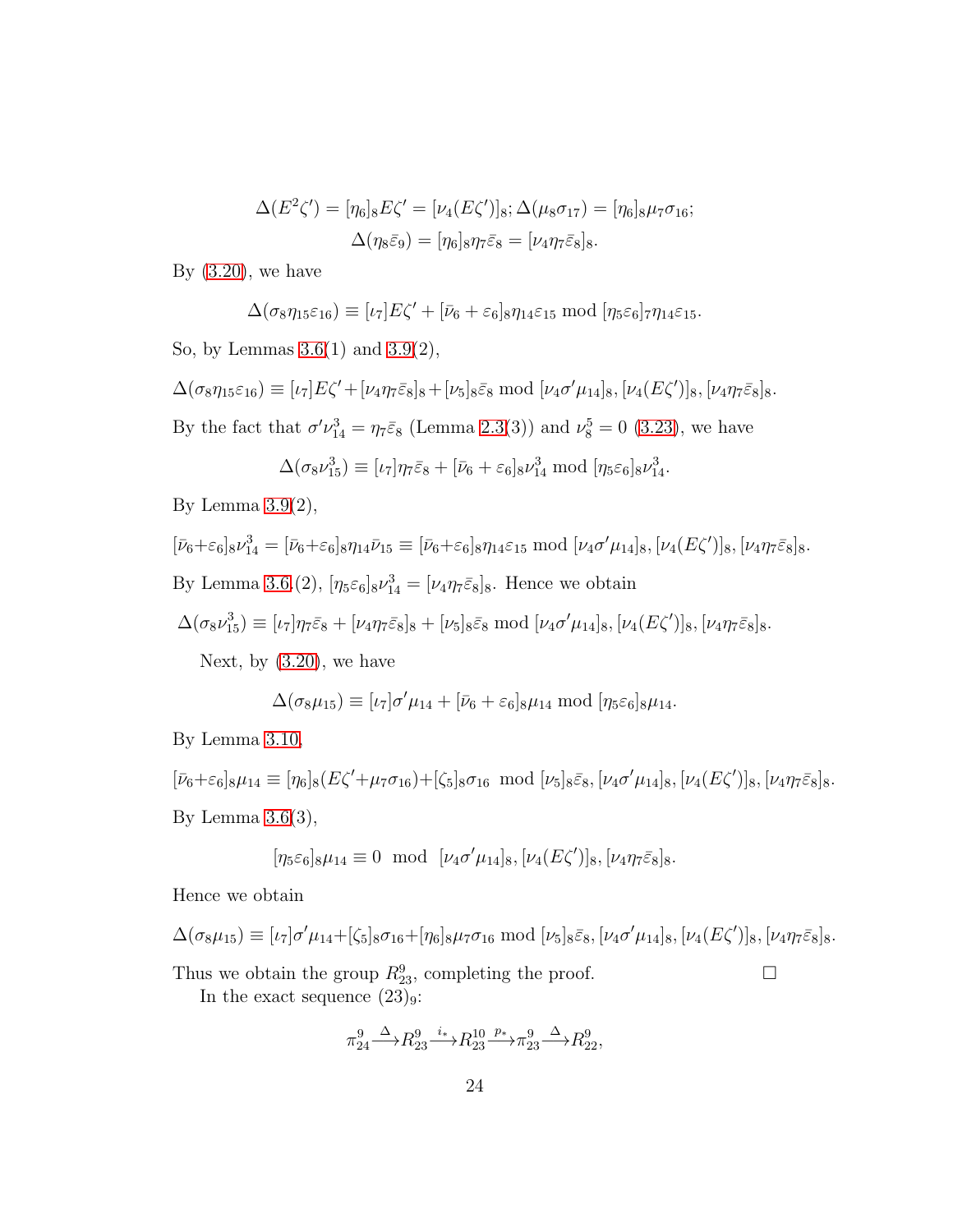we know

$$
\pi_{24}^9=\mathbb{Z}_{16}\{\rho'\}\oplus\mathbb{Z}_2\{\sigma_9\bar{\nu}_{16}\}\oplus\mathbb{Z}_2\{\sigma_9\varepsilon_{16}\}\oplus\mathbb{Z}_2\{\bar{\varepsilon}_9\}.
$$

By [\(2.52\)](#page-11-1), Lemmas [2.3](#page-10-2) (2) and [3.12](#page-24-0) (2), we have

<span id="page-24-2"></span>
$$
\Delta(\sigma_9 \bar{\nu}_{16}) = [\iota_7]_9 (\bar{\nu}_7 + \varepsilon_7) \bar{\nu}_{15} = [\iota_7]_9 \eta_7 \bar{\varepsilon}_8 = [\nu_5]_9 \bar{\varepsilon}_8,
$$
  

$$
\Delta(\sigma_9 \varepsilon_{16}) = [\iota_7]_9 (\bar{\nu}_7 + \varepsilon_7) \varepsilon_{15} = [\iota_7]_9 \eta_7 \bar{\varepsilon}_8 = [\nu_5]_9 \bar{\varepsilon}_8.
$$

That is,

(3.24) 
$$
\Delta(\sigma_9 \bar{\nu}_{16}) = \Delta(\sigma_9 \varepsilon_{16}) = [\nu_5]_9 \bar{\varepsilon}_8.
$$

<span id="page-24-0"></span>Summarizing the above results, we obtain the following.

- Lemma 3.12 (1)  $[\eta_5\varepsilon_6]_9\mu_{14}\ =\ [\eta_5\varepsilon_6]_9\nu_{14}^3\ =\ [\eta_5\varepsilon_6]_9\eta_{14}\varepsilon_{15}\ =\ [\eta_6]_9\mu_7\sigma_{16}\ =$  $[\nu_4 \sigma' \mu_{14}]_9 = [\nu_4 \eta_7 \bar{\varepsilon}_8]_9 = [\nu_4 (E \zeta')]_9 = 0.$
- (2)  $[\bar{\nu}_6 + \varepsilon_6]_9 \nu_{14}^3 = [\bar{\nu}_6 + \varepsilon_6]_9 \eta_{14} \varepsilon_{15} = [\nu_5]_9 \bar{\varepsilon}_8 = [\nu_5]_9 \sigma_8 \bar{\nu}_{15} = [\nu_5]_9 \sigma_8 \varepsilon_{15} =$  $[\iota_7]_9 \eta_7 \bar{\varepsilon}_8 = [\iota_7]_9 E \zeta'.$
- (3)  $[\iota_7]_9 \sigma' \mu_{14} = [\bar{\nu}_6 + \varepsilon_6]_9 \mu_{14} \equiv [\zeta_5]_9 \sigma_{16} \bmod [\nu_5]_9 \bar{\varepsilon}_8.$
- (4)  $[\bar{\nu}_6 + \varepsilon_6]_{10} \nu_{14}^3 = [\bar{\nu}_6 + \varepsilon_6]_{10} \eta_{14} \varepsilon_{15} = [\nu_5]_{10} \bar{\varepsilon}_8 = [\nu_5]_{10} \sigma_8 \bar{\nu}_{15} = [\nu_5]_{10} \sigma_8 \varepsilon_{15} =$  $[\iota_7]_{10}\eta_7\bar{\varepsilon}_8 = [\iota_7]_{10}E\zeta' = 0.$

### 4 Determination of  $\pi_{23}(R_n:2)(n \geq 10)$

<span id="page-24-1"></span>By [\[36,](#page-54-3) Lemma 10.7], we have

$$
(4.1) \qquad \qquad \varepsilon_3 \sigma_{11} = 0, \ \bar{\nu}_6 \sigma_{14} = 0.
$$

<span id="page-24-3"></span>By [\[14,](#page-52-2) Proposition 4.1] and its proof, we know

(4.2) 
$$
R_{16}^{10} = {\{\Delta \sigma_{10}, [\iota_7]_{10} \mu_7, [\iota_7]_{10} \nu_7^3\}} \cong \mathbb{Z}_{16} \oplus (\mathbb{Z}_2)^2.
$$

We recall  $\pi_{23}^9 = {\sigma_9^2, \kappa_9} \cong \mathbb{Z}_{16} \oplus \mathbb{Z}_4$  [\[36,](#page-54-3) Theorem 10.3]. Since  $2\Delta\kappa_9 =$  $2\Delta(\iota_9) \circ \kappa_8 = 0$ , we have  $\Delta(\bar{\nu}_9 \nu_{17}^2) = 2\Delta \kappa_9 = 0$  in  $R_{22}^9$ . So, in  $R_{23}^{10}$ , there exists a lift  $\left[\bar{\nu}_9 \nu_{17}^2\right]$  of  $\bar{\nu}_9 \nu_{17}^2$ .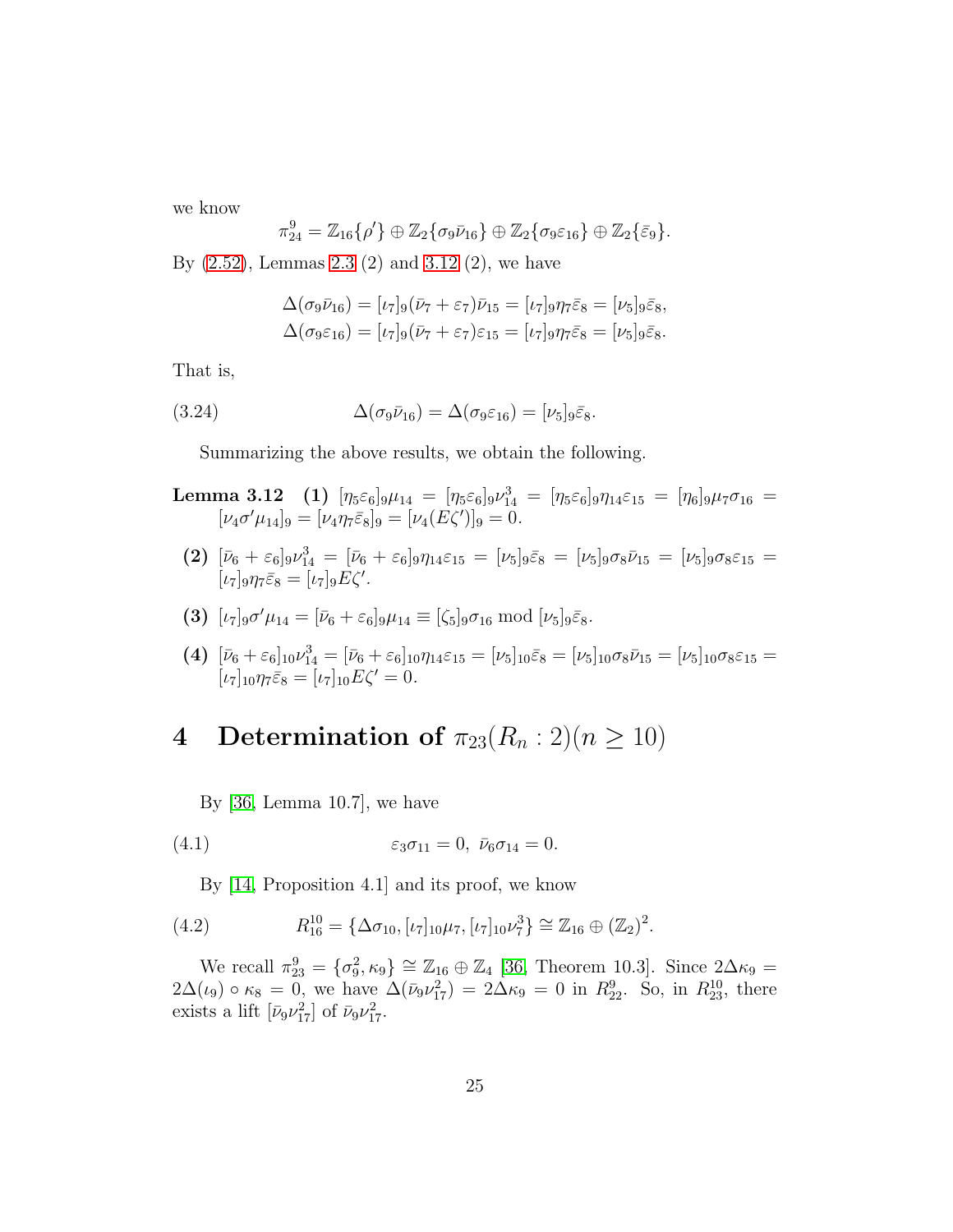By relations [\(2.52\)](#page-11-1) and [\(4.1\)](#page-24-1), we have  $\Delta(\sigma_9^2) = [\iota_7]_9(\bar{\nu}_7 + \varepsilon_7)\sigma_{15} = 0$ . So, in  $R_{23}^{10}$ , there exist a lift  $[\sigma_9^2]$  of  $\sigma_9^2$ . By [\(2.46\)](#page-8-0), we have

$$
p_{10*}\{[\iota_7]_{10}, \bar{\nu}_7 + \varepsilon_7, \sigma_{15}\} = -\{p_{10}, [\iota_7]_{10}, \bar{\nu}_7 + \varepsilon_7\} \circ \sigma_{16}
$$
  

$$
\supset -\{p_{10}, i_{10}, \Delta \iota_9\} \circ \sigma_9^2 \supset \sigma_9^2 \text{ mod } 2\sigma_9^2.
$$

So we define

(4.3) 
$$
[\sigma_9^2] \in \{[\iota_7]_{10}, \bar{\nu}_7 + \varepsilon_7, \sigma_{15}\}.
$$

<span id="page-25-0"></span>Since  $p_{10*} \Delta(\sigma_{10}^2) = 2\sigma_9^2$  by [\(2.4\)](#page-5-1), we have

(4.4) 
$$
\Delta(\sigma_{10}^2) - 2[\sigma_9^2] \in i_{10*} R_{23}^9 = \{ [P(E\theta) + \nu_6 \kappa_9]_{10}, [\iota_7]_{10} \mu_7 \sigma_{16} \}.
$$

<span id="page-25-1"></span>We show the following.

**Lemma 4.1** 
$$
8\Delta(\sigma_{10}^2) = 16[\sigma_{10}^2] = [\iota_7]_{10}\mu_7\sigma_{16} \neq 0
$$
 and  $[\zeta_5]_{10}\sigma_{16} = 0$ .

**Proof.** By Lemmas  $2.4(3)$  and  $3.12(4)$ , we have

$$
16[\sigma_9^2] \in -[\iota_7]_{10} \circ {\{\bar{\nu}_7 + \varepsilon_7, \sigma_{15}, 16\iota_{22}\}} \ni [\iota_7]_{10}\mu_7\sigma_{16} + [\iota_7]_{10}E\zeta' = [\iota_7]_{10}\mu_7\sigma_{16}
$$
  
mod  $[\iota_7]_{10}(\bar{\nu}_7 + \varepsilon_7) \circ \pi_{23}^{15} + 16[\iota_7]_{10}\pi_{23}^7 = 0.$ 

We will examine the image of a map  $J\Delta: \pi_{24}^9 \to \pi_{32}^9$ , where  $\pi_{24}^9 = \{\rho', \sigma_9 \bar{\nu}_{16}, \sigma_9 \varepsilon_{16}, \bar{\varepsilon}_9\}$ [\[36,](#page-54-3) Theorem 7.1]. By the relation [\(2.5\)](#page-5-2) and the fact that  $2\rho_{13} = E^4 \rho'$  [36, Lemma 10.9] and  $2[\iota_9, \iota_9] = 0$ , we have  $J\Delta(\rho') = [\iota_9, \rho'] = [\iota_9, \iota_9] \circ E^8 \rho' = 0$ . By the relations [\(3.24\)](#page-24-2) and [\(3.17\)](#page-19-0), we have  $J\Delta(\sigma_9\bar{\nu}_{16}) = J\Delta(\sigma_9\varepsilon_{16}) =$  $J([\nu_5]_9\bar{\varepsilon}_8)=0.$  By [\(2.25\)](#page-6-6) and Lemma [3.12](#page-24-0) (2), we have

<span id="page-25-2"></span>
$$
\Delta \bar{\varepsilon}_9 = [\nu_5]_9 \bar{\varepsilon}_8 + [\nu_7]_9 \eta_7 \bar{\varepsilon}_8 = 2[\nu_5]_9 \bar{\varepsilon}_8 = 0.
$$

Hence we have  $J\Delta\pi_{24}^9 = 0$ . By [\(2.31\)](#page-7-3) and [\[22,](#page-53-5) Theorem 1.1(a)], we have

(4.5) 
$$
J([\iota_7]_9 \mu_7 \sigma_{16}) = \sigma_9 \mu_{16} \sigma_{25} = \sigma_9^2 \mu_{23} \neq 0.
$$

This implies  $[\iota_7]_9\mu_7\sigma_{16} \notin \Delta\pi_{24}^9$ .

By [\(4.4\)](#page-25-0), Proposition [3.11](#page-22-1) and Lemma [3.12](#page-24-0) (4), we have  $2(\Delta(\sigma_{10}^2)$  –  $2[\sigma_9^2]$  = 0. This leads to the first assertion.

<span id="page-25-3"></span>By [\[14,](#page-52-2) (4.7), p. 28], we know

(4.6) 
$$
[\zeta_5]_{10} \equiv [\iota_7]_{10}\mu_7 + 8\Delta\sigma_{10} \text{ mod } [\iota_7]_{10}\nu_7^3.
$$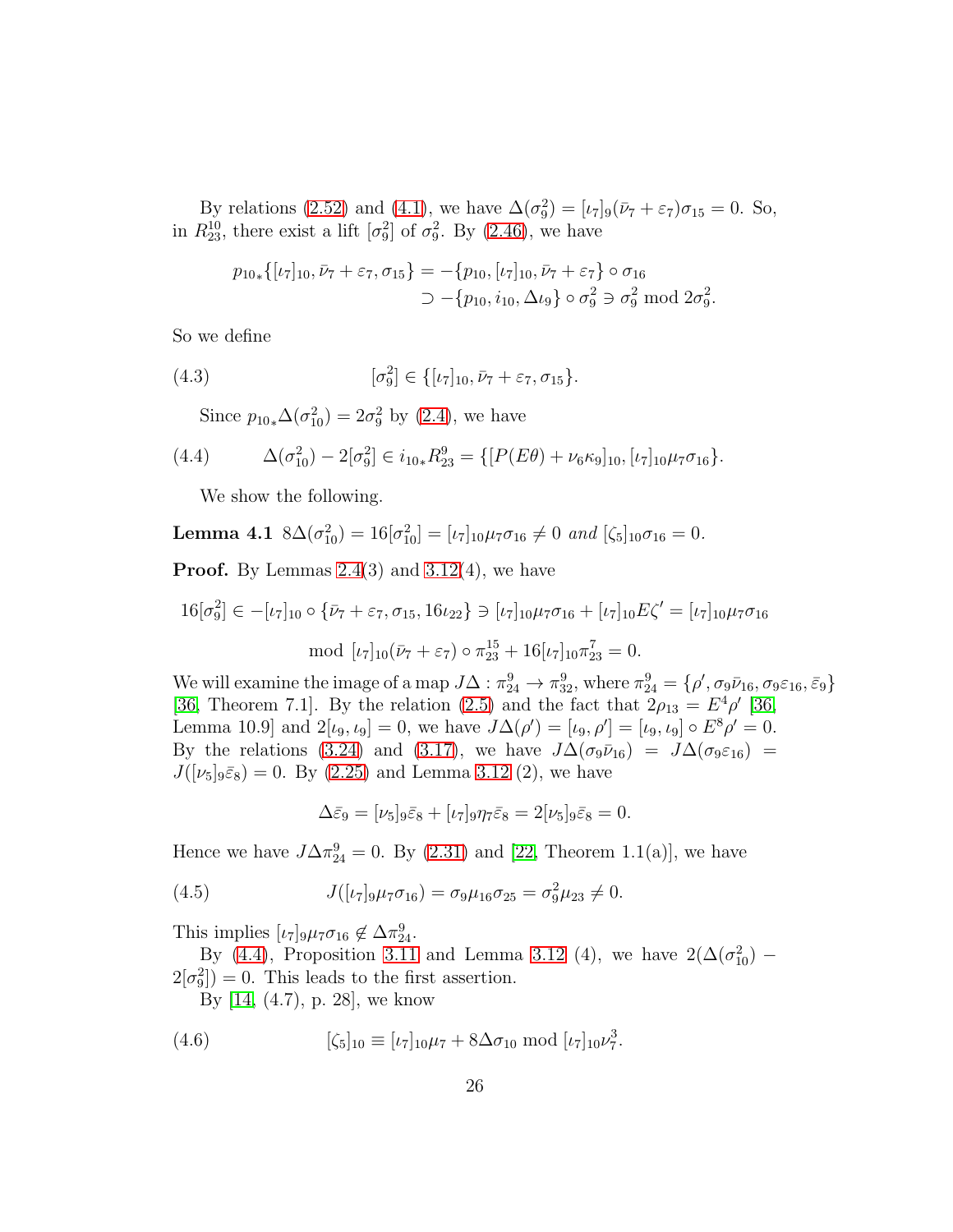So, we have  $[\zeta_5]_{10}\sigma_{16} = [\iota_7]_{10}\mu_7\sigma_{16} + 8\Delta(\sigma_{10}^2)$ . This and the first lead to the second assertion  $[\zeta_5]_{10}\sigma_{16} = 0$ . This completes the proof.

Next, we show

(4.7) 
$$
[8\sigma_8]_{10}\eta_{15} \equiv 8\Delta(\sigma_{10}) \text{ mod } [\iota_7]_{10}\nu_7^3.
$$

**Proof.** By the relation  $HJ[8\sigma_8] = 8\sigma_{17} = H(\rho')$  from [\[36,](#page-54-3) (10.12)], we have  $J[8\sigma_8] \equiv \rho' \mod E \pi_{23}^8$ . We know  $E \pi_{23}^8 = \{E^2 \rho'', \sigma_9 \bar{\nu}_{16}, \sigma_9 \varepsilon_{16}, \bar{\varepsilon}_9\}$  and  $E^2 \rho'' = 2 \rho'$  [\[36,](#page-54-3) p. 107]. Hence, we have

<span id="page-26-1"></span>
$$
J[8\sigma_8] \equiv \rho' \bmod 2\rho', \sigma_9\bar{\nu}_{16}, \sigma_9\varepsilon_{16}, \bar{\varepsilon}_9.
$$

By composing  $\eta_{24}$  to this relation on the right and using Lemma [2.3](#page-10-2) (3), we have

$$
J([8\sigma_8]\eta_{15}) \equiv \rho'\eta_{24} \bmod \sigma_9\bar{\nu}_{16}\eta_{24}, \sigma_9\varepsilon_{16}\eta_{24}.
$$

By [\(2.56\)](#page-13-0),  $\sigma_{10} \nu_{17}^3 = \sigma_{10} \eta_{17} \varepsilon_{18} = 0$  and  $E(\rho' \eta_{24}) = 8[\iota_{10}, \sigma_{10}]$  [\[32,](#page-53-8) Proposition  $2.8(5)$ ,  $(6)$ , we have

$$
J([8\sigma_8]_{10}\eta_{15})=E(\rho'\eta_{24})=8P(\sigma_{21})=J(8\Delta(\sigma_{10})).
$$

We know  $\pi_{26}^{10} = \{ P(\sigma_{21}), \sigma_{10} \mu_{17} \} \cong \mathbb{Z}_{16} \oplus \mathbb{Z}_2$  [\[36,](#page-54-3) Theorem 12.16]. So, by [\(4.2\)](#page-24-3) and  $(2.31)$ ,  $J: R_{16}^{10} \rightarrow \pi_{26}^{10}$  is a split epimorphism and Ker  $J = \{[\iota_7]_{10} \nu_7^3\} \cong \mathbb{Z}_2$ . This implies the desired relation.

By using  $[27, \text{Lemma } 5.1]$  and  $(2.31)$ , we have

$$
J[\sigma_9^2] \in J\{[\iota_7]_{10}, \bar{\nu}_7 + \varepsilon_7, \sigma_{15}\} \subset \{J[\iota_7]_{10}, \bar{\nu}_{17} + \varepsilon_{17}, \sigma_{25}\}_{10} = \{\sigma_{10}, \bar{\nu}_{17} + \varepsilon_{17}, \sigma_{25}\}_{10}.
$$

By [\[22,](#page-53-5) (4.27)] and its proof,  $\psi_{10}$  is taken as

<span id="page-26-2"></span>
$$
\psi_{10} \in \{\sigma_{10}, \bar{\nu}_{17} + \varepsilon_{17}, \sigma_{25}\}_4.
$$

So we can set

(4.8) 
$$
J[\sigma_9^2] = \psi_{10}.
$$

By  $[11,$  Theorem  $0.1(ii)$ -(iii), pp. 15-16, we have (4.9)  $R_{21}^{9} = \mathbb{Z}_4\{[\iota_7]_9\kappa_7\}, R_{21}^{10} = \mathbb{Z}_2\{[\iota_7]_{10}\kappa_7\} \text{ and } R_{21}^{11} = \{[\iota_7]_{11}\kappa_7, [\eta_{10}^2]\mu_{12}\} \cong (\mathbb{Z}_2)^2.$ 

<span id="page-26-0"></span>Since  $\bar{\nu}_9 \nu_{17}^2 = [\iota_9, \nu_9^2]$  in [\[36,](#page-54-3) p. 102] and  $\nu_{17}^2 = {\eta_{17}, \nu_{18}, \eta_{21}}_1$  [\[36,](#page-54-3) Lemma 5.12, its proof], we have  $\bar{\nu}_9 \nu_{17}^2 \in [\iota_9, \iota_9] \circ \{\eta_{17}, \nu_{18}, \eta_{21}\}_1$ . By [\(4.9\)](#page-26-0), we have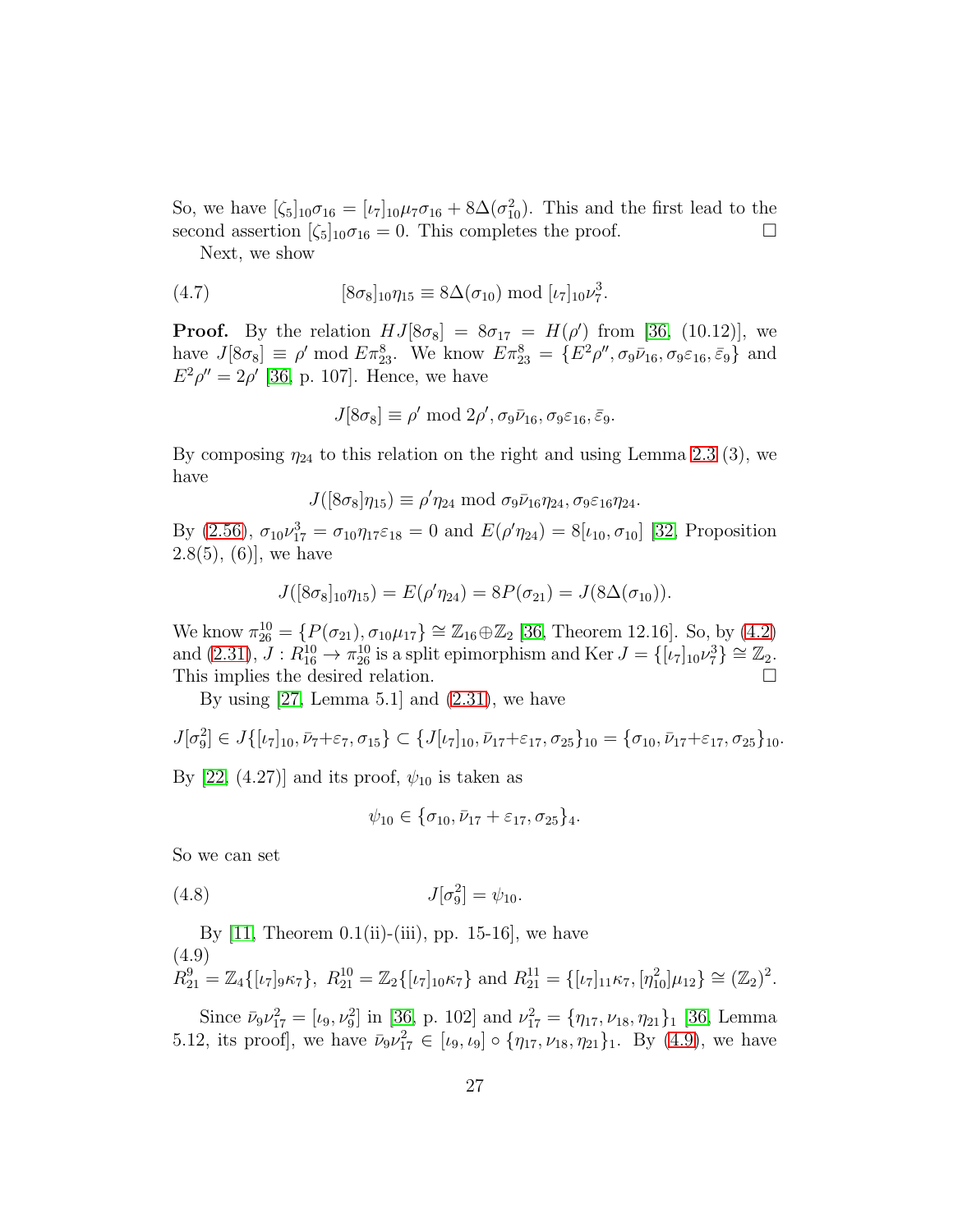$[[\iota_9, \eta_9]] \circ \nu_{18} \in R_{21}^{10} = \mathbb{Z}_2\{[\iota_7]_{10}\kappa_7\}.$  Since  $J([[ \iota_9, \eta_9]] \circ \nu_{18}) = \zeta_{10}\sigma_{19}\nu_{26} =$ 0 [\[15,](#page-52-3) p. 343] and  $J([\iota_7]_{10}\kappa_7) = \sigma_{10}\kappa_{17} \neq 0$  [\[20,](#page-53-3) Theorem A], we obtain  $[[\iota_9, \eta_9]] \circ \nu_{18} = 0$ . Hence, the Toda bracket  $\{[[\iota_9, \eta_9]], \nu_{18}, \eta_{21}\}\$ <sub>1</sub> is well-defined. We set

(4.10) 
$$
[\bar{\nu}_9 \nu_{17}^2] \in \{[[\iota_9, \eta_9]], \nu_{18}, \eta_{21}\}_1.
$$

By [\[32,](#page-53-8) Proposition 2.4(2)] and [\[36,](#page-54-3)  $(10.7)$ ], we also know

<span id="page-27-1"></span>
$$
\nu_6\zeta_9 = \zeta_6\nu_{17} = 2(\sigma''\sigma_{13}).
$$

So, by [\(2.16\)](#page-6-14), we have  $\nu_7\zeta_{18} = 4(\sigma'\sigma_{14}), \nu_9\zeta_{12} = 8\sigma_9^2$ . Hence, by the fact that  $\sharp(\sigma_{14}^2) = 8$  [\[36,](#page-54-3) Theorem 10.3], we have

(4.11) 
$$
\nu_7\zeta_{18} = \zeta_7\nu_{18} = 4(\sigma'\sigma_{14}), \ \nu_9\zeta_{12} = \zeta_9\nu_{20} = 8\sigma_9^2 \text{ and } \nu_{14}\zeta_{17} = 0.
$$

<span id="page-27-2"></span><span id="page-27-0"></span>We show

**Lemma 4.2**  $\{\zeta_{14}, \nu_{25}, \eta_{28}\}_1 \equiv 4\omega_{14} \bmod \sigma_{14}\mu_{21}$  *and*  $\{\zeta_{n+14}, \nu_{n+25}, \eta_{n+28}\}\mathbb{1} \equiv 0 \mod \sigma_{n+14}\mu_{n+21} \text{ for } n \geq 1.$ 

**Proof.** Since  $\zeta_{13}\nu_{24} = 8\sigma_{13}^2 = P(\eta_{27}^2)$  ([\(4.11\)](#page-27-0), [\[36,](#page-54-3) (10.10)]), we obtain  $H\{\zeta_{14}, \nu_{25}, \eta_{28}\}_1 = -P^{-1}(8\sigma_{13}^2) \circ \eta_{29} = \{\eta_{27}^3\} = \{4\nu_{27}\}.$  Together with the fact  $H(\omega_{14}) = \nu_{27}$  and [\[36,](#page-54-3) Proposition 2.6], it implies that  $\{\zeta_{14}, \nu_{25}, \eta_{28}\}_1 \equiv$  $4\omega_{14} \mod E \pi_{29}^{13} = {\sigma_{14}} \mu_{21}$ . Since  $4\omega_{15} = 0$  from [\[36,](#page-54-3) Theorem 12.16], we have the second relation. This completes the proof.  $\Box$ 

<span id="page-27-3"></span>Now we show the following.

**Proposition 4.3**  $R_{23}^{10} = \mathbb{Z}_{32}\{[\sigma_9^2]\} \oplus \mathbb{Z}_2\{[\bar{\nu}_9 \nu_{17}^2]\} \oplus \mathbb{Z}_2\{[P(E\theta) + \nu_6 \kappa_9]_{10}\}$  with *relations*  $\Delta \rho' \equiv [\zeta_5]_9 \bar{\sigma}_{16} \mod [\nu_5]_9 \bar{\varepsilon}_8$  *and*  $16[\sigma_9^2] = 8\Delta(\sigma_{10}^2) = [\nu_7]_{10} \mu_7 \sigma_{16}$ *.* 

**Proof.** The order of  $[\sigma_9^2]$  and the last relation follow from the first relation of Lemma [4.1.](#page-25-1) We know  $2[P(E\theta) + \nu_6\kappa_9]_{10} = [\nu_5]_{10}\bar{\varepsilon}_8 = 0$  by Lemma [3.12.](#page-24-0)

By the second of Lemma [4.1,](#page-25-1) we know  $[\zeta_5]_{10}\sigma_{16} = 0$ . So, we have  $[\zeta_5]_9\sigma_{16} \in$  $\Delta \pi_{24}^9$ . By the fact that  $\pi_{24}^9 = {\rho', \sigma_9 \bar{\nu}_{16}, \sigma_9 \varepsilon_{16}, \bar{\varepsilon}_9}, (3.24)$  $\pi_{24}^9 = {\rho', \sigma_9 \bar{\nu}_{16}, \sigma_9 \varepsilon_{16}, \bar{\varepsilon}_9}, (3.24)$  and  $\Delta \bar{\varepsilon}_9 = 0$ , we have  $\Delta \pi_{24}^9 = {\Delta \rho', [\nu_5]_9 \bar{\varepsilon}_8}.$  This implies the first relation. By  $(4.10)$ , we have

$$
2[\bar{\nu}_9 \nu_{17}^2] \in \{[[\iota_9, \eta_9]], \nu_{18}, \eta_{21}\} \circ 2\iota_{23} = -[[\iota_9, \eta_9]] \circ \{\nu_{18}, \eta_{21}, 2\iota_{22}\}\
$$
  

$$
\subset [[\iota_9, \eta_9]] \circ \pi_{23}^{18} = 0.
$$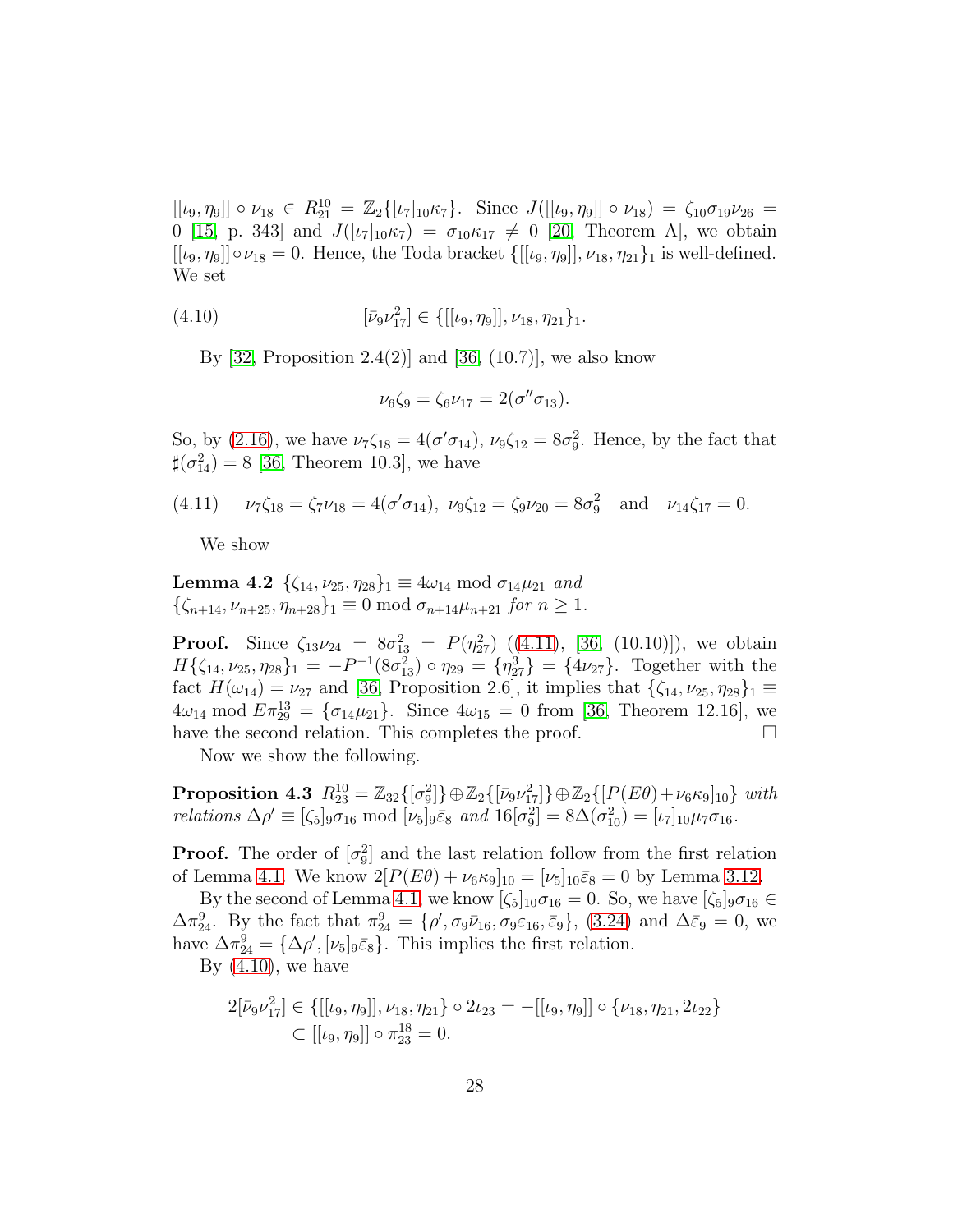So the order of  $[\bar{\nu}_9 \nu_{17}^2]$  is 2. This implies the group  $R_{23}^{10}$ . This completes the proof.  $\Box$ 

By [\[22,](#page-53-5) p. 22], we know

(4.12) 
$$
P(\rho_{19}) = \sigma_9^2 \mu_{23}.
$$

<span id="page-28-2"></span>Next we show the following.

**Proposition 4.4**  $\Delta(\sigma_{10}^2) = 2x[\sigma_9^2]$  *for odd* x,  $\Delta \kappa_{10} \equiv [\bar{\nu}_9 \nu_{17}^2] + [P(E\theta) +$  $\nu_6 \kappa_9]_{10} \text{ mod } 16[\sigma_9^2] \text{ and } R_{23}^{11} = \mathbb{Z}_2\{ [P(E\theta) + \nu_6 \kappa_9]_{11} \} \oplus \mathbb{Z}_2\{ [\sigma_9^2]_{11} \}.$ 

**Proof.** In the exact sequence  $(23)_{10}$ :

<span id="page-28-3"></span>
$$
\pi_{24}^{10} \xrightarrow{\Delta} R_{23}^{10} \xrightarrow{i_*} R_{23}^{11} \xrightarrow{p_*} \pi_{23}^{10} \xrightarrow{\Delta} R_{22}^{10},
$$

 $\Delta: \pi_{23}^{10} \to R_{22}^{10}$  is a monomorphism and  $\pi_{24}^{10} = \mathbb{Z}_{16} \{\sigma_{10}^2\} \oplus \mathbb{Z}_2 \{\kappa_{10}\}.$ 

We recall  $\Delta(\sigma_{10}^2) - 2[\sigma_9^2] \in i_{10*} R_{23}^9 = \{ [P(E\theta) + \nu_6 \kappa_9]_{10}, [\nu_7]_{10} \mu_7 \sigma_{16} \}$  [\(4.4\)](#page-25-0). We know  $J\Delta(\sigma_{10}^2) = [\iota_{10}, \sigma_{10}^2] = 2\psi_{10}$  [\[22,](#page-53-5) (4.27)]. By Lemma [3.7](#page-19-2) and [\[22,](#page-53-5)  $(4.16)$ , we know

<span id="page-28-1"></span>(4.13) 
$$
J[P(E\theta) + \nu_6\kappa_9]_{10} = \bar{\kappa}_{10}\nu_{30} - \nu_{10}\bar{\kappa}_{13} = P(\kappa_{21}) = J\Delta\kappa_{10}.
$$

Hence we take  $\Delta(\sigma_{10}^2) \equiv 2[\sigma_9^2] \mod [\iota_7]_{10} \mu_7 \sigma_{16} = 16[\sigma_9^2]$  (Lemma [4.1\)](#page-25-1). This leads to the first relation.

<span id="page-28-0"></span>Since  $p_{10*} \Delta \kappa_{10} = 2\kappa_9 = \bar{\nu}_9 \nu_{17}^2$  by [\(2.4\)](#page-5-1), we have

(4.14) 
$$
\Delta \kappa_{10} - [\bar{\nu}_9 \nu_{17}^2] \in i_{10*} R_{23}^9 = \{ [P(E\theta) + \nu_6 \kappa_9]_{10}, [\nu_7]_{10} \mu_7 \sigma_{16} \}.
$$

By relations [\(4.10\)](#page-27-1),  $J[[\iota_9, \eta_9]] = \pm \sigma_{10}\zeta_{17}$  [\[15,](#page-52-3) p. 343] and  $\zeta_{17}\nu_{28} = \nu_{17}\zeta_{20} = 0$ from  $(4.11)$ , we have

$$
J[\bar{\nu}_9 \nu_{17}^2] \in J\{[[\iota_9, \eta_9]], \nu_{18}, \eta_{21}\} \subset \{J[[\iota_9, \eta_9]], \nu_{28}, \eta_{31}\}
$$
  
=  $\{\pm \sigma_{10} \zeta_{17}, \nu_{28}, \eta_{31}\} \supset \pm \sigma_{10} \circ \{\zeta_{17}, \nu_{28}, \eta_{31}\}.$ 

By Lemma [4.2,](#page-27-2) we have

$$
\sigma_{10} \circ \{\zeta_{17}, \nu_{28}, \eta_{31}\} \ni 0 \bmod \sigma_{10}^2 \mu_{24} = 0.
$$

Hence, by the fact that  $\pi_{33}^{28} = 0$  [\[36,](#page-54-3) Proposition 5.9] and  $\pi_{32}^{10} = \{\sigma_{10}\rho_{17}, \varepsilon_{10}\kappa_{18}, \nu_{10}\bar{\sigma}_{13}\}\$ [\[20,](#page-53-3) Theorem B], we have

$$
J[\bar{\nu}_9\nu_{17}^2] \equiv 0 \mod \sigma_{10}\zeta_{17} \circ \pi_{33}^{28} + \pi_{32}^{10} \circ \eta_{32} = \{\sigma_{10}\rho_{17}\eta_{32}, \varepsilon_{10}\kappa_{18}\eta_{32}, \nu_{10}\bar{\sigma}_{13}\eta_{32}\}.
$$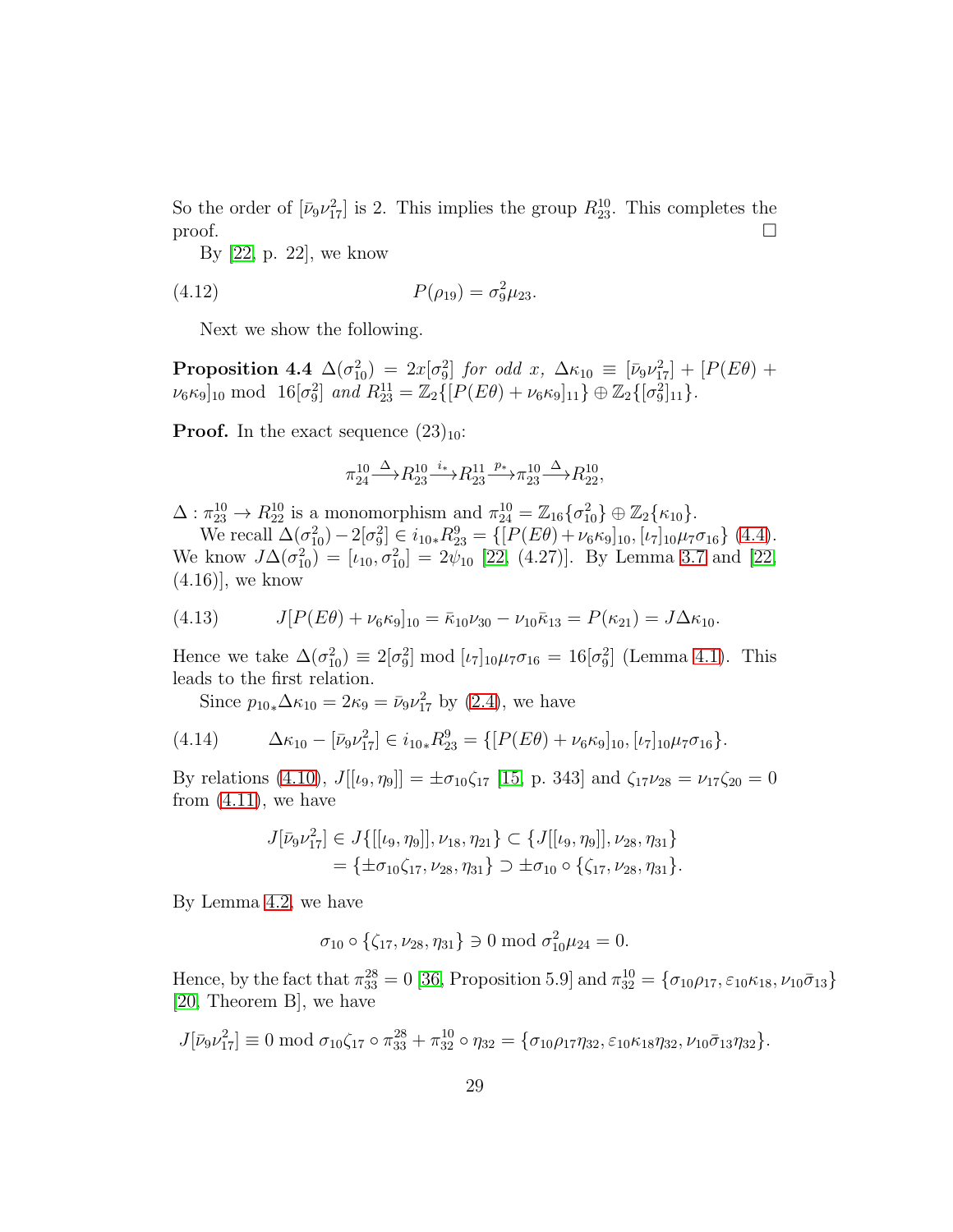We know  $\sigma_{10}\rho_{17}\eta_{32} = \sigma_{10}^2\mu_{24} = 0$ ,  $\varepsilon_{10}\kappa_{18}\eta_{32} = 4\nu_{10}\bar{\kappa}_{13}$  by [\(3.16\)](#page-19-3) and  $\nu_{10}\bar{\sigma}_{13}\eta_{32} =$  $\nu_{10}\eta_{13}\bar{\sigma}_{14}=0$  by [\[22,](#page-53-5) (2.7)]. Since  $4\nu_{10}\bar{\kappa}_{13}$  is not J-image, we have  $J[\bar{\nu}_9\nu_{17}^2]=$ 0. Hence, applying  $J$  to  $(4.14)$ , we have

$$
J\Delta\kappa_{10} \equiv 0 \mod J[P(E\theta) + \nu_6\kappa_9]_{10}, J([\iota_7]_{10}\mu_7\sigma_{16}).
$$

Furthermore, by [\(4.13\)](#page-28-1),  $J([\iota_7]_{10}\mu_7\sigma_{16}) = \sigma_{10}^2\mu_{24} = 0$  from [\(4.5\)](#page-25-2), we have

$$
\Delta \kappa_{10} \equiv [\bar{\nu}_9 \nu_{17}^2] + [P(E\theta) + \nu_6 \kappa_9]_{10} \text{ mod } [\nu_7]_{10} \mu_7 \sigma_{16}.
$$

Thus, by Proposition [4.3,](#page-27-3) we obtain the second relation and the group  $R_{23}^{11}$ . This completes the proof.

<span id="page-29-1"></span>We show the following.

**Lemma 4.5** 
$$
[\eta_9 \varepsilon_{10}] \nu_{18} = 0
$$
 and  $[\bar{\nu}_9 \nu_{17}^2]_{11} = [P(E\theta) + \nu_6 \kappa_9]_{11} = [[\iota_{11}, \nu_{10}]] \eta_{22}.$ 

**Proof.** Since  $[\eta_9 \varepsilon_{10}]_{11} \in R_{18}^{11} = \mathbb{Z}_8\{[\varepsilon_{10}]\}\$  [\[15,](#page-52-3) Theorem 2(iii)], we have  $[\eta_9 \varepsilon_{10}]_{11} = 2y[\varepsilon_{10}]$  for  $y \in \{0, 1, 2, 3\}$ . Assume that  $[\eta_9 \varepsilon_{10}] \nu_{18} \neq 0$ . Then, by [\(4.9\)](#page-26-0), we have  $[\eta_9 \varepsilon_{10}] \nu_{18} = [\iota_7]_{10} \kappa_7$ . So, by the group structure of  $R_{21}^{11}$ , we have  $[\eta_9 \varepsilon_{10}]_{11} \nu_{18} = [\iota_7]_{11} \kappa_7 \neq 0$ . On the other hand, we have  $[\eta_9 \varepsilon_{10}]_{11} \nu_{18} =$  $2y[\epsilon_{10}]\nu_{18} \in 2R_{21}^{11} = 0$ . This implies a contradiction and hence we obtain  $[\eta_9 \varepsilon_{10}]\nu_{18} = 0.$ 

By Proposition [4.4,](#page-28-2) we have  $[\bar{\nu}_9 \nu_{17}^2]_{11} = [P(E\theta) + \nu_6 \kappa_9]_{11}$ . By the relation  $\Delta[\iota_{10}, \iota_{10}] = [[\iota_9, \iota_9]\eta_{17}] + 2[\eta_9\varepsilon_{10}]$  [\[15,](#page-52-3) p. 343], we have

$$
[[\iota_9, \eta_9]]_{11} = -2[\eta_9 \varepsilon_{10}]_{11}.
$$

So, by the relation [\(4.10\)](#page-27-1) and the fact that  $2R_{23}^{11} = 0$  (Proposition [4.4\)](#page-28-2), we see that

$$
[\bar{\nu}_9\nu_{17}^2]_{11} \in \{-2[\eta_9 \varepsilon_{10}]_{11}, \nu_{18}, \eta_{21}\} \supset -2\{[\eta_9 \varepsilon_{10}]_{11}, \nu_{18}, \eta_{21}\} = 0
$$

with the indeterminacy  $-2[\eta_9 \varepsilon_{10}]_{11} \circ \pi_{23}^{18} + R_{22}^{11} \circ \eta_{22} = R_{22}^{11} \circ \eta_{22}$ . We recall that  $R_{22}^{11} = \{[[\iota_{10}, \nu_{10}]], [8\sigma_8]_{11}\sigma_{15}\}$  [\[11,](#page-52-5) Theorem 0.2]. Then, by the relation  $[8\sigma_8]_{11}\sigma_{15}\eta_{22} = 0$  [\(4.7\)](#page-26-1), we obtain  $R_{22}^{11} \circ \eta_{22} = \{[[\iota_{10}, \nu_{10}]]\eta_{22}\}.$  This implies  $[\bar{\nu}_9 \nu_{17}^2]_{11} = [[\iota_{10}, \nu_{10}]] \eta_{22}$  and completes the proof.

By relations [\(4.8\)](#page-26-2) and  $\psi_n \neq 0$  for  $10 \leq n \leq 21$  [\[22,](#page-53-5) Theorem 1.1(a)], we have

$$
\sharp[\sigma_9^2]_n = 2 \ (11 \le n \le 21).
$$

<span id="page-29-0"></span>By the relation  $p_{12*}\Delta\theta = \theta'$  by [\[11,](#page-52-5) Lemma 6.2(ii)], we take  $[\theta'] = \Delta\theta \in$  $R_{23}^{12}$ . We show the following.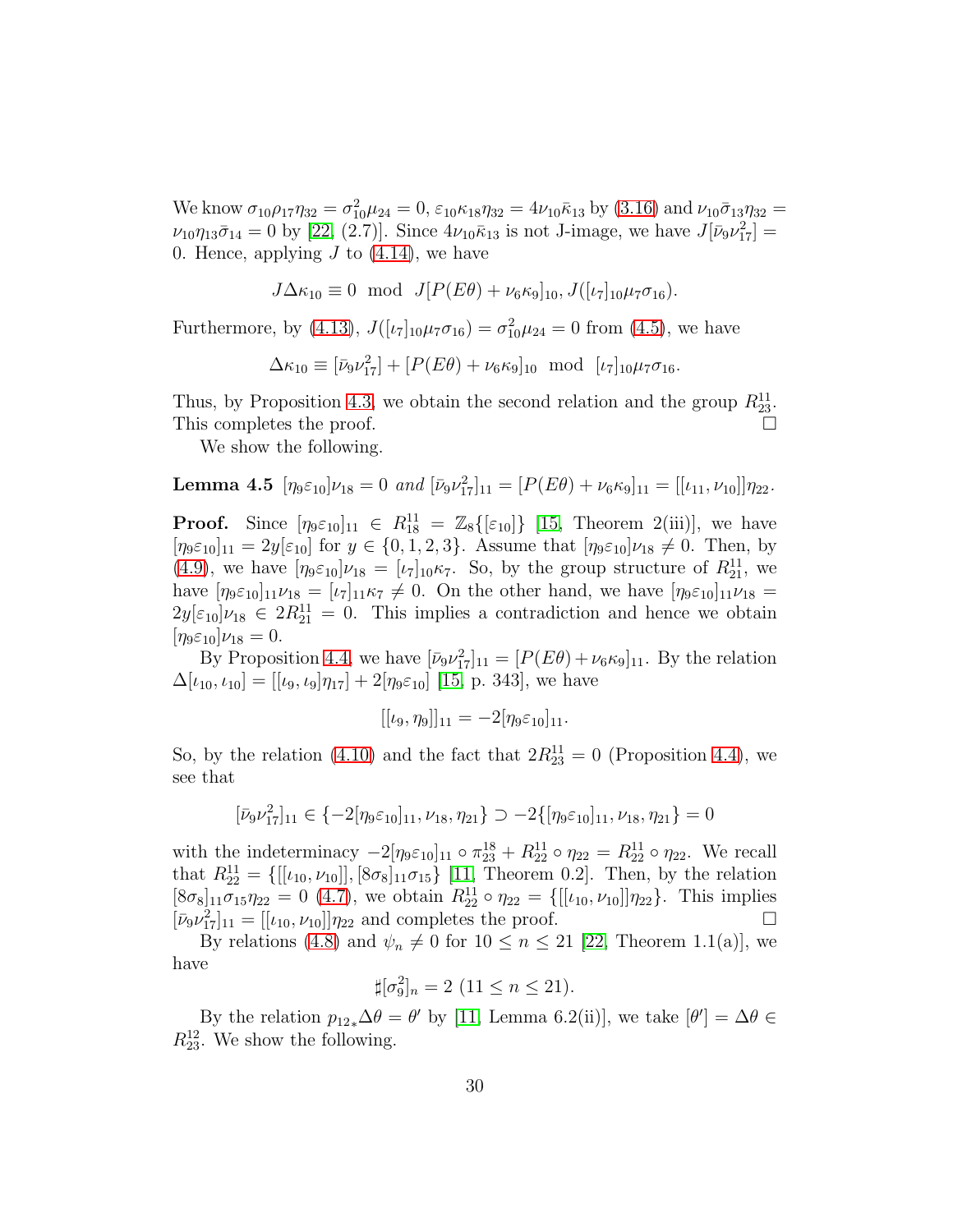Proposition 4.6  $R_{23}^{12} = \mathbb{Z}_2\{[\theta']\} \oplus \mathbb{Z}_2\{[\bar{\nu}_9 \nu_{17}^2]_{12}\} \oplus \mathbb{Z}_2\{[\sigma_9^2]_{12}\},$  where  $[\theta'] =$ ∆θ*.*

**Proof.** In the exact sequence  $(23)_{11}$ :

$$
\pi_{24}^{11} \stackrel{\Delta}{\longrightarrow} R_{23}^{11} \stackrel{i_*}{\longrightarrow} R_{23}^{12} \stackrel{p_*}{\longrightarrow} \pi_{23}^{11} \stackrel{\Delta}{\longrightarrow} R_{22}^{11},
$$

we know  $\pi_{23}^{11} = \mathbb{Z}_2\{\theta'\}$  and  $\pi_{24}^{11} = \mathbb{Z}_2\{\theta'\eta_{23}\} \oplus \mathbb{Z}_2\{\sigma_{11}\nu_{18}^2\}$  [\[36,](#page-54-3) Theorems 7.6 and 7.7]. We recall the relation  $\eta_{11}\theta = \sigma_{11}\nu_{18}^2 + \theta'\eta_{23}$  by [\[32,](#page-53-8) Proposition 2.2(8). So, we can take  $\pi_{24}^{11} = {\theta'\eta_{23}, \eta_{11}\theta}$ . We have  $2[\theta'] = \Delta(2\theta) = 0$  by [\[36,](#page-54-3) Lemma 7.5]. We have  $\Delta(\theta'\eta_{23}) = \Delta\theta' \circ \eta_{22} = 0$  and  $\Delta(\eta_{11}\theta) = 0$  by [\(2.2\)](#page-4-1) and  $(2.37)$ . So Proposition [4.4](#page-28-2) implies the conclusion.

We know Mahowald's result  $\sharp \Delta([t_{12}, t_{12}]) = 11!/8$  [\[11,](#page-52-5) Theorem 1.3]. In the 2-primary components, we have  $\sharp \Delta([\iota_{12}, \iota_{12}]) = 32$ . We show the following.

<span id="page-30-0"></span>**Proposition 4.7**  $R_{23}^{13} = \mathbb{Z}\{[32[\iota_{12}, \iota_{12}]]\} \oplus \mathbb{Z}_2\{[\sigma_9^2]_{13}\},$  where  $\Delta(E\theta') = [\bar{\nu}_9 \nu_{17}^2]_{12} = [P(E\theta) + \nu_6 \kappa_9]_{12} = [[\iota_{10}, \nu_{10}]]_{12} \eta_{22}.$ 

**Proof.** In the exact sequence  $(23)_{12}$ :

$$
\pi_{24}^{12}\!\!\! \stackrel{\Delta}\longrightarrow \!\! R_{23}^{12} \!\!\! \stackrel{i_*}{\longrightarrow}\!\! R_{23}^{13} \!\!\! \stackrel{p_*}{\longrightarrow}\!\! \pi_{23}^{12} \!\!\! \stackrel{\Delta}\longrightarrow \!\! R_{22}^{12},
$$

Ker  $\{\Delta : \pi_{23}^{12} \to R_{22}^{12}\} = \{32[\iota_{12}, \iota_{12}]\}\.$  Notice that  $\sharp P(\zeta_{25}) = 8$  [\[20,](#page-53-3) p. 320] implies  $\sharp \Delta(\zeta_{12}) = 8$ . We know  $\pi_{24}^{12} = \mathbb{Z}_2\{\theta\} \oplus \mathbb{Z}_2\{E\theta'\}$  [\[36,](#page-54-3) Theorem 7.6].  $\Delta\theta = [\theta']$  by Proposition [4.6](#page-29-0) and  $J[\sigma_9^2]_{13} = \psi_{13}$  by [\(4.8\)](#page-26-2). By relations  $E\theta' = [\iota_{12}, \iota_{12}] \circ \eta_{23}$  [\[36,](#page-54-3) (7.30)], [\[11,](#page-52-5) Lemma 6.3(ii)] and [\(4.7\)](#page-26-1), we have

$$
\Delta(E\theta') = \Delta([\iota_{12}, \iota_{12}]) \circ \eta_{22} \equiv [[\iota_{10}, \nu_{10}]]_{12} \eta_{22} \text{ mod } [8\sigma_8]_{12} \sigma_{15} \eta_{22} = 0.
$$

So, by Lemma [4.5,](#page-29-1) we obtain

$$
\Delta(E\theta') = [[\iota_{10}, \nu_{10}]]_{12}\eta_{22} = [P(E\theta) + \nu_6\kappa_9]_{12} = [\bar{\nu}_9\nu_{17}^2]_{12}.
$$

This implies the group  $R_{23}^{13}$ , completing the proof.  $\Box$ 

In the exact sequence  $(23)_{13}$ :

$$
\pi_{24}^{13} \xrightarrow{\Delta} R_{23}^{13} \xrightarrow{i_*} R_{23}^{14} \xrightarrow{p_*} \pi_{23}^{13} \xrightarrow{\Delta} R_{22}^{13},
$$

 $\Delta: \pi_{23}^{13} \to R_{22}^{13}$  is a monomorphism [\[11,](#page-52-5) Lemma 6.7],  $\pi_{24}^{13} = \{\zeta_{13}\}\$  [\[36,](#page-54-3) Theorem 7.4] and  $\Delta\zeta_{13} = 0$  by Lemma [2.2.](#page-8-4) So we obtain the following.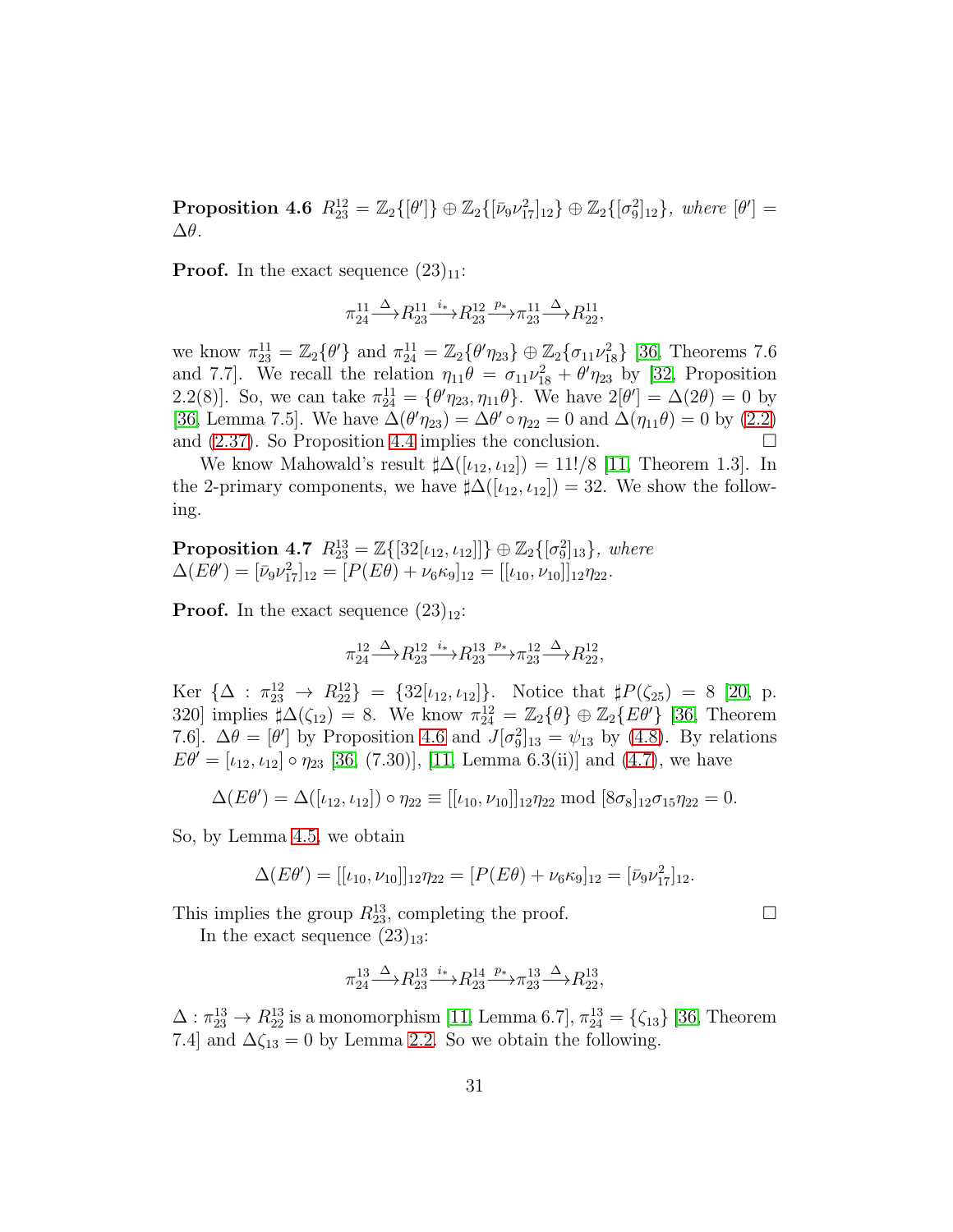$\text{Proposition 4.8 \ \ } R_{23}^{14} = \mathbb{Z}\{[32[\iota_{12},\iota_{12}]]_{14}\} \oplus \mathbb{Z}_2\{[\sigma_9^2]_{14}\}.$ 

By the facts  $R_{23}^{\infty} \cong \mathbb{Z}$  [\[7\]](#page-52-6) and [\[12,](#page-52-7) Table 1], we have Table [1.](#page-31-0)

| ∠ພ  |        |    |              | ⊥∪ | . |
|-----|--------|----|--------------|----|---|
| ر د | ್<br>- | ∠ω | د،<br>◡<br>- | ⊥∪ |   |

<span id="page-31-0"></span>Table 1:  $R_{23}^n$  for  $13 \leq n \leq 18$ 

On the other hand, we have Table [2](#page-31-1) from [\[17\]](#page-52-0).

| ັ∿ດ≏<br>∠ພ | ⊿ി<br>◡ | ΖU<br>∠ບ  | $\mu$ o<br>∼ | ∠ພ | ◡ |
|------------|---------|-----------|--------------|----|---|
| ∠ພ         |         | ∠.)<br>∠ພ | <u>// .</u>  | ∠⊖ |   |

<span id="page-31-1"></span>Table 2:  $R_{23}^n$  for  $19 \leq n \leq 24$ 

By Tables [1](#page-31-0) and [2,](#page-31-1) we have the group structure of  $R_{23}^n$  for  $n \geq 13$ . So, hereafter our main work is to research the generators and the relations in  $R_{23}^n$  for  $n \geq 13$ .

We define

<span id="page-31-2"></span> $[\eta_{14}\varepsilon_{15}] \in \{[\eta_{14}^2], 2\iota_{16}, \nu_{16}^2\}_{11}.$ 

By Lemma [2.5](#page-12-0) and Example [2.6,](#page-13-4)  $\sharp[\eta_{14}\varepsilon_{15}] = 2$ . We show the following.

 $\text{Proposition 4.9 \ \ } R^{15}_{23} = \mathbb{Z}\{ [32[\iota_{12},\iota_{12}]]_{15} \} \oplus \mathbb{Z}_2\{ [\sigma^2_9]_{15} \} \oplus \mathbb{Z}_2\{ [\eta_{14}\varepsilon_{15}]\} \oplus \mathbb{Z}_2\{ [\eta_{14}\sigma_{15}]\eta_{22} \}.$ 

**Proof.** In the exact sequence  $(23)_{14}$ :

$$
\pi_{24}^{14} \xrightarrow{\Delta} R_{23}^{14} \xrightarrow{i_*} R_{23}^{15} \xrightarrow{p_*} \pi_{23}^{14} \xrightarrow{\Delta} R_{22}^{14},
$$

we know  $\pi_{24}^{14} = \mathbb{Z}_2\{\eta_{14}\mu_{15}\}\$  [\[36,](#page-54-3) Theorem 7.3], Ker  $\{\Delta : \pi_{23}^{14} \to R_{22}^{14}\}$  =  $\{\eta_{14}\varepsilon_{15},\eta_{14}^2\sigma_{16}\}\$ and  $\Delta(\eta_{14}\mu_{15})=\Delta\mu_{14}\circ\eta_{22}=8[\eta_{13}^2\sigma_{15}]\eta_{22}=0$  by [\[11,](#page-52-5) the proof of Lemma 6.8]. From the fact that  $\Delta(\bar{\nu}_{14}) = \Delta(\varepsilon_{14})$  [\[11,](#page-52-5) p.17], We know that the element  $[\eta_{14}\sigma_{15}] \in R_{22}^{15}$ . By Example [2.6\(](#page-13-4)1), we have  $2[\eta_{14}\varepsilon_{15}] = 0$ . This completes the proof.

We recall [\[36,](#page-54-3) (6.1)]:

$$
\varepsilon_{15} \in \{\eta_{15}, 2\iota_{16}, \nu_{16}^2\}_1 = \{\eta_{15}, 2\nu_{16}, \nu_{19}\}_1.
$$

By the fact that  $\sharp[\eta_{15}] = 2$  [\(2.37\)](#page-7-0), we can define

$$
[\varepsilon_{15}] \in \{[\eta_{15}], 2\iota_{16}, \nu_{16}^2\}_1.
$$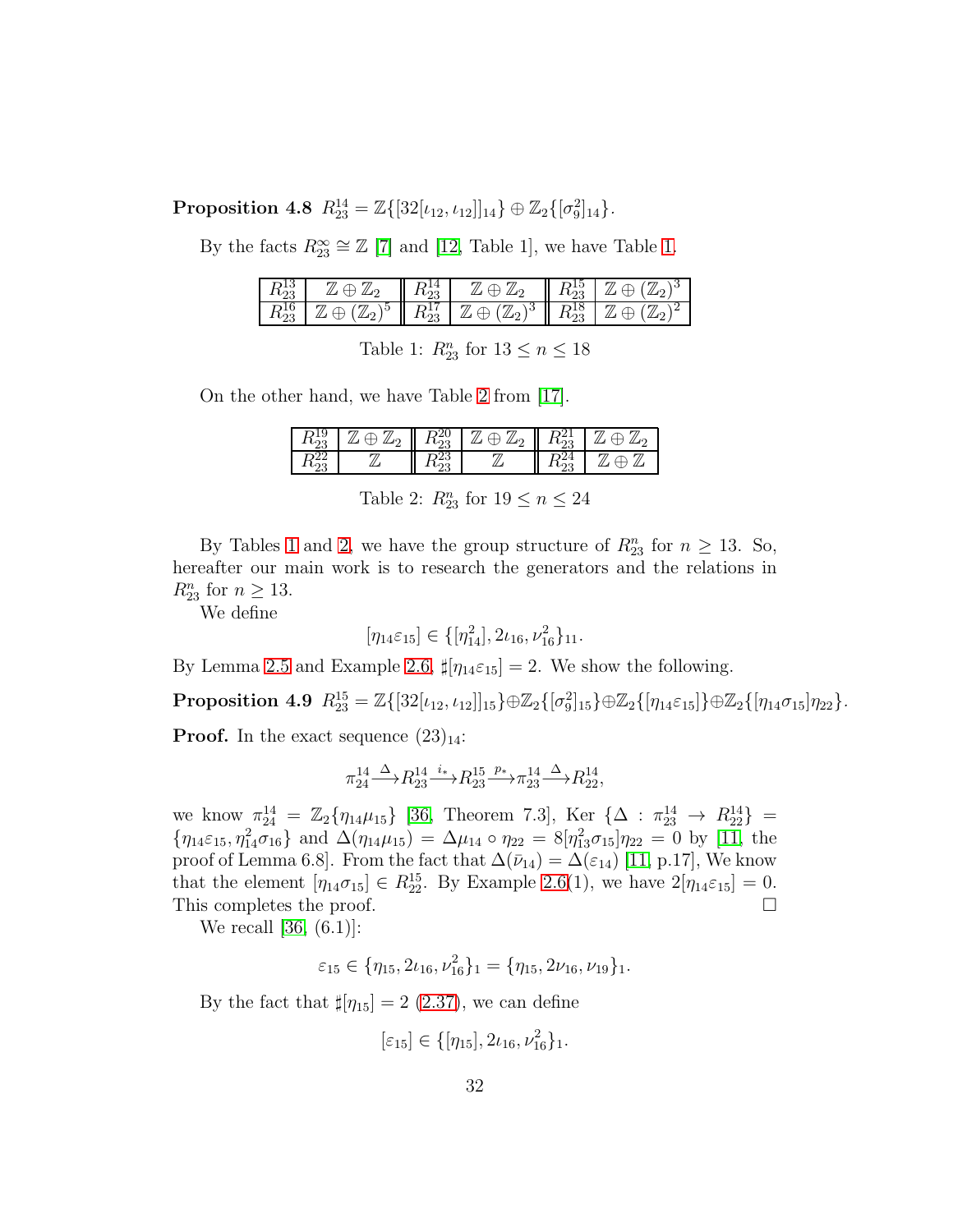Since  $R_{20}^{16} = 0$  [\[17,](#page-52-0) p. 161, Table], we have  $R_{20}^{16} \circ \nu_{20}^2 = R_{17}^{16} \circ \nu_{17}^2 = 0$ . Hence, we have

$$
\{[\eta_{15}],2\iota_{16},\nu_{16}^2\}_1=\{[\eta_{15}],2\nu_{16},\nu_{19}\}_1.
$$

We show the following.

 $\textbf{Proposition 4.10} \ \ R_{23}^{16} = \mathbb{Z}\{[32[\iota_{12},\iota_{12}]]_{16}\} \oplus \mathbb{Z}_2\{[\sigma^2_9]_{16}\} \oplus \mathbb{Z}_2\{[\eta_{14}\varepsilon_{15}]_{16}\}$  $\oplus \mathbb{Z}_2\{[\eta_{14}\sigma_{15}]_{16}\eta_{22}\}\oplus \mathbb{Z}_2\{[\eta_{15}]\sigma_{16}\}\oplus \mathbb{Z}_2\{[\varepsilon_{15}]\}.$ 

Proof. We have

$$
2[\varepsilon_{15}] \in -\{2\iota_{R_{16}}, [\eta_{15}], 2\iota_{16}\} \circ \nu_{17}^2 \subset R_{17}^{16} \circ \nu_{17}^2 = 0.
$$

We know  $\pi_{24}^{15} = \{\eta_{15}\varepsilon_{16}, \eta_{15}\bar{\nu}_{16}, \mu_{15}\}\$  by [\(2.56\)](#page-13-0) and [\[36,](#page-54-3) Theorem 7.2]. By [\(2.2\)](#page-4-1) and [\(2.37\)](#page-7-0),

$$
\Delta(\eta_{15}\varepsilon_{16})=0 \text{ and } \Delta(\eta_{15}\bar{\nu}_{16})=0.
$$

By the fact that  $R_{16}^{15} \cong (\mathbb{Z}_2)^2$  [\[17,](#page-52-0) p. 161, Table], we have

$$
\Delta(\mu_{15}) \in \Delta\{\eta_{15}, 2\iota_{16}, 8\sigma_{16}\}_1 \subset \{0, 2\iota_{15}, 8\sigma_{15}\} = R_{16}^{15} \circ 8\sigma_{16} = 0.
$$

That is,  $\Delta(\mu_{15}) = 0$ . So, by use of the exact sequence  $(23)_{15}$ , we have a split exact sequence:

$$
0{\longrightarrow} R^{15}_{23} \mathop{\longrightarrow}^{i_*} R^{16}_{23} \mathop{\longrightarrow}^{p_*} \pi^{15}_{23} {\longrightarrow} 0.
$$

This completes the proof.

We recall that  $J[\eta_{14}^2] \equiv \eta^{*} \mod \mu_{15}\sigma_{24}$  [\[11,](#page-52-5) Lemma 2.2(i)] and  $J[\eta_{14}\sigma_{15}] \equiv$  $x\sigma^{*}$  mod  $\omega_{15}\nu_{31}^2$  for x odd [\[11,](#page-52-5) p. 26]. Since  $\eta_{14}^2\sigma_{16} = (\eta_{14}\sigma_{15})\eta_{22}$ , we have  $[\eta_{14}\sigma_{15}]\eta_{22} \equiv [\eta_{14}^2]\sigma_{16} \mod i_{15*}R_{23}^{14}$ . So, we can set  $[\eta_{14}\sigma_{15}]\eta_{22} = [\eta_{14}^2]\sigma_{16}$  +  $y[\sigma_9^2]_{15}$  for  $y \in \{0,1\}$ . By Taking the *J*-image of this relation, we have  $\sigma^{*'} \eta_{37} = \eta^{*'} \sigma_{31} + y \psi_{15}.$ 

By the relation  $\pm P(\sigma_{33}) \equiv 2\sigma_{16}^* - E\sigma^{*\prime} \mod \rho_{16}\sigma_{31}$ , we have  $(E\sigma^{*\prime})\eta_{38} \equiv$  $P(\sigma_{33}\eta_{40}) \text{ mod } \rho_{16}\sigma_{31}\eta_{38}.$  Since  $\rho_{16}\sigma_{31}\eta_{38} = \rho_{16}\eta_{31}\sigma_{32} = \mu_{16}\sigma_{25}^2 = 0$ , we obtain  $(E\sigma^{*})\eta_{38} = P(\sigma_{33}\eta_{40})$ . On the other hand, we know  $P(\eta^{*}\sigma_{31} +$  $y\psi_{15}$  =  $P(\eta_{33}\sigma_{34}) + y\psi_{16}$ . by [\[32,](#page-53-8) Lemma 2.10] and [\(4.12\)](#page-28-3). This implies  $y = 0$ , and hence we obtain

(4.15) 
$$
[\eta_{14}\sigma_{15}]\eta_{22} = [\eta_{14}^2]\sigma_{16} \text{ and } \sigma^{*\prime}\eta_{37} = \eta^{*\prime}\sigma_{31}.
$$

<span id="page-32-1"></span><span id="page-32-0"></span>We show the following.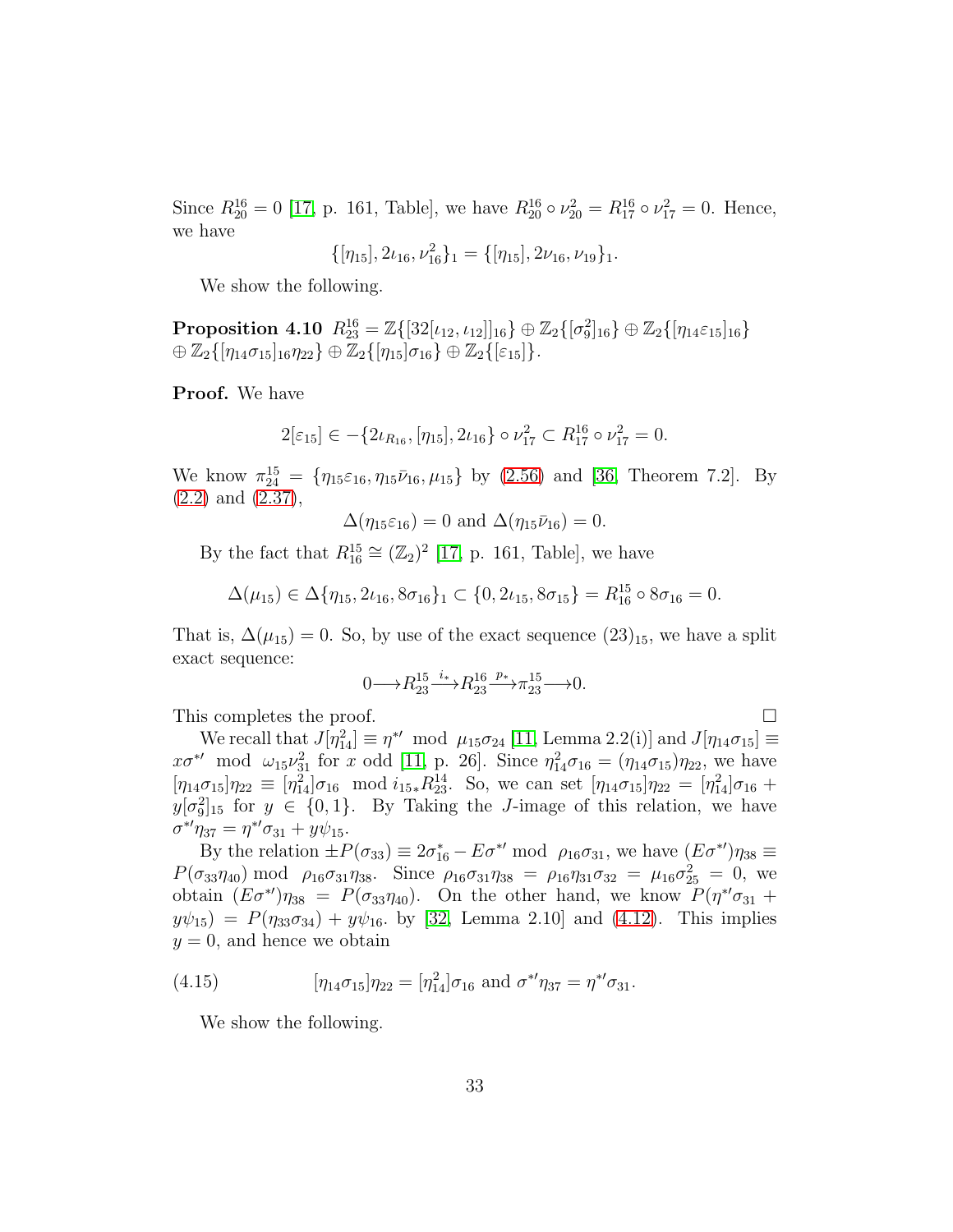$\textbf{Proposition 4.11} \ \ R_{23}^{17} = \mathbb{Z}\{[32[\iota_{12},\iota_{12}]]_{17}\} \oplus \mathbb{Z}_2\{[\sigma_9^2]_{17}\} \oplus \mathbb{Z}_2\{[\eta_{15}]_{17}\sigma_{16}\} \oplus$  $\mathbb{Z}_2\{[\varepsilon_{15}]_{17}\}\$ , where  $\Delta(\eta_{16}\sigma_{17}) = [\eta_{14}\sigma_{15}]_{16}\eta_{22}$  and  $\Delta\varepsilon_{16} = [\eta_{14}\varepsilon_{15}]_{16}$ *.* 

**Proof.** In the exact sequence  $(23)_{16}$ :

$$
\pi_{24}^{16}\!\!\! \stackrel{\Delta}\longrightarrow \!\! R_{23}^{16} \!\! \stackrel{i_\ast}\longrightarrow \!\! R_{23}^{17} \!\! \stackrel{p_\ast}\longrightarrow \!\! \pi_{23}^{16} \!\! \stackrel{\Delta}\longrightarrow \!\! R_{22}^{16},
$$

The second  $\Delta$  is a monomorphism [\[36,](#page-54-3) the proof of Lemma 6.4] and  $\pi_{24}^{16}$  =  $\mathbb{Z}_2\{\eta_{16}\sigma_{17}\}\oplus\mathbb{Z}_2\{\varepsilon_{16}\}\$  [\[36,](#page-54-3) Theorem 7.1, Lemma 6.4]. By [\(4.15\)](#page-32-0), we have  $\Delta(\eta_{16}\sigma_{17}) = [\eta_{14}^2]_{16}\sigma_{16} = [\eta_{14}\sigma_{15}]_{16}\eta_{22}$ . We have

<span id="page-33-1"></span>
$$
\Delta \varepsilon_{16} \in \Delta \{ \eta_{16}, 2\iota_{17}, \nu_{17}^2 \}_{12} \subset -\{ [\eta_{14}^2]_{16}, 2\iota_{16}, \nu_{16}^2 \}_{11} \ni [\eta_{14} \varepsilon_{15}]_{16}
$$
  
mod  $[\eta_{14}^2]_{16} \circ E^{11} \pi_{12}^5 \subset [\eta_{14}^2]_{16} \circ 8\pi_{23}^{16} = 0.$ 

This implies  $\Delta(\varepsilon_{16}) = [\eta_{14}\varepsilon_{15}]_{16}$  and completes the proof.  $\Box$ Next we show

**Proposition 4.12**  $R_{23}^{18} = \mathbb{Z}\{[32[\iota_{12}, \iota_{12}]]_{18}\} \oplus \mathbb{Z}_2\{[\sigma_9^2]_{18}\} \oplus \mathbb{Z}_2\{[\varepsilon_{15}]_{18}\}, where$  $[\varepsilon_{15}]_{18} = [\bar{\nu}_{15}]_{18}.$ 

**Proof.** Since  $P(\nu_{35}^2) = \omega_{17} \nu_{33}^2 \neq 0$  [\[20,](#page-53-3) p. 323],  $\Delta : \pi_{33}^{17} \to R_{22}^{17}$  is a monomorphism. So, we have  $i_{18*}R_{23}^{17} = R_{23}^{18}$ . By relations  $\Delta(\iota_{17}) = [\eta_{15}]_{17}$  [\(2.39\)](#page-7-5) and  $[\eta_{15}]\sigma_{16} = [\bar{\nu}_{15}] + [\varepsilon_{15}],$  we obtain  $\Delta(\sigma_{17}) = [\eta_{15}]_{17}\sigma_{16} = [\bar{\nu}_{15}]_{17} + [\varepsilon_{15}]_{17}.$  This completes the proof.  $\hfill \square$ 

<span id="page-33-0"></span>Next we show

Proposition 4.13  $R_{23}^{19} = \mathbb{Z}\{[32[\iota_{12}, \iota_{12}]]_{19}\} \oplus \mathbb{Z}_2\{[\sigma_9^2]_{19}\},$  where  $\Delta(\nu_{18}^2) =$  $\lbrack \varepsilon_{15}\rbrack_{18}.$ 

**Proof.** It suffices to show the relation. By the relation  $[\eta_{15}]_{17} = \Delta(\iota_{17})$ [\(2.39\)](#page-7-5), Lemma [2.1](#page-8-2) and the fact that  $R_{17}^{17} \circ \nu_{17} \subset R_{20}^{17} = 0$  [\[17,](#page-52-0) p. 161, Table], we have

$$
\begin{aligned} [\varepsilon_{15}]_{18} &= i_{16,18_*} \{ [\eta_{15}], 2\iota_{16}, \nu_{16}^2 \} \subset i_{18*} \{ \Delta(\iota_{17}), 2\iota_{16}, \nu_{16}^2 \} \\ &\supset -\{i_{18}, \Delta(\iota_{17}), 2\iota_{16} \} \circ \nu_{17}^2 \\ &\supset \Delta(\iota_{18}) \circ \nu_{17}^2 = \Delta(\nu_{18}^2) \bmod i_{18*} R_{17}^{17} \circ \nu_{17}^2 = 0. \end{aligned}
$$

This implies  $\Delta(\nu_{18}^2) = [\varepsilon_{15}]_{18}$ .

Since  $\pi_{23+i}^{19} = 0$  for  $i = 0$  and 1, we have  $R_{23}^{19} \cong R_{23}^{20}$ . Since  $\pi_{24}^{20} = 0$  and  $\sharp P(\nu_{41}) = 8$  [\[20,](#page-53-3) Lemma 8.3, Theorem B], we have  $R_{23}^{20} \cong R_{23}^{21}$ .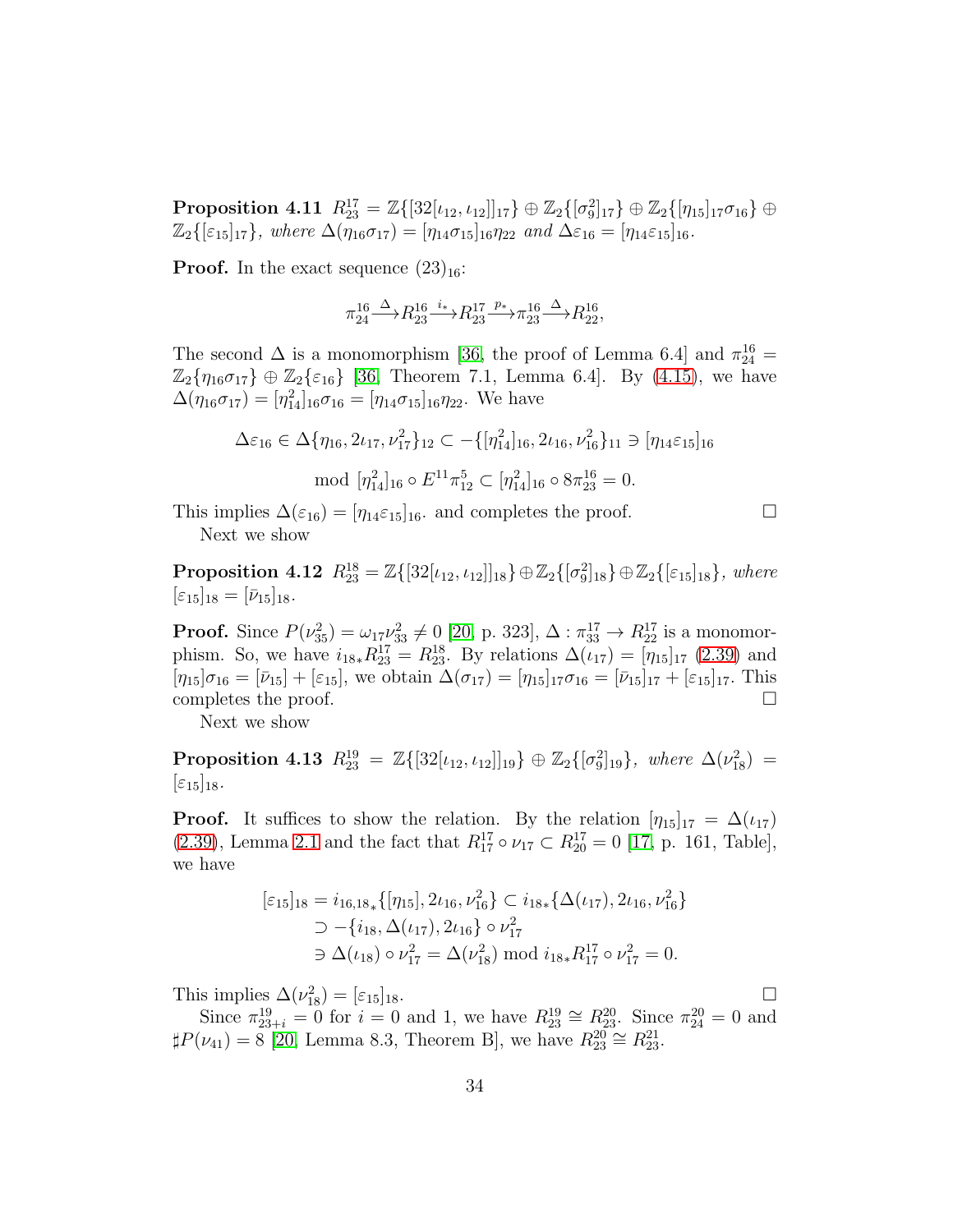We consider the exact sequence  $(22)_{23}$ :

$$
\pi_{24}^{21} \stackrel{\Delta}{\longrightarrow} R_{23}^{21} \stackrel{i_*}{\longrightarrow} R_{23}^{22} \stackrel{p_*}{\longrightarrow} \pi_{23}^{21}
$$

By [\[17,](#page-52-0) Table],  $R_{23}^{22} \cong \mathbb{Z}$ . We know  $P(\eta_{43}^2) = 4\sigma_{21}^* \neq 0$  [\[20,](#page-53-3) Lemma 8.3, Theorem B, we get that  $i_{22*}$  is a split epimorphism. Hence, we obtain the following.

**Proposition 4.14**  $\Delta(\nu_{21}) = [\sigma_9^2]_{21}$  and  $R_{23}^{22} = \mathbb{Z}\{[32[\iota_{12}, \iota_{12}]]_{22}\}.$ 

Obviously we obtain

$$
R_{23}^n = \mathbb{Z}\{[32[\iota_{12}, \iota_{12}]]_n\}(n = 23, n \ge 25)
$$

and

$$
R_{23}^{24} = \mathbb{Z}\{[32[\iota_{12}, \iota_{12}]]_{22}\} \oplus \mathbb{Z}\{\Delta \iota_{24}\}.
$$

We recall the relation  $P(\nu_{43}) = \sigma_{21}\omega_{28} + \omega_{21}\sigma_{37}$  [\[30,](#page-53-4) III-Proposition 2.1(3)]. So, by the fact that  $P(\nu_{43}) = \psi_{21}$  and that  $E^7 : \pi_{37}^{14} \to \pi_{44}^{21}$  is isomorphic onto [\[22,](#page-53-5) Theorem 1.1(a)], we obtain  $\omega_{14}\sigma_{30} + \sigma_{14}\omega_{21} = \psi_{14}$ .

Finally we can generalize of the equality  $\Delta(\nu_{18}^2) = [\epsilon_{15}]_{18}$ . We define

 $[\varepsilon_{8n-1}] \in \{[\eta_{8n-1}], 2\iota_{8n}, \nu_{8n}^2\}_1$  for  $n \geq 2$ .

Then, by the quite parallel argument to Proposition 4.15, we obtain

$$
\Delta(\nu_{8n+2}^2) = [\varepsilon_{8n-1}]_{8n+2} \text{ for } n \ge 2.
$$

This implies the relation  $P(\nu_{16n+5}^2) = E^2 J[\epsilon_{8n-1}]$  and it is regarded as an example of [\[36,](#page-54-3) Proposition 11.11(ii)].

By [\[1\]](#page-51-3) and [\[7\]](#page-52-6), we have  $J[32[\iota_{12}, \iota_{12}]]_{\infty} = \bar{\rho}$ . So, by [\[22,](#page-53-5) Theorem 1.1(b)], we have

(4.16) 
$$
J[32[\iota_{12}, \iota_{12}]] \equiv \bar{\rho}_{13} \text{ mod } \psi_{13}.
$$

# 5 Determination of  $R_{24}^n$  (7  $\leq n \leq 9$ )

By the same argument as the proof of [\[30,](#page-53-4) I-Proposition 3.4(3)], we can take

<span id="page-34-0"></span>(5.1) 
$$
\bar{\sigma}_6 \in \{\bar{\nu}_6 + \varepsilon_6, \sigma_{14}, \nu_{21}\}_1 \text{ mod } 2\bar{\sigma}_6.
$$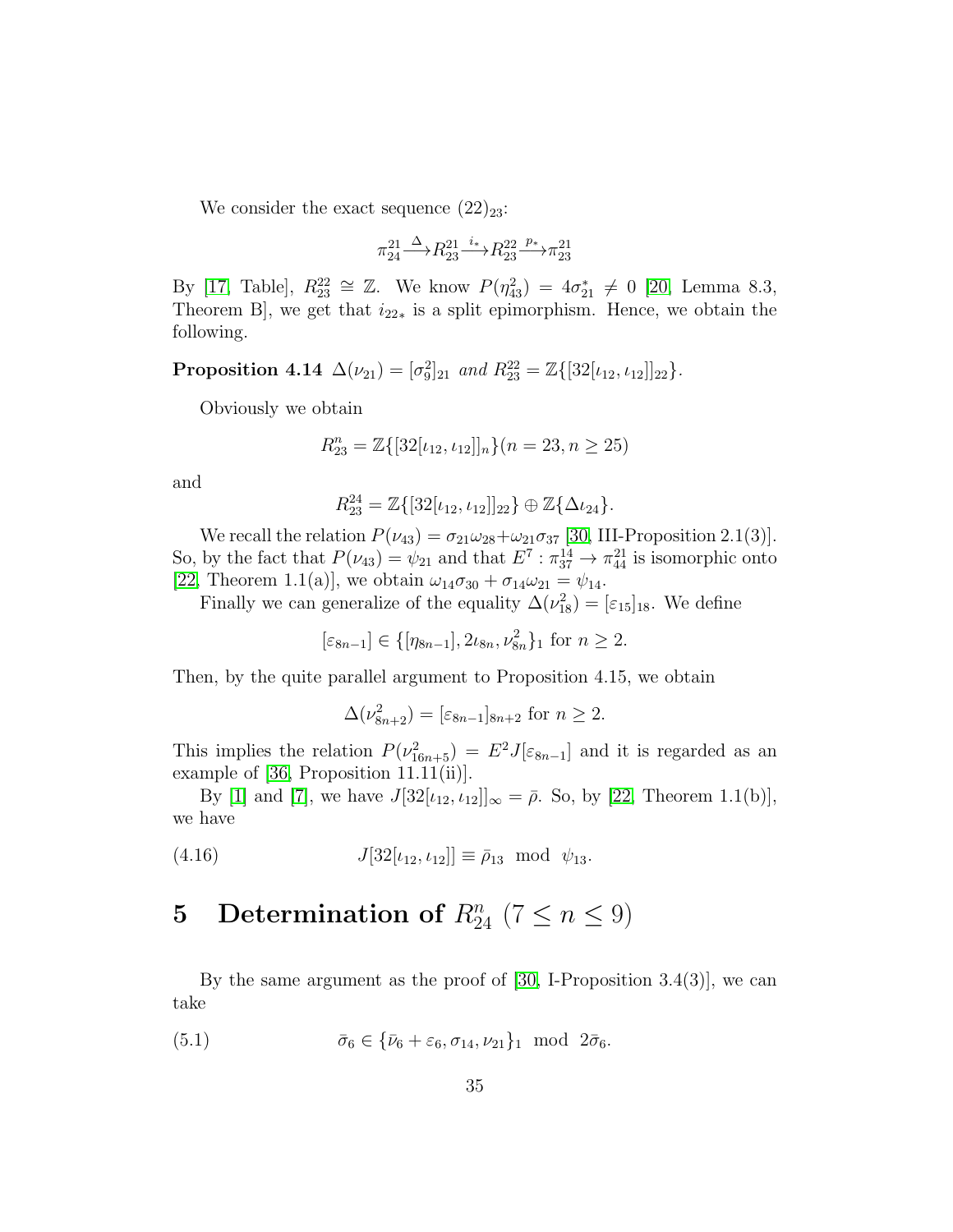We need the following [\[14,](#page-52-2) Table 2]:

<span id="page-35-1"></span>
$$
R_7^6 = \mathbb{Z}\{[\eta_5^2]\},\ R_{10}^5 = \mathbb{Z}_8\{[\nu_4^2]\}\ \text{and}\ i_{6*}R_{10}^5 = \mathbb{Z}_8\{[\nu_4^2]_6\}.
$$

We recall the relations  $J[\eta_5^2] = \pm \sigma''$  [\[11,](#page-52-5) Lemma 2.1(i)] and  $J[\nu_4^2] = \nu_5 \sigma_8$  [\[15,](#page-52-3) Lemma 1.1(ii)]. By [\[32,](#page-53-8) Proposition 2.2(1)], we know  $\sigma''\nu_{13} = \pm 2\nu_6\sigma_9$ . So we obtain

(5.2) 
$$
[\eta_5^2]\nu_7 = \pm 2[\nu_4^2]_6.
$$

By the fact that  $[\nu_4^2]_6 \sigma_{10}^2 \in i_* R_{24}^5$  and  $R_{24}^5 \cong (\mathbb{Z}_2)^2$ , we have

(5.3) 
$$
2[\nu_4^2]_6 \sigma_{10}^2 = 0.
$$

<span id="page-35-0"></span>By [\[32,](#page-53-8) Proposition 2.3(2)], we have

$$
\kappa_7 \nu_{21} = \nu_7 \kappa_{10}.
$$

We show the following.

 $\textbf{Proposition 5.1} \ \ R_{24}^7 = \{[\bar{\zeta}_5]_7, [\nu_5]_7\mu_8\sigma_{17}, [\nu_4\sigma'\eta_{14}]_7\mu_{15}, [\nu_4^2]_7\kappa_{10}, [P(E\theta)+\nu_6\kappa_9]\eta_{23},$  $[\eta_6]\bar{\mu}_7, [\eta_6]\eta_7\mu_8\sigma_{17} \} \cong (\mathbb{Z}_2)^7$ , where  $\Delta \bar{\zeta}_6 = 2[\bar{\zeta}_5]$ .

**Proof.** In the exact sequence  $(24)_6$ :

<span id="page-35-2"></span>
$$
\pi_{25}^6 \xrightarrow{\Delta} R_{24}^6 \xrightarrow{i_*} R_{24}^7 \xrightarrow{p_*} \pi_{24}^6 \xrightarrow{\Delta} R_{23}^6,
$$

We know Ker  $\{\Delta : \pi_{24}^6 \to R_{23}^6\} = \{(P(E\theta) + \nu_6\kappa_9)\eta_{23}, \eta_6\bar{\mu}_7, \eta_6^2\mu_8\sigma_{17}\}\$ and  $\pi_{25}^{6} = \mathbb{Z}_{8}\{\bar{\zeta}_{6}\} \oplus \mathbb{Z}_{32}\{\bar{\sigma}_{6}\}\$  [\[36,](#page-54-3) Theorem 12.9]. By using the relation [\(2.7\)](#page-5-0), Lemma  $2.2$  and  $(3.7)$ , we have

$$
\Delta \bar{\zeta}_6 \in \Delta \{ \zeta_6, 8\iota_{17}, 2\sigma_{17} \}_2 \subset \{ 2[\zeta_5], 8\iota_{16}, 2\sigma_{16} \}_1
$$
  

$$
\ni 2[\bar{\zeta}_5] \bmod 2[\zeta_5] \circ \pi_{24}^{16} + R_{17}^6 \circ 2\sigma_{17}.
$$

As  $\pi_{24}^{16} \cong (\mathbb{Z}_2)^2$  [\[36\]](#page-54-3) and  $R_{17}^6 = \mathbb{Z}_8\{[\nu_4^2]_6 \sigma_{10}\} \oplus (\mathbb{Z}_2)^3$  [\[15\]](#page-52-3), the indeterminacy is equal to  $\{2[\nu_4^2]_6\sigma_{10}^2\}=0$  [\(5.3\)](#page-35-0). Hence the indeterminacy is trivial. This implies  $\Delta \bar{\zeta}_6 = 2[\bar{\zeta}_5].$ 

We show  $\Delta \bar{\sigma}_6 = 0$ . By [\(5.1\)](#page-34-0), it suffices to prove  $\Delta \{\bar{\nu}_6 + \varepsilon_6, \sigma_{14}, \nu_{21}\}_1 = 0$ . Since  $\Delta(\bar{\nu}_6 + \varepsilon_6) = 0$ , we have

$$
\Delta \{\bar{\nu}_6 + \varepsilon_6, \sigma_{14}, \nu_{21}\}_1 \subset \{0, \sigma_{13}, \nu_{20}\} = R_{21}^6 \circ \nu_{21}.
$$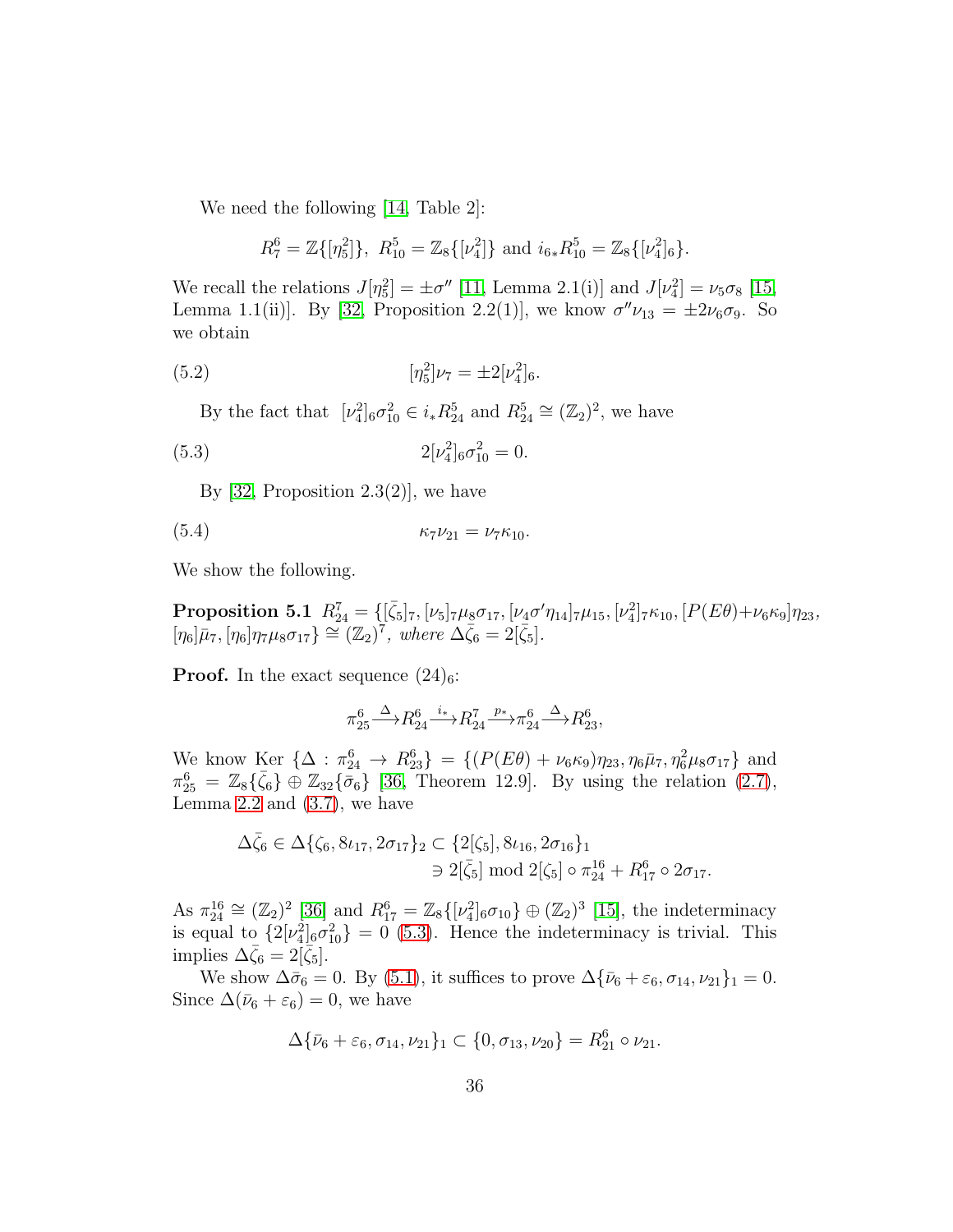By [\[11,](#page-52-5) Theorem 0.1(i)], we know  $R_{21}^6 = \{ [\nu_4 \sigma' \sigma_{21}]_6, [\eta_5^2] \kappa_7 \} \cong \mathbb{Z}_8 \oplus \mathbb{Z}_2$ . We have  $[\nu_4 \sigma' \sigma_{21}] \nu_{21} \in i_{5*} R_{24}^4 = 0$  [\(3.5\)](#page-14-0). This implies  $[\nu_4 \sigma' \sigma_{21}]_6 \nu_{21} = 0$ . By [\(5.2\)](#page-35-1) and the relation  $\kappa_7 \nu_{21} = \nu_7 \kappa_{10}$  [\(5.4\)](#page-35-2), we have  $[\eta_5^2] \kappa_7 \nu_{21} = [\eta_5^2] \nu_7 \kappa_{10} =$  $2[\nu_4^2]_6\kappa_{10}=0$ . Hence, by Proposition [3.2,](#page-15-2) we obtain the group structure of  $R_{24}^7$ .  $\overline{24}$ .

Since  $[\nu_4 \sigma' \mu_{14}]_7 \eta_{23} = [\nu_4 \sigma' \eta_{14}]_7 \mu_{15} \neq 0$ , we obtain

 $2[P(E\theta) + \nu_6\kappa_9] \equiv [\nu_5]_7\bar{\varepsilon}_8 \mod [\nu_4\eta_7\bar{\varepsilon}_8]_7, [\nu_4(E\zeta')]_7.$ 

Since  $R_{24}^8 \cong R_{24}^7 \oplus \pi_{24}^7$  and  $\pi_{24}^7 = {\sigma' \eta_{14} \mu_{15}, \nu_7 \kappa_{10}, \bar{\mu}_7, \eta_7 \mu_8 \sigma_{17}} \cong (\mathbb{Z}_2)^4$ , we have the following.

 $\text{Proposition 5.2 \ \ } R^{8}_{24} \ = \ {\mathbb Z}_2\{[\bar{\zeta}_5]_8\} \ \oplus \ {\mathbb Z}_2\{[\nu_5]_8\mu_8\sigma_{17}\} \ \oplus \ {\mathbb Z}_2\{[\nu_4\sigma'\eta_{14}]_8\mu_{15}\} \ \oplus$  $\mathbb{Z}_2\{[\nu_4^2]_8\kappa_{10}\}\oplus\mathbb{Z}_2\{[\eta_6]_8\bar{\mu}_7\}\oplus\mathbb{Z}_2\{[\eta_6]_8\eta_7\mu_8\sigma_{17}\}\oplus\mathbb{Z}_2\{[P(E\theta)+\nu_6\kappa_9]_8\eta_{23}\}\oplus\nonumber$  $\mathbb{Z}_2\{[\iota_7]\sigma'\eta_{14}\mu_{15}\}\oplus\mathbb{Z}_2\{[\iota_7]\nu_7\kappa_{10}\}\oplus\mathbb{Z}_2\{[\iota_7]\bar\mu_7\}\oplus\mathbb{Z}_2\{[\iota_7]\eta_7\mu_8\sigma_{17}\}.$ 

<span id="page-36-0"></span>Next we show

 $\textbf{Proposition 5.3} \ \ R_{24}^{9} = \mathbb{Z}_{2}\{[\bar{\zeta}_{5}]_{9}\} \oplus \mathbb{Z}_{2}\{[\nu_{5}]_{9}\mu_{8}\sigma_{17}\} \oplus \mathbb{Z}_{2}\{[P(E\theta)+\nu_{6}\kappa_{9}]_{9}\eta_{23}\} \oplus$  $\mathbb{Z}_2\{[\iota_7]_9\nu_7\kappa_{10}\}\oplus\mathbb{Z}_2\{[\iota_7]_9\bar{\mu}_7\}\oplus\mathbb{Z}_2\{[\iota_7]_9\eta_7\mu_8\sigma_{17}\}\ \text{with relations}\ [\nu_4\sigma'\eta_{14}]_9\mu_{15}=$  $[\nu_4^2]_9\kappa_{10} = 0$  *and*  $[\bar{\nu}_6 + \varepsilon_6]_9\eta_{14}\mu_{15} = [\nu_7]_9\sigma'\eta_{14}\mu_{15} = [\nu_5]_9\mu_8\sigma_{17}$ .

**Proof.** In the exact sequence  $(24)_8$ :

$$
\pi_{25}^8 \xrightarrow{\Delta} R_{24}^8 \xrightarrow{i_*} R_{24}^9 \xrightarrow{p_*} \pi_{24}^8 \xrightarrow{\Delta} R_{23}^8,
$$

we know that  $\Delta: \pi_{24}^8 \to R_{23}^8$  is a monomorphism and that

$$
\pi_{25}^8 = \{ \sigma_8 \eta_{15} \mu_{16}, (E\sigma') \eta_{15} \mu_{16}, \nu_8 \kappa_{11}, \bar{\mu}_8, \eta_8 \mu_9 \sigma_{18} \} \cong (\mathbb{Z}_2)^5 \text{ [36, Theorem 12.7]}.
$$

By  $(3.20)$ , we obtain the following: for odd x, y,

$$
\Delta(\sigma_8 \eta_{15} \mu_{16}) \equiv x[\iota_7] \sigma' \eta_{14} \mu_{15} + y[\bar{\nu}_6 + \varepsilon_6]_8 \eta_{14} \mu_{15} \mod ([\nu_5]_8 \nu_8^2 + [\eta_5 \varepsilon_6]_8) \circ \eta_{14} \mu_{15}
$$
  

$$
\equiv [\iota_7] \sigma' \eta_{14} \mu_{15} + [\bar{\nu}_6 + \varepsilon_6]_8 \eta_{14} \mu_{15} \mod [\eta_5 \varepsilon_6]_8 \eta_{14} \mu_{15}.
$$

By Lemma [3.10](#page-21-4) and the relation  $\zeta' \eta_{22} = 0$  [\[32,](#page-53-8) Proposition 2.13(5)], we have

$$
\begin{aligned} [\bar{\nu}_6 + \varepsilon_6]_8 \eta_{14} \mu_{15} &\equiv [\eta_6]_8 (E\zeta' + \mu_7 \sigma_{16}) \eta_{23} + [\zeta_5]_8 \sigma_{16} \eta_{23} \\ &= [\eta_6]_8 \eta_7 \mu_8 \sigma_{17} + [\nu_5]_8 \mu_8 \sigma_{17} \\ \text{mod } [\nu_5]_8 \bar{\varepsilon}_8 \eta_{23}, [\nu_4 \sigma' \mu_{14}]_8 \eta_{23}, [\nu_4 (E\zeta')]_8 \eta_{23}, [\nu_4 \eta_7 \bar{\varepsilon}_8]_8 \eta_{23}. \end{aligned}
$$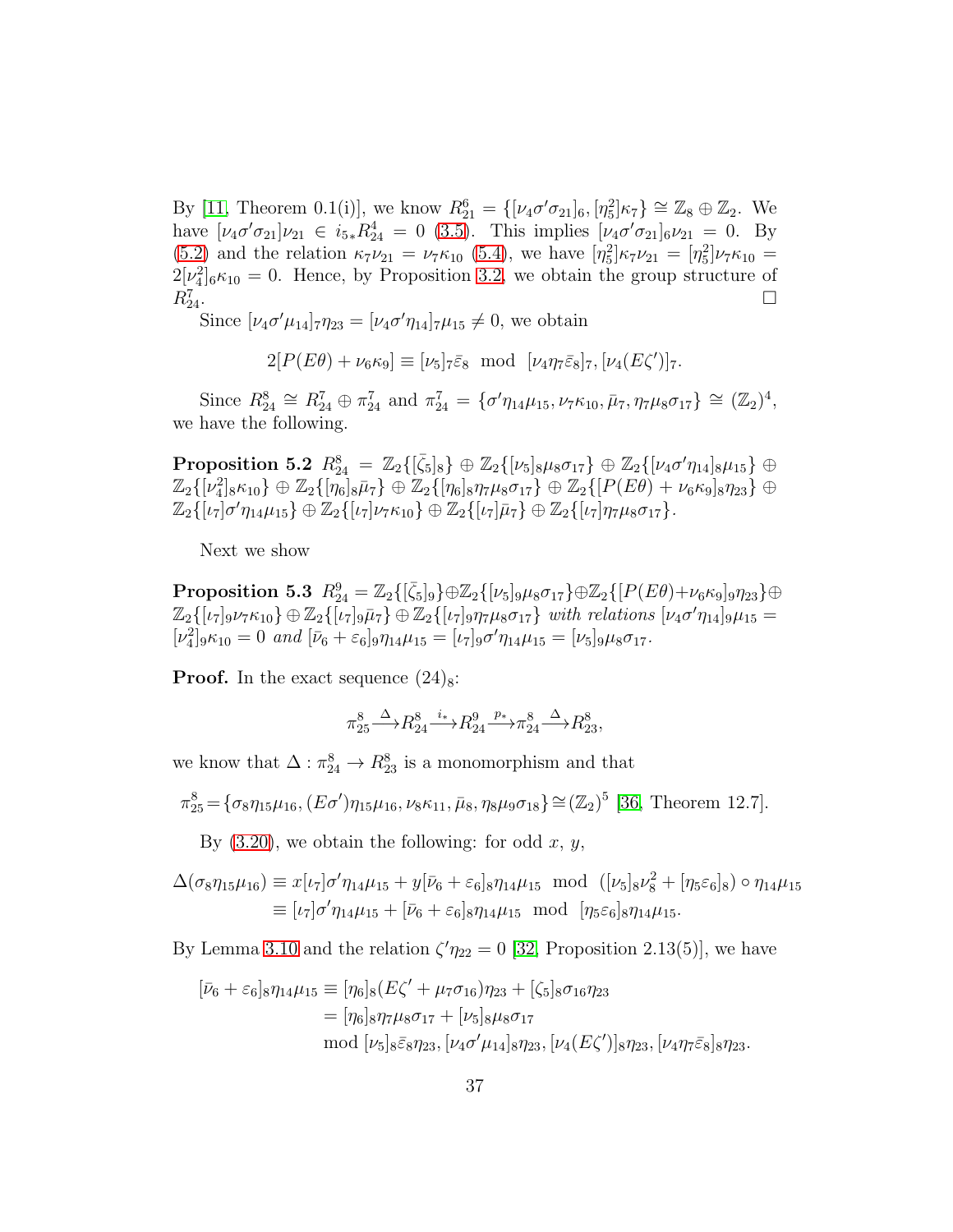So, by Lemma [3.3,](#page-16-2) we have

$$
[\bar{\nu}_6 + \varepsilon_6]_8 \eta_{14} \mu_{15} \equiv [\eta_6]_8 \eta_7 \mu_8 \sigma_{17} + [\nu_5]_8 \mu_8 \sigma_{17} \bmod [\nu_4^2]_8 \kappa_{10}, [\nu_4 \sigma' \eta_{14}]_8 \mu_{15}.
$$

By [\[15,](#page-52-3) Lemmas  $1.1(v)$ ,  $1.2(iii)$ ] and Lemma [3.3,](#page-16-2) we obtain

$$
[\eta_6]_8\sigma'\eta_{14}\mu_{15} = [\eta_5\varepsilon_6]_8\eta_{14}\mu_{15} = [\nu_4\sigma'\eta_{14}]_8\mu_{15}.
$$

Hence, we have

(5.5)

<span id="page-37-0"></span> $\Delta(\sigma_8\eta_{15}\mu_{16})\equiv [\iota_7]\sigma'\eta_{14}\mu_{15}+[\eta_6]_8\eta_7\mu_8\sigma_{17}+[\nu_5]_8\mu_8\sigma_{17}\ \ \text{mod}\ [\nu_4^2]_8\kappa_{10}, [\nu_4\sigma'\eta_{14}]_8\mu_{15}.$ 

We recall the relation  $\Delta \iota_8 = 2[\iota_7] - [\eta_6]_8$  [\(2.23\)](#page-6-13). Since  $[\eta_6]\nu_7 = x[\nu_4^2]_7$  for x odd [\[15,](#page-52-3) Lemma 1.1(iv)], we obtain  $\Delta(\nu_8 \kappa_{11}) = [\eta_6]_8 \nu_7 \kappa_{10} = [\nu_4^2]_8 \kappa_{10}$ .

We also get

$$
\Delta((E\sigma)\eta_{15}\mu_{16}) = [\eta_6]_8 \sigma' \eta_{14}\mu_{15} = [\nu_4 \sigma' \eta_{14}]_8 \mu_{15};
$$
  

$$
\Delta(\nu_8 \kappa_{11}) = [\nu_4^2]_8 \kappa_{10}; \ \Delta \bar{\mu}_8 = [\eta_6]_8 \bar{\mu}_7; \ \Delta(\eta_8 \mu_9 \sigma_{18}) = [\eta_6]_8 \eta_7 \mu_8 \sigma_{17}.
$$

Thus we obtain the group  $R_{24}^9$  and the equation

$$
[\nu_4 \sigma' \eta_{14}]_9 \mu_{15} = [\nu_4^2]_9 \kappa_{10} = [\eta_6]_9 \bar{\mu}_7 = [\eta_6]_9 \eta_7 \mu_8 \sigma_{17} = 0.
$$

Furthermore, we obtain  $[\bar{\nu}_6 + \varepsilon_6]_9 \eta_{14} \mu_{15} = [\nu_5]_9 \mu_8 \sigma_{17}$  by the relation

$$
[\bar{\nu}_6+\varepsilon_6]_9\eta_{14}\mu_{15}\equiv [\eta_6]_9\eta_7\mu_8\sigma_{17}+[\nu_5]_9\mu_8\sigma_{17}\bmod [\nu_4^2]_9\kappa_{10}, [\nu_4\sigma'\eta_{14}]_9\mu_{15}.
$$

By [\(5.5\)](#page-37-0), we also obtain  $[\iota_7]_9 \sigma' \eta_{14} \mu_{15} = [\nu_5]_9 \mu_8 \sigma_{17}$ . This completes the proof.  $\Box$ 

By the proof of Propositions [3.11,](#page-22-1) [5.3,](#page-36-0) [\[14,](#page-52-2) Proposition 2.1] and [\[11,](#page-52-5) Theorem 5.4], we notice the following.

**Remark 5.4**  $p_{9*}: R_n^9 \to \pi_n^8$  is trivial for  $n \le 25$ , except for  $n = 15$  and 22. *The elements*  $[8\sigma_8]$  *and*  $[8\sigma_8]\sigma_{15}$  *are the candidates for the non-trivialities, respectively.*

### 6 Determination of  $\pi_{24}(R_n:2)$   $(n \geq 10)$

First we note that  $\sigma_9(\bar{\nu}_{16} + \varepsilon_{16}) = \sigma_9^2 \eta_{23}$  by [\(2.10\)](#page-6-15). In the exact sequence  $(24)_{9}$ :

$$
\pi_{25}^9 \xrightarrow{\Delta} R_{24}^9 \xrightarrow{i_*} R_{24}^{10} \xrightarrow{p_*} \pi_{24}^9 \xrightarrow{\Delta} R_{23}^9,
$$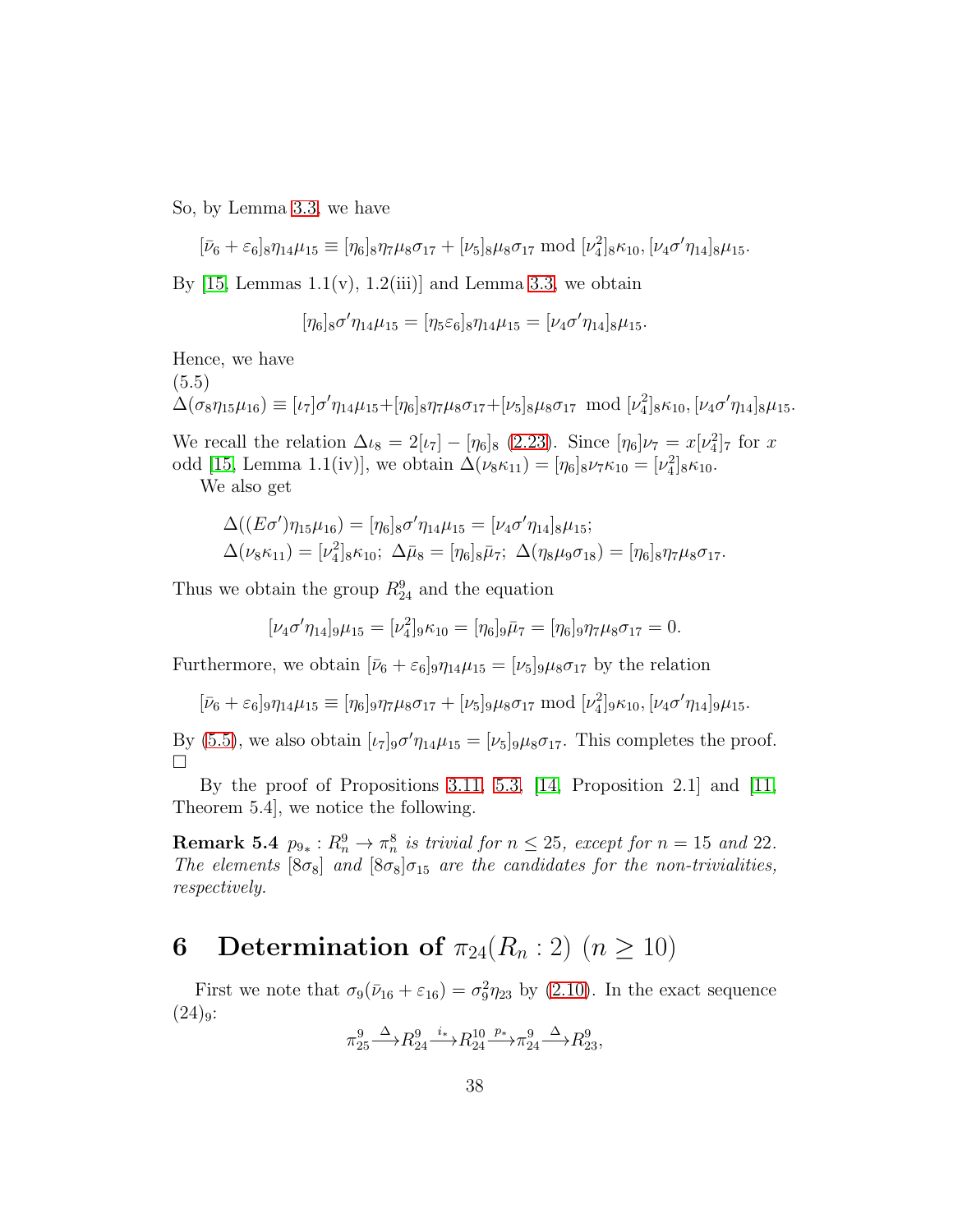we know Ker  $\Delta = \{2\rho', \sigma_9^2\eta_{23}, \bar{\varepsilon}_9\}$  from the proof of Proposition [4.3.](#page-27-3) So there exist elements  $\Delta(E\rho'), [\sigma_9^2]\eta_{23}, [\bar{\varepsilon}_9] \in R_{24}^{10}$ .

<span id="page-38-2"></span>We need the following.

Lemma 6.1 (1)  $\bar{\varepsilon}_5 = \{2\nu_5, \nu_8, \bar{\nu}_{11}\}_1$ .

(2)  $\{\sigma'\eta_{14} + \varepsilon_7, \bar{\nu}_{15}, 2\iota_{23}\}_1 = \nu_7\kappa_{10} + \{\sigma'\eta_{14}\mu_{15} + \eta_7\mu_8\sigma_{15}\}.$ 

**Proof.** Since  $\pi_{19}^7 = 0$  [\[36,](#page-54-3) Theorem 7.6], we have  $\{2\nu_5, \nu_8, \bar{\nu}_{11}\}_1 = \{2\nu_5, \nu_8, \bar{\nu}_{11}\}.$ By [\[19,](#page-52-10) Theorem 2(2)] and [\[36,](#page-54-3) (3.9)-i)], we know  $\langle 2\nu, \nu, \bar{\nu} \rangle = \langle \bar{\nu}, \nu, 2\nu \rangle = \bar{\varepsilon}$ . So, by the fact that  $E^{\infty}$ :  $\pi_{20}^5 \rightarrow \pi_{15}^S$  is a monomorphism [\[36,](#page-54-3) Theorems 10.5] and 10.10], we obtain (1).

Next, the Toda bracket  $\{\sigma'\eta_{14}+\varepsilon_7,\bar{\nu}_{15},2\iota_{23}\}\_1$  is defined by  $(\sigma'\eta_{14}+\varepsilon_7)\bar{\nu}_{15}$ 0 ([\(2.49\)](#page-10-0), Lemma [2.3\(](#page-10-2)3)). It has the indeterminacy  $(\sigma' \eta_{14} + \varepsilon_7) \circ E \pi_{23}^{14} + 2 \pi_{24}^7 =$  $(\sigma'\eta_{14} + \varepsilon_7) \circ {\nu_{15}^3, \mu_{15}, \eta_{15}\varepsilon_{16}}$  [\[36,](#page-54-3) Theorems 7.2 and 12.7]. We have  $(\sigma'\eta_{14} + \varepsilon_7)$  $(\varepsilon_7)\nu_{15}^3 = 0$  ([\(2.9\)](#page-6-10), [\(2.13\)](#page-6-1)). By [\(2.20\)](#page-6-11), we have  $(\sigma'\eta_{14} + \varepsilon_7)\mu_{15} = \sigma'\eta_{14}\mu_{15} +$  $\eta_7\mu_8\sigma_{15}$ . We also have  $(\sigma'\eta_{14} + \varepsilon_7)\eta_{15}\varepsilon_{16} = 0$  [\(2.17\)](#page-6-2) and  $\varepsilon_7\eta_{15}\varepsilon_{16} = \eta_7\varepsilon_8^2 =$  $\eta_7 \nu_8 \sigma_{11} \nu_{18}^2 = 0$  [\(2.49\)](#page-10-0). Hence, the indeterminacy of  $\{\sigma' \eta_{14} + \varepsilon_7, \bar{\nu}_{15}, 2 \nu_{23}\}_1$  is  $\{\sigma'\eta_{14}\mu_{15} + \eta_7\mu_8\sigma_{15}\}.$ 

By [\[30,](#page-53-4) III-Proposition 6.1(2)] and the fact that  $\varepsilon_{10} \circ \pi_{27}^{18} + 2\pi_{27}^{10} = {\eta_{10}}\mu_{11}\sigma_{20}$ , we have

<span id="page-38-0"></span>
$$
\{\varepsilon_{10}, \bar{\nu}_{18}, 2\iota_{26}\} = \nu_{10}\kappa_{13} + \{\eta_{10}\mu_{11}\sigma_{20}\}.
$$

This and the fact that  $\text{Ker}\{E^3 : \pi_{24}^7 \to \pi_{27}^{10}\} = \{\sigma'\eta_{14}\mu_{15}\}$  [\[36,](#page-54-3) Theorems 12.7] and 12.17 imply (2). This completes the proof.  $\Box$ 

By [\[32,](#page-53-8) Proposition 2.4(2)], we have

(6.1) 
$$
\zeta_5 \nu_{16} \equiv \nu_5 \zeta_8 \text{ mod } \nu_5 \bar{\nu}_8 \nu_{16}.
$$

<span id="page-38-1"></span>We show

Lemma 6.2 (1)  $\nu_5 \sigma_8 \mu_{15} = \nu_5 \mu_8 \sigma_{17}$ .

- (2)  $[\zeta_5] \sigma_{16} \eta_{23} \equiv [\nu_5] \sigma_8 \mu_{15} \equiv [\nu_5] \mu_8 \sigma_{17} \mod [\nu_4 \sigma' \eta_{14}]_6 \mu_{15} \text{ and } [\zeta_5]_9 \sigma_{16} \eta_{23} =$  $[\nu_5]_9\sigma_8\mu_{15} = [\nu_5]_9\mu_8\sigma_{17}.$
- (3)  $[\zeta_5]\bar{\nu}_{16} = 0$  *and*  $[\zeta_5]\varepsilon_{16} = [\zeta_5]\eta_{16}\sigma_{17}$ *.*

**Proof.** By  $\nu_5 \sigma_8 \eta_{15} = \nu_5 \varepsilon_8$  [\[36,](#page-54-3) p. 152] and Lemma [2.4\(](#page-10-4)1), we have

$$
\nu_5 \sigma_8 \mu_{15} \in \nu_5 \sigma_8 \circ \{\eta_{15}, 8\iota_{16}, 2\sigma_{16}\}_1 \subset \{\nu_5 \varepsilon_8, 8\iota_{16}, 2\sigma_{16}\}_1
$$
  
\n
$$
\supset \nu_5 \circ \{\varepsilon_8, 8\iota_{16}, 2\sigma_{16}\}_1 \supset \nu_5 \mu_8 \sigma_{17}
$$
  
\nmod  $\nu_5 \varepsilon_8 \circ E \pi_{23}^{15} + \pi_{17}^5 \circ 2\sigma_{17} + \{\nu_5 \eta_8 \bar{\varepsilon}_8\} = 0.$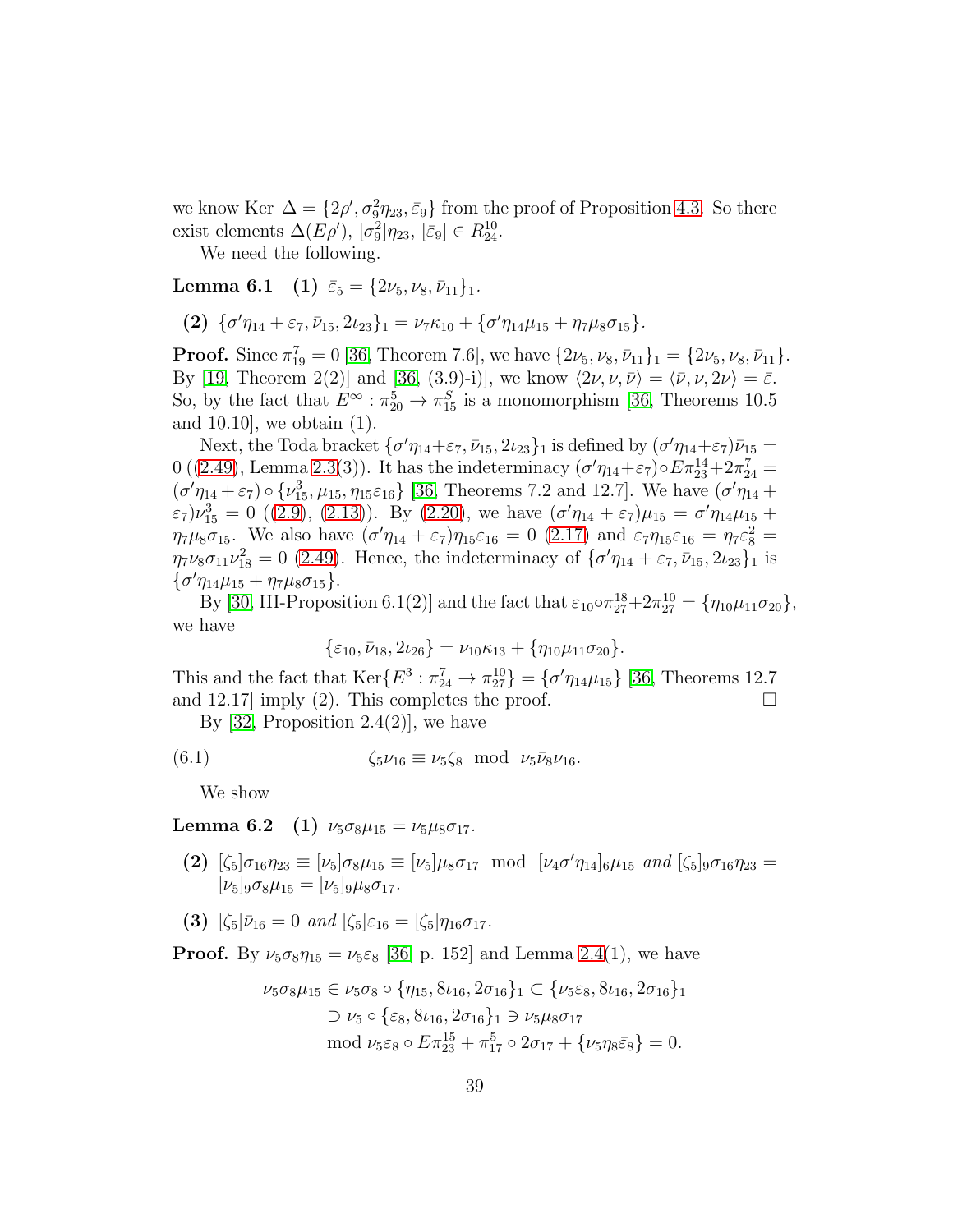This leads to (1).

By [\(3.10\)](#page-16-4) and the fact that  $\mu_{15} \in \{8\ell_{15}, 2\sigma_{15}, \eta_{22}\}$ , we have

$$
[\zeta_5]\sigma_{16}\eta_{23} \in [\nu_5]\sigma_8 \circ \{8\iota_{15}, 2\sigma_{15}, \eta_{22}\} \ni [\nu_5]\sigma_8\eta_{15}
$$

mod 
$$
[\nu_5]\bar{\varepsilon}_8\eta_{23}, [\nu_4\sigma'\mu_{14}]_6\eta_{23}, [\nu_4(E\zeta')]_6\eta_{23}, [\nu_4\eta_7\bar{\varepsilon}_8]_6\eta_{23}.
$$

We have  $[\nu_5]\bar{\varepsilon}_8\eta_{23} = [\nu_5](E\sigma')\nu_{15}^3 = 0$  [\(3.9\)](#page-16-0). By Lemma [3.3,](#page-16-2) we have  $[\nu_4\sigma'\mu_{14}]_6\eta_{23} =$  $[\nu_4\sigma'\eta_{14}]_6\mu_{15}, [\nu_4(E\zeta')] \eta_{23} = 0$  and  $[\nu_4\eta_7\bar{\varepsilon}_8]_6\eta_{23} = 0$ . This leads to the first of (2).

By (1) and [\(3.6\)](#page-14-3), we obtain  $[\nu_5]\sigma_8\mu_{15} \equiv [\nu_5]\mu_8\sigma_{17} \mod [\nu_4^2]_6\kappa_{10}, [\nu_4\sigma'\eta_{14}]_6\mu_{15}$ By [\(2.32\)](#page-7-6), we have  $J([\nu_5]\sigma_8\mu_{15}) = J([\nu_5]\mu_8\sigma_{17}) = 0$ . By the fact that  $J[\nu_4^2] = \nu_5 \sigma_8$ , we know  $J([\nu_4^2]_6 \kappa_{10}) = \nu_6 \sigma_9 \kappa_{16} \neq 0$  [\[22,](#page-53-5) Theorem 1.1(a)]. This leads to the second of (2).

The third of (2) follows from the fact that  $[\nu_4 \sigma' \eta_{14}]_9 = 0$ .

By [\[32,](#page-53-8) Proposition 2.2(6)], we know  $\zeta_6 \eta_{17} = 8P(\sigma_{13})$ . We consider the matrix Toda bracket.

$$
\left\{\begin{array}{cc} \zeta_6 & \eta_{17} \\ \lbrack \iota_6, \iota_6 \rbrack, \quad 8\sigma_{11}, \nu_{18} \end{array}\right\}_1
$$

Since H  $\int \zeta_6$  $\begin{bmatrix} \zeta_6 & \eta_{17} \\ \iota_6, \iota_6 \end{bmatrix}$ ,  $\begin{bmatrix} \frac{\gamma_{17}}{\gamma_{16}} & \frac{\gamma_{18}}{\gamma_{16}} \\ \frac{\gamma_{19}}{\gamma_{16}} & \frac{\gamma_{19}}{\gamma_{16}} \\ \frac{\gamma_{19}}{\gamma_{16}} & \frac{\gamma_{19}}{\gamma_{16}} \\ \frac{\gamma_{19}}{\gamma_{16}} & \frac{\gamma_{19}}{\gamma_{16}} \\ \frac{\gamma_{19}}{\gamma_{16}} & \frac{\gamma_{19}}{\gamma_{16}} \\ \frac{\gamma_{19}}{\gamma_{16}} & \frac{\gamma_{19}}{\$  $\left\{\begin{matrix} \eta_{17} \ 8\sigma_{11} \end{matrix}, \nu_{18} \right\}$ 1  $\subset \{2\iota_{11}, 8\sigma_{11}, \nu_{18}\}_1 = \zeta_{11}$ , this is regarded as  $\zeta'$ . We have  $E\zeta' = {\zeta_7, \eta_{18}, \nu_{19}}_1$  and  ${\zeta_8, \eta_{19}, \nu_{20}}_1 = 0$ .

By  $(6.1)$  and  $[16,$  Theorem 2.1, we have

$$
[\zeta_5]\nu_{16} \equiv \pm[\nu_5]\zeta_8 \text{ mod } [\nu_5]\bar{\nu}_8\nu_{16}.
$$

So, by the fact that  $\bar{\nu}_{16} = {\nu_{16}, \eta_{19}, \nu_{20}}_1$  and  $\bar{\nu}_8^2 = 0$  (Lemma [2.3\)](#page-10-2), for  $a \in \{0,1\}$ , we have

$$
[\zeta_5]\bar{\nu}_{16} = [\zeta_5] \circ {\{\nu_{16},\eta_{19},\nu_{20}\}}_1 \subset {\{\zeta_5|\nu_{16},\eta_{19},\nu_{20}\}}_1
$$

$$
= \{\pm[\nu_5]\zeta_8 + a[\nu_5]\bar{\nu}_8\nu_{16}, \eta_{19}, \nu_{20}\}_1 \subset \{\pm[\nu_5]\zeta_8, \eta_{19}, \nu_{20}\}_1 + \{a[\nu_5]\bar{\nu}_8\nu_{16}, \eta_{19}, \nu_{20}\}_1
$$
  

$$
\supset \pm[\nu_5] \circ \{\zeta_8, \eta_{19}, \nu_{20}\}_1 + a[\nu_5]\bar{\nu}_8 \circ \{\nu_{16}, \eta_{19}, \nu_{20}\}_1 \ni 0 \mod R_{21}^6 \circ \nu_{21}.
$$

By [\[11,](#page-52-5) Theorem 0.1(i)], we have  $R_{21}^6 \circ \nu_{21} = \{ [\nu_4 \sigma' \sigma_{14}]_6 \nu_{21}, [\eta_5^2] \kappa_7 \nu_{21} \}$ . By [\(3.5\)](#page-14-0) and [\(5.2\)](#page-35-1), we have  $[\nu_4 \sigma' \sigma_{14}] \nu_{21} \in i_{5*} R_{24}^4 = 0$  and  $[\eta_5^2] \kappa_7 \nu_{21} = [\eta_5^2] \nu_7 \kappa_{10} =$ 0. This leads to the first of (3).

The second of (3) follows from the fact that  $\bar{\nu}_{16} = \eta_{16}\sigma_{17} + \varepsilon_{16}$ . This completes the proof.  $\Box$ 

<span id="page-39-0"></span>Here, we need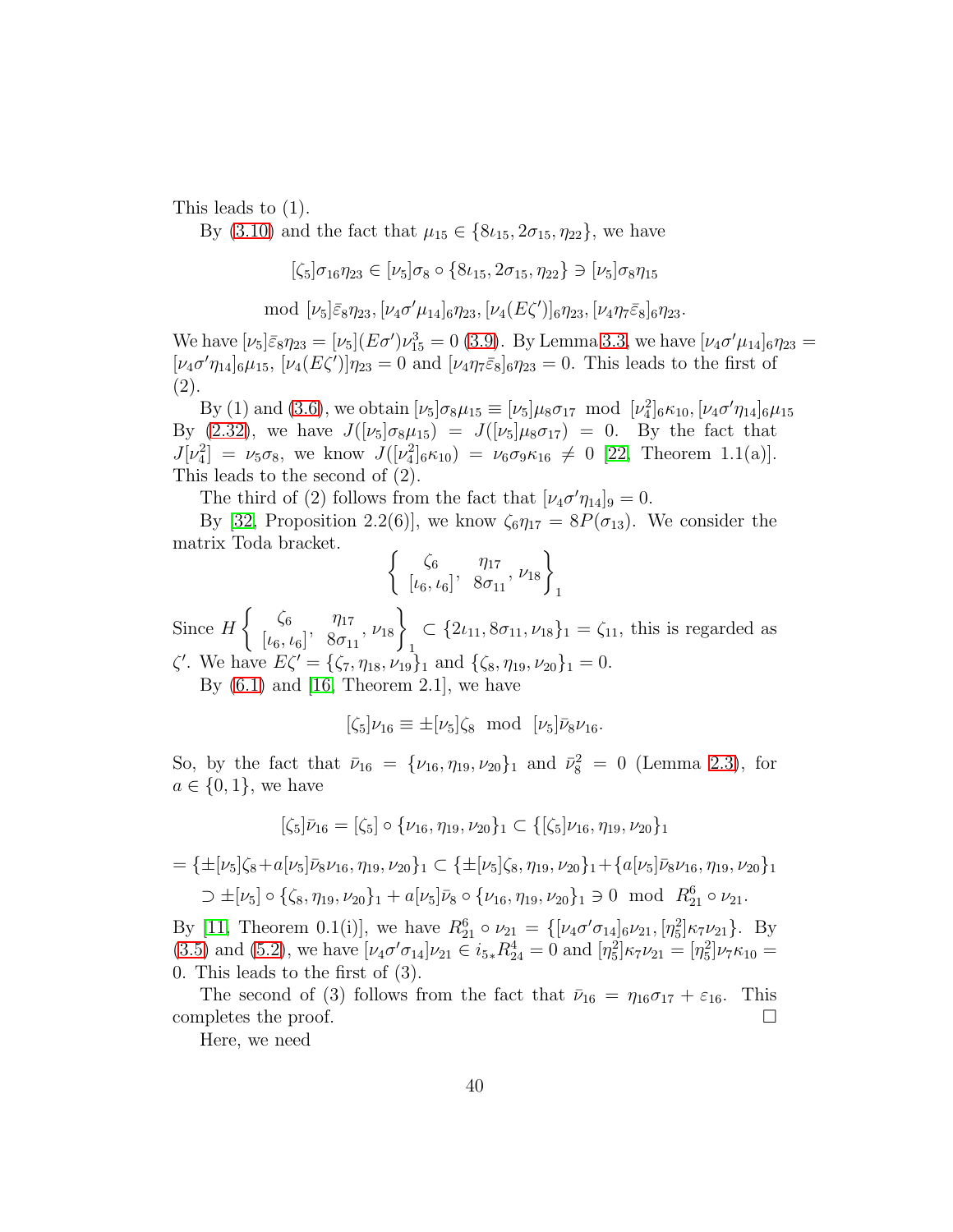Lemma 6.3 (1)  $[\iota_7]_{10} \sigma' \eta_{14} \mu_{15} = [\iota_7]_{10} \eta_7 \mu_8 \sigma_{17} = 0.$ 

(2)  $\Delta(\sigma_{10}\bar{\nu}_{17})=0.$ 

**Proof.** We recall from  $(2.52)$  and  $(3.22)$ :

$$
\Delta \sigma_9 = [\iota_7]_9 (\bar{\nu}_7 + \varepsilon_7), \ \bar{\nu}_6 \mu_{14} = 0.
$$

So, by [\(2.20\)](#page-6-11), we have

$$
\Delta(\sigma_9\mu_{16}) = [\iota_7]_9(\bar{\nu}_7 + \varepsilon_7)\mu_{15} = [\iota_7]_9\eta_7\mu_8\sigma_{17}.
$$

This leads to the relation  $[\iota_7]_{10}\eta_7\mu_8\sigma_{17} = 0.$ 

By [\(2.53\)](#page-11-2), Lemma [6.2\(](#page-38-1)2) and the relation  $[\nu_5]_{10} = [\nu_7]_{10}\eta_7$ , we have  $[\iota_7]_{10} \sigma' \eta_{14} \mu_{15} = [\nu_5]_{10} \sigma_8 \mu_{15} = [\nu_5]_{10} \mu_8 \sigma_{17} = [\nu_7]_{10} \eta_7 \mu_8 \sigma_{17} = 0$ . This leads to (1).

Since  $\sigma_{10}\bar{\nu}_{17} = [\iota_{10}, \nu_{10}^2]$  [\[36,](#page-54-3) (10.20)] and  $\Delta[\iota_{10}, \nu_{10}] = 0$  [\[11,](#page-52-5) (4.4)], we have

$$
\Delta(\sigma_{10}\bar{\nu}_{17}) = \Delta([\iota_{10}, \nu_{10}]\circ\nu_{22}) = \Delta[\iota_{10}, \nu_{10}]\circ\nu_{21} = 0.
$$

This leads (2) and completes the proof.  $\Box$ 

By  $[22, (3.9)]$ , we know

$$
H(\tilde{\varepsilon}_{10}) = \bar{\varepsilon}_{19} \text{ and } 2\tilde{\varepsilon}_{10} = \sigma_{10}\nu_{17}\kappa_{20}.
$$

This implies the relation

$$
J[\bar{\varepsilon}_9] \equiv \tilde{\varepsilon}_{10} \mod E \pi_{33}^9.
$$

By [\(2.14\)](#page-6-3), we have  $\nu_{12}\bar{\nu}_{15} = 0$ . We also have  $(\varepsilon_7 + \sigma'\eta_{14})\bar{\nu}_{15} = 0$  since  $\varepsilon_3 \bar{\nu}_{11} = \eta_3 \bar{\varepsilon}_4 (2.49)$  $\varepsilon_3 \bar{\nu}_{11} = \eta_3 \bar{\varepsilon}_4 (2.49)$  and  $\sigma' \eta_{14} \bar{\nu}_{15} = \eta_7 \bar{\varepsilon}_8$  (Lemma [2.3\(](#page-10-2)3)). Therefore, by [\(2.54\)](#page-12-1), the following matrix Toda bracket ([\[20\]](#page-53-3), [\[19\]](#page-52-10), [\[28\]](#page-53-11)) is well defined:

$$
A = \left\{ \begin{array}{ll} \Delta(\nu_{10}), & \nu_{12} \\ [\iota_7]_{10}, & \varepsilon_7 + \sigma'\eta_{14}, \\ \end{array} \right\}.
$$

Then, by  $(2.3)$  and  $[28, \text{Lemma } 4.1(2)]$ , we have

$$
p_{10*}(A) \in \left\{ \begin{array}{ll} 2\nu_9, & \nu_{12} \\ 0, & \varepsilon_7 + \sigma'\eta_{14}, \end{array} \bar{\nu}_{15} \right\} = \{2\nu_9, \nu_{12}, \bar{\nu}_{15}\}.
$$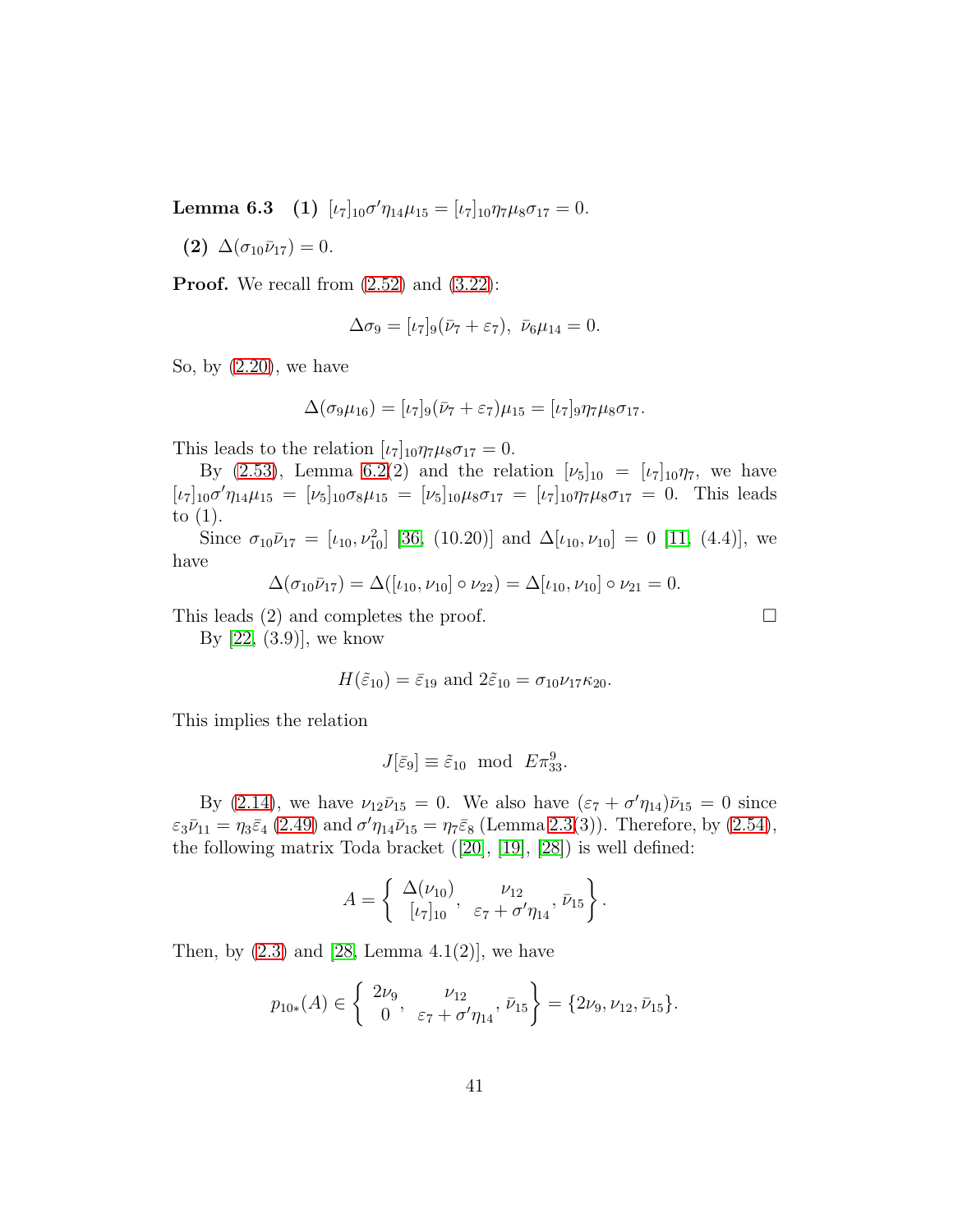We see that  $\bar{\varepsilon}_9 \in \{2\nu_9, \nu_{12}, \bar{\nu}_{15}\} \mod 2\nu_9 \circ \pi_{24}^{12} + \pi_{16}^9 \circ \bar{\nu}_{16} = 0$  by Lemma [6.1\(](#page-38-2)1). Therefore, A is a lift of  $\bar{\varepsilon}_9$ . So, we take

<span id="page-41-1"></span>(6.2) 
$$
[\bar{\varepsilon}_9] = \left\{ \begin{array}{ll} \Delta(\nu_{10}), & \nu_{12} \\ [\nu_7]_{10}, & \varepsilon_7 + \sigma' \eta_{14}, \bar{\nu}_{15} \end{array} \right\}.
$$

We will determine the indeterminacy of this matrix Toda bracket. It is  $\Delta(\nu_{10}) \circ \pi_{24}^{12} + [\iota_7]_{10} \circ \pi_{24}^7 + R_{16}^{10} \circ \bar{\nu}_{16}$ . We know  $\pi_{24}^{12} = {\theta, E\theta'} \cong (\mathbb{Z}_2)^2$  [\[36,](#page-54-3) Theorem 7.6]. Since  $E\theta = [\iota_{13}, \iota_{13}]$  and  $E\theta' = [\iota_{12}, \eta_{12}]$ , we have  $\nu_{10}(E\theta) =$  $[\iota_{10}, \nu_{10}] \nu_{22}$  and  $\nu_{12}(E^2 \theta') = 0$ . By [\[11,](#page-52-5) (4.4)], we have  $\Delta(\nu_{10})\theta = 0$ . This implies  $\Delta(\nu_{10}) \circ \pi_{24}^{12} = 0$ . We know  $\pi_{24}^7 = {\sigma' \eta_{14} \mu_{15}, \nu_7 \kappa_{10}, \bar{\mu}_7, \eta_7 \mu_8 \sigma_{17}} \cong (\mathbb{Z}_2)^4$ [\[36,](#page-54-3) Theorem 12.7]. So, by Lemma [6.3,](#page-39-0) we have

$$
[\iota_7]_{10} \circ \pi_{24}^7 = {\{[\iota_7]_{10} \nu_7 \kappa_{10}, [\iota_7]_{10} \bar{\mu}_7\}}.
$$

By the fact that  $R_{16}^{10} = {\Delta(\sigma_{10}), [\iota_7]_{10} \nu_7^3, [\iota_7] \mu_7}$  [\(4.2\)](#page-24-3), the relation  $\nu_{13} \bar{\nu}_{16} = 0$ ,  $\mu_7 \bar{\nu}_{16} = 0$  and  $\sigma_{10} \bar{\nu}_{17} = [\nu_{10}, \nu_{10}^2]$ , we have  $R_{16}^{10} \circ \bar{\nu}_{16} = 0$ . This shows that the indeterminacy of  $\left[\bar{\varepsilon}_9\right]$  is  $\left\{ \left[\iota_7\right]_{10}\nu_7\kappa_{10}, \left[\iota_7\right]_{10}\bar{\mu}_7\right\}$ .

<span id="page-41-0"></span>Now we show the following.

 $\textbf{Proposition 6.4} \ \ R_{24}^{10} = \mathbb{Z}_{16}\{\Delta(E\rho')\} \oplus \mathbb{Z}_{4}\{[\bar\varepsilon_{9}]\} \oplus \mathbb{Z}_{2}\{[\sigma_{9}^{2}]\eta_{23}\} \oplus \mathbb{Z}_{2}\{[\iota_{7}]_{10}\bar\mu_{7}\} \oplus$  $\mathbb{Z}_2\{[P(E\theta)+\nu_6\kappa_9]_{10}\eta_{23}\}\$ , where  $[P(E\theta)+\nu_6\kappa_9]_{10}\eta_{23}=[\bar{\nu}_9\nu_{17}^2]\eta_{23}$ ,  $[\iota_7]_{10}\eta_7\mu_8\sigma_{17}=$  $[\nu_5]_{10}\mu_8\sigma_{17} = 0$ ,  $8\Delta(E\rho') = [\bar{\zeta}_5]_{10} + [\nu_7]_{10}\bar{\mu}_7$  *and*  $2[\bar{\varepsilon}_9] = [\nu_7]_{10}\nu_7\kappa_{10}$ *.* 

**Proof.** We recall  $\Delta \kappa_{10} = [\bar{\nu}_9 \nu_{17}^2] + [P(E\theta) + \nu_6 \kappa_9]_{10}$  mod  $16[\sigma_9^2]$  in Proposi-tion [4.4.](#page-28-2) By [\(2.41\)](#page-7-7), we have  $\Delta \kappa_{10} \circ \eta_{23} = \Delta(\eta_{10} \kappa_{11}) = 2[\iota_7]_{10} \nu_7 \kappa_{10} = 0$ . So we have the first relation  $[P(E\theta) + \nu_6\kappa_9]_{10}\eta_{23} = [\bar{\nu}_9 \nu_{17}^2]\eta_{23}$ . The second relation is obtained by Lemma [6.3\(](#page-39-0)1).

We consider the exact sequence  $(24)_{9}$ :

$$
\pi_{25}^9 \xrightarrow{\Delta} R_{24}^9 \xrightarrow{i_*} R_{24}^{10} \xrightarrow{p_*} \pi_{24}^9 \xrightarrow{\Delta} R_{23}^9 \longrightarrow \cdots
$$

Since  $J\Delta(E\rho') = 2P(\rho_{21})$  and  $\sharp(P(\rho_{21})) = 32$  [\[22,](#page-53-5) (5.15)], we have  $\sharp(\Delta(E\rho')) =$ 16.

We know  $\pi_{25}^9 = {\sigma_9 \nu_{16}^3, \sigma_9 \mu_{16}, \sigma_9 \eta_{16} \varepsilon_{17}, \mu_9 \sigma_{18} } \cong (\mathbb{Z}_2)^4$  [\[36,](#page-54-3) Theorem 12.6]. We recall

$$
\Delta \sigma_9 = [\iota_7]_9 (\bar{\nu}_7 + \varepsilon_7) \quad (2.52),
$$
  

$$
\kappa_7 \nu_{21} = \nu_7 \kappa_{10} \quad \text{and} \quad \bar{\nu}_6 \mu_{14} = 0 \quad (5.4), (3.22).
$$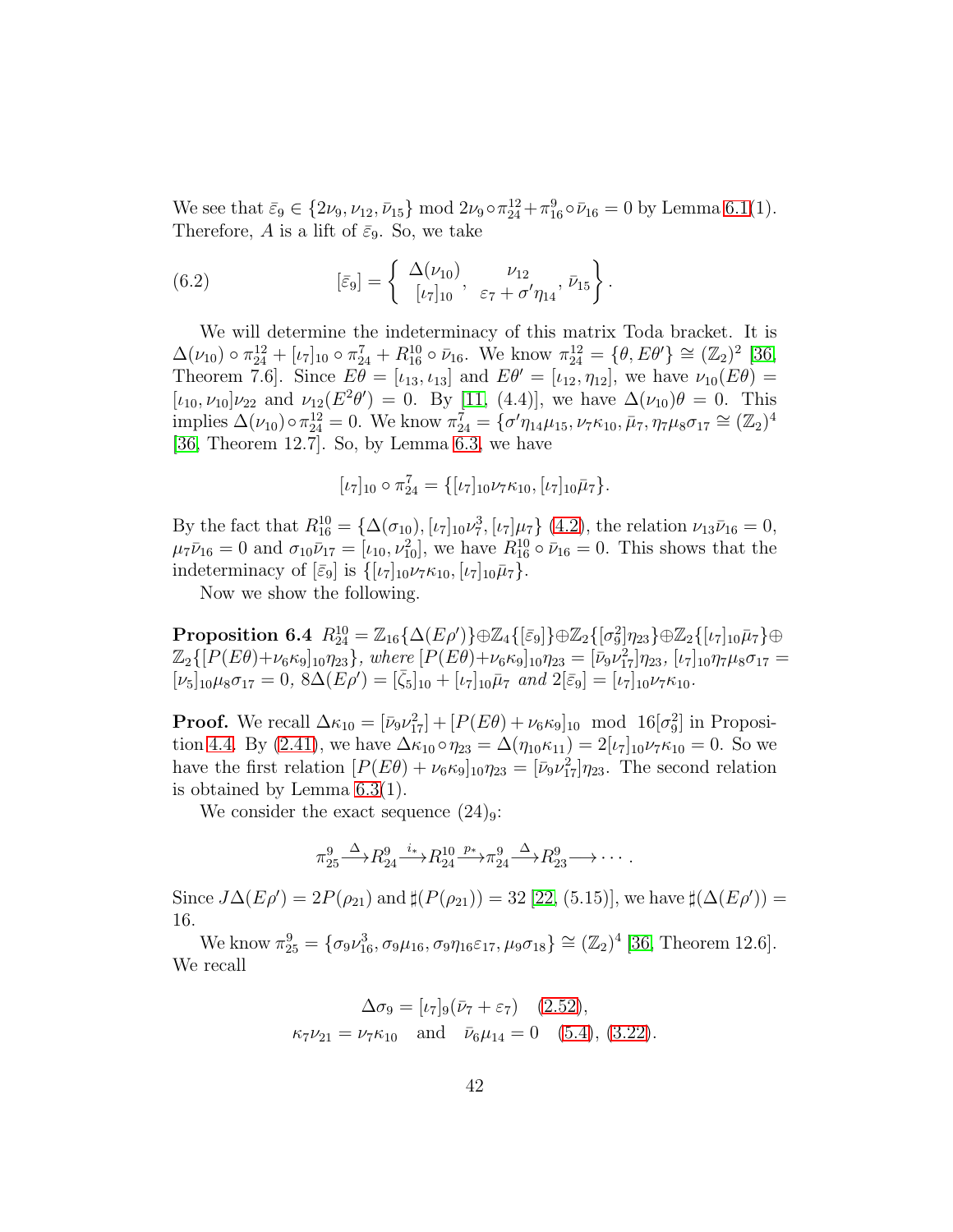So, by [\(2.13\)](#page-6-1) and the fact that  $2\kappa_7 = \bar{\nu}_7 \nu_{15}^2$ , and [\(2.20\)](#page-6-11), we have

$$
\Delta(\sigma_9 \nu_{16}^3) = [\iota_7]_9 (\bar{\nu}_7 + \varepsilon_7) \nu_{15}^3 = [\iota_7]_9 \bar{\nu}_7 \nu_{15}^3 = 2[\iota_7]_9 \nu_7 \kappa_{10} = 0.
$$

By Lemma [2.3](#page-10-2)  $(2)$ ,  $(3)$  and  $(2.9)$ , we have

$$
\Delta(\sigma_9\eta_{16}\varepsilon_{17})=\Delta(\sigma_9\varepsilon_{16}\eta_{24})=[\iota_7]_9(\bar{\nu}_7+\varepsilon_7)\varepsilon_{15}\eta_{23}=[\iota_7]_9\sigma'\nu_{14}^3\eta_{23}=0.
$$

In the proof of Lemma  $6.3(1)$ , we have

$$
\Delta(\sigma_9\mu_{16}) = [\iota_7]_9 \eta_7 \mu_8 \sigma_{17}.
$$

By [\(2.25\)](#page-6-6), we have  $\Delta(\mu_9\sigma_{18}) = [\nu_7]_9\eta_7\mu_8\sigma_{17} + [\nu_5]_9\mu_8\sigma_{17}$ , and hence, we obtain

$$
(6.3) \quad i_{10*} R_{24}^9 = \{ [\bar{\zeta}_5]_{10}, [P(E\theta) + \nu_6 \kappa_9]_{10} \eta_{23}, [\iota_7]_{10} \nu_7 \kappa_{10}, [\iota_7]_{10} \bar{\mu}_7 \} \cong (\mathbb{Z}_2)^4.
$$

<span id="page-42-0"></span>We will show the relation  $8\Delta(E\rho') = [\bar{\zeta}_5]_{10} + [\iota_7]_{10}\bar{\mu}_7$ . Since  $[\zeta_5]_{11} \equiv [\iota_7]_{11}\mu_7 \mod [\iota_7]_{11}\nu_7^3$  [\(4.6\)](#page-25-3), we have

$$
[\bar{\zeta}_5]_{11}\in\{[\zeta_5]_{11},8\iota_{16},2\sigma_{16}\}_1\equiv\{[\iota_7]_{11}\mu_7,8\iota_{16},2\sigma_{16}\}_1\ \ \text{mod}\ \ \{[\iota]_{11}\nu_7^3,8\iota_{16},2\sigma_{16}\}_1.
$$

By relations  $\zeta_{13} = {\nu_{13}, 16\nu_{16}, \sigma_{16}}$  [\[36,](#page-54-3) (9.1)], [\(4.11\)](#page-27-0) and [\(2.14\)](#page-6-3), we have

$$
\big\{ [\iota_7]_{11} \nu_7^3, 8\iota_{16}, 2\sigma_{16} \big\}_1 \supset [\iota_7]_{11} \nu_7^2 \circ \{ \nu_{13}, 8\iota_{16}, 2\sigma_{16} \}_1 \ni [\iota_7]_{11} \nu_7^2 \zeta_{13} = 0
$$

with the indeterminacy  $[\iota_7]_{11} \nu_7^3 \circ E \pi_{23}^{15} + R_{17}^{11} \circ 2\sigma_{17} = 0.$ 

We have

$$
\{[\iota_7]_{11}\mu_7, 8\iota_{16}, 2\sigma_{16}\}_1 \supset [\iota_7]_{11} \circ {\{\mu_7, 8\iota_{16}, 2\sigma_{16}\}_1} \ni [\iota_7]_{11}\overline{\mu}_7
$$

$$
\mod [ \iota_7 ]_{11} \mu_7 \circ E \pi_{23}^{15} + R_{17}^{11} \circ 2 \sigma_{17} = 0.
$$

Notice that  $[\iota_7]_{11}\mu_7 \circ E \pi_{23}^{15} = {\iota_7]_{11}} \eta_7 \mu_8 \sigma_{17} = 0$ . This implies

$$
[\bar{\zeta}_7]_{11} = [\iota_7]_{11}\mu_7.
$$

So, by the fact that  $\Delta(\bar{\varepsilon}_{10}) = 0$ , we have  $[\bar{\zeta}_5]_{10} + [\iota_7]_{10}\bar{\mu}_7 \in \Delta(\pi_{25}^{10}) =$  $\{\Delta(E\rho')\}$ . This and [\(6.3\)](#page-42-0) implies

$$
8\Delta(E\rho') = [\bar{\zeta}_5]_{10} + [\iota_7]_{10}\bar{\mu}_7.
$$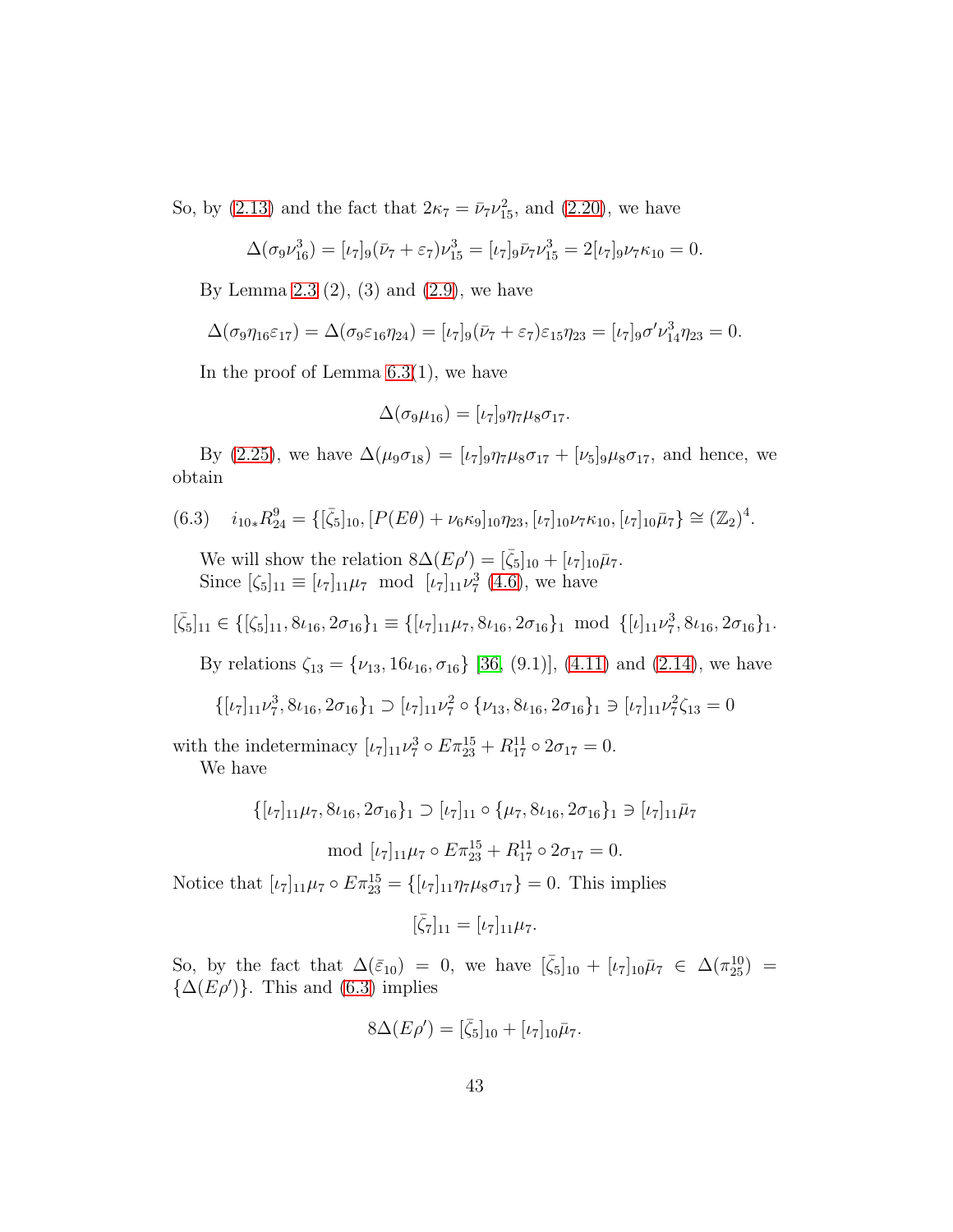By  $(6.2)$  and  $[19, p. 406]$ , the first formula, we have

$$
2[\bar{\varepsilon}_9] \in -\Delta(\nu_{10}) \circ {\{\nu_{12}, \bar{\nu}_{15}, 2\nu_{23}\}} + [\iota_7]_{10} \circ {\{\varepsilon_7 + \sigma'\eta_{14}, \bar{\nu}_{15}, 2\nu_{23}\}}.
$$

Here,  $\{\nu_{12}, \bar{\nu}_{15}, 2\iota_{23}\} \supset E^3\{\nu_9, \bar{\nu}_{12}, 2\iota_{20}\} = 0 \text{ mod } \nu_{12} \circ \pi_{24}^{15} + 2\pi_{24}^{12} = 0$  by  $\pi_{21}^9 = 0$  and  $E^3\{\varepsilon_7 + \sigma'\eta_{14}, \bar{\nu}_{15}, 2\iota_{23}\} \subset \{\varepsilon_{10}, \bar{\nu}_{18}, 2\iota_{26}\} \ni \nu_{10}\kappa_{13}$  by [\[30,](#page-53-4) III-Proposition 6.1(2)] and  $\varepsilon_{10} \circ \pi_{27}^{18} + 2\pi_{27}^{10} = 0$ . Therefore, we have  $\{\varepsilon_7 +$  $\sigma'\eta_{14}, \bar{\nu}_{15}, 2\iota_{23} \} \ni \nu_7\kappa_{10} \bmod \sigma'\eta_{14}\mu_{15} \text{ since } \text{Ker}\{E^3 : \pi_{24}^7 \to \pi_{27}^{10} \} = \{\sigma'\eta_{14}\mu_{15}\}$ [\[36,](#page-54-3) Theorems 12.7 and 12.17, p. 146 and (12.21)]. Hence, by Lemma [6.3\(](#page-39-0)1), we have

$$
2[\bar{\varepsilon}_9] \equiv [\iota_7]_{10} \nu_7 \kappa_{10} \bmod [\iota_7]_{10} \sigma' \eta_{14} \mu_{15} = 0.
$$

<span id="page-43-0"></span>This completes the proof.  $\Box$ 

Next we show the following.

 $\textbf{Proposition 6.5} \ \ R_{24}^{11} = \mathbb{Z}_4\{[\bar{\varepsilon}_9]_{11}\} \oplus \mathbb{Z}_2\{[\sigma_9^2]_{11}\eta_{23}\} \oplus \mathbb{Z}_2\{[\iota_7]_{11}\bar{\mu}_7\} \oplus \mathbb{Z}_2\{[P(E\theta)+P(E)\bar{\theta}_7]\}$  $[\nu_6 \kappa_9]_{11} \eta_{23}$ , where  $[\bar{\zeta_5}]_{11} = [\nu_7]_{11} \bar{\mu}_7$ .

**Proof.** In the exact sequence  $(24)_{10}$ :

$$
\pi_{25}^{10}\!\!\! \stackrel{\Delta}\longrightarrow \!\! R_{24}^{10}\!\! \stackrel{i_*}{\longrightarrow}\!\! R_{24}^{11}\!\!\! \stackrel{p_*}{\longrightarrow}\!\! \pi_{24}^{10}\!\!\! \stackrel{\Delta}\longrightarrow \!\! R_{23}^{10},
$$

We know that  $\Delta : \pi_{24}^{10} \to R_{23}^{10}$  is a monomorphism and  $\pi_{25}^{10} = \mathbb{Z}_{16}\lbrace E\rho' \rbrace \oplus$  $\mathbb{Z}_2\{\sigma_{10}\bar{\nu}_{17}\}\oplus\mathbb{Z}_2\{\bar{\varepsilon}_{10}\}.$ 

<span id="page-43-1"></span>By Lemma [6.3\(](#page-39-0)2), we have  $\Delta(\sigma_{10}\bar{\nu}_{17}) = 0$ . By relations [\(2.18\)](#page-6-12) and [\(2.41\)](#page-7-7), we have  $\Delta \bar{\varepsilon}_{10} = \Delta(\eta_{10}) \kappa_{10} = 2[\iota_7]_{10} \nu_7 \kappa_{10} = 0$ . This completes the proof.  $\square$ We show

**Lemma 6.6** (1)  $[\bar{\varepsilon}_9]\eta_{24} \equiv 0 \mod [\iota_7]_{10}\zeta_7\sigma_{18}, [\iota_7]_{10}\eta_7\bar{\mu}_8.$ 

(2)  $[\bar{\varepsilon}_9]_{11}\eta_{24} \equiv 0 \mod [\iota_7]_{11}\eta_7\bar{\mu}_8.$ 

**Proof.** By the definition of  $\lbrack \bar{\varepsilon}_9 \rbrack$  [\(6.2\)](#page-41-1), [\(2.56\)](#page-13-0), [\(2.13\)](#page-6-1) and [\[28,](#page-53-11) Lemma 4.1(2)], we have

$$
[\bar{\varepsilon}_{9}]\eta_{24} \in \left\{\begin{array}{ll}\Delta(\nu_{10}) & \nu_{12} \\ [\nu_{7}]_{10}, & \varepsilon_{7} + \sigma'\eta_{14}, \bar{\nu}_{15}\end{array}\right\} \circ \eta_{24} \subset \left\{\begin{array}{ll}\Delta(\nu_{10}) & \nu_{12} \\ [\nu_{7}]_{10}, & \varepsilon_{7} + \sigma'\eta_{14}, \nu_{15}^{3}\end{array}\right\} \\ \subset \left\{\begin{array}{ll}\Delta(\nu_{10}) & \nu_{12}^{3} \\ [\nu_{7}]_{10}, & 0, \nu_{12}^{3}, \nu_{21}\end{array}\right\} = \left\{\Delta(\nu_{10}), \nu_{12}^{3}, \nu_{21}\right\} + [\nu_{7}]_{10} \circ \pi_{25}^{7}.
$$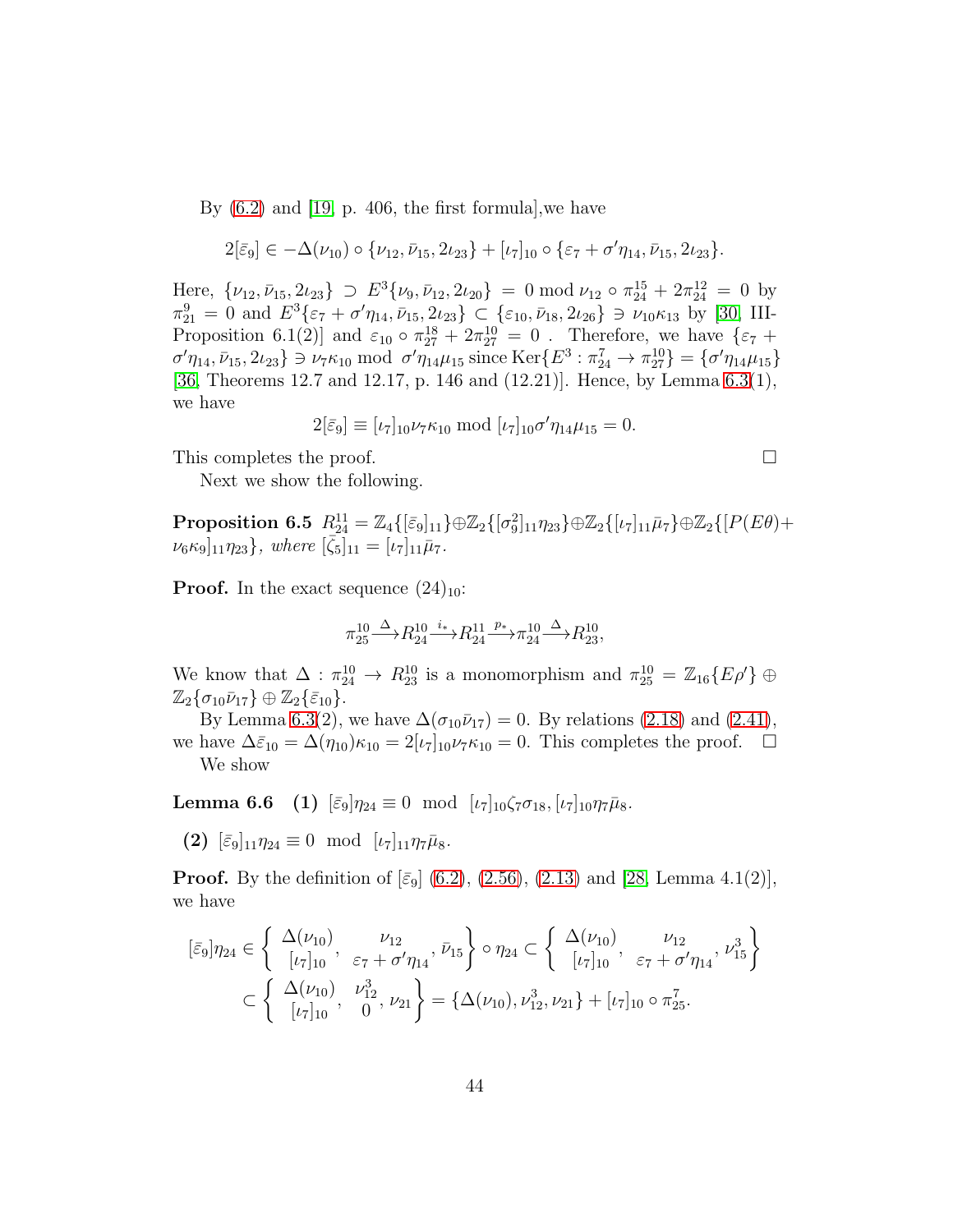By  $(2.15)$ , we have

$$
\{\Delta(\nu_{10}), \nu_{12}^3, \nu_{21}\} = \{\Delta(\nu_{10}), \eta_{12}\bar{\nu}_{13}, \nu_{21}\}\
$$
  

$$
\supset \{\Delta(\nu_{10}), \eta_{12}, 0\} \ni 0 \mod \Delta(\nu_{10}) \circ \pi_{25}^{12} + R_{22}^{10} \circ \nu_{22}.
$$

Since  $\pi_{25}^{12} = {\theta \eta_{24}, (E\theta')\eta_{24}} \cong (\mathbb{Z}_2)^2$ ,  $E\pi_{25}^{12} = \pi_{26}^{13} = {\{E\theta\eta_{25}\}} \cong \mathbb{Z}_2$  and  $E\theta = P(\eta_{27})$  [\[36,](#page-54-3) Theorem 7.7, (7.30)], we have  $\Delta(\nu_{10}) \circ \pi_{25}^{12} \subset \Delta(\nu_{10} \circ \pi_{10}^{12})$  $P(\eta_{27}) = 0$ . So, we have

$$
\{\Delta(\nu_{10}), \nu_{12}^3, \nu_{21}\} = R_{22}^{10} \circ \nu_{22}.
$$

By the fact that  $R_{22}^{10} = \{ [8\sigma_8]\sigma_{15}, [\iota_7]_{10}\rho'', [\iota_7]_{10}\bar{\varepsilon}_7 \}$  [\[11,](#page-52-5) Theorem 0.2(iii)],  $(2.18), (5.4)$  $(2.18), (5.4)$  $(2.18), (5.4)$  and  $(2.12),$  we obtain

$$
[\bar{\varepsilon}_9]\eta_{24} \in R_{22}^{10} \circ \nu_{22} + [\iota_7]_{10} \circ \pi_{25}^7 = [\iota_7]_{10} \circ \pi_{25}^7
$$

By the fact that  $\pi_{25}^7 = {\zeta_7 \sigma_{18}, \eta_7 \bar{\mu}_8} \cong \mathbb{Z}_8 \oplus \mathbb{Z}_2$  [\[36,](#page-54-3) Theorem 12.8], we obtain

$$
[\iota_7]_{10} \circ \pi_{25}^7 = {\{[\iota_7]_{10}\zeta_7 \sigma_{18}, [\iota_7]_{10}\eta_7 \bar{\mu}_8\}}.
$$

This leads to (1).

(1) implies (2) if we show  $[\iota_7]_{11}\zeta_7\sigma_{18} = 0$ . By [\[32,](#page-53-8) Proposition 2.17(6)], we have

$$
\rho''\nu_{22}=\sigma'\zeta_{14}.
$$

We know  $\pi_{26}^{11} = \mathbb{Z}_{16} \{ E^2 \rho' \} \oplus \mathbb{Z}_2 \{ \bar{\varepsilon}_{11} \}$  [\[36,](#page-54-3) Theorem 10.5]. By [\[33,](#page-54-8) Lemma 6], we have

$$
\Delta(E^2 \rho') = [\iota_7]_{11} \nu_7(E \rho') = 0
$$
 and  $\Delta(\bar{\varepsilon}_{11}) = \Delta(\eta_{11}) \kappa_{11} = 0.$ 

So it suffices to show  $\lbrack \iota_7 \rbrack_{12} \rho'' \nu_{22} = 0$ . By [\[11,](#page-52-5) Lemma 6.3] and the fact that  $\sharp P(\nu_{25}) = 4$  [\[36,](#page-54-3) Theorem 10.3], we have

$$
[\iota_7]_{12}\rho''\nu_{22} = 4[P(\nu_{21})]_{12}\nu_{22} = 4\Delta(P(\nu_{25}) = 0.
$$

This leads to (2) and completes the proof.  $\Box$ 

We show the following.

 $\text{Proposition 6.7 \ \ } R^{12}_{24} = \mathbb{Z}_2\{[\theta']\eta_{23}\} \oplus \mathbb{Z}_2\{[\eta_{11}]\theta\} \oplus \mathbb{Z}_2\{[\bar\varepsilon_9]_{12}\} \oplus \mathbb{Z}_2\{[\sigma_9^2]_{12}\eta_{23}\} \oplus$  $\mathbb{Z}_2\{[\iota_7]_{12}\bar{\mu}_7\} \oplus \mathbb{Z}_2\{[\widetilde{P(E\theta)} + \nu_6\kappa_9]_{12}\eta_{23}\}.$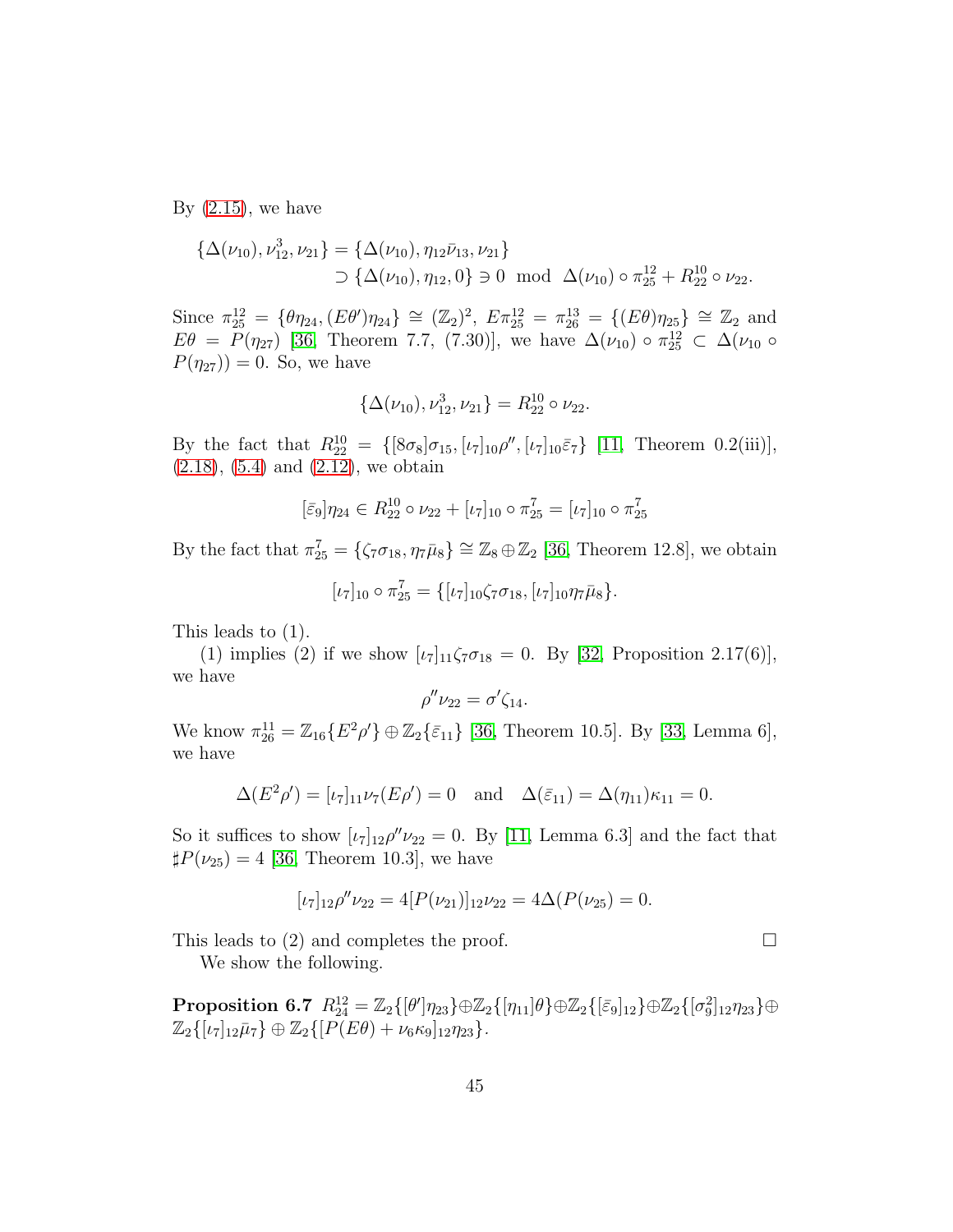**Proof.** In the exact sequence  $(24)_{11}$ :

$$
\pi_{25}^{11}\!\!\! \stackrel{\Delta}\longrightarrow \!\! R_{24}^{11}\!\!\! \stackrel{i_*}{\longrightarrow}\!\! R_{24}^{12}\!\!\! \stackrel{p_*}{\longrightarrow}\!\! \pi_{24}^{11}\!\!\! \stackrel{\Delta}\longrightarrow \!\! R_{23}^{11},
$$

we know  $\pi_{25}^{11} = {\sigma_{11}^2, \kappa_{11}} \cong \mathbb{Z}_{16} \oplus \mathbb{Z}_2$  [\[36,](#page-54-3) Theorem 10.3] and

$$
\text{Ker } \{ \Delta : \pi_{24}^{11} \to R_{23}^{11} \} = \pi_{24}^{11} = \{ \theta' \eta_{23}, \eta_{11} \theta \} \cong (\mathbb{Z}_2)^2
$$

from the proof of Proposition [4.6.](#page-29-0) By [\(2.26\)](#page-6-17), [\(2.19\)](#page-6-18) and Proposition [6.4,](#page-41-0) we have  $\Delta(\sigma_{11}^2) = [\iota_7]_{11}\nu_7\sigma_{10}^2 = 0$  and  $\Delta\kappa_{11} = [\iota_7]_{11}\nu_7\kappa_{10} = 2[\bar{\varepsilon}_9]_{11}$ . So Proposi-tion [6.5](#page-43-0) implies the conclusion.

Next we show the following.

 $\textbf{Proposition 6.8} \ \ R^{13}_{24} = \mathbb{Z}_2\{[\eta_{11}]_{13} \theta\} \oplus \mathbb{Z}_2\{[\bar\varepsilon_9]_{13}\} \oplus \mathbb{Z}_2\{[\sigma_9^2]_{13}\eta_{23}\} \oplus \mathbb{Z}_2\{[\iota_7]_{13}\bar\mu_7\},$ *where*  $\Delta(E\theta) = [\eta_{11}]_{13}\theta$ .

**Proof.** In the exact sequence  $(24)_{12}$ :

$$
\pi_{25}^{12}\n\xrightarrow{\Delta} R_{24}^{12}\n\xrightarrow{i_*} R_{24}^{13}\n\xrightarrow{p_*} \pi_{24}^{12}\n\xrightarrow{\Delta} R_{23}^{12},
$$

 $\Delta: \pi_{24}^{12} \rightarrow R_{23}^{12}$  is a monomorphism by the proof of Lemma [4.7](#page-30-0) and

$$
\pi_{25}^{12} = \mathbb{Z}_2 \{ \theta \eta_{24} \} \oplus \mathbb{Z}_2 \{ (E\theta') \eta_{24} \}.
$$

As  $\Delta\theta = [\theta']$  and  $\Delta(E\theta') = [P(E\theta) + \nu_6\kappa_9]_{12}$  by Lemma [4.7,](#page-30-0) we have

$$
\Delta(\theta \eta_{24}) = [\theta'] \eta_{23} \text{ and } \Delta((E\theta') \eta_{24}) = [P(E\theta) + \nu_6 \kappa_9]_{12} \eta_{23}.
$$

By the fact that  $\Delta \iota_{13} = [\eta_{11}]_{13}$  ([\[14,](#page-52-2) Table 3], [\(2.39\)](#page-7-5)), we have  $\Delta(E\theta) =$  $[\eta_{11}]_{13}\theta$ . This completes the proof.

<span id="page-45-0"></span>Next we show the following.

 $\textbf{Proposition 6.9} \ \ R^{14}_{24} = \mathbb{Z}_8\{[\zeta_{13}]\} \oplus \mathbb{Z}_2\{[\bar{\varepsilon}_9]_{14}\} \oplus \mathbb{Z}_2\{[\sigma_9^2]_{14}\eta_{23}\} \oplus \mathbb{Z}_2\{[\iota_7]_{14}\bar{\mu}_7\},$ *where*  $J[\zeta_{13}] \equiv \pm \zeta^* \mod E \pi_{37}^{13}$ .

**Proof.** In the exact sequence  $(24)_{13}$ :

$$
\pi_{25}^{13} \xrightarrow{\Delta} R_{24}^{13} \xrightarrow{i_*} R_{24}^{14} \xrightarrow{p_*} \pi_{24}^{13} \xrightarrow{\Delta} R_{23}^{13},
$$

we know that  $\Delta : \pi_{24}^{13} \to R_{23}^{13}$  is trivial by Lemma [2.2](#page-8-4) and  $\pi_{24}^{13} = \mathbb{Z}_8 \{\zeta_{13}\}$  [\[36,](#page-54-3) Theorem 7.4]. We also know  $\pi_{25}^{13} = \mathbb{Z}_2\{E\theta\}$  [\[36,](#page-54-3) Theorem 7.6]. By Lemma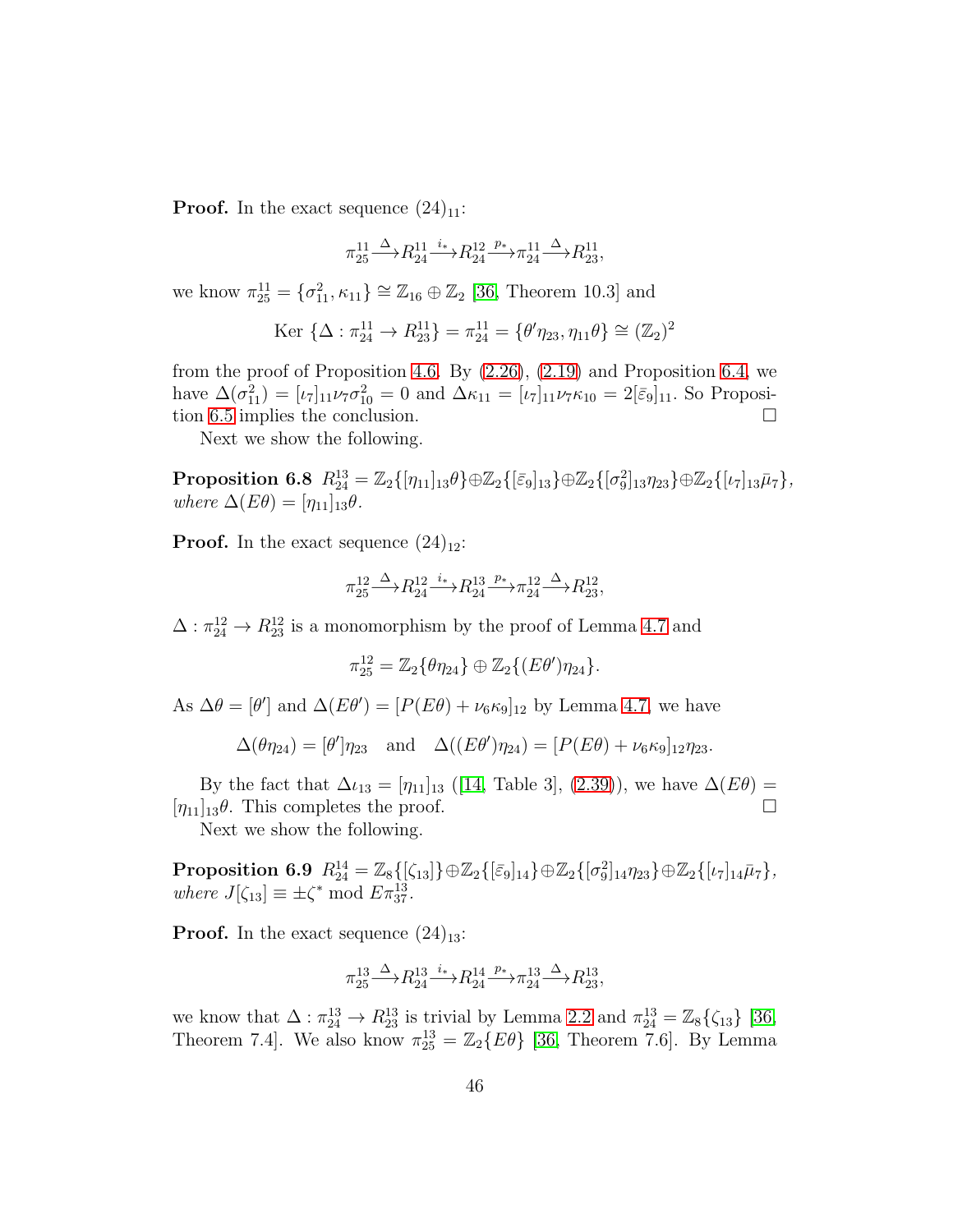[2.2,](#page-8-4) we have  $\Delta \zeta_{14} = \pm 2[\zeta_{13}]$  and  $\sharp[\zeta_{13}] = 8$ . This implies the group  $R_{24}^{14}$ . By [\[22,](#page-53-5) (3.10)],  $H(\zeta^*) = \pm \zeta_{27}$ . So we have  $J[\zeta_{13}] \equiv \pm \zeta^* \mod E \pi_{37}^{13}$ . This completes the proof.  $\Box$ 

By the facts  $R_{24}^{\infty} \cong \mathbb{Z}_2$  [\[7\]](#page-52-6) and [\[12,](#page-52-7) Table 1], we have Table [3.](#page-46-0)

| $R_{24}^{14}$ | $\mathbb{Z}_2\oplus\mathbb{Z}_8\oplus(\mathbb{Z}_2)^2$  | $R_{24}^{15}$ | $\supset (\mathbb{Z}_{21})$<br>$\mathbb{Z}_2\oplus$            | $R^{16}_{24}$ | $\mathbb{Z}_2\oplus$<br>$(\mathbb{Z}_2)$ |
|---------------|---------------------------------------------------------|---------------|----------------------------------------------------------------|---------------|------------------------------------------|
| $R_{24}^{17}$ | $(\mathbb{Z}_2)$<br>$\mathbb{Z}_2$<br>$\leftrightarrow$ | $R^{18}_{24}$ | $\mathbb{Z}_2\oplus\mathbb{Z}_{16}\oplus\mathbb{Z}_2\parallel$ | $R^{19}_{24}$ | $\mathbb{Z}_2$<br>$\mathbb{Z}_2$         |

<span id="page-46-0"></span>Table 3:  $R_{24}^n$  for  $14 \leq n \leq 19$ 

By [\[17\]](#page-52-0), we also have Table [4.](#page-46-1)

| $R_{24}^{23}$ | 12<br>$\mathbb{Z}^n$ | $R_{\circ}^{24}$ | $\frac{1}{2}$<br>۱3 | $R_{\circ}^{25}$ |  |
|---------------|----------------------|------------------|---------------------|------------------|--|

<span id="page-46-1"></span>Table 4:  $R_{24}^n$  for  $20 \le n \le 25$ 

By Tables [3](#page-46-0) and [4,](#page-46-1) we have the group structure of  $R_{24}^n$  for  $n \ge 14$ . So, hereafter our main work is to research the generators and the relations in  $R_{24}^n$  for  $n \geq 14$ .

Now we show the following.

 $\text{Proposition 6.10} \ \ R_{24}^{15} = \mathbb{Z}_2\{[\eta_{14}\mu_{15}]\} \oplus \mathbb{Z}_2\{[\zeta_{13}]_{15}\} \oplus \mathbb{Z}_2\{[\bar\varepsilon_9]_{15}\} \oplus \mathbb{Z}_2\{[\sigma_9^2]_{15}\eta_{23}\} \oplus$  $\mathbb{Z}_2\{[\iota_7]_{15}\bar{\mu}_7\},$  where  $J[\eta_{14}\mu_{15}]\equiv \mu^{*\prime} \bmod E\pi_{38}^{14}.$ 

**Proof.** In the exact sequence  $(24)_{14}$ :

$$
\pi_{25}^{14} \xrightarrow{\Delta} R_{24}^{14} \xrightarrow{i_*} R_{24}^{15} \xrightarrow{p_*} \pi_{24}^{14} \xrightarrow{\Delta} R_{23}^{14},
$$

 $\Delta: \pi_{24}^{14} \to R_{23}^{14}$  is trivial by Proposition [4.9](#page-31-2) and  $\pi_{25}^{14} = \mathbb{Z}_8\{\zeta_{14}\}\$  [\[36,](#page-54-3) Theorem 7.4]. By Lemma [2.2,](#page-8-4) we have  $\Delta \zeta_{14} = \pm 2[\zeta_{13}]$ .

By Example [2.6,](#page-13-4)  $\sharp[\eta_{14}\mu_{15}] = 2$ . Since  $HJ[\eta_{14}\mu_{15}] = \eta_{29}\mu_{30} = H(\mu^{*})$  [\[22,](#page-53-5)  $(3.11)$ , we have the relation. This completes the proof.

Next we show the following.

 $\textbf{Proposition 6.11} \ \ R_{24}^{16} = \mathbb{Z}_2\{[\zeta_{13}]_{16}\} \oplus \mathbb{Z}_2\{[\sigma^2_9]_{16}\eta_{23}\} \oplus \mathbb{Z}_2\{[\iota_7]_{16}\bar\mu_7\} \oplus \mathbb{Z}_2\{[\bar\varepsilon_9]_{16}\} \oplus$  $\mathbb{Z}_2\{[\eta_{14}\mu_{15}]_{16}\}\oplus\mathbb{Z}_2\{[\mu_{15}]\}\oplus\mathbb{Z}_2\{[\eta_{15}]\varepsilon_{16}\}\oplus\mathbb{Z}_2\{[\eta_{15}]\bar{\nu}_{16}\}\$ , where  $J[\mu_{15}]\equiv\mu_{16}^* \bmod$  $E\pi_{39}^{15}$ .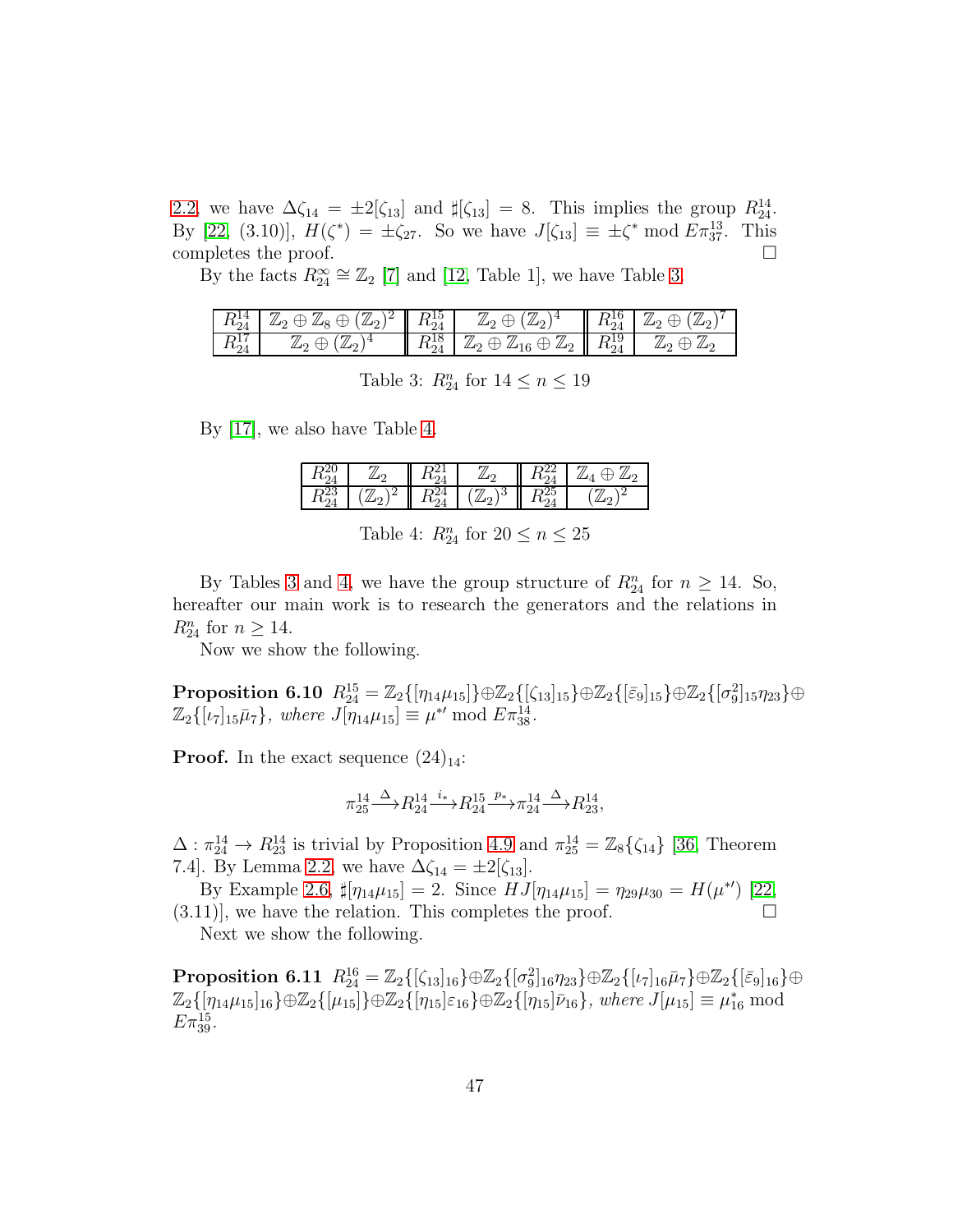**Proof.** In the exact sequence  $(24)_{15}$ :

$$
\pi_{25}^{15}\!\!\! \stackrel{\Delta}\longrightarrow \!\! R_{24}^{15} \!\! \stackrel{i_*}{\longrightarrow}\!\! R_{24}^{16} \!\! \stackrel{p_*}{\longrightarrow}\!\! \pi_{24}^{15} \!\! \stackrel{\Delta}\longrightarrow \!\! R_{23}^{14},
$$

we know  $\Delta : \pi_{24}^{15} \to R_{23}^{14}$  is trivial. Since  $[\eta_{15}]$  is of order 2 [\[14,](#page-52-2) Proposition 4.1], the Toda bracket  $\{\eta_{15}\}\, 2\iota_{16}, 8\sigma_{16}\}_1$  is well-defined. We define

$$
[\mu_{15}] \in \{[\eta_{15}], 2\iota_{16}, 8\sigma_{16}\}_1.
$$

Then, by [\(3.1\)](#page-13-2), we have

$$
2[\mu_{15}] \in \{[\eta_{15}], 2\iota_{16}, 8\sigma_{16}\}_1 \circ 2\iota_{24} = [\eta_{15}] \circ E\{2\iota_{15}, 8\sigma_{15}, 2\iota_{22}\} = 0.
$$

Hence, we obtain  $\sharp[\mu_{15}] = 2$ .

By the relation  $HJ[\mu_{15}] = \mu_{31} = H(\mu^*)$  [\[22,](#page-53-5) (3.11)], we have the relation. This completes the proof.  $\square$ 

We know  $P(\nu_{33}^3) \equiv \tilde{\varepsilon}_{16} \text{ mod } E^7 \pi_{33}^9$  [\[22,](#page-53-5) p. 39]. By [\[22,](#page-53-5) Theorem 1.1.(b)], we have  $E^{n-9}\pi_{33}^9 = \{\delta_n, \bar{\sigma}'_n\}$  $n'_n$ ,  $\bar{\mu}_n \sigma_{n+17}, \sigma_n \varepsilon_{n+7}^*$  for  $n \geq 13$ . By [\[36,](#page-54-3) Lemma 12.15 ii)] and [\[30,](#page-53-4) I-Propositions 3.4(4), 3.5(9)]. we have  $\sigma_{11}\varepsilon_{18}^* = \sigma_{11}\omega_{18}\eta_{34} =$  $\eta_{11}\sigma_{12}\omega_{19} = \eta_{11}\phi_{12} \equiv \delta_{11} \mod \overline{\mu}_{11}\sigma_{28}$ . Hence, we obtain

(6.4) 
$$
P(\nu_{33}^3) \equiv \tilde{\varepsilon}_{16} \bmod \delta_{16}, \bar{\sigma}'_{16}, \bar{\mu}_{16}\sigma_{33}.
$$

<span id="page-47-1"></span>Here we show

(6.5) 
$$
\Delta(\eta_{16}\varepsilon_{17}) = [\zeta_{13}]_{16}.
$$

**Proof.** By Lemma  $2.2(2)$ , we have

<span id="page-47-0"></span>
$$
[\zeta_{13}]_{16} \equiv \Delta(\eta_{16}\varepsilon_{17}) \text{ mod } i_{14,16}R_{16}^{14} \circ \varepsilon_{16}.
$$

By the fact that  $R_{16}^{14} = {\Delta\nu_{14}, [\iota_7]_{14}\mu_7}$  [\[14,](#page-52-2) Proposition 4.1 and (4.11)], we have  $R_{16}^{14} \circ \varepsilon_{16} = \{[\iota_7]_{14} \varepsilon_7 \mu_{15}\}.$  By [\(2.55\)](#page-12-2), we have  $R_{16}^{14} \circ \varepsilon_{16} = 0$  and so, the assertion follows.  $\hfill \square$ 

We show the following.

 $\text{Proposition 6.12} \ \ R_{24}^{17} \ = \ \mathbb{Z}_2\{[\mu_{15}]_{17}\} \ \oplus \ \mathbb{Z}_2\{[\eta_{15}]_{17}\varepsilon_{16}\} \ \oplus \ \mathbb{Z}_2\{[\eta_{15}]_{17}\bar\nu_{16}\} \ \oplus$  $\mathbb{Z}_2\{[\sigma_9^2]_{17}\eta_{23}\}\oplus\mathbb{Z}_2\{[\iota_7]_{17}\bar{\mu}_7\},\,\,\text{where}\,\,\Delta\mu_{16}\equiv[\eta_{14}\mu_{15}]_{16}\;\text{mod}\,\,\Delta(\nu_{16}^3),\Delta(\eta_{16}\varepsilon_{17}),$  $\Delta(\eta_{16}\varepsilon_{17}) = [\zeta_{13}]_{16}$  *and*  $\Delta(\nu_{16}^3) \equiv [\bar{\varepsilon}_9]_{16}$  mod  $[\iota_7]_{16}\bar{\mu}_7$ *.*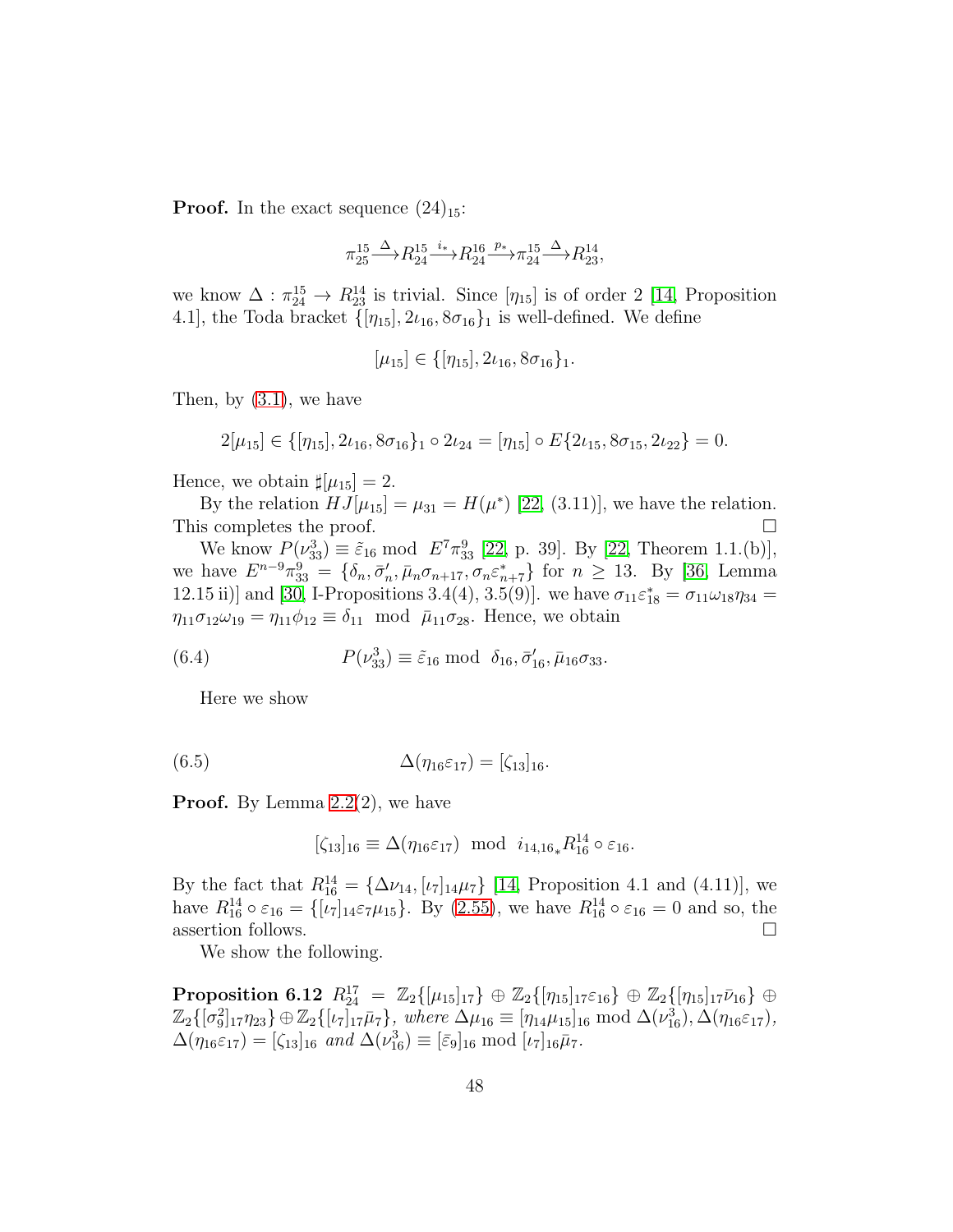**Proof.** In the exact sequence  $(24)_{16}$ :

$$
\pi_{25}^{16}\!\!\! \stackrel{\Delta}\longrightarrow \!\! R_{24}^{16} \!\! \stackrel{i_\ast}\longrightarrow \!\! R_{24}^{17} \!\! \stackrel{p_\ast}\longrightarrow \!\! \pi_{24}^{16}\!\! \stackrel{\Delta}\longrightarrow \!\! R_{23}^{16},
$$

 $\Delta$ :  $\pi_{24}^{16} \rightarrow R_{23}^{16}$  is a monomorphism by the proof of Proposition [4.11.](#page-32-1) By inspecting the calculation of  $\pi_{40}^{16}$  [\[22,](#page-53-5) (5.21)] and [\[22,](#page-53-5) (3.10), p. 39], we know  $P: \pi_{42}^{33} \to \pi_{40}^{16}$  is a monomorphism. So is  $\Delta: \pi_{25}^{16} \to R_{24}^{16}$ . By [\(2.45\)](#page-8-3), we have

$$
\Delta \mu_{16} \in \Delta \{ \eta_{16}, 2\iota_{17}, 8\sigma_{17} \} \subset \{ [\eta_{14}^2]_{16}, 2\iota_{16}, 8\sigma_{16} \}
$$
  

$$
\ni [\eta_{14}\mu_{15}]_{16} \mod [\eta_{14}^2]_{16} \pi_{24}^{16} + R_{17}^{16} \circ 8\sigma_{17}.
$$

Since  $R_{17}^{16} \cong (\mathbb{Z}_2)^3$  [\[15,](#page-52-3) Theorem 1(iv)], we have  $R_{17}^{16} \circ 8\sigma_{17} = 0$  and  $[\eta_{14}^2]_{16} \pi_{24}^{16} =$  $\{[\eta_{14}^2]_{16}\bar{\nu}_{16}, [\eta_{14}^2]_{16}\varepsilon_{16}\}.$  So we have

$$
\Delta \mu_{16} \equiv [\eta_{14} \mu_{15}]_{16} \text{ mod } \Delta(\eta_{16} \bar{\nu}_{17}), \Delta(\eta_{16} \varepsilon_{17}).
$$

By [\(6.5\)](#page-47-0), we have  $\Delta(\eta_{16}\varepsilon_{17}) = [\zeta_{13}]_{16}$ . By the relation  $\eta_{33}\bar{\nu}_{34} = \nu_{33}^3$  [\(2.56\)](#page-13-0) and [\(6.4\)](#page-47-1), we have

$$
J\Delta(\eta_{16}\bar{\nu}_{17}) = P(\eta_{33}\bar{\nu}_{34}) = P(\nu_{33}^3) \equiv \tilde{\varepsilon}_{16} \bmod \delta_{16}, \bar{\sigma}'_{16}, \bar{\mu}_{16}\sigma_{33}.
$$

We recall from [\[22,](#page-53-5) (3.9)] that  $H(\tilde{\varepsilon}_{10}) = \bar{\varepsilon}_{19}$  and  $2\tilde{\varepsilon}_{10} = \sigma_{10}\nu_{17}\kappa_{20}$ . By using the EHP sequence and the relation  $H(\tilde{\varepsilon}_{10}) = \bar{\varepsilon}_{19} = HJ[\bar{\varepsilon}_9]$ , we have  $J[\bar{\varepsilon}_9] \equiv \tilde{\varepsilon}_{10} \bmod E \pi_{33}^9$ . So we obtain

$$
J[\bar{\varepsilon}_9]_{12} \equiv \tilde{\varepsilon}_{12} \bmod \delta_{12}, \sigma_{12}\bar{\mu}_{19}, \bar{\sigma}'_{12}.
$$

By Lemma [2.1,](#page-8-2) we have  $[\eta_{14}^2] \bar{\nu}_{16} \in i_{15*} {\{\Delta \iota_{14}, \eta_{13}^2, \bar{\nu}_{15}\}}$ . We obtain

$$
p_{14*}\{\Delta\iota_{14}, \eta_{13}^2, \bar{\nu}_{15}\} \subset \{2\iota_{13}, \eta_{13}^2, \bar{\nu}_{15}\} \supset \{2\iota_{13}, \eta_{13}, \nu_{14}^3\} \\
\supset \{2\iota_{13}, \eta_{13}, \nu_{14}\} \circ \nu_{18}^2 \ni 0 \mod 2\pi_{24}^{13} = \{2\zeta_{13}\}.
$$

This implies

$$
\{\Delta\iota_{14},\eta_{13}^2,\bar{\nu}_{15}\}\ni 0\ \ \text{mod}\ \ \{2[\zeta_{13}]\}+i_{14*}R_{24}^{13}=\{[\bar{\varepsilon}_9]_{14},[\sigma_9^2]_{14}\eta_{23},[\iota_7]_{14}\bar{\mu}_7\}.
$$

This yields

$$
\Delta(\eta_{16}\bar{\nu}_{17}) \equiv [\bar{\varepsilon}_9]_{16} \bmod [\sigma_9^2]_{16}\eta_{23}, [\iota_7]_{16}\bar{\mu}_7.
$$

By Lemma [6.6\(](#page-43-1)2), we know  $\bar{[\epsilon_9]_{11}} \eta_{24} \equiv 0 \mod [\iota_7]_{11} \eta_7 \bar{\mu}_8$ . Since  $J([\sigma_9^2]_{16} \eta_{23}^2) =$  $\psi_{16}\eta_{39}^2 = 4\xi_{16}\sigma_{34} \neq 0$  [\[28,](#page-53-11) Lemma 3.5], we obtain

$$
\Delta(\eta_{16}\bar{\nu}_{17}) \equiv [\bar{\varepsilon}_9]_{16} \bmod [\iota_7]_{16}\bar{\mu}_7.
$$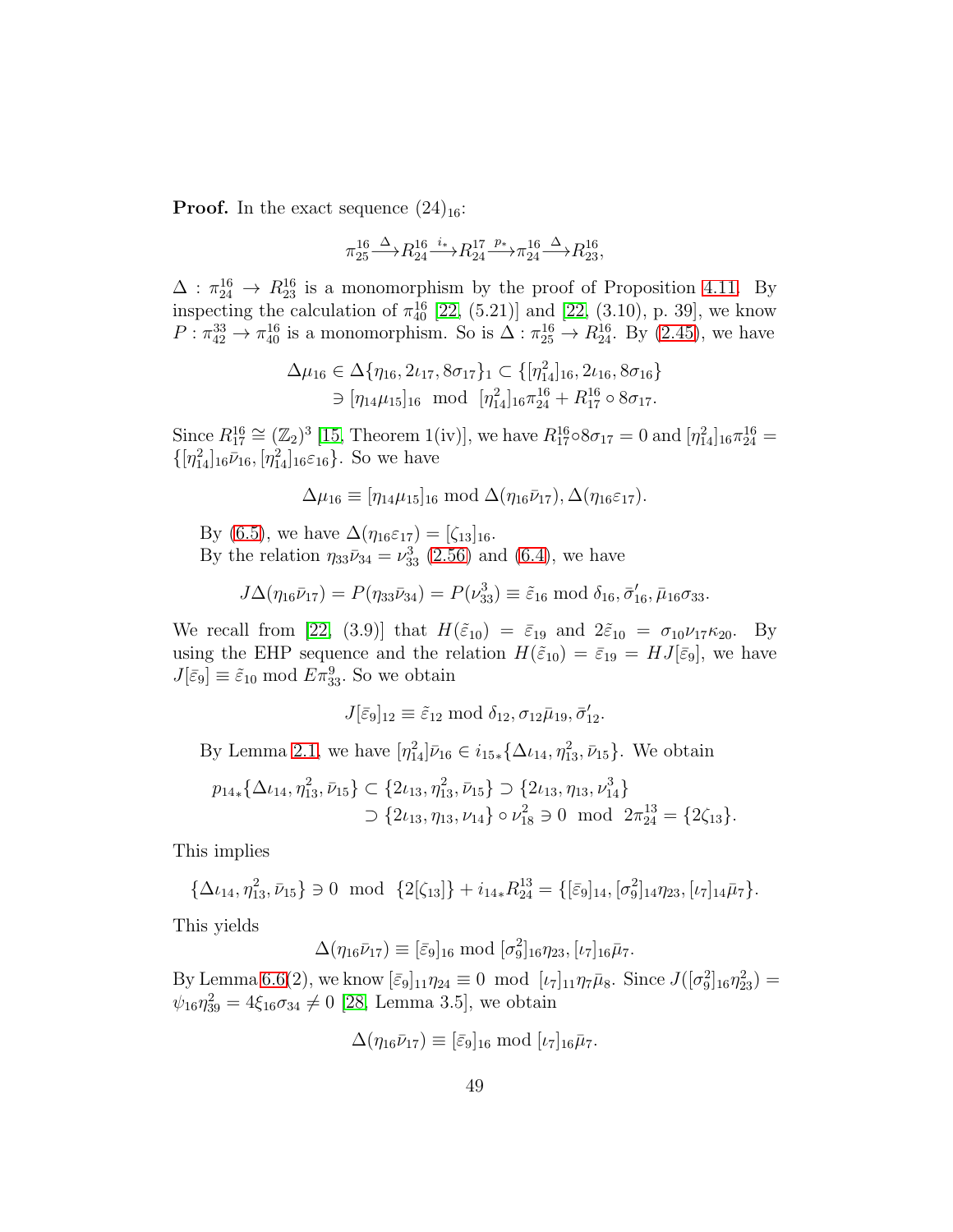This completes the proof.

By  $(6.5)$  and  $[22, (3.10)]$ , we have

$$
J[\zeta_{13}]_{16} = J\Delta(\eta_{16}\varepsilon_{17}) = P(\eta_{33}\varepsilon_{34}) = E^2\zeta^*.
$$

Since  $E^3$ :  $\pi_{37}^{13} \rightarrow \pi_{40}^{16}$  is a monomorphism [\[22,](#page-53-5) Theorem 1.1(b)], the relation  $J[\zeta_{13}] \equiv \pm \zeta^* \mod \overline{E} \pi_{37}^{13}$  from Proposition [6.9](#page-45-0) implies

$$
J[\zeta_{13}] = \pm \zeta^*.
$$

We show the following.

**Proposition 6.13**  $R_{24}^{18} = \mathbb{Z}_{16} {\{\Delta \sigma_{18}\}} \oplus \mathbb{Z}_2 {\{\sigma_9^2\}}_{18} \eta_{23} \} \oplus \mathbb{Z}_2 {\{\iota_7\}}_{18} \bar{\mu}_7 \}, where$  $8\Delta\sigma_{18} = [\mu_{15}]_{18}.$ 

**Proof.** In the exact sequence  $(24)_{17}$ , we know Ker  $\{\Delta : \pi_{24}^{17} \rightarrow R_{23}^{17}\} = \{2\sigma_{17}\}\$ by the proof of Proposition [4.12.](#page-33-1) By [\(2.3\)](#page-5-3),  $\Delta \sigma_{18}$  is a lift of  $2\sigma_{17}$ . Since  $P(\sigma_{37})$ is of order 16 by [\[22,](#page-53-5) (5.36)],  $\sharp \Delta \sigma_{18} = 16$ . By the relation [\(2.39\)](#page-7-5), we obtain

$$
\Delta \varepsilon_{17} = [\eta_{15}]_{17} \varepsilon_{16} \quad \text{and} \quad \Delta \bar{\nu}_{17} = [\eta_{15}]_{17} \bar{\nu}_{16}.
$$

Therefore we have  $i_{18*}R_{24}^{17} = \{ [\mu_{15}]_{18}, [\sigma_9^2]_{18}\eta_{23}, [\iota_7]_{18}\overline{\mu}_7 \} \cong (\mathbb{Z}_2)^3$ . By the definition of  $[\mu_{15}]$  and [\(2.39\)](#page-7-5), we have

$$
[\mu_{15}]_{18} \in i_{18} \circ i_{17} \circ \{[\eta_{15}], 2\iota_{16}, 8\sigma_{16}\}_1 \subset i_{18} \circ \{[\eta_{15}]_{17}, 2\iota_{16}, 8\sigma_{16}\}_1
$$
  
=  $i_{18} \circ \{\Delta\iota_{17}, 2\iota_{16}, 8\sigma_{16}\}_1 = -\{i_{18}, \Delta\iota_{17}, 2\iota_{16}\} \circ 8\sigma_{17} \ni 8\Delta\sigma_{18}.$ 

The indeterminacy is  $i_{18} \circ R_{17}^{17} \circ 8\sigma_{17} = 0$  by [\[7\]](#page-52-6). That is,  $8\Delta \sigma_{18} = [\mu_{15}]_{18}$ . This completes the proof.

We know  $8\Delta\sigma_{14} = [\mu_{11}]_{14}$  [\[16,](#page-52-4) p. 111]. We propose

Conjecture 2  $8\Delta\sigma_{4n+2} = [\mu_{4n-1}]_{4n+2}$  *for*  $n > 5$ *.* 

We know that the stable *J*-image in  $\pi_{24}^S(S^0)$  is isomorphic to  $\mathbb{Z}_2$  generated by  $\sigma \bar{\mu} = \eta \bar{\rho}$ . So, from the fact that  $\pi_k^S(S^0) = 0$   $(k = 4, 5)$ , by using the exact sequence  $(24)_n$   $(n = 20, 21)$  and [\[17\]](#page-52-0), we obtain the following.

(6.6) 
$$
R_{24}^n = \mathbb{Z}_2\{[\iota_7]_n\bar{\mu}_7\} \text{ for } n = 20 \text{ and } 21.
$$

Since  $\Delta(\nu_{21}) = [\sigma_9^2]_{21}$ , we have  $[\sigma_9^2]_{21}\eta_{23} = 0$  and  $[\sigma_9^2]_{20}\eta_{23} \in \Delta(\pi_{25}^{20}) = 0$ . This implies  $[\sigma_9^2]_{19}\eta_{23} \in \Delta(\pi_{25}^{19}) = {\{\Delta(\nu_{19}^2)\}}$ . By [\[30,](#page-53-4) II-Proposition 2.1(10)] and [\[22,](#page-53-5) Theorem 1.1(b)], we have  $J([\sigma_9^2]_{19}\eta_{23}) = \psi_{19}\eta_{42} \equiv \bar{\sigma}_{19}' + \delta_{19}$  mod  $\bar{\mu}_{19}\sigma_{36}$ . This yields  $\Delta(\nu_{19}^2) = [\sigma_9^2]_{19}\eta_{23}$ . So, using the exact sequence  $(24)_{18}$ , we have the following.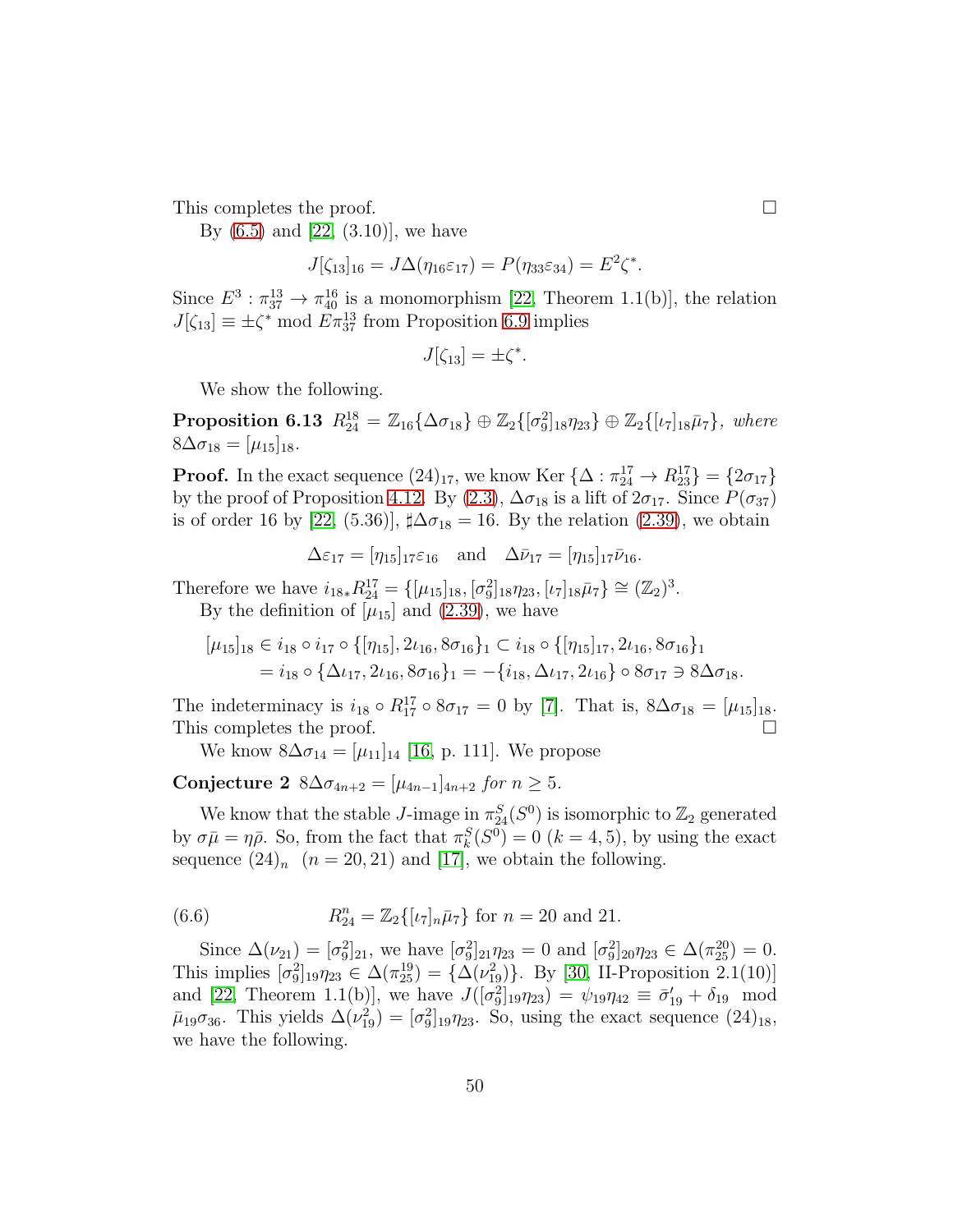**Proposition 6.14**  $R_{24}^{19} = \mathbb{Z}_2\{[\iota_7]_{19}\bar{\mu}_7\} \oplus \mathbb{Z}_2\{[\sigma_9^2]_{19}\eta_{23}\}, where \Delta(\nu_{19}^2) = [\sigma_9^2]_{19}\eta_{23}.$ 

The following result is easily obtained and it overlaps with that of [\[17\]](#page-52-0).

 $\text{Proposition 6.15} \quad (1) \ \ R_{24}^{22} = \mathbb{Z}_4 \{ \Delta \nu_{22} \} \oplus \mathbb{Z}_2 \{ [\iota_7]_{22} \bar \mu_7 \}.$ 

- (2)  $R_{24}^{23} = \mathbb{Z}_2\{[\eta_{22}^2]\}\oplus \mathbb{Z}_2\{[\iota_7]_{23}\bar{\mu}_7\}.$
- (3)  $R_{24}^{24} = \mathbb{Z}_2\{[\eta_{23}]\} \oplus \mathbb{Z}_2\{[\eta_{22}^2]_{24}\} \oplus \mathbb{Z}_2\{[\iota_7]_{24}\bar{\mu}_7\}, where \Delta \eta_{24} = [\eta_{22}^2]_{24}.$
- (4)  $R_{24}^{25} = \mathbb{Z}_2\{[\eta_{23}]_{25}\} \oplus \mathbb{Z}_2\{[\iota_7]_{24}\bar{\mu}_7\}, where \Delta(\iota_{25}) = [\eta_{23}]_{25}.$
- (5)  $R_{24}^n = \mathbb{Z}_2\{[\iota_7]_n \bar{\mu}_7\}$  *for*  $n \geq 26$ *.*

By using the parallel argument to [\(6.5\)](#page-47-0), we obtain

$$
\Delta(\eta_{24}\varepsilon_{25})=[\zeta_{21}]_{24}.
$$

#### 7 Determination of odd components

We shall state the group structure of the p-primary components  $\pi_{23+k}(R_n : p)$ for p an odd prime for  $k = 0, 1$ . We know isomorphisms for all k;

<span id="page-50-0"></span>(7.1) 
$$
\pi_k(R_{2n+1}:p) \cong \pi_k(Sp(n):p) [10,(3)];
$$

<span id="page-50-1"></span> $(7.2)$   $\pi_k(R_{2n+2}:p) \cong \pi_k(R_{2n+1}:p) \oplus \pi_k(S^{2n+1}:p)$  [\[6](#page-51-4), Proposition18.2].

The result is the following.

**Proposition 7.1** *The non-zero part of the odd prime components of*  $\pi_k(R_n)$ *for* k = 23 *and* 24 *is isomorphic to the following group;*

- (1) *For*  $k = 23$ ,  $\mathbb{Z}_3(n = 6)$ ;  $\mathbb{Z}_3(n = 14)$ ;
- (2) *For*  $k = 24$ ,  $\mathbb{Z}_{33}(n = 6)$ ;  $\mathbb{Z}_{3}(n = 7)$ ;  $\mathbb{Z}_{3}(n = 8)$ ;  $\mathbb{Z}_{15}(n = 10)$ ;  $\mathbb{Z}_{3}(n = 10)$ 12);  $\mathbb{Z}_{63}(n = 14)$ ;  $\mathbb{Z}_{15}(n = 18)$ ;  $\mathbb{Z}_{3}(n = 22)$ *.*

**Proof.** We have  $\pi_k(R_1) = \pi_k(R_2) = 0$  for  $k = 23$  and 24 since  $R_1$  is a point and  $R_2 = S^1$ . Let be  $m \ge 1$  and p an odd prime. We will show (1). By using the relation [\(7.1\)](#page-50-0) and the fact that  $\pi_{23}(Sp(m) : p) = 0$  from [\[25\]](#page-53-12) and [\[7\]](#page-52-6), we have  $\pi_{23}(R_{2m+1}: p) = 0$ . By [\[36\]](#page-54-3) and [\[23\]](#page-53-2), we know that the non-zero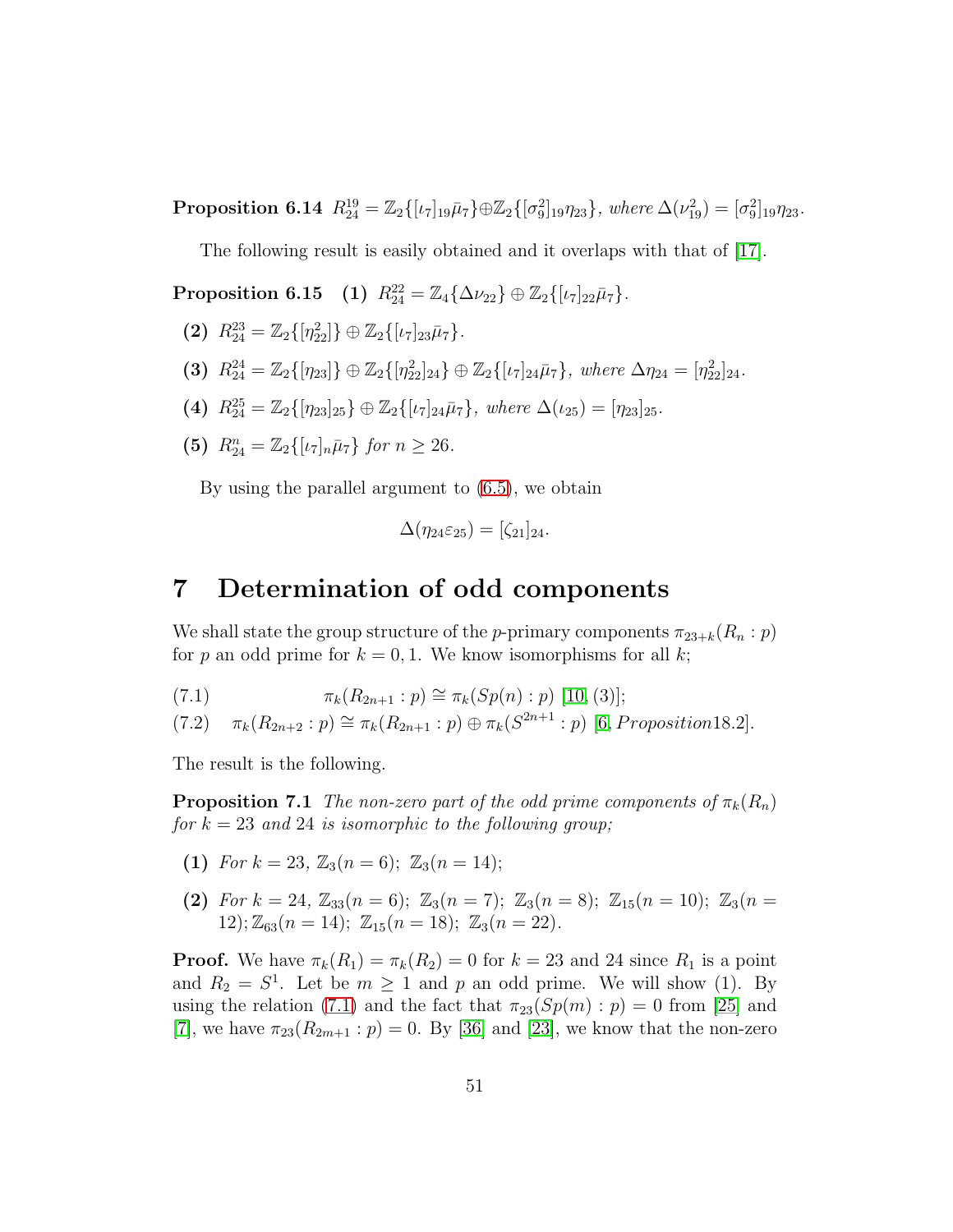part of the odd prime components of  $\pi_{23}(S^{2m+1})$  are  $\pi_{23}(S^5 : 3) \cong \mathbb{Z}_3$  and  $\pi_{23}(S^{13}:3) \cong \mathbb{Z}_3$ . Thus by using the relation [\(7.2\)](#page-50-1), we have (1).

Next, we will show (2). By using the relation [\(7.1\)](#page-50-0), we have  $\pi_{24}(R_3: p)$  =  $\pi_{24}(R_5: p) = 0$  from  $\pi_{24}(Sp(1): p) \cong \pi_{24}(S^3: p) = 0$  [\[20\]](#page-53-3) and  $\pi_{24}(Sp(2):$  $p) = 0$  [\[8\]](#page-52-12). We recall that  $\pi_{24}(Sp(2)) \cong (Z_2)^2$  and  $\pi_{23}(Sp(2)) \cong (Z_2)^3$  by [8] and [\[23\]](#page-53-2). By the following exact sequence

$$
\pi_{24}(Sp(2)) \xrightarrow{i_*} \pi_{24}(Sp(3)) \xrightarrow{p_*} \pi_{24}(S^{11}) \xrightarrow{\partial} \pi_{23}(Sp(2)),
$$

we have  $\pi_{24}(Sp(3):p) \cong \pi_{24}(S^{11}:p)$ . So, by the fact that  $\pi_{24}(S^{11}) \cong \mathbb{Z}_6 \oplus \mathbb{Z}_2$ , we have  $\pi_{24}(Sp(3):3) \cong \mathbb{Z}_3$  and  $\pi_{24}(Sp(3):p) = 0$  for  $p \geq 5$ . Thus we have  $\pi_{24}(R_7:3) \cong \pi_{24}(Sp(3):3) \cong \mathbb{Z}_3$  and  $\pi_{24}(R_7: p) = 0$  for  $p \geq 5$ . Similarly, we have  $\pi_{24}(R_{2m+1}: p) = 0$  for  $m \geq 4$  by relations  $\pi_{24}(Sp(4): p) = \pi_{24}(Sp(5):$  $p) = 0$  from [\[25\]](#page-53-12) and  $\pi_{24}(Sp(m) : p) = 0$  for  $m \geq 6$  from [\[7\]](#page-52-6). Thus we have (2) for  $n = 2m + 1$ . By [\[36\]](#page-54-3), for  $m \geq 2$ , we know that the non-zero part of the odd prime components of  $\pi_{24}(S^{2m+1})$  are  $\mathbb{Z}_{33}(m=2)$ ,  $\mathbb{Z}_{15}(m=4)$ ,  $\mathbb{Z}_3(m=5)$ ,  $\mathbb{Z}_{63}(m=6)$ ,  $\mathbb{Z}_{15}(m=8)$  and  $\mathbb{Z}_3(m=10)$ . Hence by using [\(7.2\)](#page-50-1) and (2) for  $n = 2m + 1$ , we obtain (2) for  $n = 2m + 2$ . This leads to (2) and completes the proof.  $\Box$ 

*Acknowledgement:* The third author was supported in part by funding from Fukuoka University (Grant No. 195001)

#### <span id="page-51-3"></span>References

- <span id="page-51-2"></span>[1] J. F. Adams: On the groups  $J(X)$ -IV, Topology,  $5(1966)$ , 21-71.
- <span id="page-51-1"></span>[2] J. F. Adams: Lectures on exceptional Lie groups, Univ. Chicago Press. Chicago, IL, 1996.
- [3] W. D. Barcus and M. G. Barratt: On the homotopy classification of the extensions of a fixed map, Trans. Amer. Math. Soc. 88 (1958), 57–74.
- [4] M. G. Barratt: Note on a formula due to Toda, J. London Math. Soc. 36 (1961), 95–96.
- <span id="page-51-0"></span>[5] M. G. Barratt and M. E. Mahowald: The metastable homotopy of  $O(n)$ , Bull. Amer. Math. Soc. 70 (1964), 758–760.
- <span id="page-51-4"></span> $[6]$  A. Borel and J.-P. Serre: Groupes de Lie et puissances réduites de Steenrod, Amer. J. Math. 75 (1953), 409–448.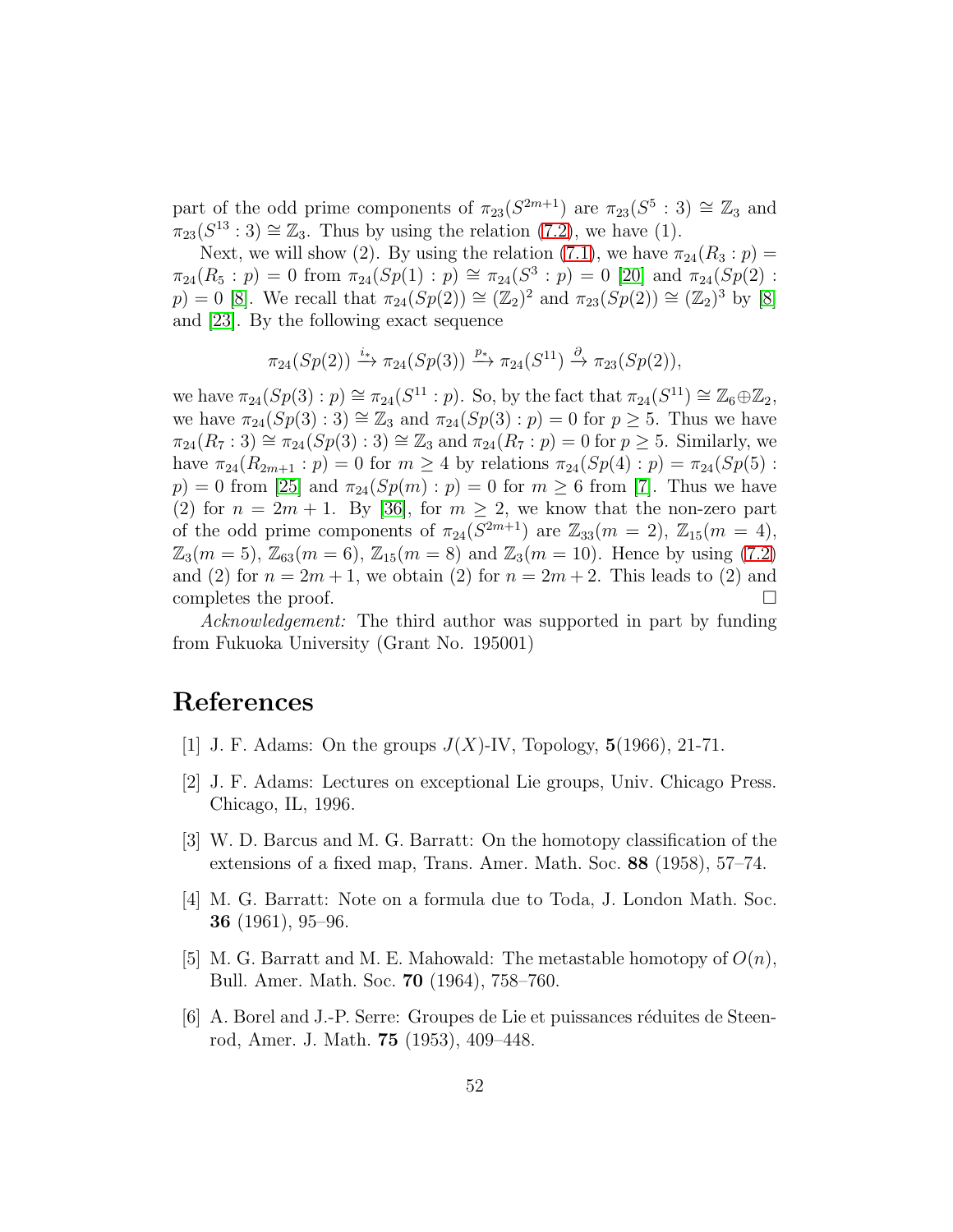- <span id="page-52-12"></span><span id="page-52-6"></span>[7] R. Bott: The stable homotopy of the classical groups, Ann. of Math. 70 (1959), 313–337.
- [8] Y. Furukawa: The homotopy groups  $\pi_i(SU(3))$ ,  $\pi_i(SU(4))$  and  $\pi_i(Sp(2))$  for  $I = 24, 25, 26$  and 27, Bull. Aichi Univ. of Education, 27 (1978), 71–79.
- <span id="page-52-11"></span><span id="page-52-9"></span> $[9]$  M. Golasiński and J. Mukai: Gottlieb groups of spheres, Topology  $47$ (2008), 399–430.
- <span id="page-52-5"></span>[10] B. Harris: On the homotopy groups of the classical groups, Ann. of Math., 74 (1961), 407–413.
- <span id="page-52-7"></span>[11] Y. Hirato, H. Kachi and J. Mukai: 21-st and 22-nd homotopy groups of the *n*-th rotation group, J. Fac. Sci., Shinshu Univ.  $41$  (2006), 1–28.
- <span id="page-52-8"></span>[12] C. S. Hoo and M. E. Mahowald: Some homotopy groups of Stiefel manifolds, Bull. AMS. 71 (1965), 661–667.
- <span id="page-52-2"></span>[13] I. M. James: On the suspension triad, Annals of Math., 63-2 (1956), 191–247.
- [14] H. Kachi: On the homotopy groups of rotation groups  $R_n$ , J. Fac. Sci., Shinshu Univ. 3 (1968), 13–33.
- <span id="page-52-4"></span><span id="page-52-3"></span>[15] H. Kachi and J. Mukai: Some homotopy groups of rotation groups  $R_n$ , Hiroshima J. Math. 29 (1999), 327–345.
- <span id="page-52-0"></span>[16] H. Kachi and J. Mukai: The 19 and 20-th homotopy groups of the rotation groups  $R_n$ , Math. J. Okayama Univ. 42 (2000), 89–113.
- [17] M. A. Kervaire: Some nonstable homotopy groups of Lie groups, Illinois J. Math. 14 (1960), 161–169.
- <span id="page-52-1"></span>[18] A. T. Lundell, Concise tables of James numbers and some homotopy of classical Lie groups and associated homogeneous spaces, Lecture Note in Math. 1509 (1991), 250–272.
- <span id="page-52-10"></span>[19] H. J. Marcum and N. Oda: Some classical and matrix Toda brackets in the 13- and 15-stems, Kyushu J. Math. 55 (2001), 405–428.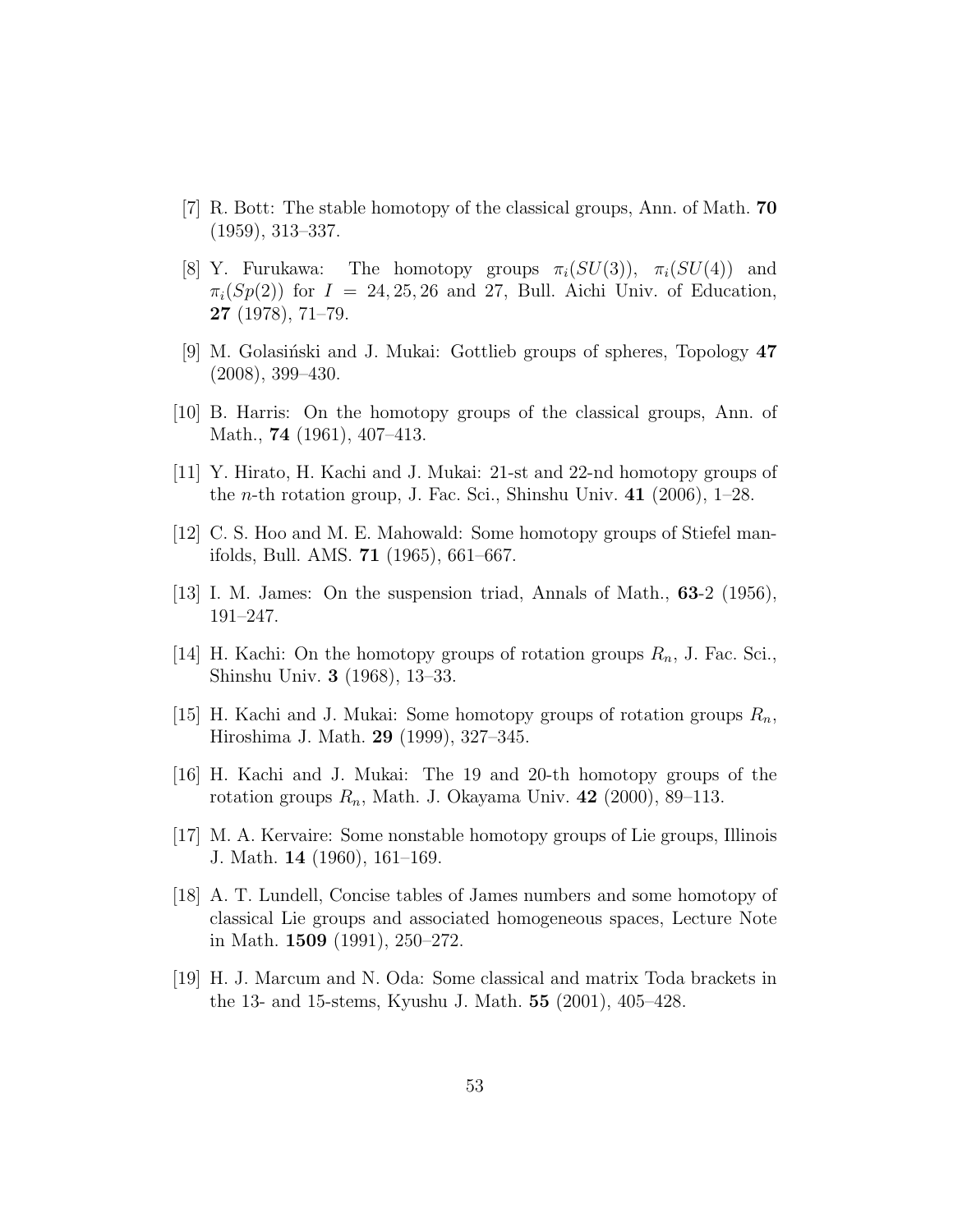- <span id="page-53-3"></span>[20] M. Mimura: On the generalized Hopf homomorphism and the higher composition, Part I; Part II.  $\pi_{n+i}(S^n)$  for  $i=21$  and 22, J. Math. Kyoto Univ. 4 (1964), 171–190; 4 (1965), 301–326.
- <span id="page-53-5"></span><span id="page-53-0"></span>[21] M. Mimura: The homotopy groups of Lie groups of low rank, J. Math. Kyoto Univ. 6 (1967), 131–176.
- [22] M. Mimura, M. Mori and N. Oda: Determination of 2-components of the 23 and 24-stem in homotopy groups of spheres, Mem. Fac. Sci. Kyushu Univ. A29 (1975), 1–42.
- <span id="page-53-2"></span><span id="page-53-1"></span>[23] M. Mimura and H. Toda: The  $(n+20)$ -th homotopy groups of *n*-spheres, J. Math. Kyoto Univ. 3 (1963), 37–58.
- <span id="page-53-12"></span>[24] M. Mimura and H. Toda: Homotopy groups of  $SU(3)$ ,  $SU(4)$  and  $Sp(2)$ , J. Math. Kyoto Univ. 3 (1964), 217–250.
- <span id="page-53-6"></span>[25] M. Mimura and H. Toda: Homotopy groups of symplectic groups, J. of Math. of Kyoto Univ., 3 (1964), 251–273.
- [26] M. Mimura and N. Oda: Periodic families in homology groups, J. Math. Kyoto Univ., 21 (1981), 171–187.
- <span id="page-53-11"></span><span id="page-53-7"></span>[27] T. Miyauchi and J. Mukai: Relations in the 24-th homotopy groups of spheres, Preprint, [arXiv:1207.6170.](http://arxiv.org/abs/1207.6170)
- [28] T. Miyauchi and J. Mukai: Determination of the 2-primary components of the 32-stem homotopy groups of  $S<sup>n</sup>$ , Bol. Soc. Mat. Mex. (3) 23 (2017), 319–387.
- <span id="page-53-10"></span><span id="page-53-4"></span>[29] T. Miyauchi, J. Mukai and M. Ohara: On Mimura's extension problem, Topology and its Applications 243 (2018), 135–145.
- [30] N. Oda: Unstable homotopy groups of spheres, Bull. of the Inst. for Advanced Research of Fukuoka Univ. 44 (1979), 49–152.
- <span id="page-53-9"></span>[31] N. Oda: Some Toda brackets and the relations of H. Oshima in the homotopy groups of spheres, Fukuoka Univ. Sci. Rep. **15** (1985), 5–11.
- <span id="page-53-8"></span> $[32]$  K. Oguchi: Generators of 2-primary components of homotopy groups of spheres, unitary groups and symplectic groups, J. Fac. Sci. Univ. of Tokyo 11 (1964), 65–111.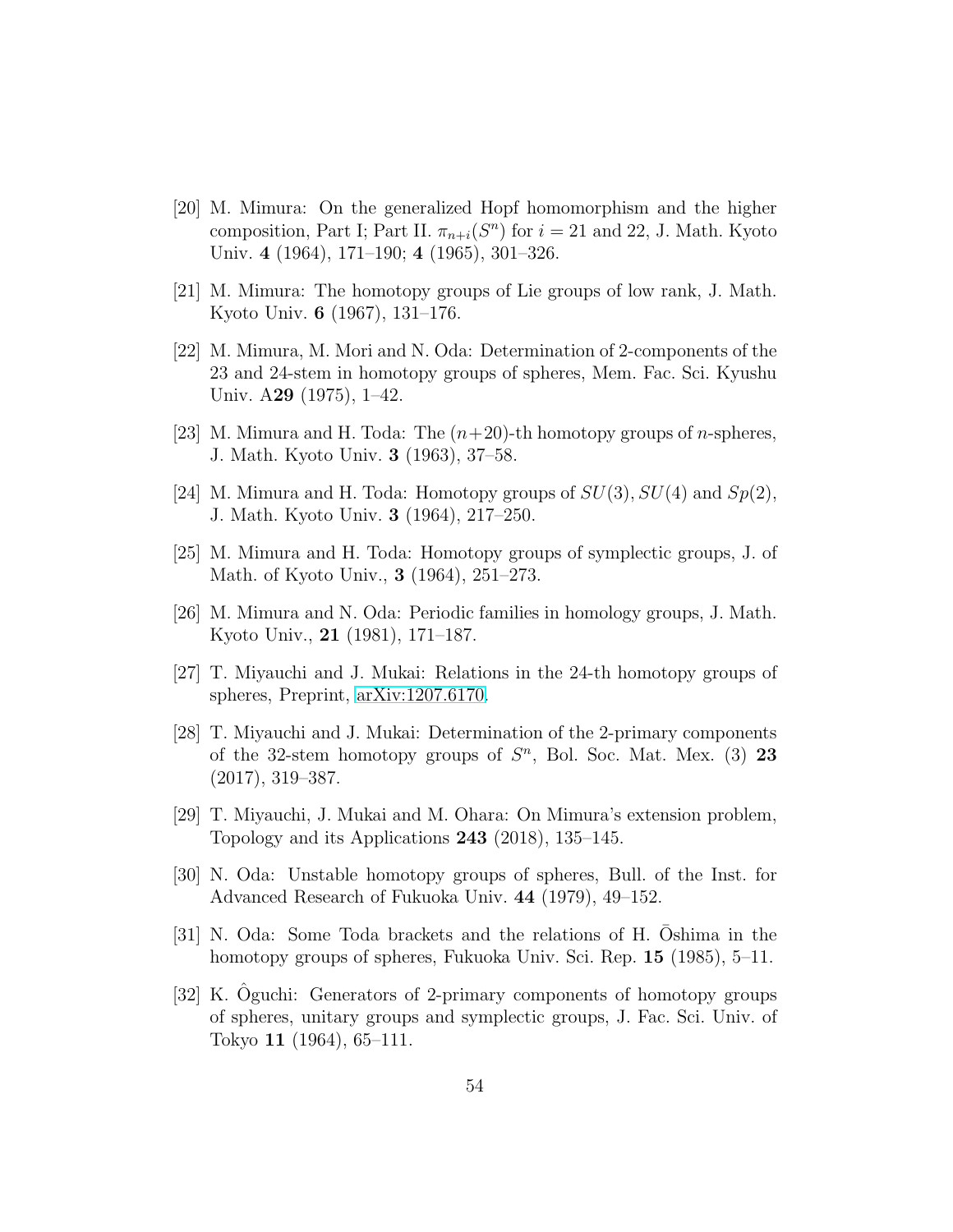- <span id="page-54-8"></span><span id="page-54-0"></span>[33] H. Oshima: Some James numbers of Stiefel manifolds, Math. Proc. Camb. Phil. Soc. 92 (1982), 139–161.
- <span id="page-54-1"></span>[34] N. E. Steenrod: The topology of the fiber bundles, Princeton Univ. 1951.
- [35] M. Sugawara: On the homotopy groups of rotation groups, Math. J. Okayama Univ. 3-1 (1953), 11–21; Some remarks on homotopy groups of rotation groups, 3-2 (1954), 129–133.
- <span id="page-54-4"></span><span id="page-54-3"></span>[36] H. Toda: Composition methods in homotopy groups of spheres, Ann. of Math. Studies 49, Princeton University Press, Princeton, 1962.
- <span id="page-54-5"></span>[37] G. W. Whitehead: Homotopy properties of the real orthogonal groups, Ann. of Math. 43 (1942), 132–146.
- <span id="page-54-6"></span>[38] G. W. Whitehead: A generalization of the Hopf invariant, Ann. of Math. 51 (1950), 192–237.
- <span id="page-54-7"></span>[39] J. H. C. Whitehead: On certain theorems of G. W. Whitehead, Ann. of Math. **58** (1953), 418–428.
- <span id="page-54-2"></span>[40] I. Yokota: Groups and representations, Shokabo, (1973) (in Japanese).
- [41] Math. Soc. Japan: Encyclopedic Dictionary of Mathematics, MIT, 1987.

Yoshihiro Hirato

Department of General Education, Nagano National College of Technology 716 Tokuma, Nagano 381-8550, Japan hirato@nagano-nct.ac.jp

Jin-ho Lee DATA SCIENCE, PULSE9. Inc. 122, Mapo-daero, Mapo-gu, Seoul, Korea jhlee@pulse9.net

Toshiyuki Miyauchi Department of Applied Mathematics, Faculty of Science, Fukuoka University 8-19-1 Nanakuma, Jonan-ku, Fukuoka 814-0180, Japan tmiyauchi@fukuoka-u.ac.jp